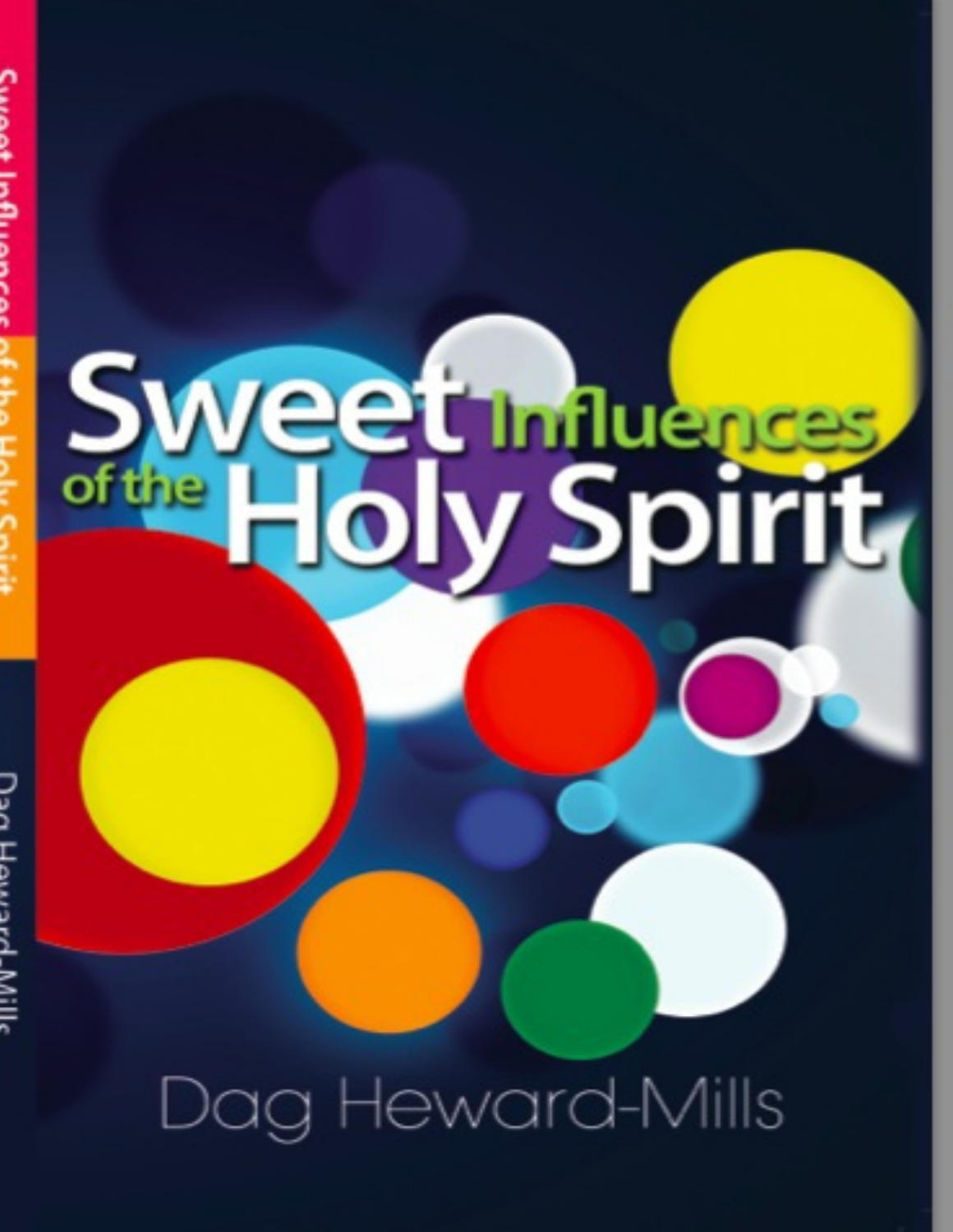# **The Sweet Influences** *of the* **Holy Spirit**

# Dag Heward-Mills

**Copyright © 201 2**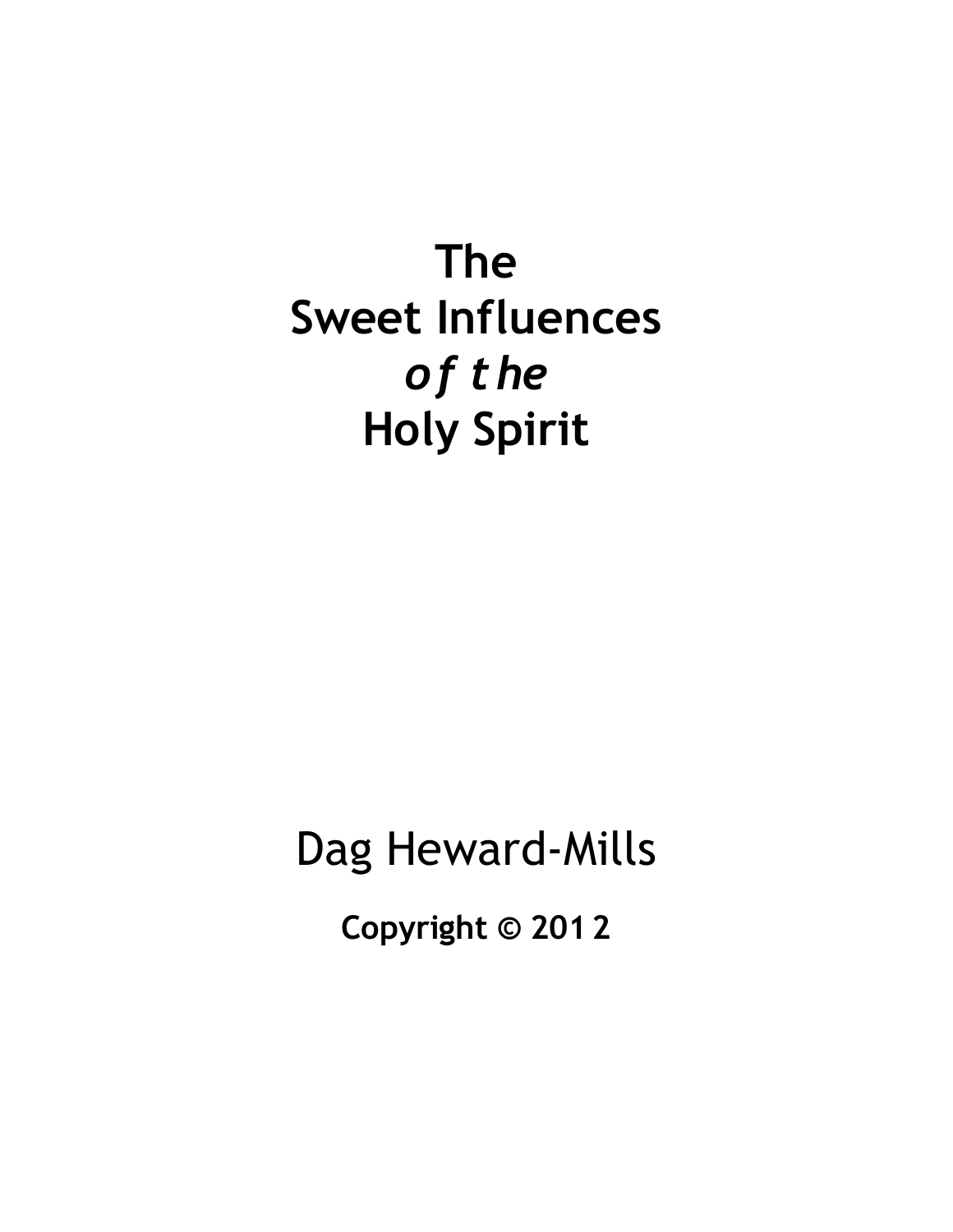### **TABLE OF CONTENTS**

Chapter 1: WHAT CAN [INFLUENCE](#page-5-0) YOU?

Chapter 2: THREE EVIL [INFLUENCES](#page-7-0)

Chapter 3: THE SWEET [INFLUENCES](#page-12-0) OF THE ANOINTING ON YOUR [KNOWLEDGE](#page-12-0) OF GOD

Chapter 4: THE SWEET [INFLUENCES](#page-16-0) OF THE HOLY SPIRIT ON YOUR [PRAYER](#page-16-0) LIFE

Chapter 5: THE SWEET [INFLUENCES](#page-24-0) OF THE ANOINTING ON YOUR [ABILITY](#page-24-0) TO BE HOLY

Chapter 6: THE SWEET [INFLUENCES](#page-27-0) OF THE HOLY SPIRIT ON YOUR SPIRITUAL [STRENGTH](#page-27-0)

Chapter 7: THE SWEET [INFLUENCES](#page-29-0) OF THE HOLY SPIRIT ON YOUR PHYSICAL

**[STRENGTH](#page-29-0)** 

Chapter 8: THE SWEET [INFLUENCES](#page-33-0) OF THE ANOINTING ON YOUR LEVEL OF

**[INTELLIGENCE](#page-33-0)** 

Chapter 9: THE SWEET [INFLUENCES](#page-40-0) OF THE HOLY SPIRIT ON YOUR **[CHARACTER](#page-40-0)** 

Chapter 10: THE SWEET [INFLUENCES](#page-42-0) OF THE HOLY SPIRIT ON YOUR [ABILITY](#page-42-0) TO LOVE

Chapter 11: THE SWEET [INFLUENCES](#page-45-0) OF THE HOLY SPIRITON YOUR MINISTRY STYLE

Chapter 12: THE SWEET INFLUENCES OF THE HOLY SPIRIT ON YOUR MINISTRY [ACHIEVEMENTS](#page-65-0)

Chapter 13: THE SWEET [INFLUENCES](#page-56-0) OF THE HOLY SPIRIT ON YOUR MINISTRY EMPHASES

Chapter 14: THE SWEET [INFLUENCES](#page-59-0) OF THE HOLY SPIRIT ON THE EYES OF

YOUR [HEART](#page-59-0)

Chapter 15: THE SWEET INFLUENCES OF THE HOLY SPIRIT ON YOUR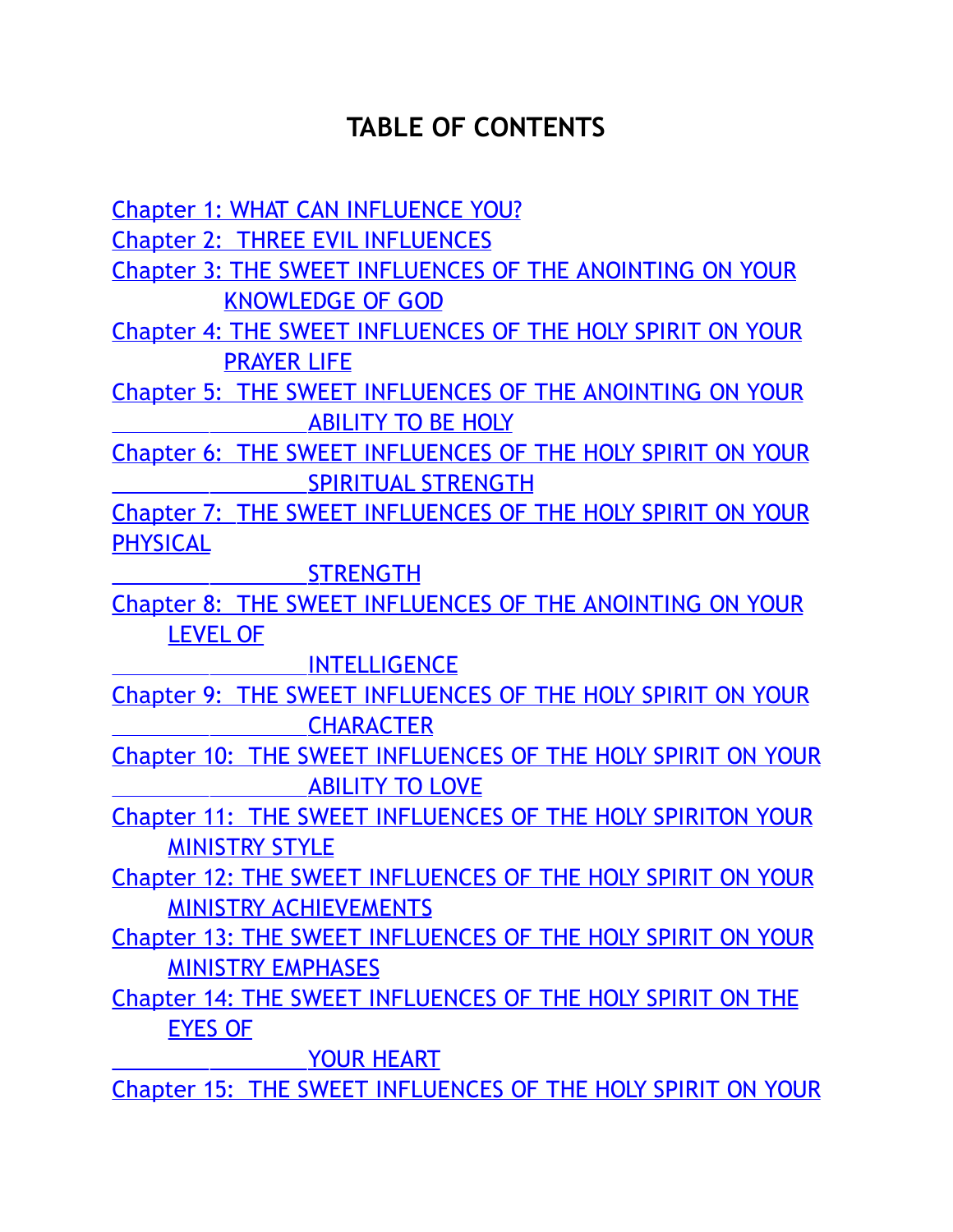**WORDS** 

Chapter 16: THE SWEET [INFLUENCES](#page-69-0) OF THE HOLY SPIRIT ON YOUR **[CHARISMA](#page-69-0)** 

Chapter 17: THE SWEET [INFLUENCES](#page-73-0) OF THE HOLY SPIRIT TO ASSURE YOU

Chapter 18: THE SWEET [INFLUENCES](#page-76-0) OF THE HOLY SPIRIT ON YOUR LEVEL OF

**[OBEDIENCE](#page-76-0)** 

Chapter 19: THE SWEET [INFLUENCES](#page-78-0) OF THE HOLY SPIRIT ON YOUR LEVEL OF

**[BOLDNESS](#page-78-0)** 

Chapter 20: THE SWEET [INFLUENCES](#page-80-0) OF THE HOLY SPIRIT ON YOUR MARRIAGE

Chapter 21: THE SWEET [INFLUENCES](#page-82-0) OF THE HOLY SPIRIT ON YOUR [WILLINGNESS](#page-82-0) AND EAGERNESS

Chapter 22: THE SWEET [INFLUENCES](#page-84-0) OF THE HOLY SPIRIT ON YOUR **TALENTS** 

AND [ABILITIES](#page-84-0)

Chapter 23: THE SWEET [INFLUENCES](#page-87-0) OF THE HOLY SPIRIT ON YOUR **CREATIVITY** 

Chapter 24: THE SWEET [INFLUENCES](#page-89-0) OF THE HOLY SPIRIT ON YOUR **[PRODUCTIVITY](#page-89-0)** Chapter 25: THE SWEET [INFLUENCES](#page-91-0) OF THE HOLY SPIRIT ON YOUR [ACCOMPLISHMENTS](#page-91-0) Chapter 26: THE SWEET [INFLUENCES](#page-98-0) OF THE HOLY SPIRIT ON YOUR **CALLING** AND [DESTINY](#page-98-0) Chapter 27: THE SWEET [INFLUENCES](#page-101-0) OF THE HOLY SPIRIT ON YOUR

LEVEL OF [HONESTY](#page-101-0)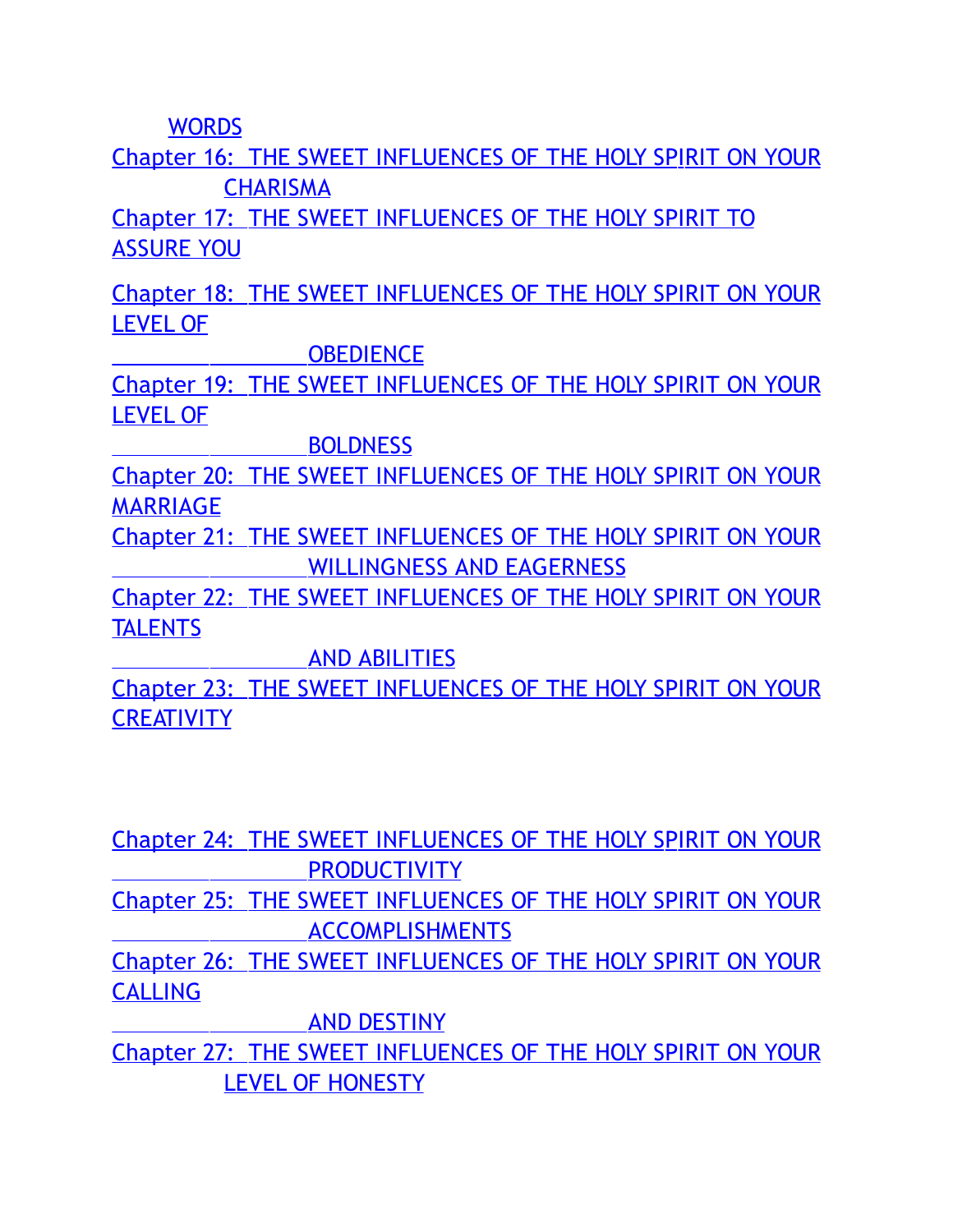Chapter 28: THE SWEET [INFLUENCES](#page-103-0) OF THE HOLY SPIRIT THAT GIVES YOU LIFE

Chapter 29: THE SWEET [INFLUENCES](#page-105-0) OF THE HOLY SPIRIT ON YOUR **BECOMING** 

A [PASTOR](#page-105-0)

Chapter 30: THE SWEET INFLUENCES OF THE HOLY SPIRIT ON YOUR [RELATIONSHIP](#page-106-0) WITH THE BODY OF CHRIST

Chapter 31: SEVEN KEYS TO STIRRING UP THE SWEET [INFLUENCES](#page-107-0) OF THE HOLY

[SPIRIT](#page-107-0)

Chapter 32: HOW TO MULTIPLY THE SWEET [INFLUENCES](#page-116-0) OF THE ANOINTING

THROUGH [ASSOCIATION](#page-116-0)

Chapter 33: HOW TO MULTIPLY THE SWEET [INFLUENCES](#page-119-0) OF THE ANOINTING

THROUGH [FRIENDSHIP](#page-119-0)

Chapter 34: HOW TO MULTIPLY THE SWEET [INFLUENCES](#page-122-0) OF THE ANOINTING

THROUGH THE [ENVIRONMENT](#page-122-0)

Chapter 35: AVAILABILITY: THE KEY TO [ASSOCIATION,](#page-125-0) FRIENDSHIP AND

[ENVIRONMENT](#page-125-0)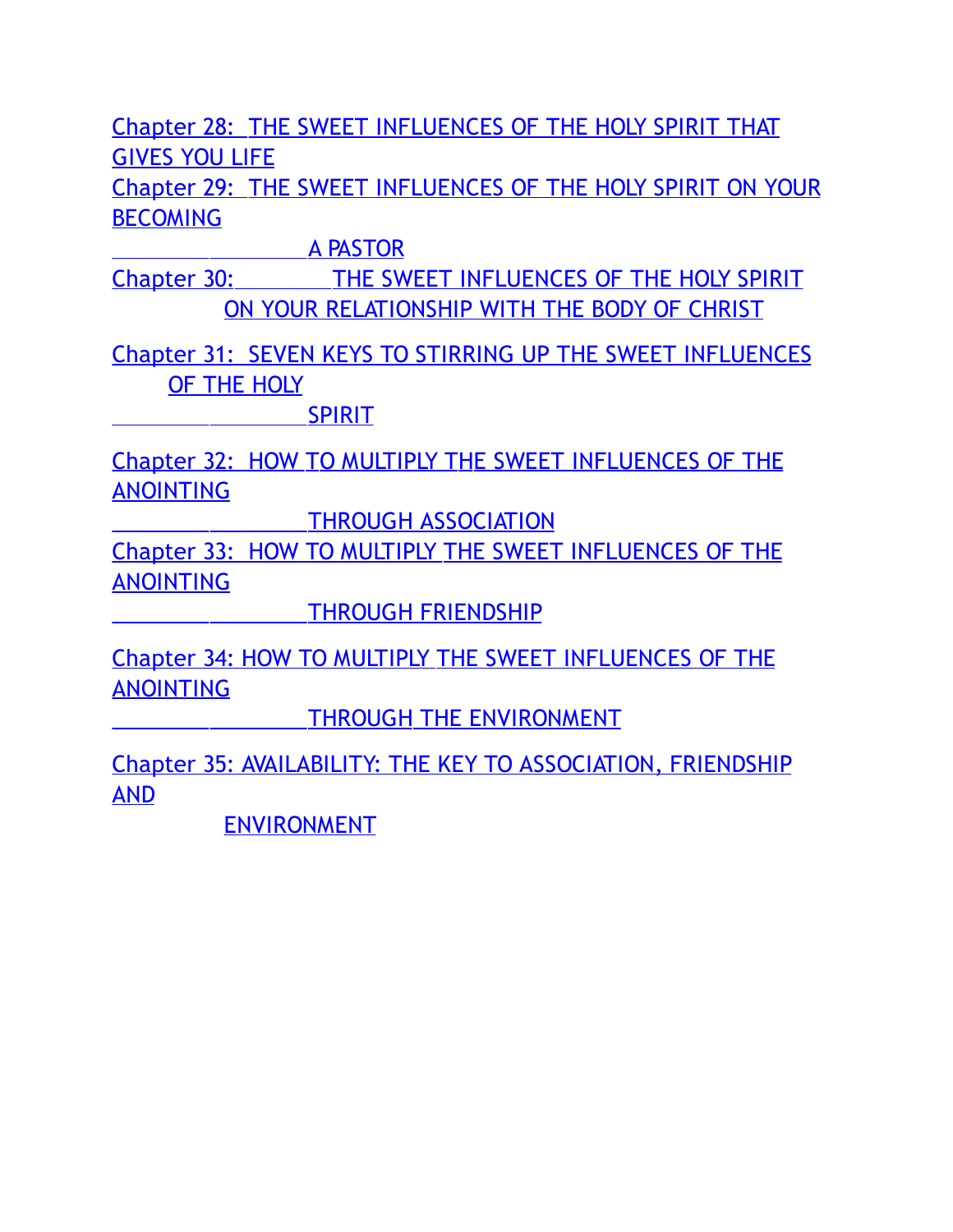## <span id="page-5-0"></span>*Chapter 1* **What Can Influence You?**

**Another parable spake he unto them; The kingdom of heaven is like unto leaven, which a woman took, and hid in three measures of meal, till the whole was leavened.**

**Matthew 13:33**

A leaven is an unseen, hidden influence that excites the dough and causes it to expand, rise and become lighter. Jesus Christ taught us that the kingdom of Heaven is also subject to hidden influences that affect everything.

The influence of the leaven on the dough is both real and amazing. *Yet leaven is invisible when it is working mightily.* Unseen influences are real. Unseen influences are good or evil.

The greatest good, unseen influence in a Christian's life is the Holy Spirit and this book is about that unseen but real influence! The sweet influences of the Holy Spirit!

This book is simply a listing of the different areas in which we can expect the influence of the Holy Spirit. We must look out for it and we must pray for it. The influence of the Holy Spirit is vital. It is most important for our survival.

What is influencing you? As a minister, what is influencing you? What is guiding you and making you do the things that you do? Are you under a good influence or under an evil influence?

There are three unseen evil influences that are largely unknown and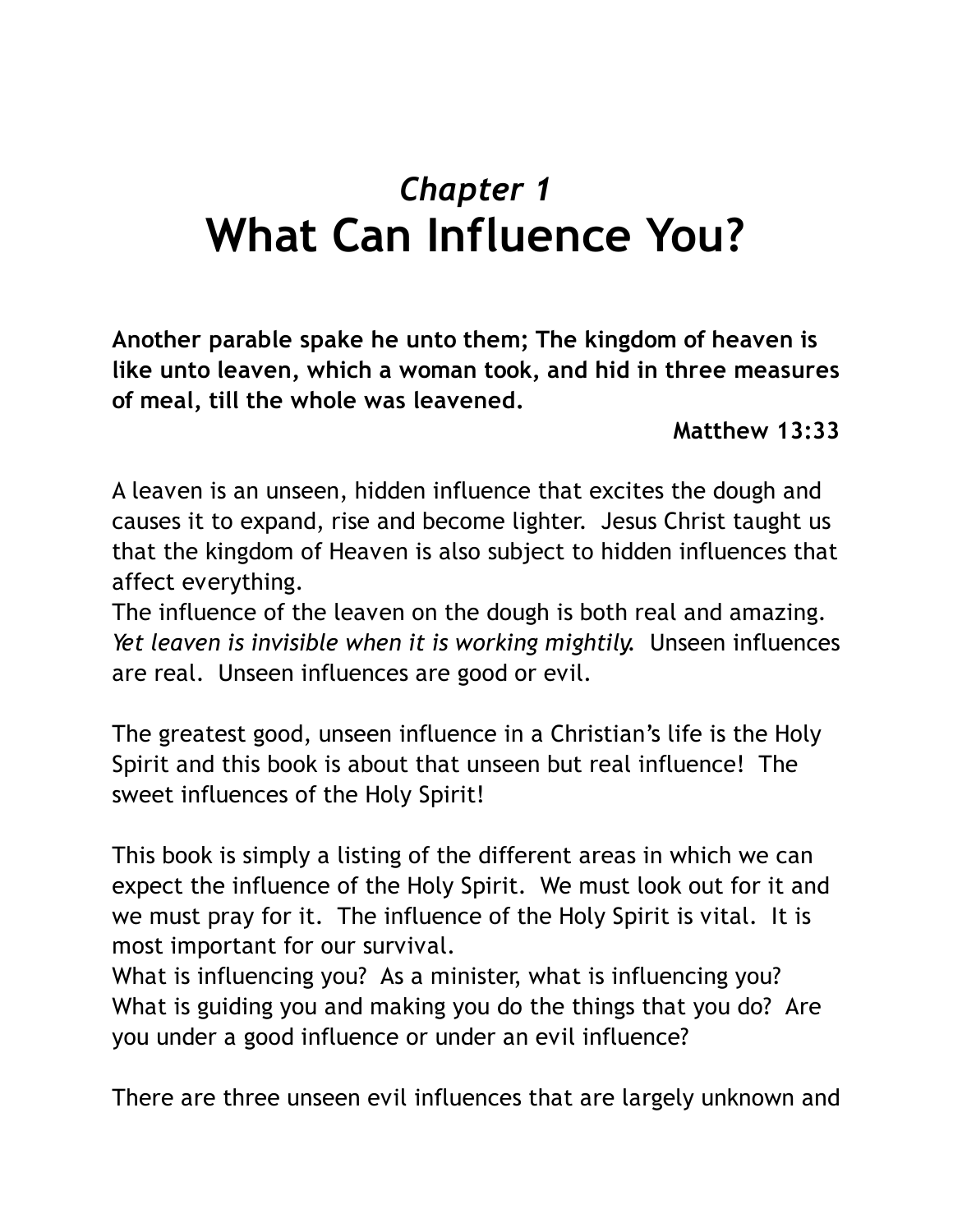misunderstood by Christians. The first unseen evil influence on Christians is devils. The second unseen influence on Christians is the world or the earth. The third unseen influence is our senses. When people are not under the influence of the Holy Spirit they are under one of these three influences. Thus, they are either earthly, sensual or devilish.

When writing to the Galatians, the apostle Paul warned them about invisible and pervasive influences that were affecting the church. He called these influences leavens. Paul explained the effect of a leaven. He said a leaven was a kind of persuasion. This invisible influence was so powerful that it could hinder a Christian in his ministry. Notice the Scripture: "Ye did run well; who did hinder you that ye should not obey the truth? This persuasion *cometh* not of him that calleth you. A little leaven leaveneth the whole lump." (Galatians 5:7-9).

This book is about the sweet influences of the Holy Spirit! It will reveal to you the different areas of your life which can be affected by the Holy Spirit. As God speaks to you through this book you will open yourself to the Holy Spirit. You will both expect and allow the Holy Spirit to influence the different aspects of your life.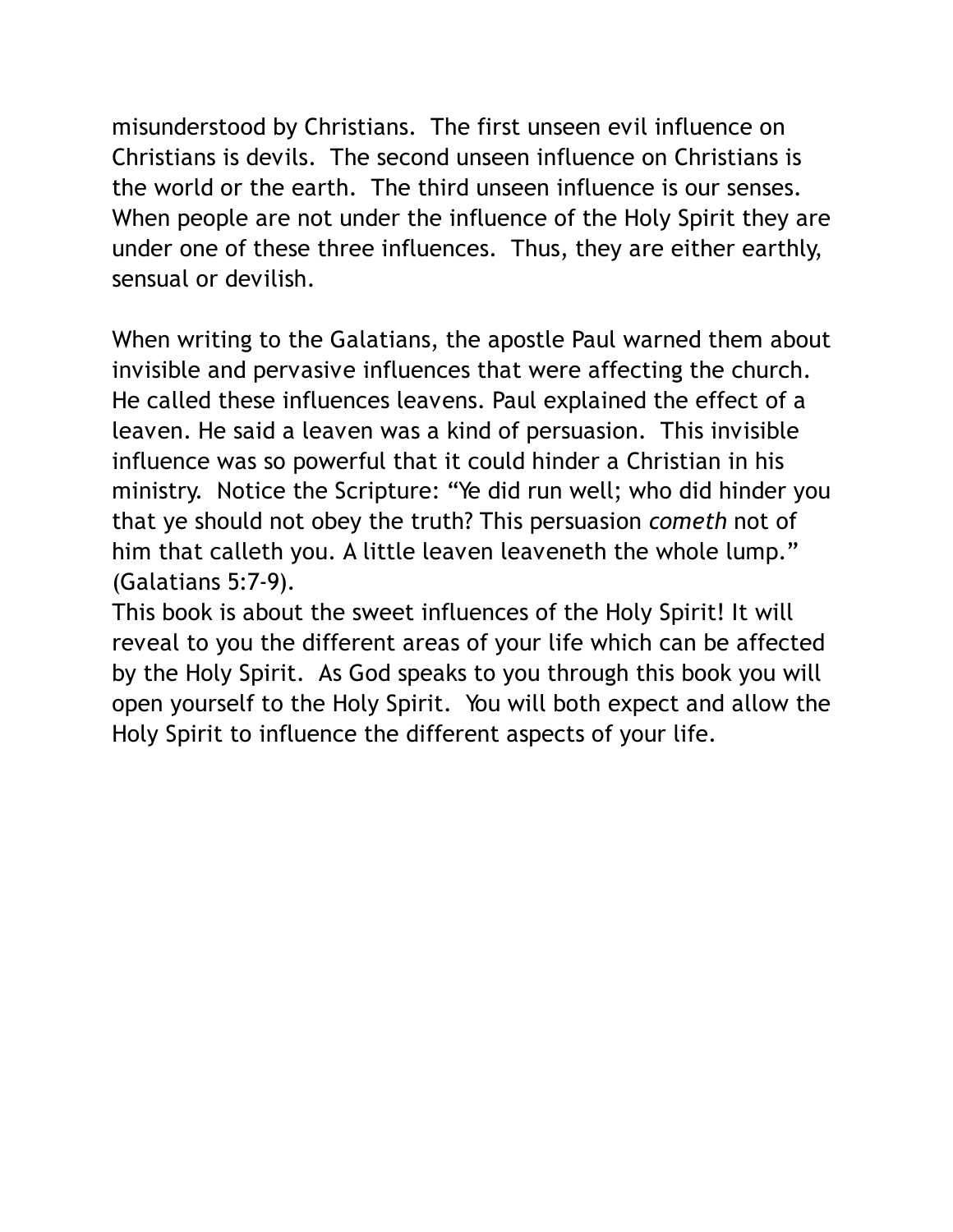# *Chapter 2* **Three Evil Influences**

<span id="page-7-0"></span>**This wisdom descendeth not from above, but** *is* **earthly, sensual, devilish.**

**James 3:15**

The ultimate effect of the sweet influence of the Holy Spirit is to make you a spiritual person. The New Testament speaks highly of spiritual people. Spiritual people are the most important people in a church. But every human being has four options to choose from. He will either be earthly, sensual, devilish or spiritual.

Businessmen are important in the business world. Doctors are important in the health world but in the church, spiritual men are the important ones. Apostle Paul subjected his writings to spiritual men because he knew that it was only spiritual people who would know whether what he was saying was from God or not. "If any man think himself to be a prophet, or SPIRITUAL, let him acknowledge that the things that I write unto you are the commandments of the Lord" (1 Corinthians 14: 37).

You must aim to be a spiritual person who lives under the influence of the Holy Spirit. The sweet influences of the Holy Spirit will turn you into a spiritual person. On the other hand, if you do not live under the influence of the Holy Spirit you will definitely come under some other influence.

### **Earthly, Sensual or Devilish!**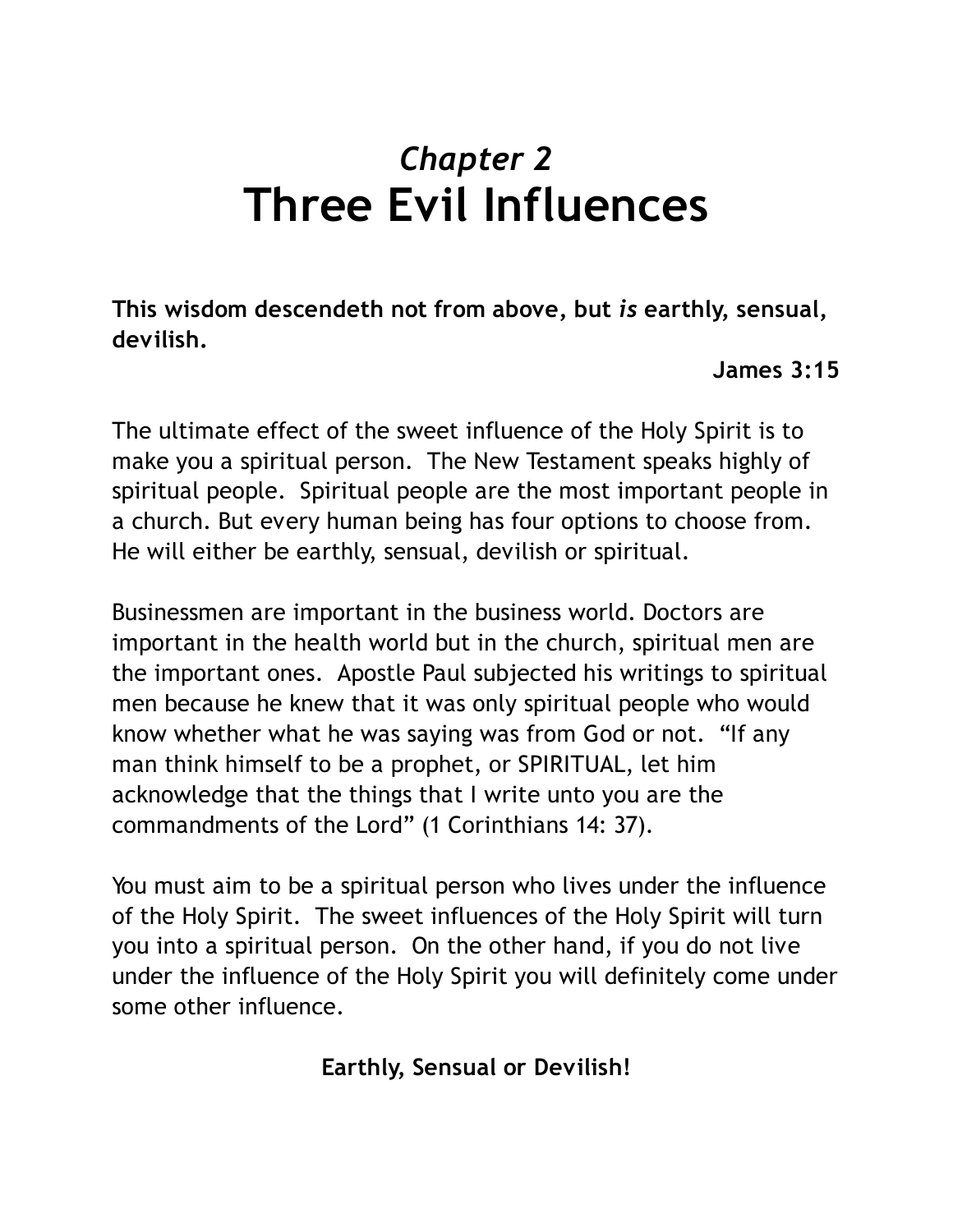You will either be under an earthly influence, a sensual influence or a devilish influence. It is not difficult to pick out an earthly man, a sensual man or a devilish person. We see them around all the time. Instead of being spiritual, many Christians are earthly, sensual or devilish!

### **What is a Sensual Person Like?**

A sensual person is ruled by his senses and feelings. He follows his appetites and pursues any thing he sees or likes. A sensual person will eat a lot, sleep a lot, have lots of sex and engage in any kind of pleasure that is available. Many young people start their lives by following their senses. The discos, the nightclubs and the parties are filled with people dancing away their lives and following their sensuality to its ultimate conclusion. Drug dealers and drug users are men who follow their senses to their own destruction.

A sensual person struggles to know God because it not easy to know somebody whom you cannot see.

A sensual person struggles to know God because it is not easy to know someone who is not physical. God is a spirit.

A sensual person struggles to know God because it is not easy to know someone who does not answer questions or speak.

A sensual person struggles to know God because it is not easy to know someone through a representative.

A sensual person struggles to know God because it is not easy to imagine how someone is, when he is very different from you.

A sensual person struggles to know God because it is not easy to know someone you cannot feel.

A sensual person struggles to know God because it is not easy to know someone whose voice you cannot hear.

A sensual person struggles to know God because it is not easy to know someone you have never met.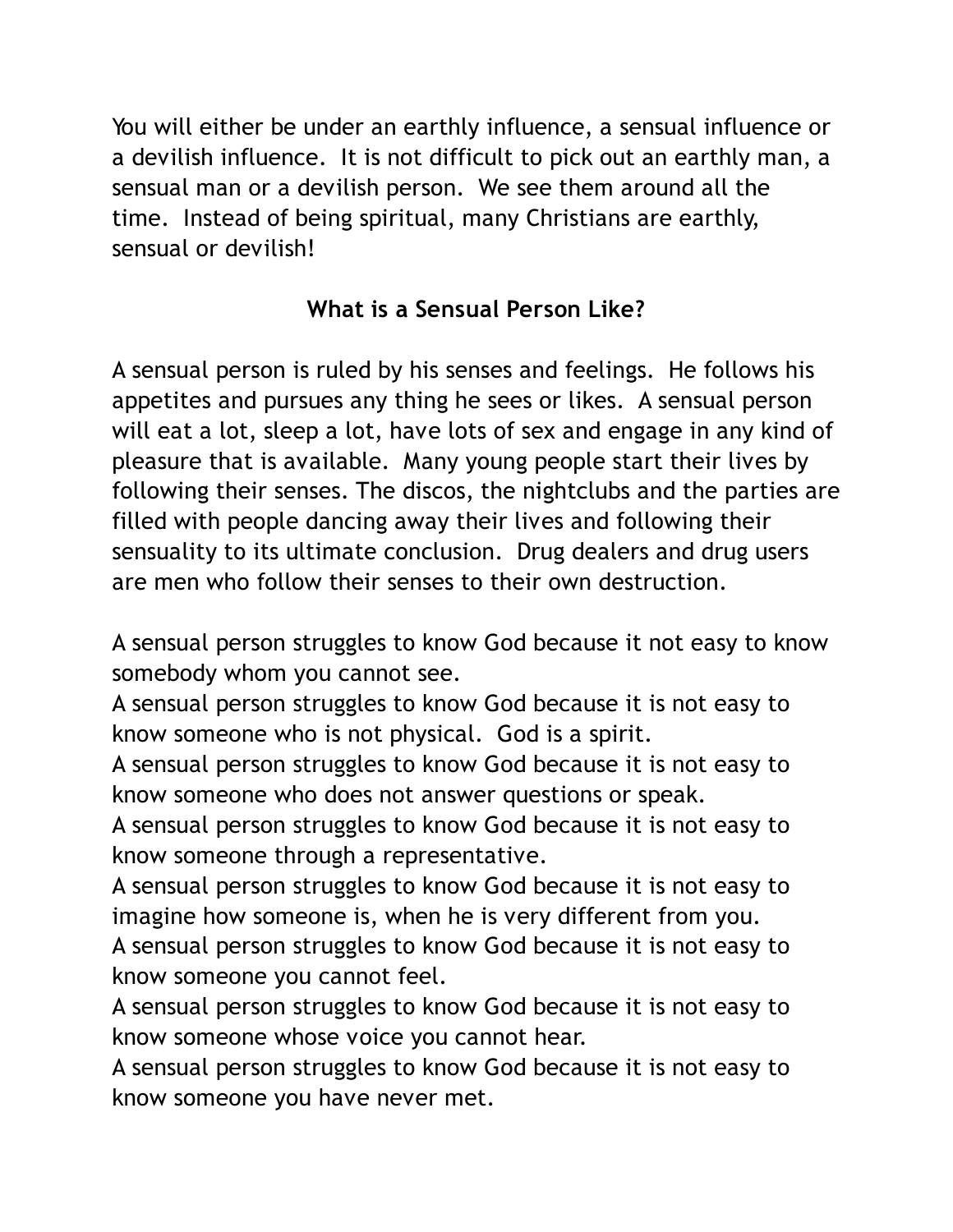A sensual person struggles to know God because it is not easy to know someone who is mysterious.

### **What Is an Earthly Person Like?**

An earthly person has his sights set on this earth. Many sensual people metamorphose into what they think is a better version of a human being. These sensually-minded people simply get converted into earthly-minded people. An earthly person has no thoughts of either Heaven or Hell. He sees no life beyond this earthly life. All his plans and pursuits reveal short-sightedness and blindness towards eternal things. Such people have no thoughts of judgement; that their acts and deeds will be brought to light and that they will pay the price for their sins.

Many decent-looking presidents and prime ministers who went to Oxford, Cambridge, Harvard, etc., once lived wild lives as young people, taking drugs, drinking and smoking endlessly. They simply changed from being sensual people and became earthly men. They may look dignified and distant from their days of sensuality. But, I tell you, many of them are simply more earthly than sensual; with no eternal values.

As a Christian your aim must be to become a spiritual man. You must not be earthly, sensual or devilish.

### **What Is a Devilish Person Like?**

A devilish person is someone who is influenced strongly by evil spirits. All unbelievers are influenced by evil spirits. However, some unbelievers speak and act under a greater influence of demon spirits.

Many people graduate from being sensual and earthly and begin to look for other meanings to life. Unfortunately they begin to find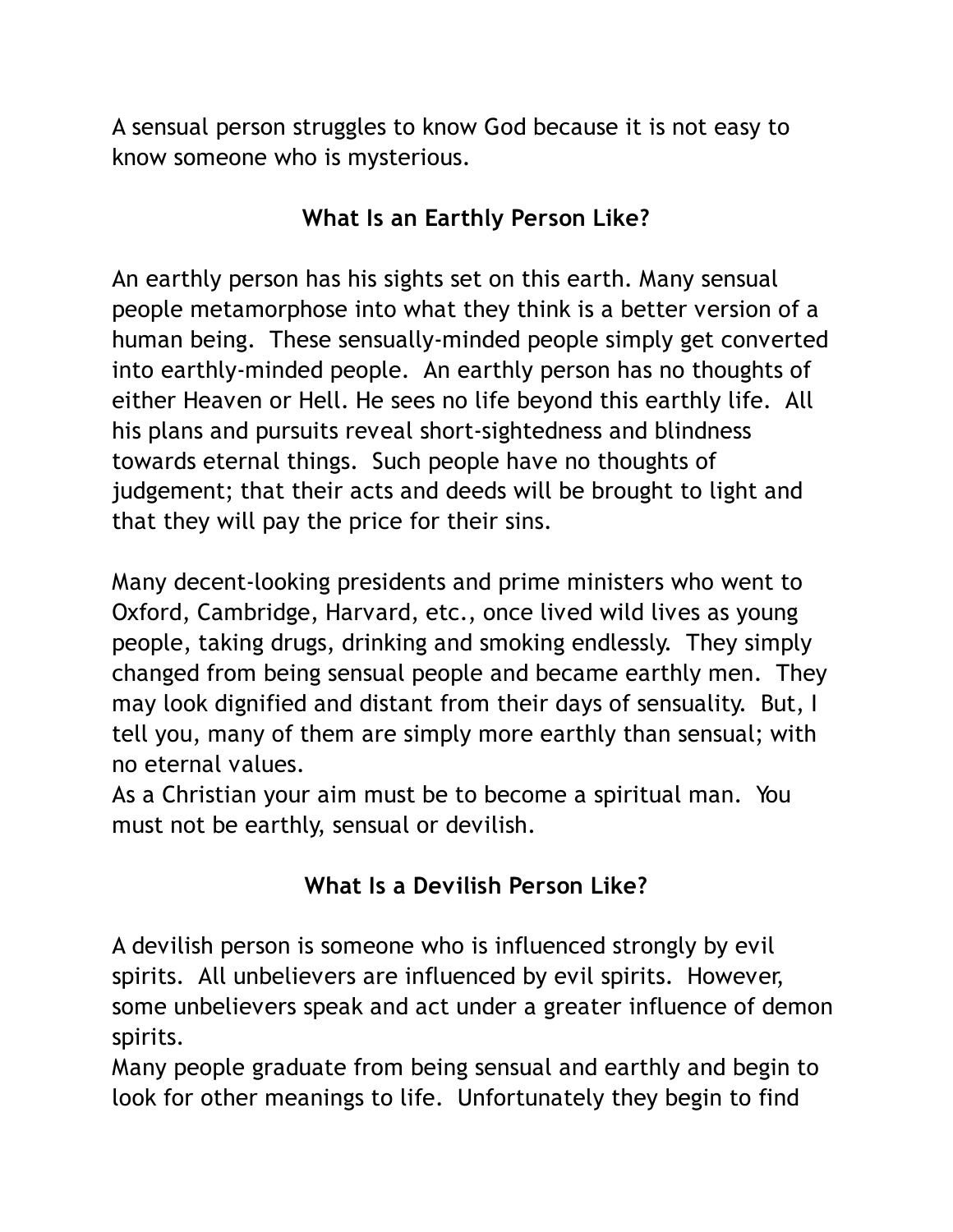the wrong spirits.

Christians who are not spiritual can open themselves to demonic influences. Every time you open yourself to earthly and sensual sins you can be exposed to demon spirits.

### **What Is a Spiritual Person Like?**

A spiritual person has broken out of sensual influences, earthly influences and demonic influences. For sure, a spiritual person is not earthly, not sensual and not devilish.

A spiritual person bears the fruits of the spirit that are the evidence of the long-term influences of the Holy Spirit.

A spiritual person is someone who has lived under the influence of the Holy Spirit. After being under the influence of the Holy Spirit for a long time you become spiritual.

A spiritual person is therefore a mature Christian.

A spiritual person can be spoken to in a particular way. Paul said, "And I, brethren, could not speak unto you as unto spiritual, but as unto carnal, *even* as unto babes in Christ.

I have fed you with milk, and not with meat: for hitherto ye were not able *to bear it*, neither yet now are ye able.

For ye are yet carnal: for whereas *there is* among you envying, and strife, and divisions, are ye not carnal, and walk as men?" (1 Corinthians 3:1-3).

Indeed, the fruits of the spirit are the fruits of spirituality. They are the fruits of the long-term influence of the Holy Spirit. Love, joy, peace, patience, gentleness, meekness, humility are all evidence of spirituality. Divisions and carnality are evidence of sensuality, earthliness and demonic influences.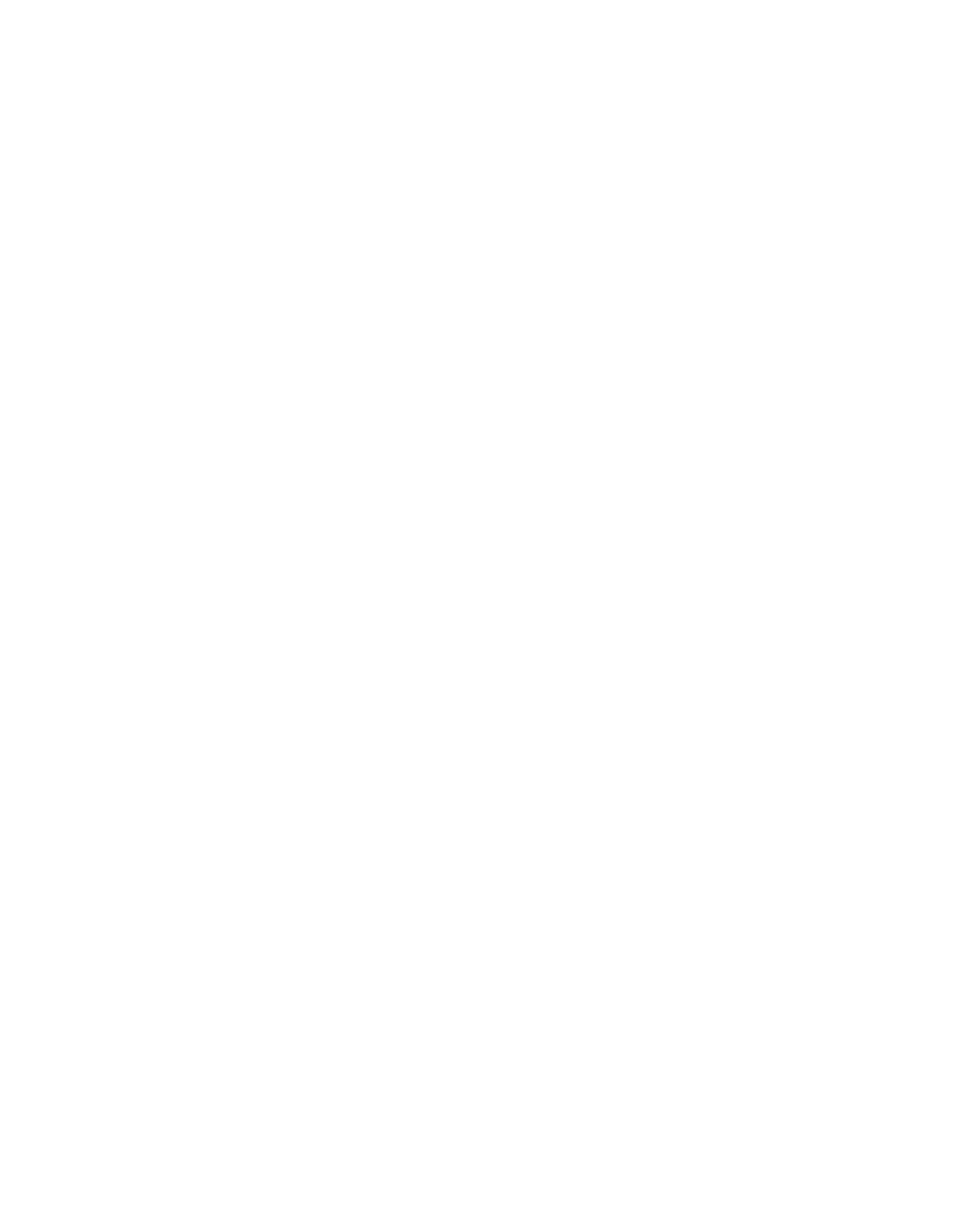# <span id="page-12-0"></span>*Chapter 3* **The Sweet Influences of the Holy Spirit on Your Knowledge of God**

We know very little about God. God cannot be seen but the evidence that He exists is all around us. Your knowledge of God is deepened in a very real way by the presence and power of the Holy Spirit. The Holy Spirit is the key to your knowledge of God.

Your knowledge of Physics, Chemistry or Biology does not depend on the Holy Spirit. Your knowledge of Chemistry depends on you being able to grasp truths that are taught and explained to you. The more logical you are, the more you may understand Mathematics, History or Psychology. But you cannot know God through processes of logic or reasoning. You will know God through the help of the Holy Spirit. You cannot know anything about God unless He helps you. That is why you must pray for the Holy Spirit's influence every time you read the Bible or listen to a message. Without the influence of the Holy Spirit you will not understand most of the things in the Bible.

Do you remember when Jesus asked Peter, "Who do men say that I am?" He then asked Peter, "*Who do you say that I am*?" When Peter said that Jesus was the Christ, Jesus recognized that the invisible Spirit of God had revealed something special to Peter. He went on to develop a closer relationship with Peter because He recognized that God had been at work in Peter, giving him the kind of knowledge and understanding he had.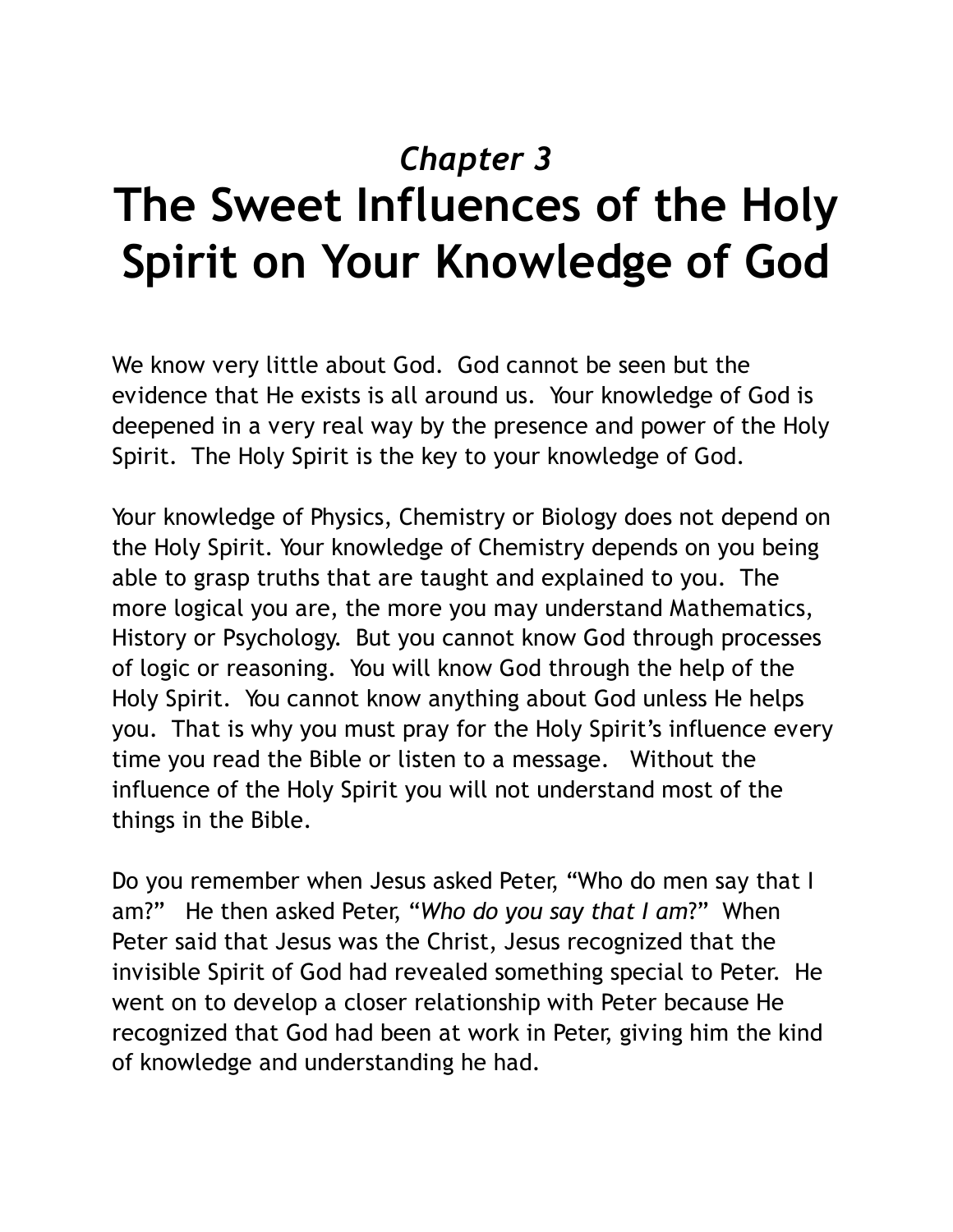You see, a child may see miracles, healings, raising of the dead, casting out of devils, powerful preaching and teaching but still not get to know God. Have you not noticed how some pastors' children sit under the teaching of the Word of God for years but grow up disbelieving the Word of God? I know children of great pastors who have declared themselves to be atheists. It is not the constant teaching and preaching of truth that converts a person. It is the powerful influence of the Holy Spirit that softens the heart of a child and turns him towards God. This is why we pray for the Holy Spirit to *move*, to *influence* and to *affect* our children. It is the Holy Spirit who softens the heart and makes them believe in God and like God.

Your personal knowledge of God and the level of revelation you have about the ministry depends entirely on what the Holy Spirit helps you to know. Without the influence of the Holy Spirit you will know very little about God and understand very little about God. That is why Jesus reacted to Peter's declaration and said, "Flesh and blood has not revealed this to you." In other words, a human being or human effort would never make you know or understand such a great and spiritual revelation.

All through the Bible, the Scripture is clear that it is the Holy Spirit who causes us to know God, to understand the Word of God and to know the truth.

**How the Holy Spirit Influences Your Knowledge of God**

**1.** *Holy Spirit Guidance into truth:* **Under the sweet influences of the Holy Spirit, you are led to truths and realities when you read the Bible.**

Howbeit when he, the Spirit of truth, is come, he will GUIDE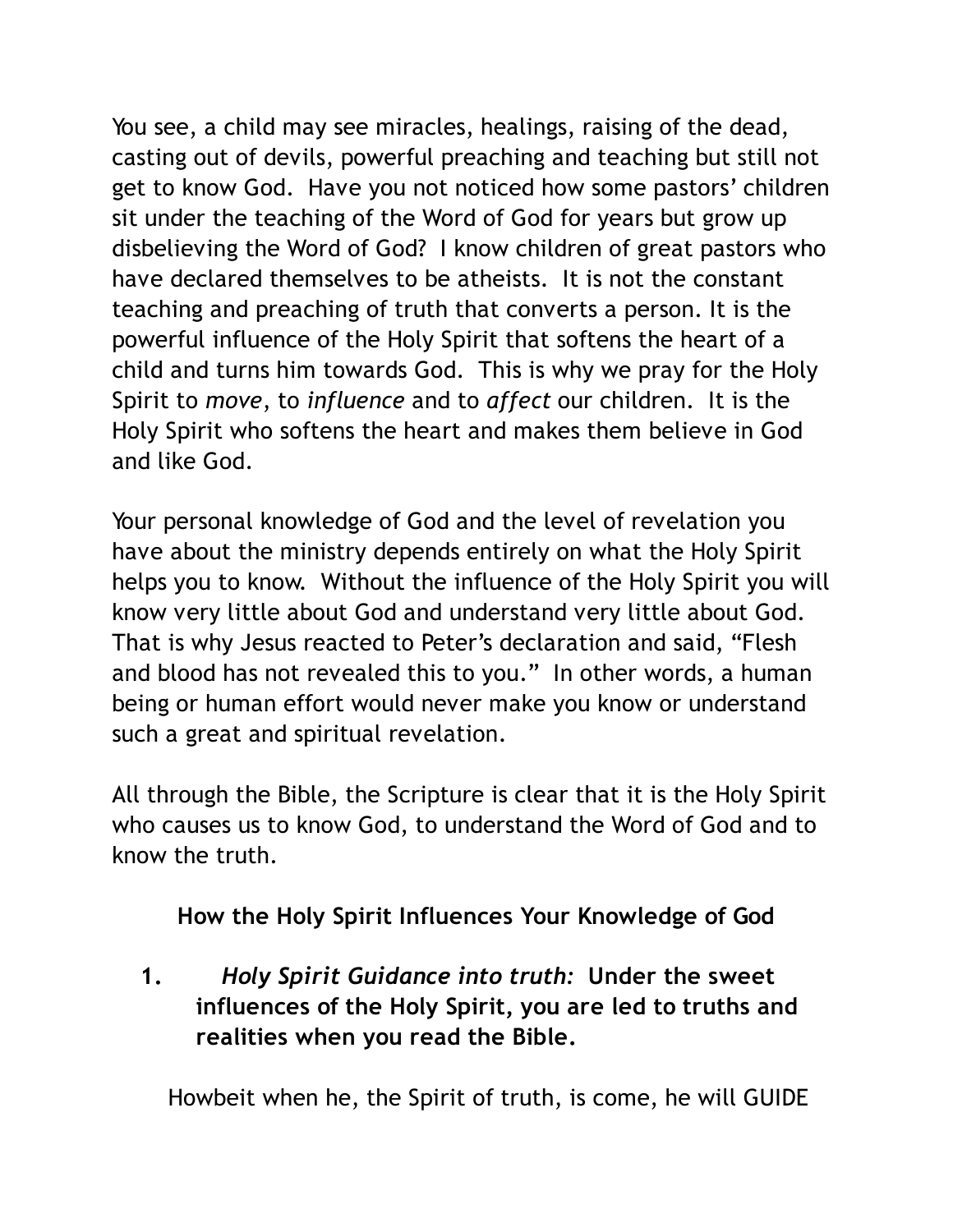YOU INTO ALL TRUTH: for he shall not speak of himself; but whatsoever he shall hear, *that* shall he speak: and he will shew you things to come.

John 16:13

**2**. *Holy Spirit reminders:* **When you are under the sweet influences of the Holy Spirit you are constantly reminded about the things Jesus said.**

But the Comforter, *which is* the Holy Ghost, whom the Father will send in my name, he shall teach you all things, and BRING ALL THINGS TO YOUR REMEMBRANCE, whatsoever I have said unto you.

John 14:26

**3.** *Holy Spirit direct teachings:* **When you are under the sweet influences of the Holy Spirit you are taught many things directly by God.**

But the anointing which ye have received of him abideth in you, and ye need not that any man teach you: but as THE SAME ANOINTING TEACHETH you of all things, and is truth, and is no lie, and even as it hath taught you, ye shall abide in him. 1 John 2:27

**4.** *Holy Spirit "knowings"***: When you are under the sweet influences of the Holy Spirit you have "a knowing" about many things.**

But ye have an unction from the Holy One, and ye know all things.

1 John 2:20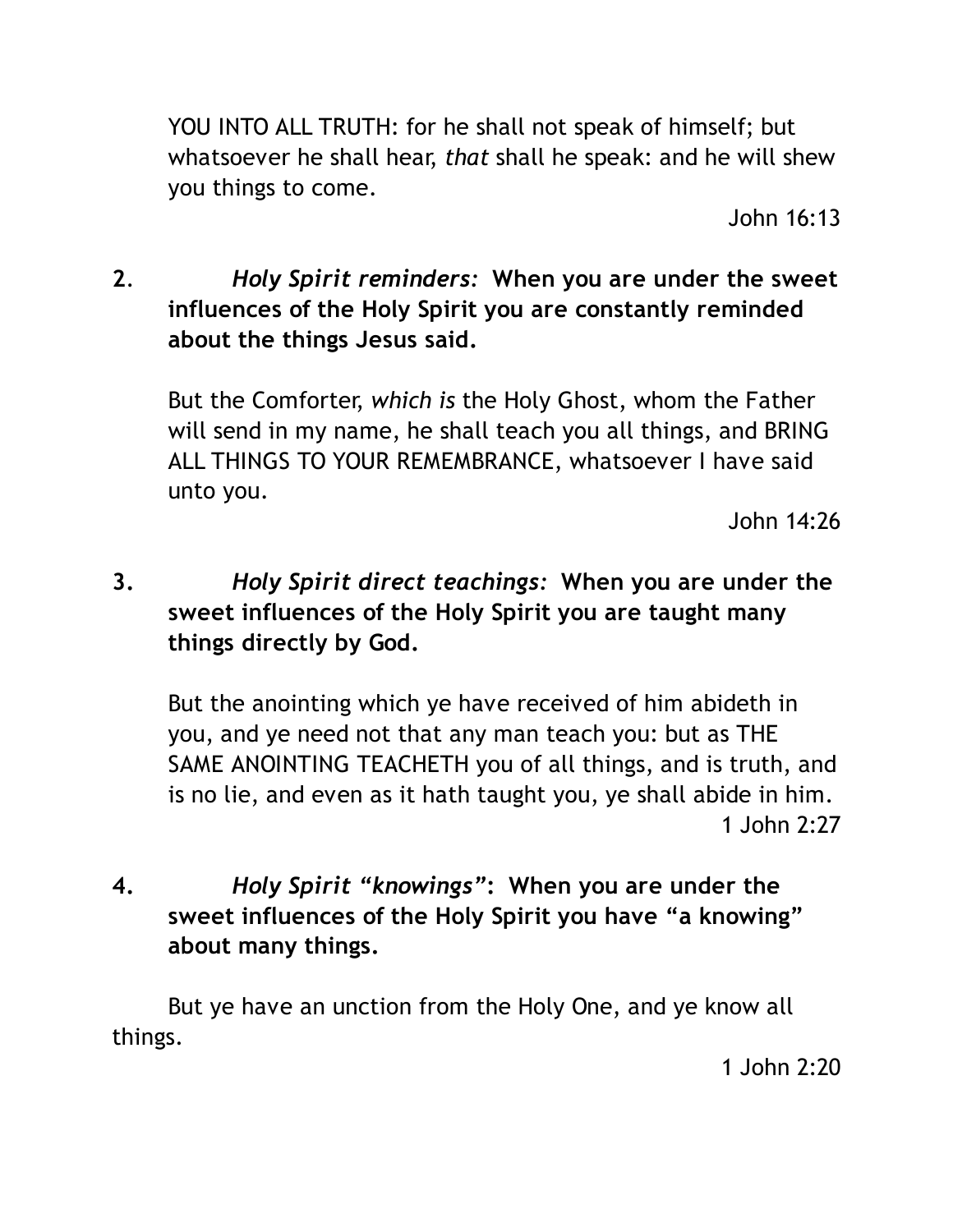He made known His ways to Moses, His acts to the sons of Israel.

Psalms 103:7, NASB.

**5.** *Holy Spirit-led ministers of God:* **When you are under the sweet influences of the anointing, you accept anointed messengers, apostles, prophets and teachers whom God has sent to you.**

And he gave some, apostles; and some, prophets; and some, evangelists; and some, pastors and teachers; for the perfecting of the saints, for the work of the ministry, for the edifying of the body of Christ:

Ephesians 4:11-12

**6.** *Holy Spirit communion:* **When you are under the sweet influences of the anointing, you are in constant communion with the Holy Spirit as He teaches and influences you to know God.**

The grace of the Lord Jesus Christ, and the love of God, and THE COMMUNION OF THE HOLY GHOST, be with you all. Amen. 2 Corinthians 13:14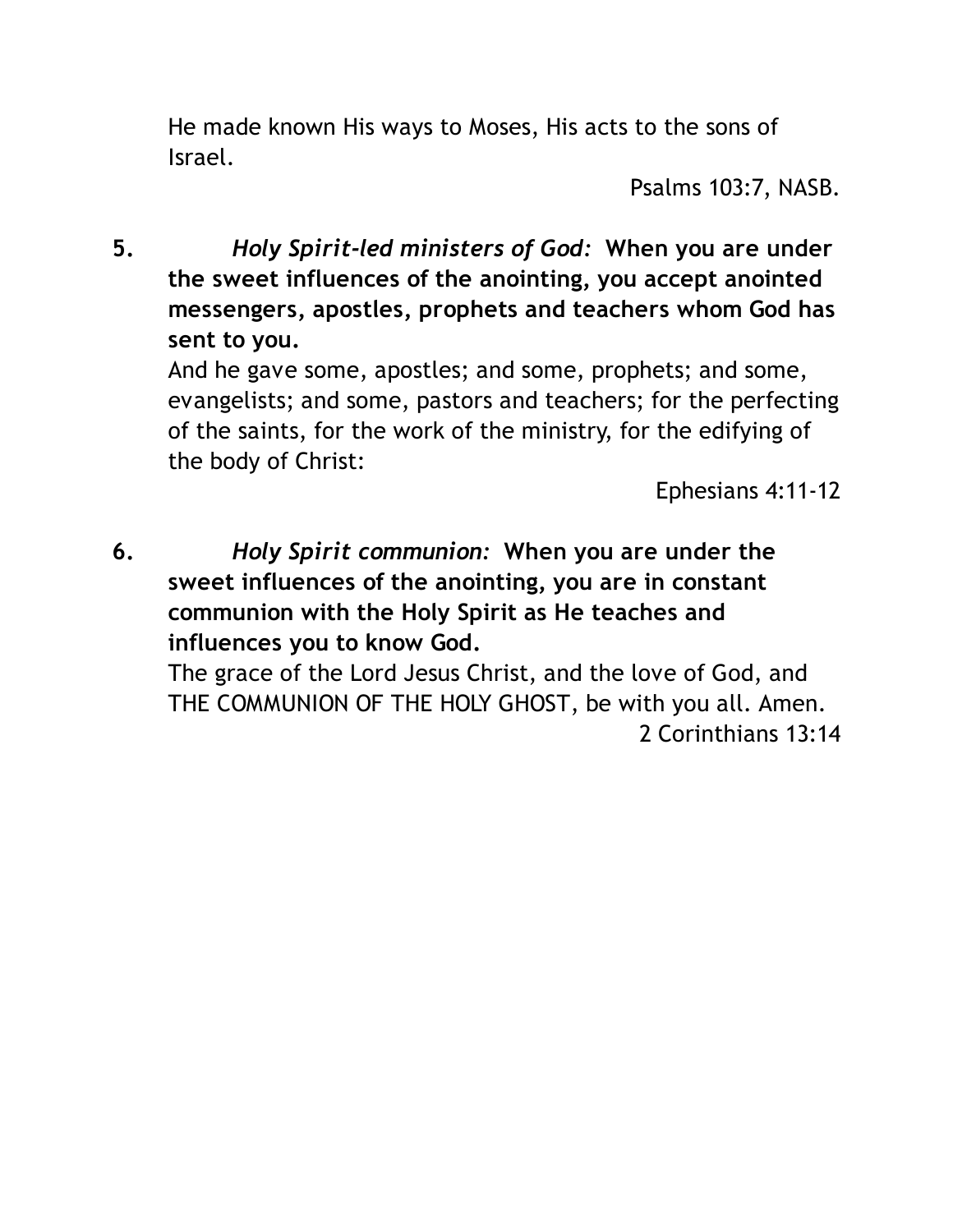# <span id="page-16-0"></span>*Chapter 4* **The Sweet Influences of the Holy Spirit on Your Prayer Life**

### **Why You Need the Sweet Influences of the Holy Spirit to Help You Pray**

- 1. You need the influence of the Holy Spirit to pray because it is not easy to talk to somebody you cannot see.
- 2. You need the influence of the Holy Spirit to pray because it is not easy to talk to somebody who does not say anything back.
- 3. You need the influence of the Holy Spirit to pray because you do not know what to pray for.

Likewise the Spirit also helpeth our infirmities: for we know not what we should pray for as we ought: but the Spirit itself maketh intercession for us with groanings which cannot be uttered.

Romans 8:26

4. You need the influence of the Holy Spirit to pray because you are spiritually discharged as you go about your daily life. Under the influence of the Holy Spirit you are charged up like a battery.

He that speaketh in an unknown tongue edifieth himself; but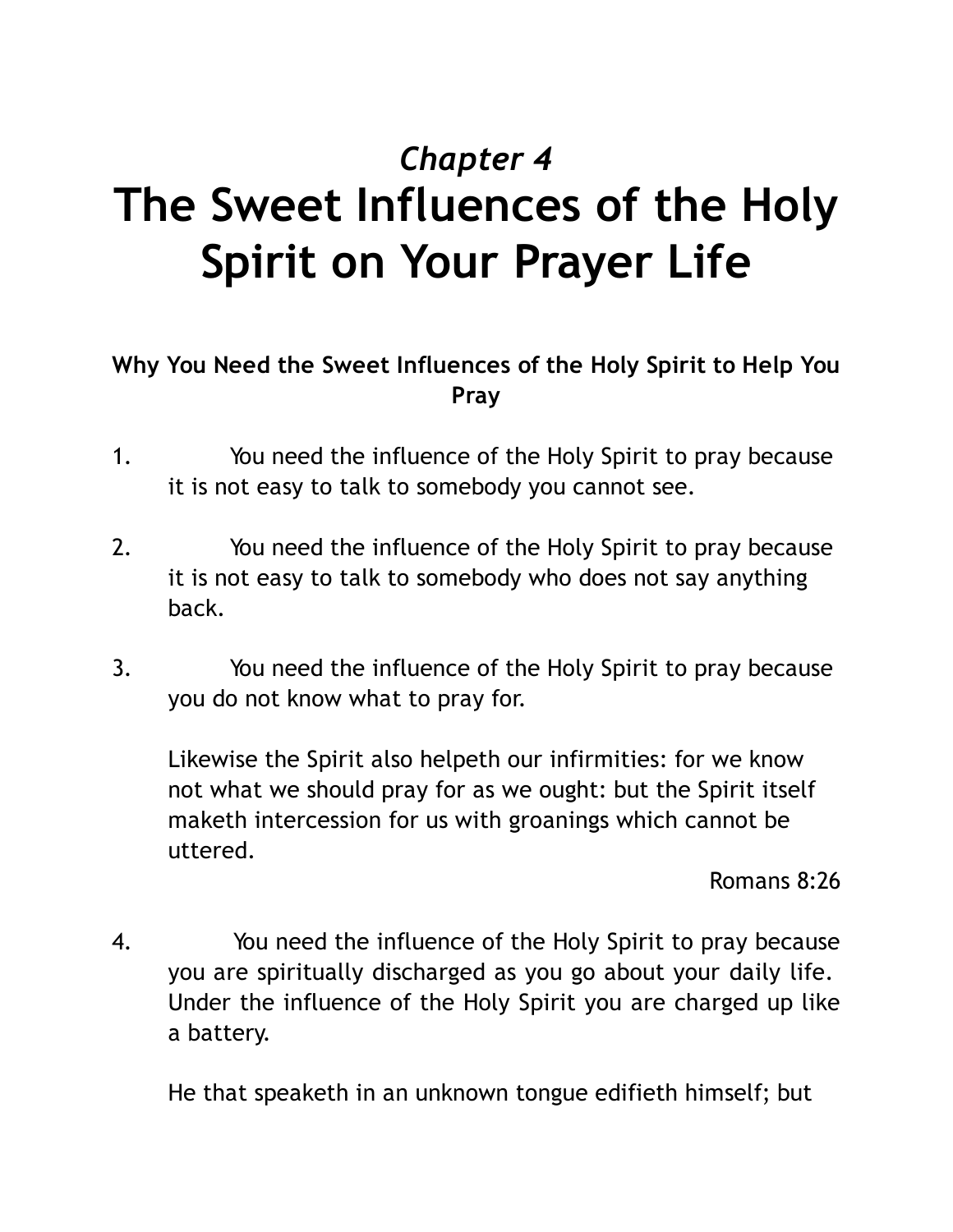he that prophesieth edifieth the church.

1 Corinthians 14:4

- 6. You need the influence of the Holy Spirit to pray because otherwise most of your prayers will be directed by the flesh and by foolishness. You need the influence of the Holy Spirit to pray otherwise your prayers will be well-rehearsed phrases. When you are anointed to pray, your prayer is dictated and directed by the Holy Spirit (Acts 2:4).
- 7. You need the influence of the Holy Spirit to pray because without the anointing to pray, everything you say is listened to by the devil. But when you pray in tongues devils do not understand what you are saying.

Follow after charity, and desire spiritual *gifts*, but rather that ye may prophesy.

1 Corinthians 14:1

8. You need the influence of the Holy Spirit to pray because through that influence you will know the mind of the Spirit. When you pray in tongues you can hear the voice of the Spirit by interpreting your prayer.

Wherefore let him that speaketh in an *unknown* tongue pray that he may interpret.

1 Corinthians 14:13

9. You need the influence of the Holy Spirit to pray because it is difficult to pray for a long time. When you are under the influence of the Holy Spirit you will be able to pray for long hours like Jesus.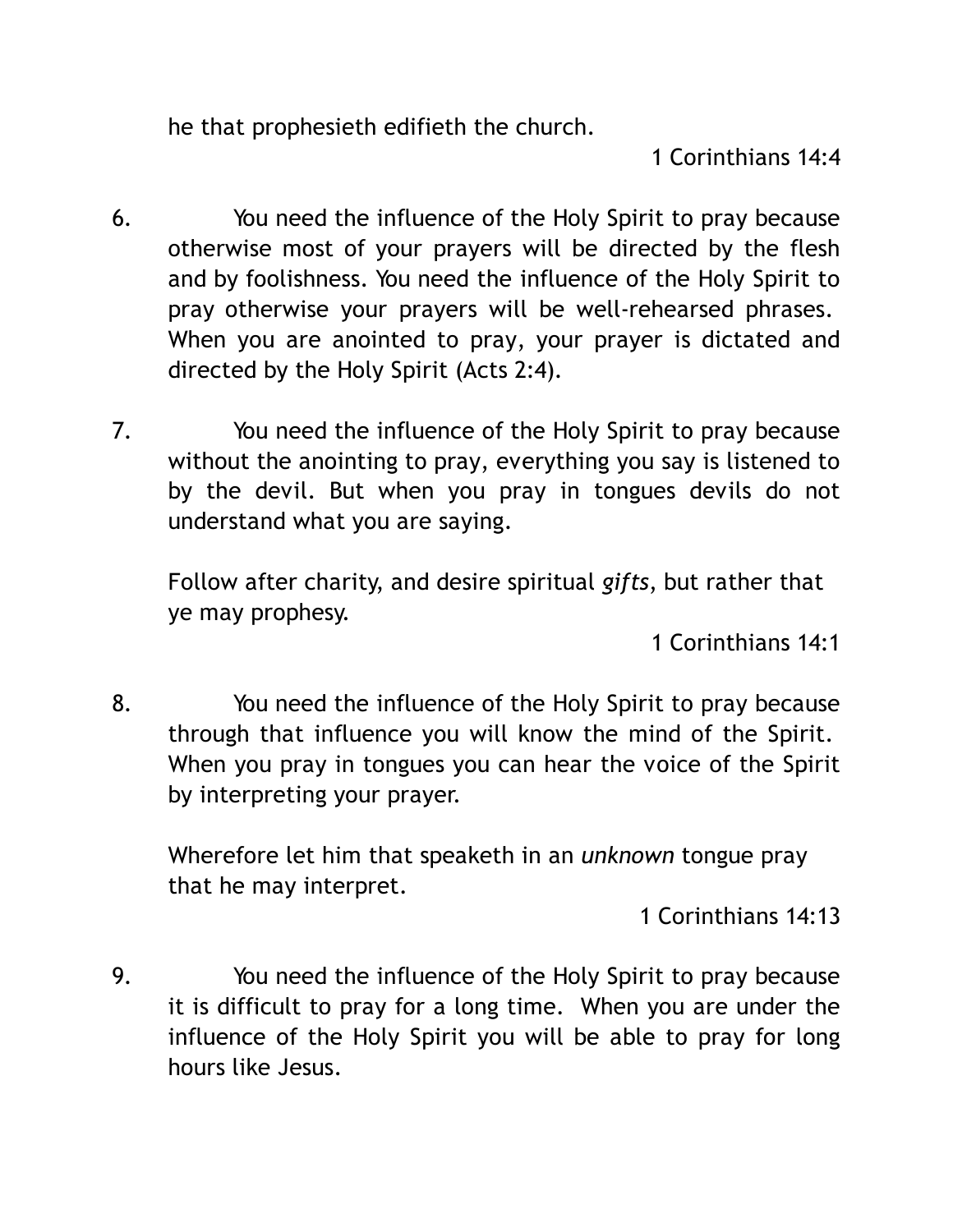And in the morning, rising up a great while before day, he went out, and departed into a solitary place, and there prayed. Mark 1:35

And it came to pass in those days, that he went out into a mountain to pray, and continued all night in prayer to God. Luke 6:12

10. You need the influence of the Holy Spirit to pray because your mind wanders when you pray. Under the influence of the Holy Spirit you can speak in tongues and to God. This helps you to concentrate on God everywhere you are.

But if there be no interpreter, let him keep silence in the church; and LET HIM SPEAK TO HIMSELF, AND TO GOD.

1 Corinthians 14:28 11. You need the influence of the Holy Spirit to pray because in the natural you may not have a grateful attitude. But when you are anointed to pray you can give thanks well.

For thou verily givest thanks well, but the other is not edified. 1 Corinthians 14:17

### **How the Holy Spirit Influenced the Prayer Lives of Christians**

**1. The Holy Spirit helped the infirmities of the believers by helping them to pray.**

Likewise the Spirit also helpeth our infirmities: for we know not what we should pray for as we ought: but the Spirit itself maketh intercession for us with groanings which cannot be uttered.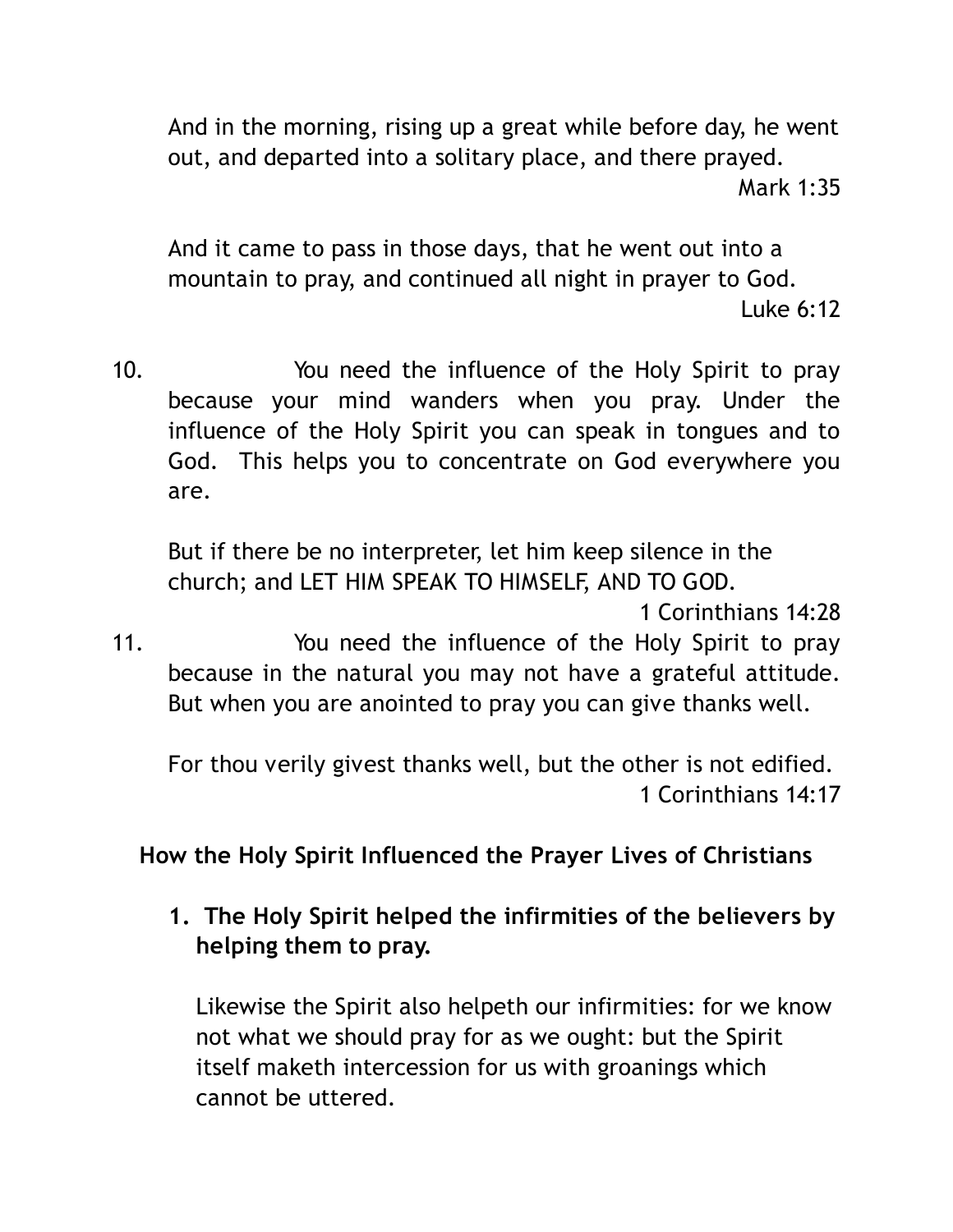**2. When the disciples in the upper room came under the influence of the Holy Spirit they began to pray in tongues on the day of Pentecost.**

And when the day of Pentecost was fully come, they were all with one accord in one place.

And suddenly there came a sound from heaven as of a rushing mighty wind, and it filled all the house where they were sitting.

And there appeared unto them cloven tongues like as of fire, and it sat upon each of them.

And THEY WERE ALL FILLED WITH THE HOLY GHOST, AND BEGAN TO SPEAK WITH OTHER TONGUES, AS THE SPIRIT GAVE THEM UTTERANCE.

Acts 2:1-4

### **3. When the household of Cornelius came under the sweet influence of the Holy Spirit they began to pray in tongues.**

While Peter yet spake these words, THE HOLY GHOST FELL ON ALL THEM which heard the word.

And they of the circumcision which believed were astonished, as many as came with Peter, because that on the Gentiles also was poured out the gift of the Holy Ghost. For THEY HEARD THEM SPEAK WITH TONGUES, and magnify God. Then answered Peter,Can any man forbid water, that these should not be baptized, which have received the Holy Ghost as well as we?

Acts 10:44-47

**4. When the disciples in Ephesus came under the sweet influence of the Holy Spirit they began to pray in tongues.**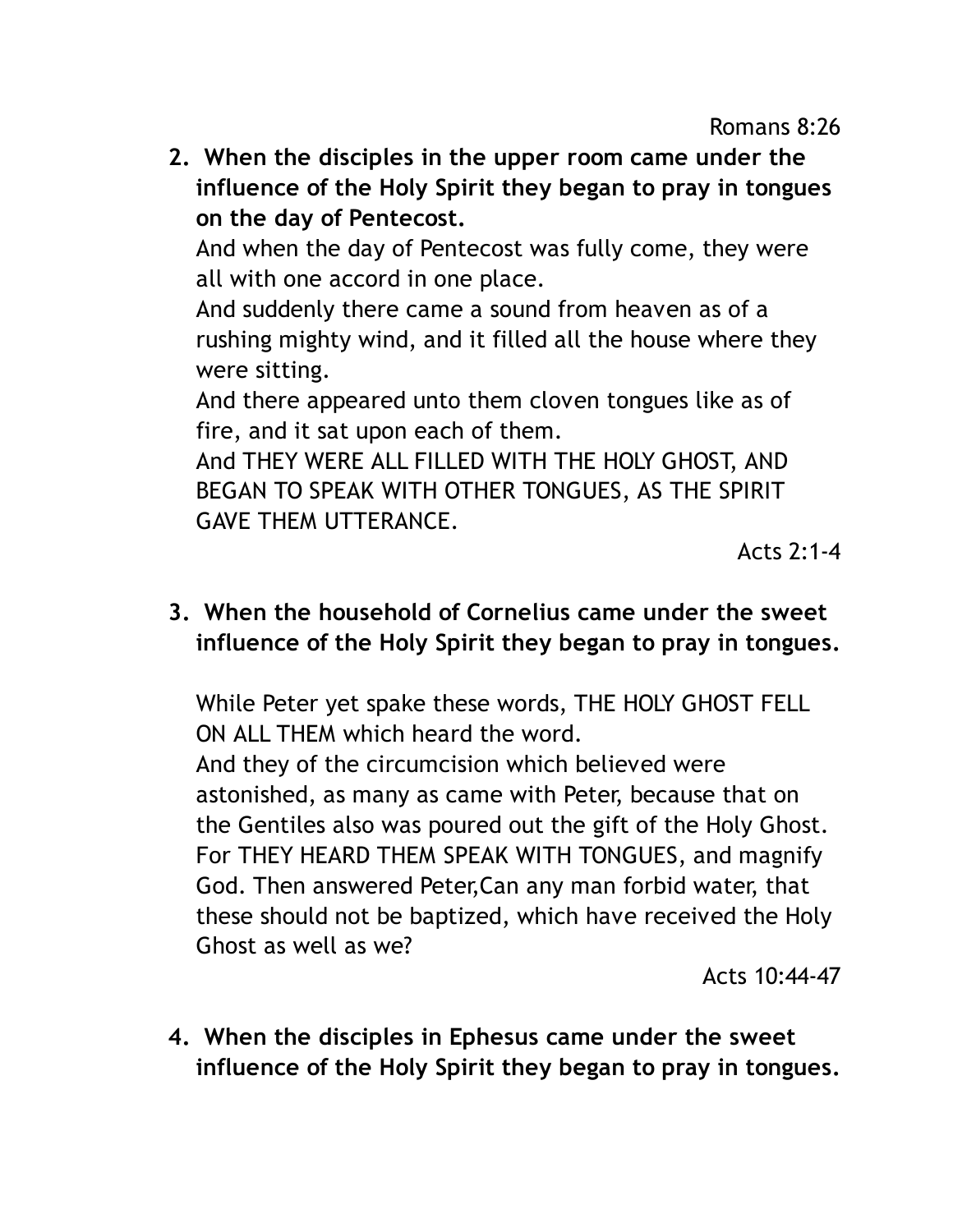And it came to pass, that, while Apollos was at Corinth, Paul having passed through the upper coasts came to Ephesus: and finding certain disciples,

And when Paul had laid *his* hands upon them, the Holy Ghost came on them; and they spake with tongues, and prophesied.

And all the men were about twelve.

Acts 19:1, 6-7

If you are not under the sweet influence of the Holy Spirit, you will be under earthly, sensual or devilish influences that will lead you not to pray.

When you are not under the influence of the Holy Spirit, you will not believe in the importance of prayer. You will become prayerless and powerless.

You will believe that you can solve problems by using your natural strength instead of reaching out to God in prayer.

Your life will be governed by the senses and not by God. This is because a sensual person lives his life serving the lusts of his flesh and his mind. You will be too lazy to pray! You will need food, rest and pleasure all the time and therefore have no time to pray.

If you are not under the sweet influence of the Holy Spirit you will be subject to devilish influences which will make you seek power elsewhere. Witchcraft, occult and other demonic sources will become the source of your power.

When you come under a devilish influence you will be opposed to prayer and deny its power. This is because a devilish influence will lead you away from a relationship with God through prayer.

The sweet influence of the Holy Spirit is the anointing for prayer. It is the supernatural ability and grace given to a believer to pray.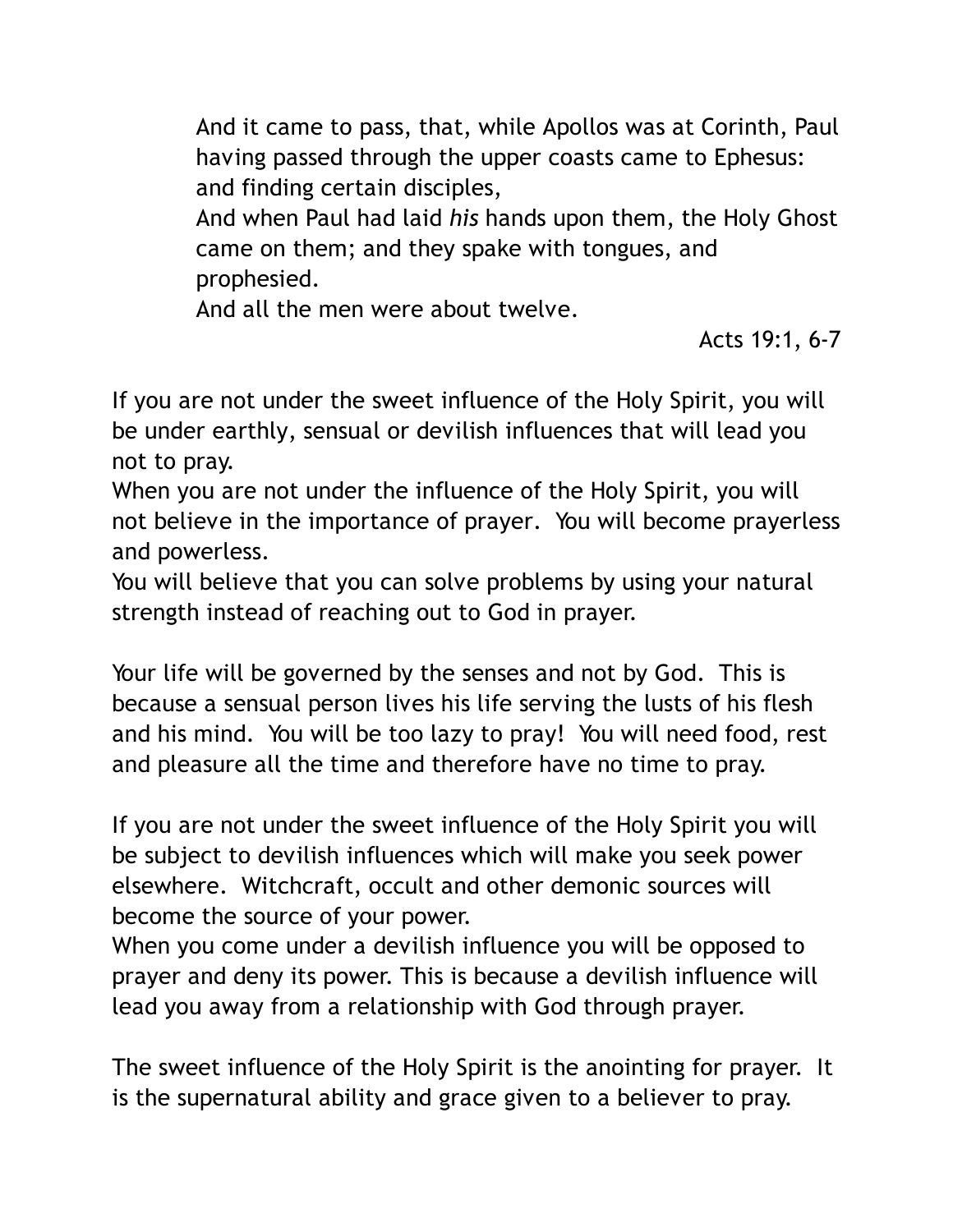The sweet influence of the anointing gives you the ability to speak in tongues because every time the anointing for prayer fell on people they began to speak in tongues. The anointing for prayer was given several times in the book of Acts.

**How to Yield to the Sweet Influences of the Holy Spirit to Pray**

1. **Open yourself to the sweet influences of the Holy Spirit by praying in tongues and thinking about what you need to think about.**

For if I pray in an *unknown* tongue, my spirit prayeth, but my understanding is unfruitful.

1 Corinthians 14:14

### 2. **Open yourself to the sweet influences of the Holy Spirit by praying in tongues and studying.**

For if I pray in an *unknown* tongue, my spirit prayeth, but my understanding is unfruitful.

1 Corinthians 14:14

### 3. **Open yourself to the sweet influences of the Holy Spirit by praying in tongues and reading the Bible.**

For if I pray in an *unknown* tongue, my spirit prayeth, but my understanding is unfruitful.

1 Corinthians 14:14

### 4. **Open yourself to the sweet influence of the Holy Spirit by praying in tongues and reading other books.**

For if I pray in an *unknown* tongue, my spirit prayeth, but my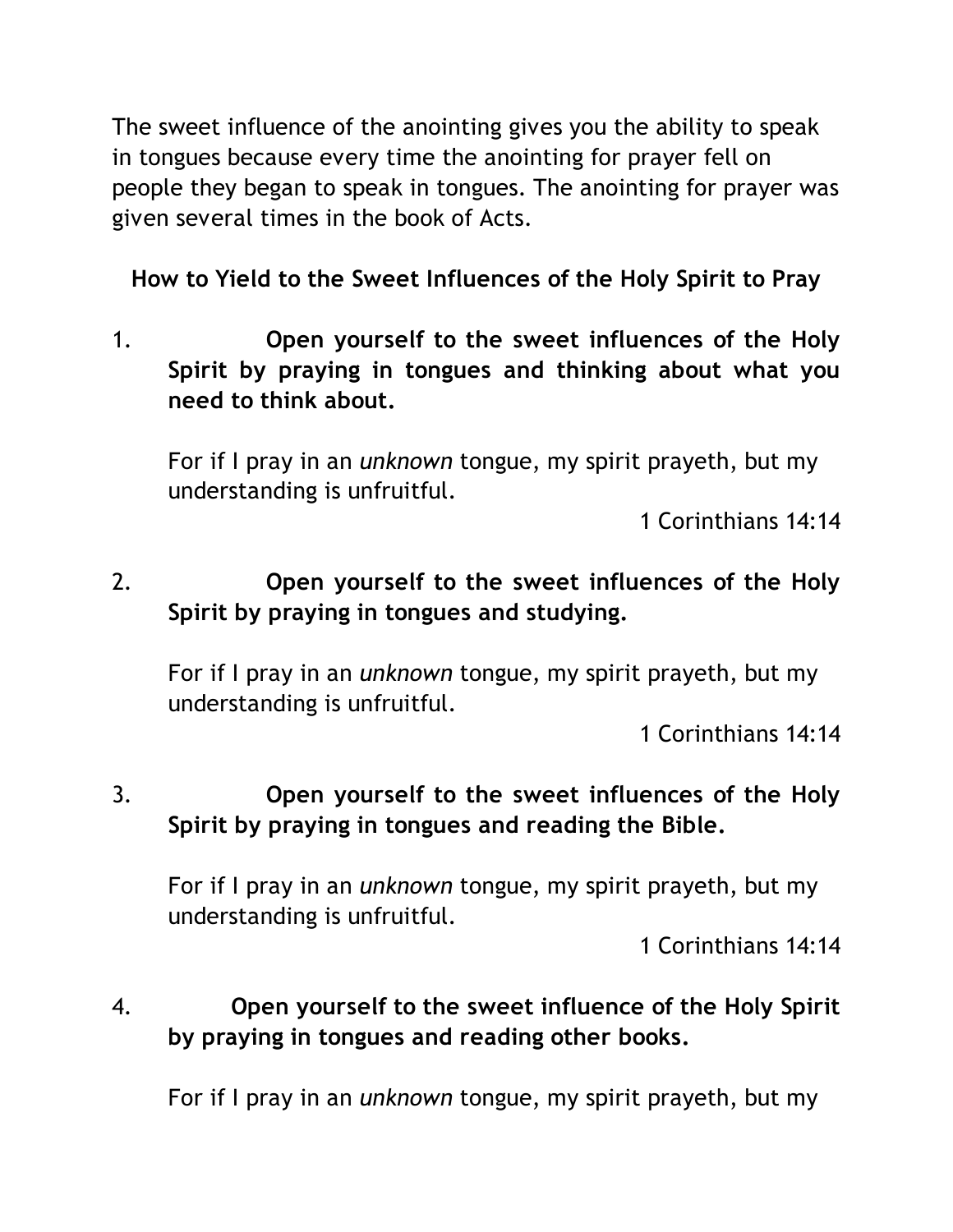understanding is unfruitful.

1 Corinthians 14:14

5. **Open yourself to the sweet influences of the Holy Spirit by praying in tongues and listening to CDs.**

For if I pray in an *unknown* tongue, my spirit prayeth, but my understanding is unfruitful.

1 Corinthians 14:14

### 6. **Open yourself to the sweet influence of the Holy Spirit by praying in tongues and watching videos.**

For if I pray in an *unknown* tongue, my spirit prayeth, but my understanding is unfruitful.

1 Corinthians 14:14

7. **Open yourself to the sweet influences of the Holy Spirit by praying in tongues and dressing up**. For if I pray in an *unknown* tongue, my spirit prayeth, but my understanding is unfruitful.

1 Corinthians 14:14

8. **Open yourself to the sweet influences of the Holy Spirit by praying in tongues and walking.** For if I pray in an *unknown* tongue, my spirit prayeth, but my understanding is unfruitful.

1 Corinthians 14:14

9. **Open yourself to the sweet influences of the Holy Spirit by praying in tongues and working in the office**.

For if I pray in an *unknown* tongue, my spirit prayeth, but my understanding is unfruitful.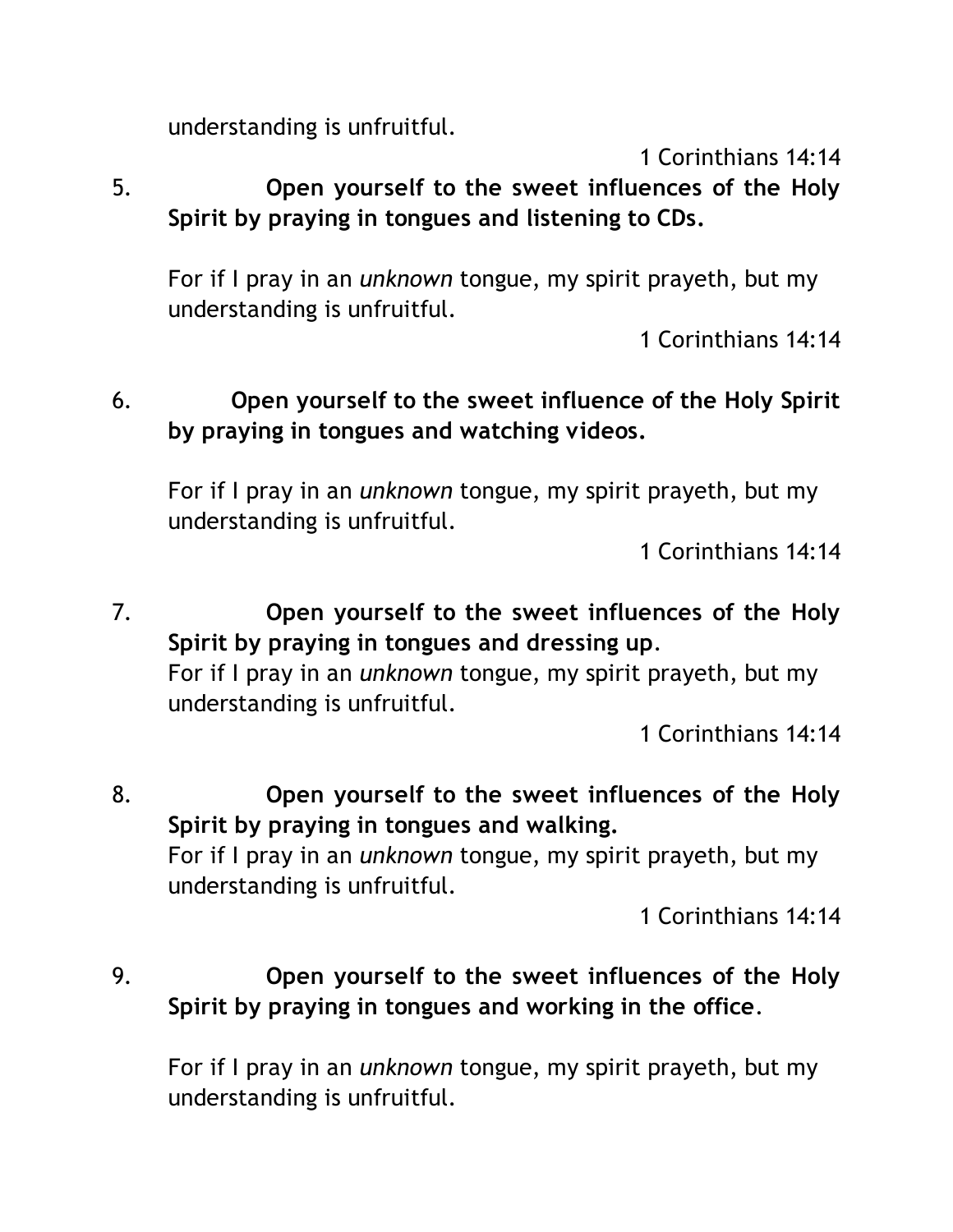1 Corinthians 14:14

### 10. **Open yourself to the sweet influences of the Holy Spirit by praying in tongues and driving your car**.

For if I pray in an *unknown* tongue, my spirit prayeth, but my understanding is unfruitful.

1 Corinthians 14:14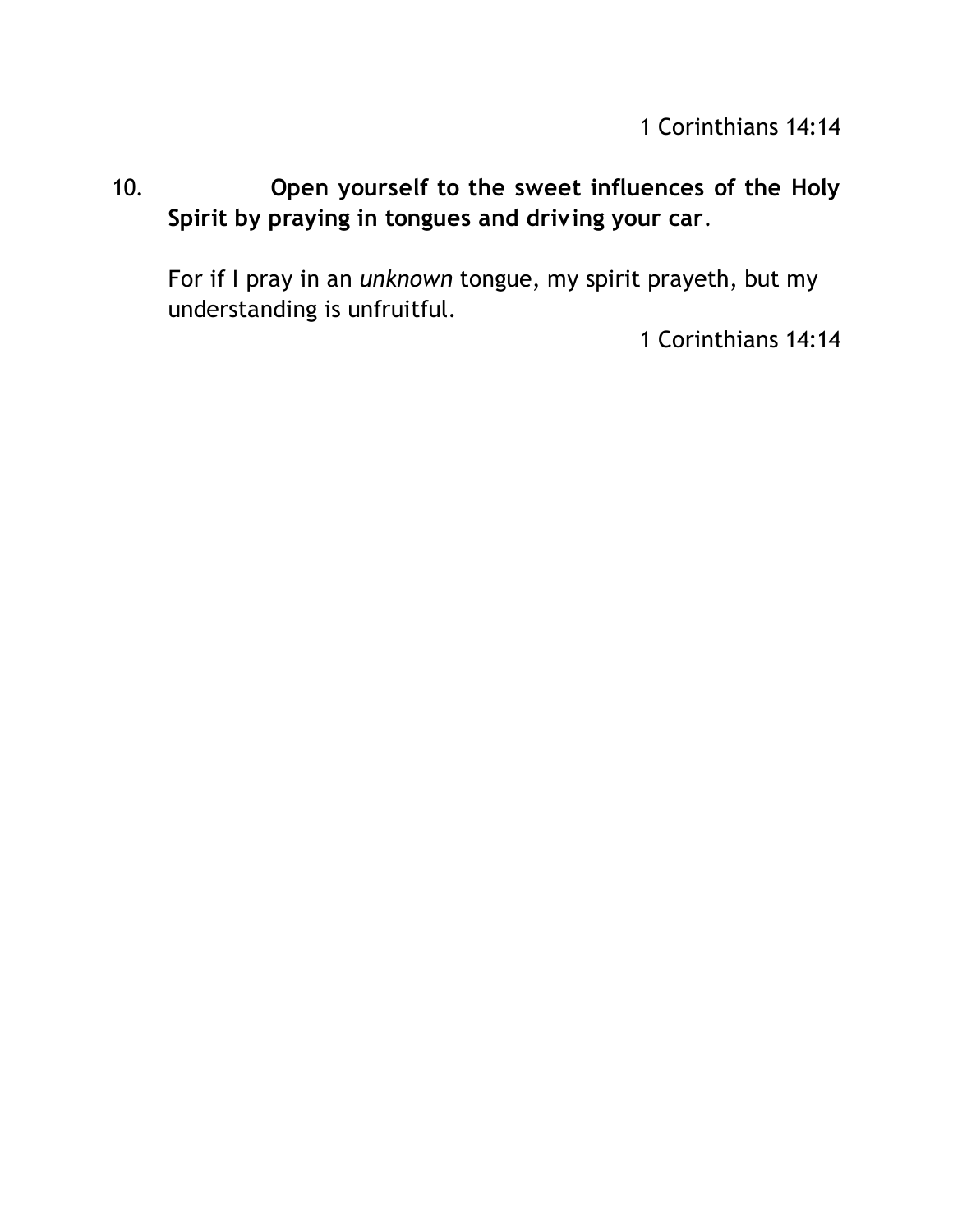# <span id="page-24-0"></span>*Chapter 5* **The Sweet Influences of the Anointing on Your Ability to Be Holy**

Without the help of the Holy Spirit you will live out your life like every other person without boundaries and limits. You will yield yourself to the flesh and fulfil the lusts of your mind. Human beings who are not supernaturally restrained by the Holy Spirit are lazy, wicked, thieves, fornicators, witches, drunkards, murderers and rapists.

It takes great supernatural power to turn away from the course of this world.

In our world today, it is unusual to be chaste or holy. It is normal to be a person with multiple sexual partners. You cannot blame people who have no supernatural power helping them. Most of the sins of the flesh are outbursts of naturalness and humanness. These outbursts of human behaviour have created the evil world in which we live. Through the depravities, selfishness and greed of mankind, a hard and wicked society called the world has been created. Paul said, we once walked according to the course of this world and fulfilled the desires of our flesh and mind, just like everybody else.

And you were dead in your trespasses and sins, in which you formerly walked according to the course of this world, ACCORDING TO THE PRINCE of the power of the air, of the spirit that is now working in the sons of disobedience.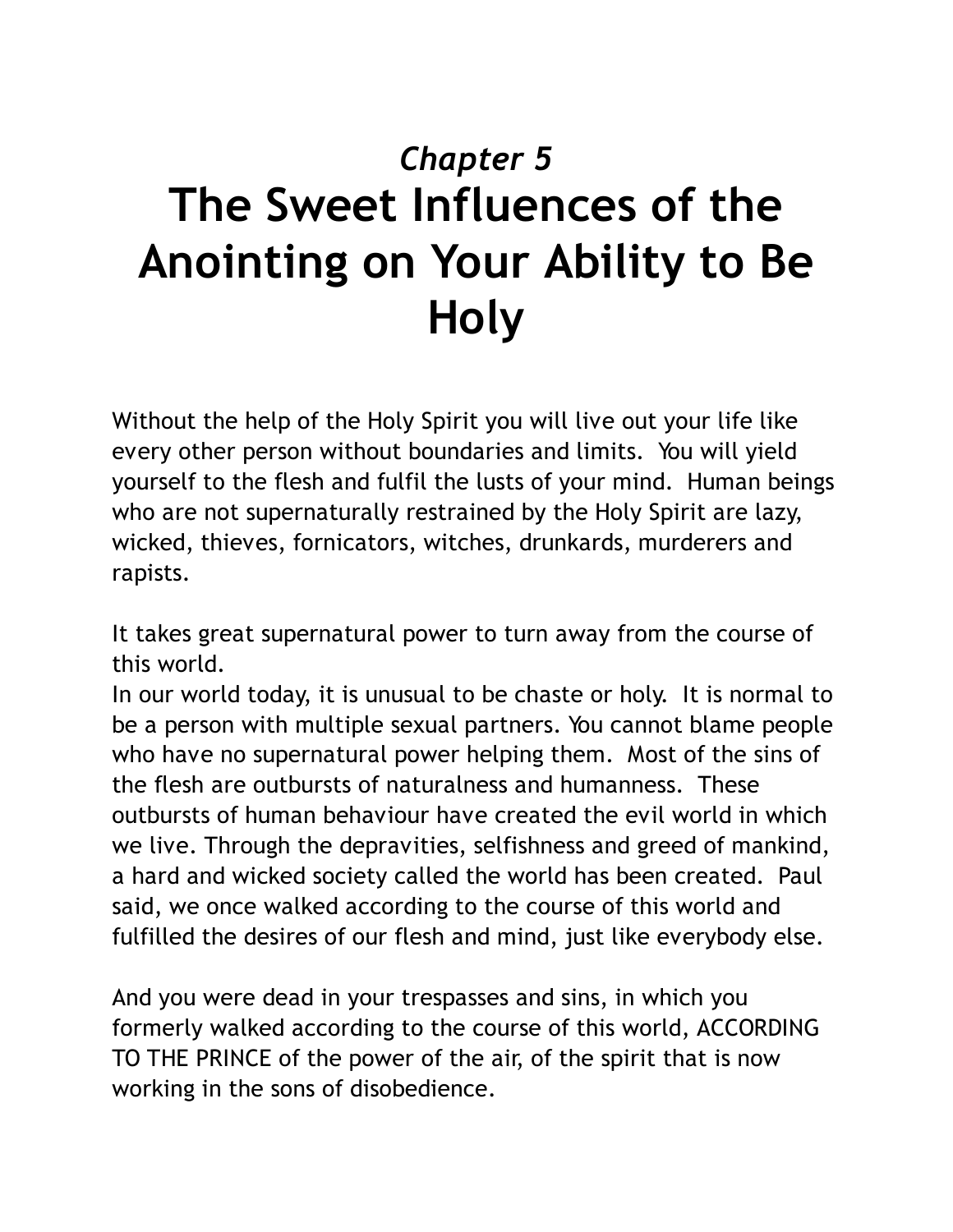**Among them we too all formerly lived in the lusts of our flesh, INDULGING THE DESIRES OF THE FLESH AND OF THE MIND, and were by nature children of wrath, even as the rest.**

**Ephesians 2:2-3 (**NASB)

When you are not under the sweet influences of the Holy Spirit you will be subject to devilish influences, which will make you practise all the sins of the flesh. That is why you must open yourself up to be influenced by the Holy Spirit. The Holy Spirit's influence will cause you to be holy, special and different.

I am not trying to give you steps on how to be holy. I am informing you about what happens to you when you are under the influence of the Holy Spirit. Are you holy? Are you pure? Are you clean? Are you straight? (Do you have skeletons in your cupboard?) Are you real? Are you sanctified? If you are any of these things then it is by the power and influence of the Holy Spirit. Pray for the Holy Spirit. Ask God for the Holy Spirit to come and help you to be holy, sanctified and pure. You can never be pure with your own strength. You cannot be a virgin unless the Holy Spirit helps you.

Do you want to stop living the life of fleshly fulfilment? You need the Holy Spirit to help you become pure. Pray for the Holy Spirit! Ask for the Holy Spirit! He will help you! You cannot make it on your own. You will never be successful at being holy, no matter how long you have been a Christian. If the Holy Spirit leaves you for one day you will become a normal man to your own surprise. Don't trust in yourself or you will disgrace yourself. The Scripture confirms these amazing truths.

**How the Holy Spirit Influences Your Ability to Be Holy**

1. **The Holy Spirit enables you to resist the lusts of your**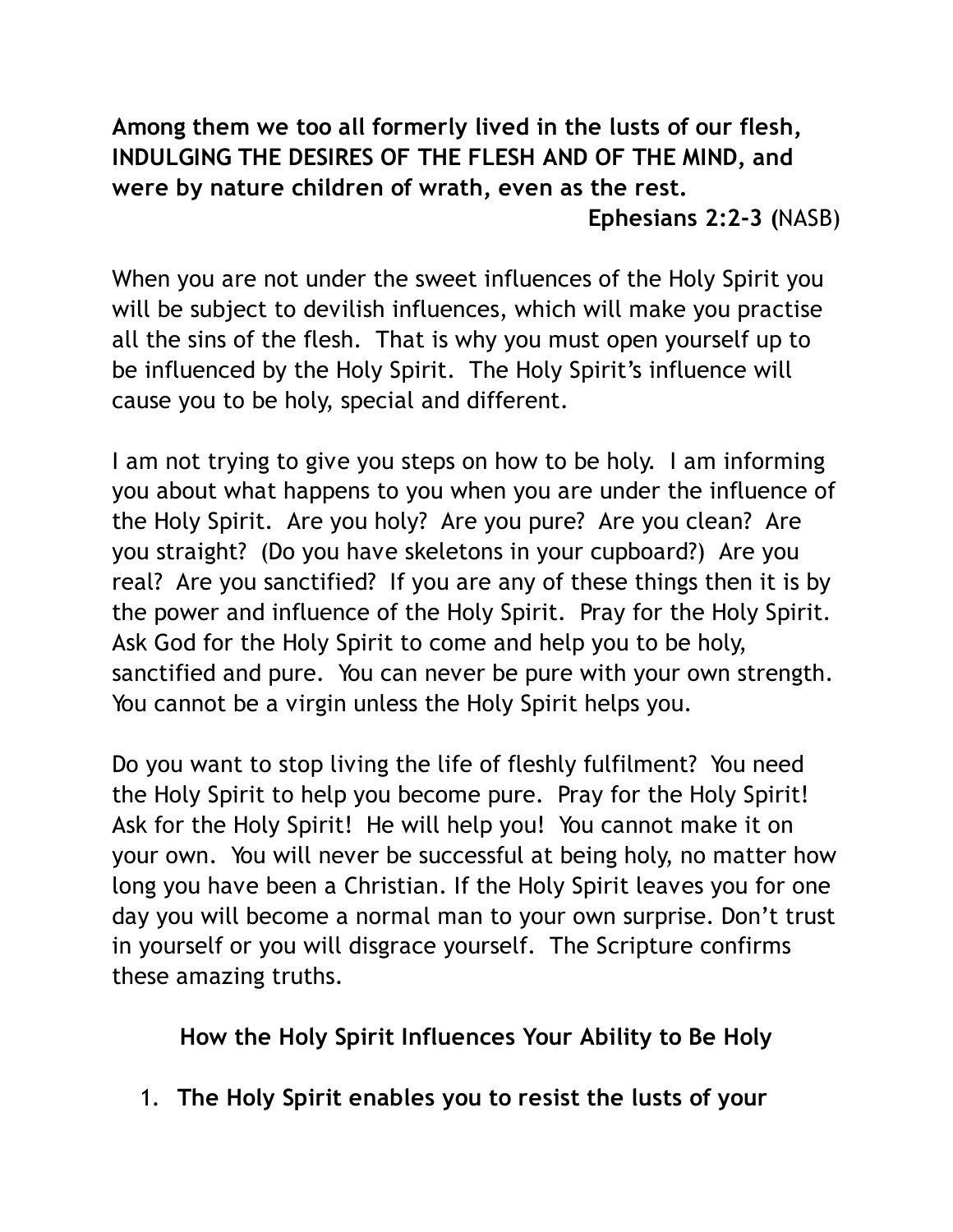**flesh.** The sweet influence of the Holy Spirit puts you under a supernatural power that enables you to not fulfil, obey or yield to the desires of your flesh**.** Without the influence of the Holy Spirit, you will be consumed by the raging desires that are common to all men.

*This* I say then, WALK IN THE SPIRIT, AND YE SHALL NOT FULFIL THE LUST of the flesh.

For the flesh lusteth against the Spirit, and the Spirit against the flesh: and these are contrary the one to the other: so that ye cannot do the things that ye would.

Galatians 5:16-17

**2. The Holy Spirit has a sanctifying influence.** The influence of the Holy Spirit tends towards sanctification, purity and holiness. Expect to live a life of greater purity, sanctification and holiness when under the sweet influence of the Holy Spirit.

According to the foreknowledge of God the Father, by the SANCTIFYING WORK OF THE SPIRIT, that you may obey Jesus Christ and be sprinkled with His blood: May grace and peace be yours in the fullest measure.

1 Peter 1:2 (NASB)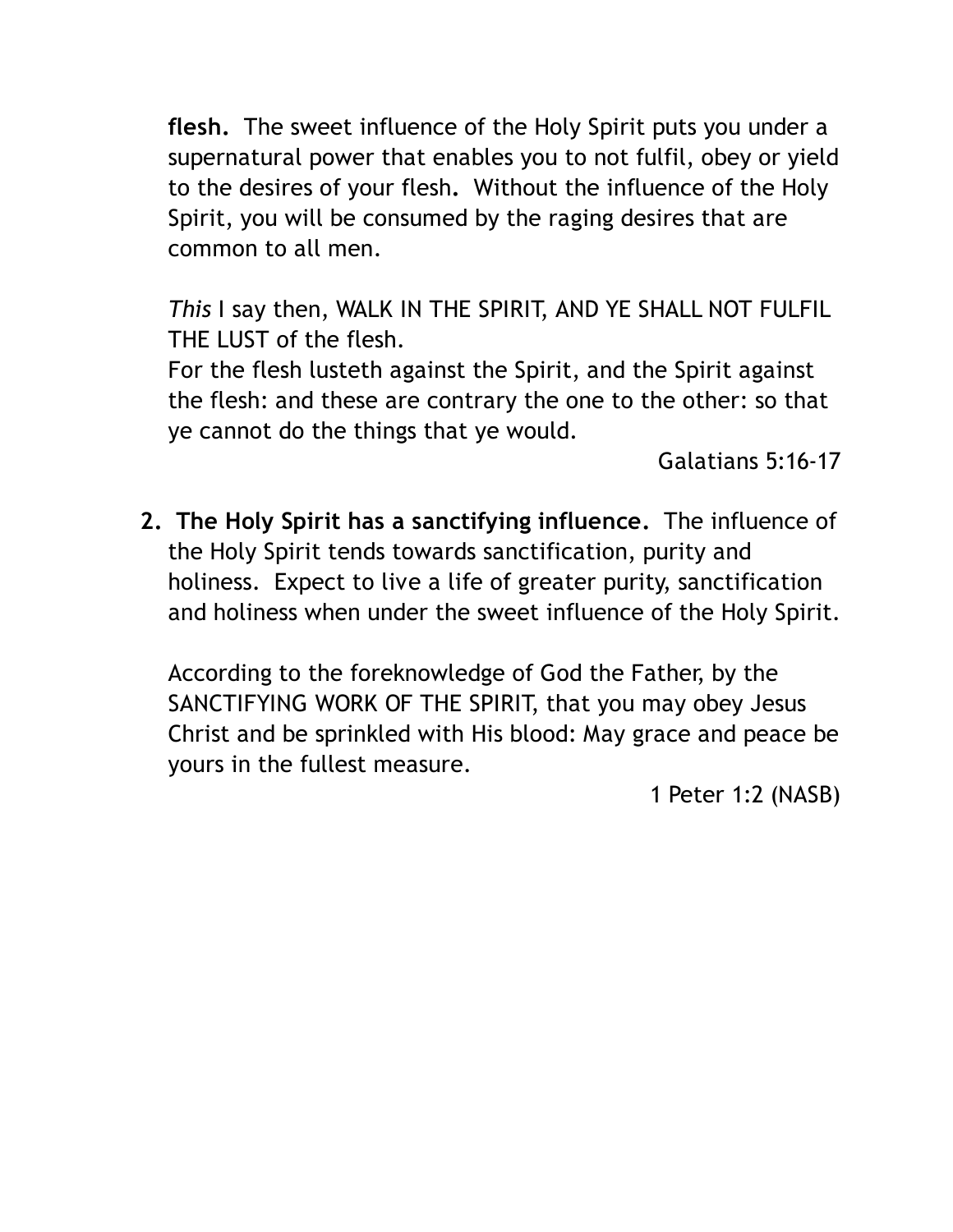# <span id="page-27-0"></span>*Chapter 6* **The Sweet Influences of the Holy Spirit on Your Spiritual Strength**

**Why You Need the Sweet Influences of the Holy Spirit to Give You** *Spiritual* **Strength**

You need supernatural strength because of your weak frame. "Like as a father pitieth *his* children, *so* the Lord pitieth them that fear him. For HE KNOWETH OUR FRAME; he remembereth that we *are* dust" (Psalms 103:13-14). The weakness of your frame causes you to drop behind and fail all the time. You are unable to make the mark because your frame is weak. The only hope that you have is the Holy Spirit who will strengthen you with power in the inner man.

You need supernatural strength to overcome all your enemies. Spiritual strength is the supernatural ability a believer has to overcome the temptations in this world. Without the influence of the Holy Spirit that makes you spiritually strong, you will not be able to overcome most temptations.

You need strength to overcome the challenges every Christian experiences.

Through the inner workings of the Holy Spirit you will become a strong minister of the gospel. You will survive withering storms through the influence of the Holy Spirit. You will be standing when others have fallen. You will be upright when others are bent over.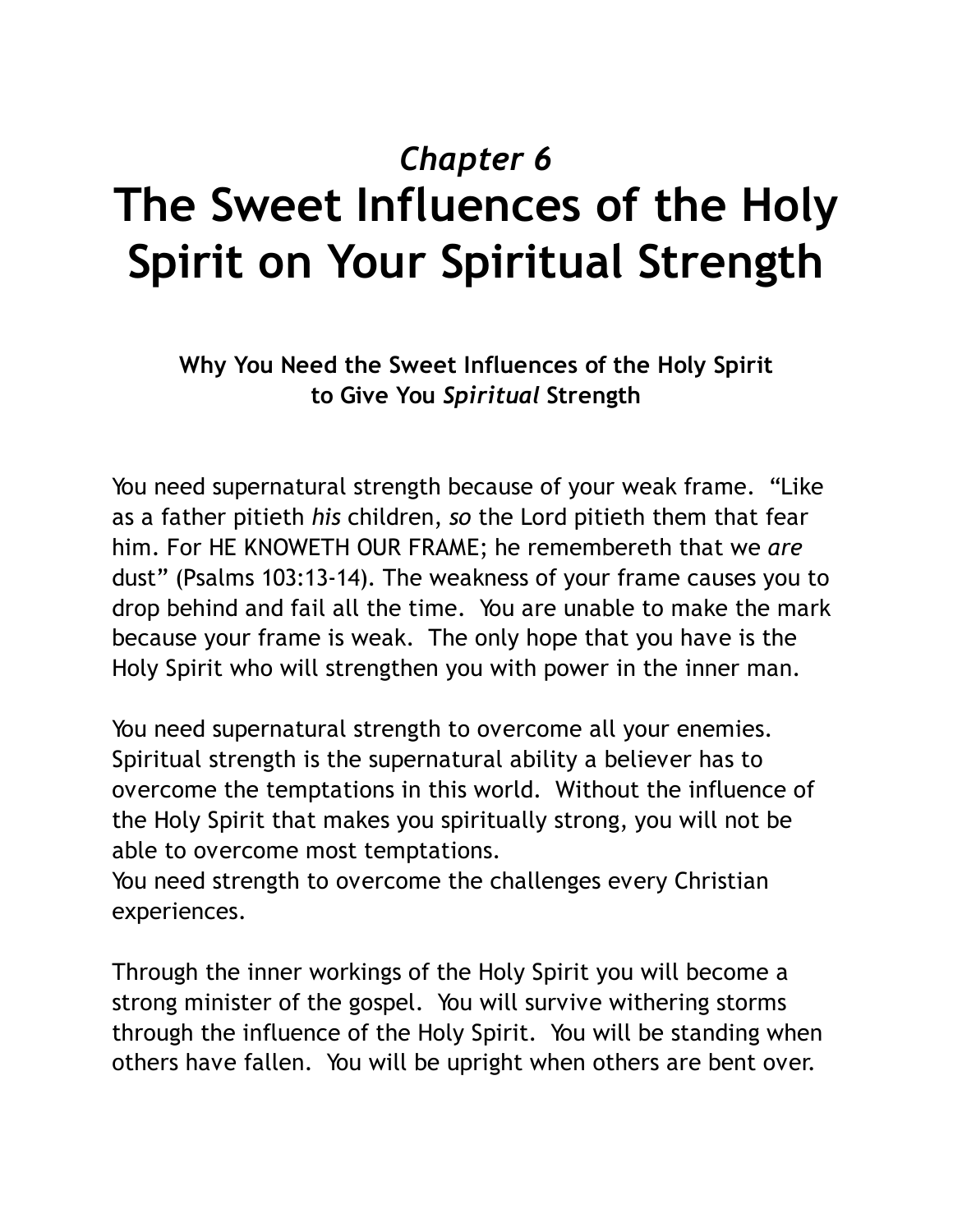### **How the Holy Spirit Gives Strength**

**1. The sweet influence of the Holy Spirit gives strength by imparting "might" to you in the inner man.** How exactly does the Holy Spirit minister this "might" to a man? I don't know! But I do know that it is real. There is something called "might." This "might" is imparted into your spirit and then you become stronger and stronger in the Lord. Pray for the Holy Spirit to make you strong.

For this cause I bow my knees unto the Father of our Lord Jesus Christ, Of whom the whole family in heaven and earth is named, That he would grant you, according to the riches of his glory, to be STRENGTHENED WITH MIGHT BY HIS SPIRIT in the inner man;

Ephesians 3:14-16

2. **The sweet influence of the Holy Spirit gives strength when the Spirit of "might" rests upon you.** This is a prophecy which reveals the source of the strength of Jesus Christ. Jesus was spiritually strong. He overcame all temptations that He encountered. He destroyed the works of the devil and ministered the power of God with great strength. But how did He become so strong? The spirit of "might" rested upon Him!

And the spirit of the Lord shall rest upon him, the spirit of wisdom and understanding, THE SPIRIT OF counsel and MIGHT, the spirit of knowledge and of the fear of the LORD;

Isaiah 11:2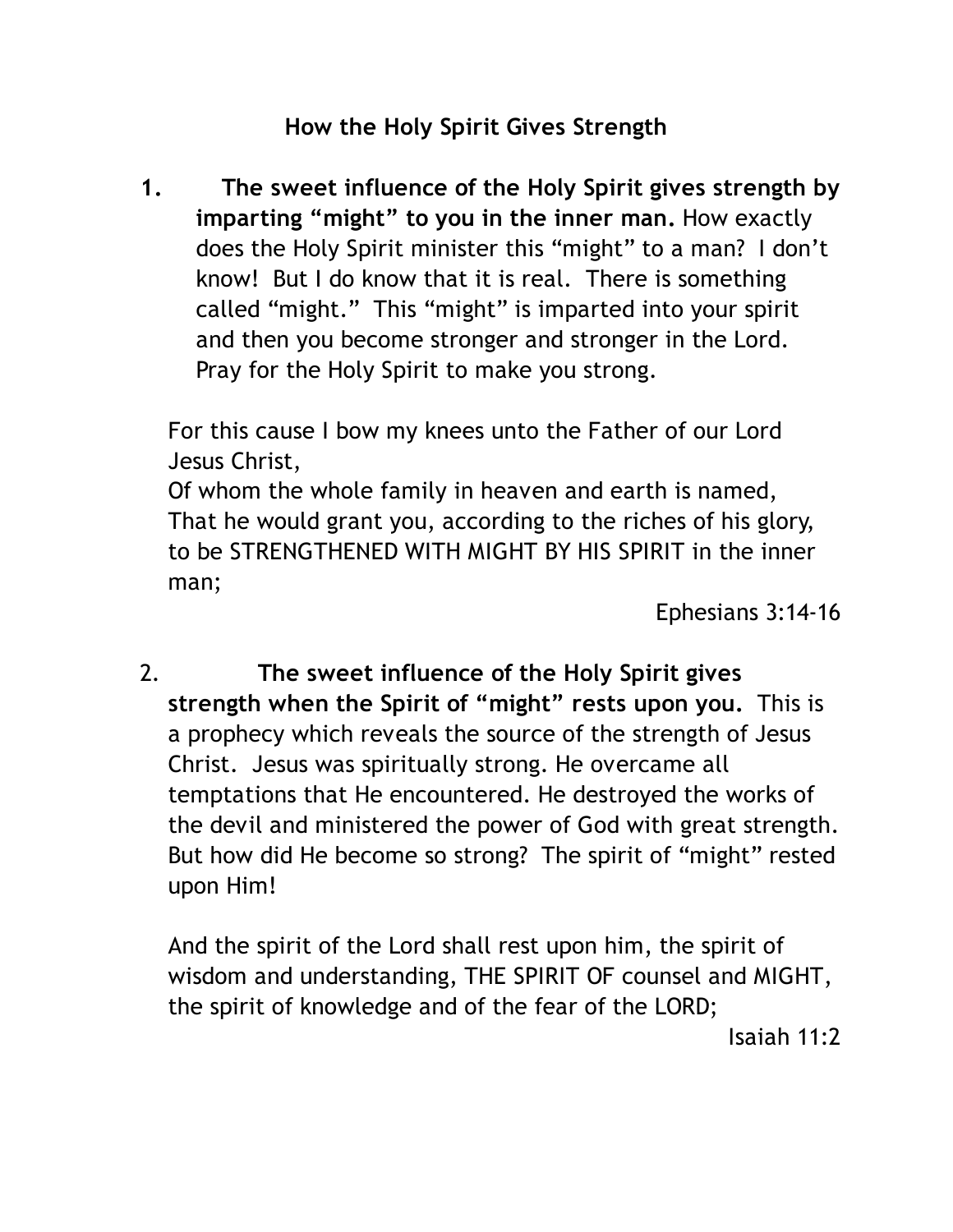# <span id="page-29-0"></span>*Chapter 7* **The Sweet Influences of the Holy Spirit on Your Physical Strength**

Strength comes from body-building. Strength comes from eating well and exercising properly. Indeed, this is true but a Christian must know and believe that there is also strength that comes from the spirit realm. An evil spirit can give a man supernatural strength over and beyond what comes from body-building or weight lifting.

The Holy Spirit can also give a person supernatural physical strength. The Bible is full of examples of human beings receiving supernatural strength from the spirit realm. When you are under the influence of the Holy Spirit, you receive strength from the Lord. This is why you do not feel tired, weak or sick when you are ministering under the anointing. Many people experience the symptoms of their sickness when they finish ministering and come off the platform. Sometimes, when you are ministering under the anointing of the Holy Spirit, all symptoms of sickness will disappear.

You may still be on the platform when the anointing of the Holy Spirit begins to lift off you. The sign of the departure of the Holy Spirit upon you will often be the return of the symptoms of weakness or sickness which you felt before the anointing was on you to minister.

Sometimes, the anointing will lift and sometimes return to you. Each time the anointing lifts, you may feel certain symptoms or weakness but when the anointing returns, these symptoms will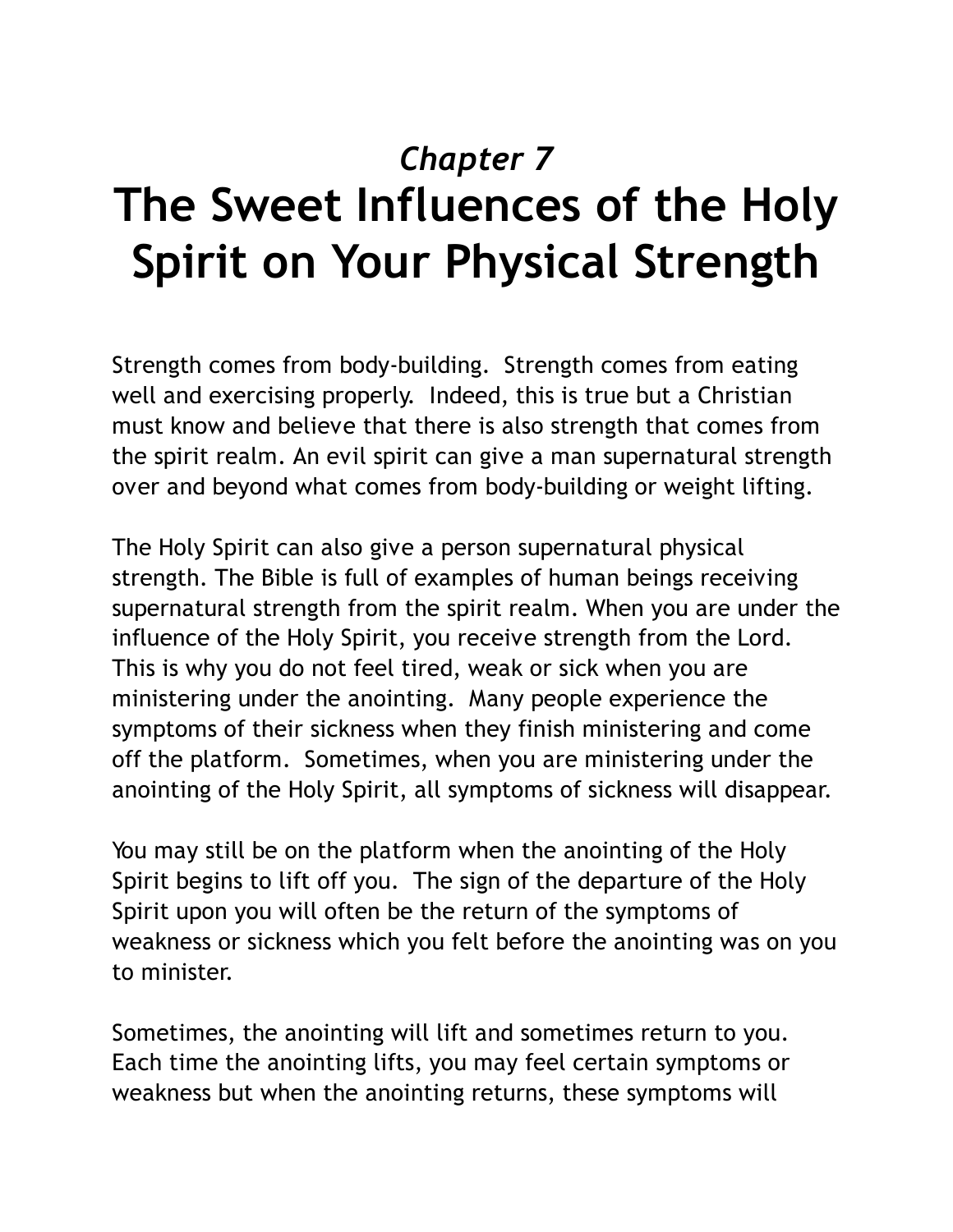simply vanish. Indeed, both physical and spiritual strength are impartations that come through the influence of the Holy Spirit.

How exactly do you become physically strong when the Holy Spirit comes upon you? The answer is, I do not know! But I do not need to know how it happens. All I need to know is that the presence of the Holy Spirit affects my level of physical strength. Once I am aware of this reality, I become sensitive to the workings of the Holy Spirit.

### **Six Examples of Physical Strength that came from the Spirit Realm**

**1. An evil spirit gave one man enough strength to overcome seven sons of Sceva.**

And there were SEVEN SONS of one Sceva, a Jew, and chief of the priests, which did so. And THE EVIL SPIRIT answered and said, Jesus I know, and Paul I know; but who are ye? And the man in whom THE EVIL SPIRIT was leaped on them, and OVERCAME THEM, and prevailed against them, so that THEY FLED out of that house naked and wounded.

Acts 19:14-16

### **2. An unclean spirit gave the mad man of Gadara so much strength that no one could chain him.**

And when he was come out of the ship, immediately there met him out of the tombs A MAN WITH AN UNCLEAN SPIRIT, Who had his dwelling among the tombs; and NO MAN COULD BIND HIM, no, not with chains: Because that he had been often bound with fetters and chains, and the chains had been plucked asunder by him, and the fetters broken in pieces: neither could any man tame him.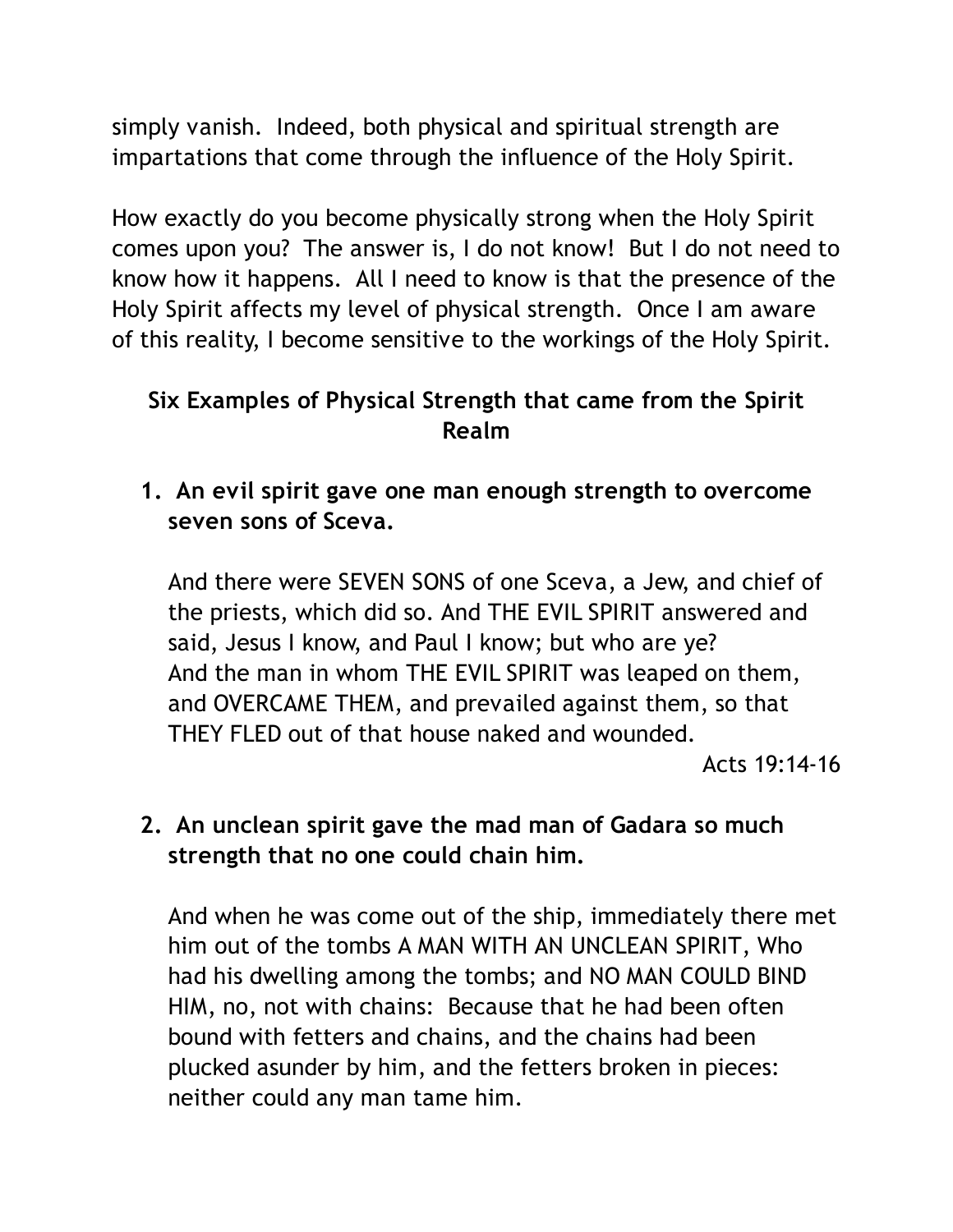### **3. The Holy Spirit gave Samson so much supernatural strength that he killed a lion as though he was killing a goat.**

Then went Samson down, and his father and his mother, to Timnath, and came to the vineyards of Timnath: and, behold, a young LION roared against him. And the SPIRIT OF THE LORD CAME MIGHTILY UPON HIM, AND HE RENT HIM AS HE WOULD HAVE RENT A KID, and *he had* nothing in his hand: but he told not his father or his mother what he had done.

Judges 14:5-6

### **4. The Holy Spirit gave Samson supernatural strength to kill thirty men all by himself.**

Then THE SPIRIT OF THE LORD CAME UPON HIM mightily, and he went down to Ashkelon and KILLED THIRTY OF THEM and took their spoil, and gave the changes *of clothes* to those who told the riddle. And his anger burned, and he went up to his father's house.

Judges 14:19 (NASB)

### **5. The Holy Spirit gave Samson supernatural strength to kill a thousand men with a jawbone.**

*And* when he came unto Lehi, the Philistines shouted against him: and THE SPIRIT OF THE LORD CAME MIGHTILY UPON HIM, and the cords that *were* upon his arms became as flax that was burnt with fire, and his bands loosed from off his hands.

And he found a new jawbone of an ass, and put forth his hand,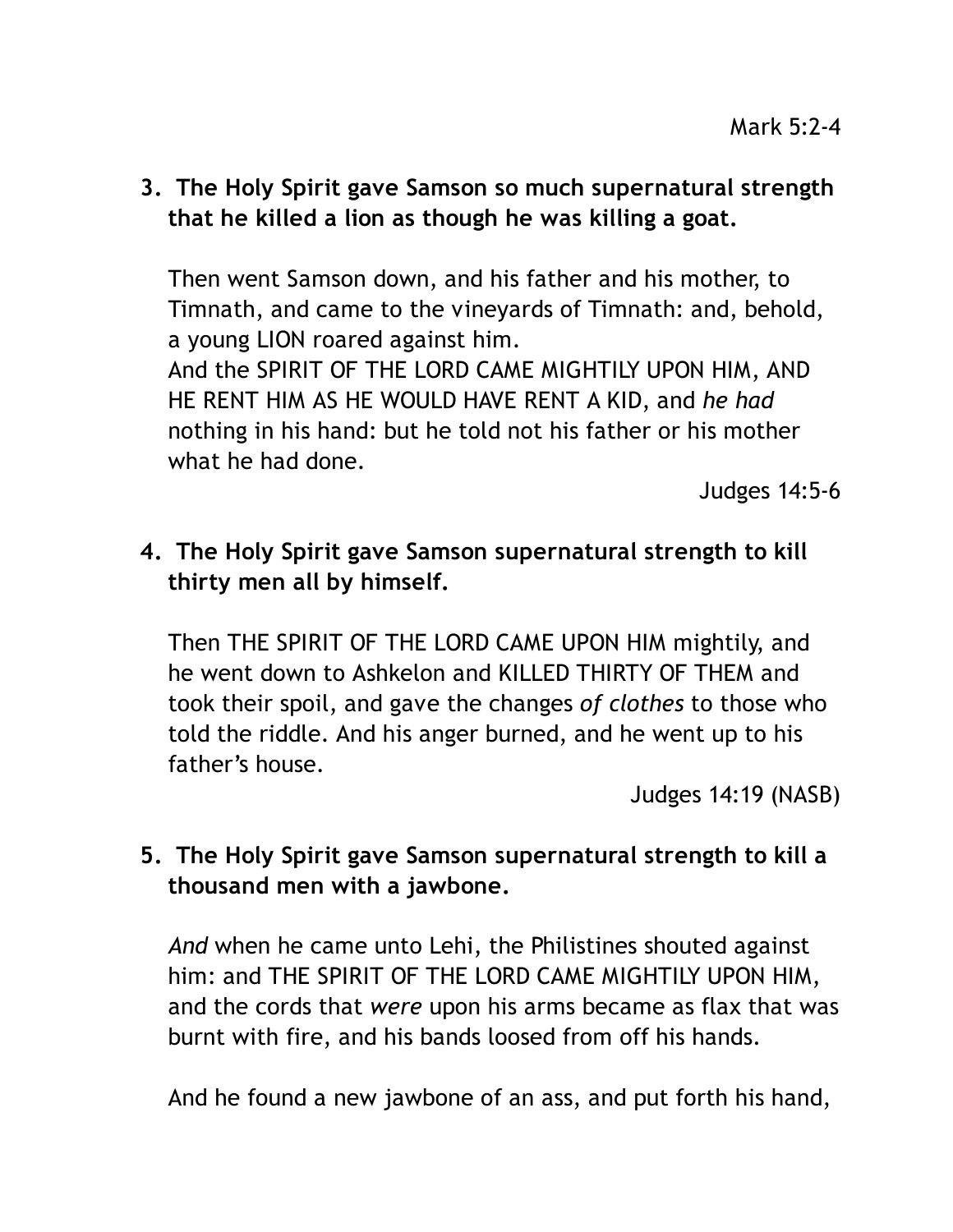and took it, and SLEW A THOUSAND MEN THEREWITH. Judges 15:14-15

### **6. The Holy Spirit gave Jesus supernatural strength to overcome in the wilderness.**

And Jesus being full of the Holy Ghost returned from Jordan, and was led by the Spirit into the wilderness, Being forty days tempted of the devil.

Luke 4:1-2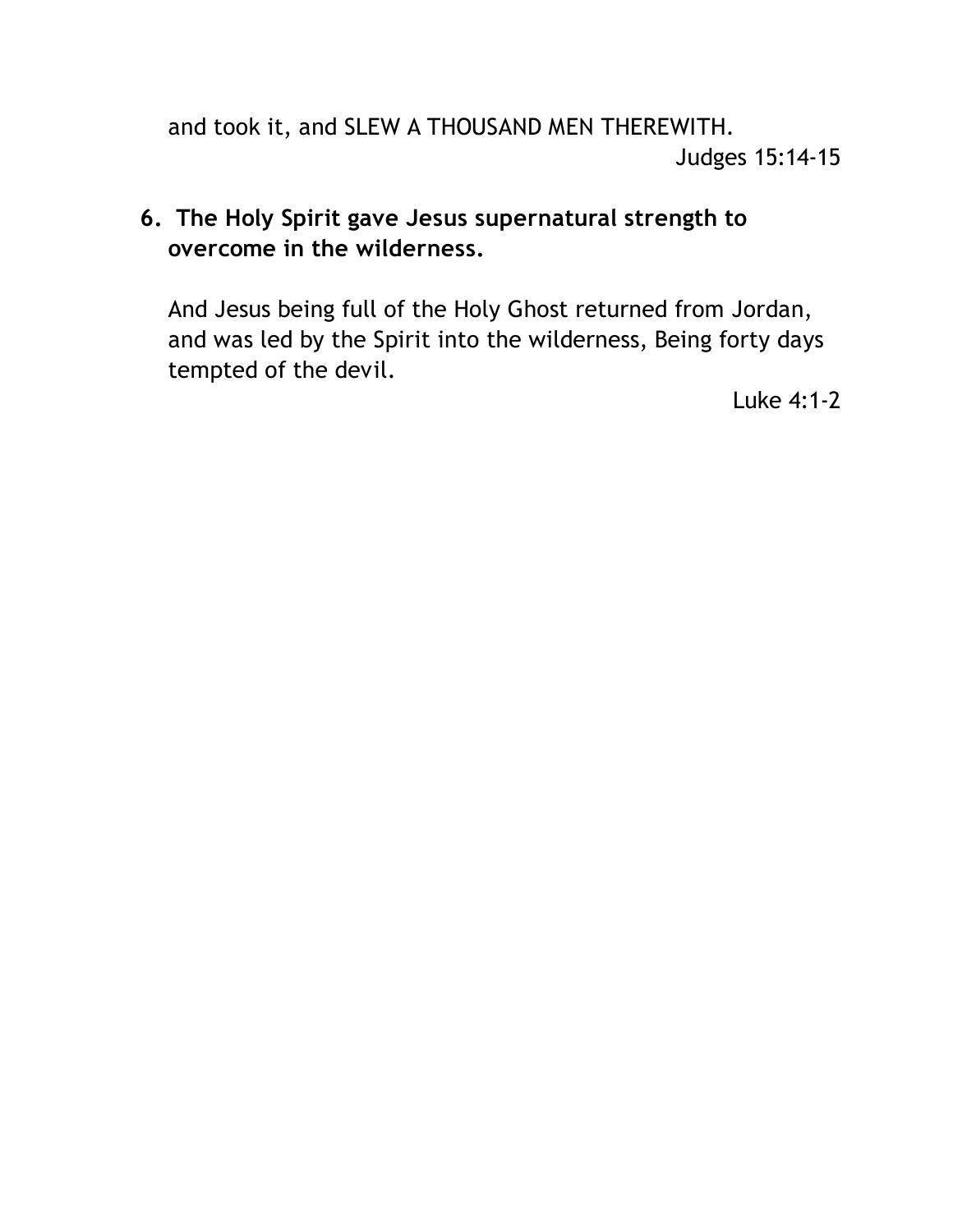# <span id="page-33-0"></span>*Chapter 8* **The Sweet Influences of the Anointing on Your Level of Intelligence**

**The Four Pillars of Intelligence**

Intelligence is defined as the capacity for learning, reasoning and understanding. It is the aptitude for grasping truths, relationships, facts and meanings.

The four pillars of intelligence are knowledge, wisdom, understanding and the fear of the Lord. The Holy Spirit influences your knowledge, your wisdom, your understanding and your fear of the Lord. All these four aspects make up intelligence.

Amazingly, the Holy Spirit influences each of these areas directly. Knowledge is the information that you need. It consists of the facts, the data and the truths about any subject. Thankfully, the Holy Spirit is a source of knowledge. A great part of His influence is to cause you to have knowledge. Ignorance is directly proportional to many of the evils in the world today. The more people are uneducated and ignorant, the higher the levels of poverty, disease, backwardness, wars and famine.

**The Holy Spirit's Influence on Your Level of Knowledge**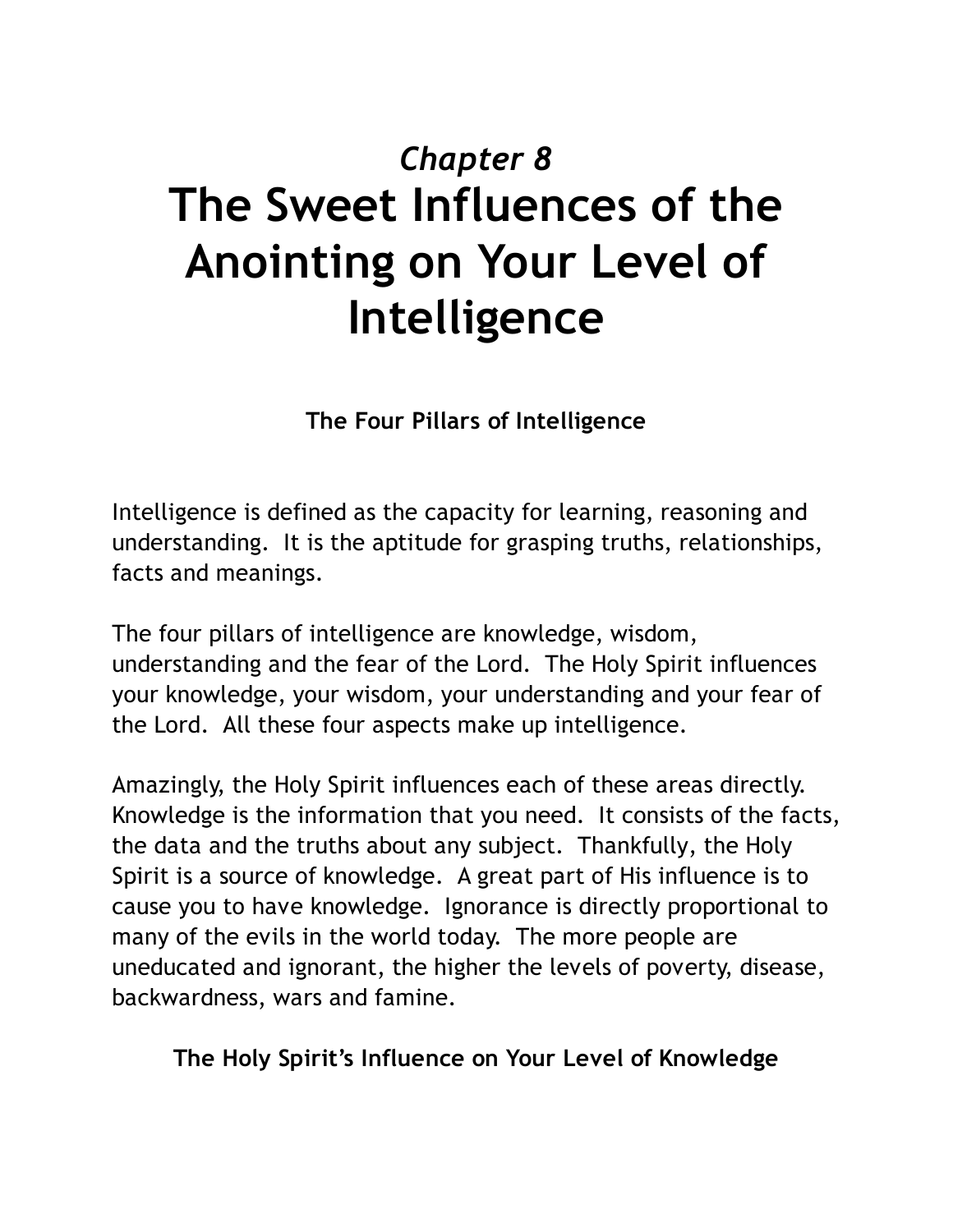### **1. Your level of knowledge is directly influenced by the Holy Spirit because the Holy Spirit is the spirit of knowledge.**

And the spirit of the LORD shall rest upon him, the spirit of wisdom and understanding, the spirit of counsel and might, the spirit of knowledge and of the fear of the LORD;

Isaiah 11:2

### **The Holy Spirit's Influence on Your Level of Wisdom**

Your level of wisdom is directly influenced by the Holy Spirit because the Holy Spirit is the spirit of wisdom. Wisdom is the ability to apply the knowledge that you have. Wisdom is the ability to apply the experience that you have. Wisdom is the ability to apply the common sense that you have. Wisdom is the ability to apply the insight that you have. Wisdom is the ability to apply the understanding that you have.

Many presidents of many countries are highly educated. They know a lot of things that they learnt on the way to becoming presidents. Many of them acquired knowledge in schools like Oxford, Cambridge, Harvard and the like. However, many lack the ability to apply their knowledge, common sense and information in their countries. The quality that enables a person to use the knowledge he has acquired is called wisdom. Sometimes, it is as though the knowledge these people learn evaporates when they land at the airport of their home countries. Fortunately, the Holy Spirit is also a source of wisdom. In fact, He is called the spirit of wisdom.

That the God of our Lord Jesus Christ, the Father of glory, may give unto you the spirit of wisdom and revelation in the knowledge of him: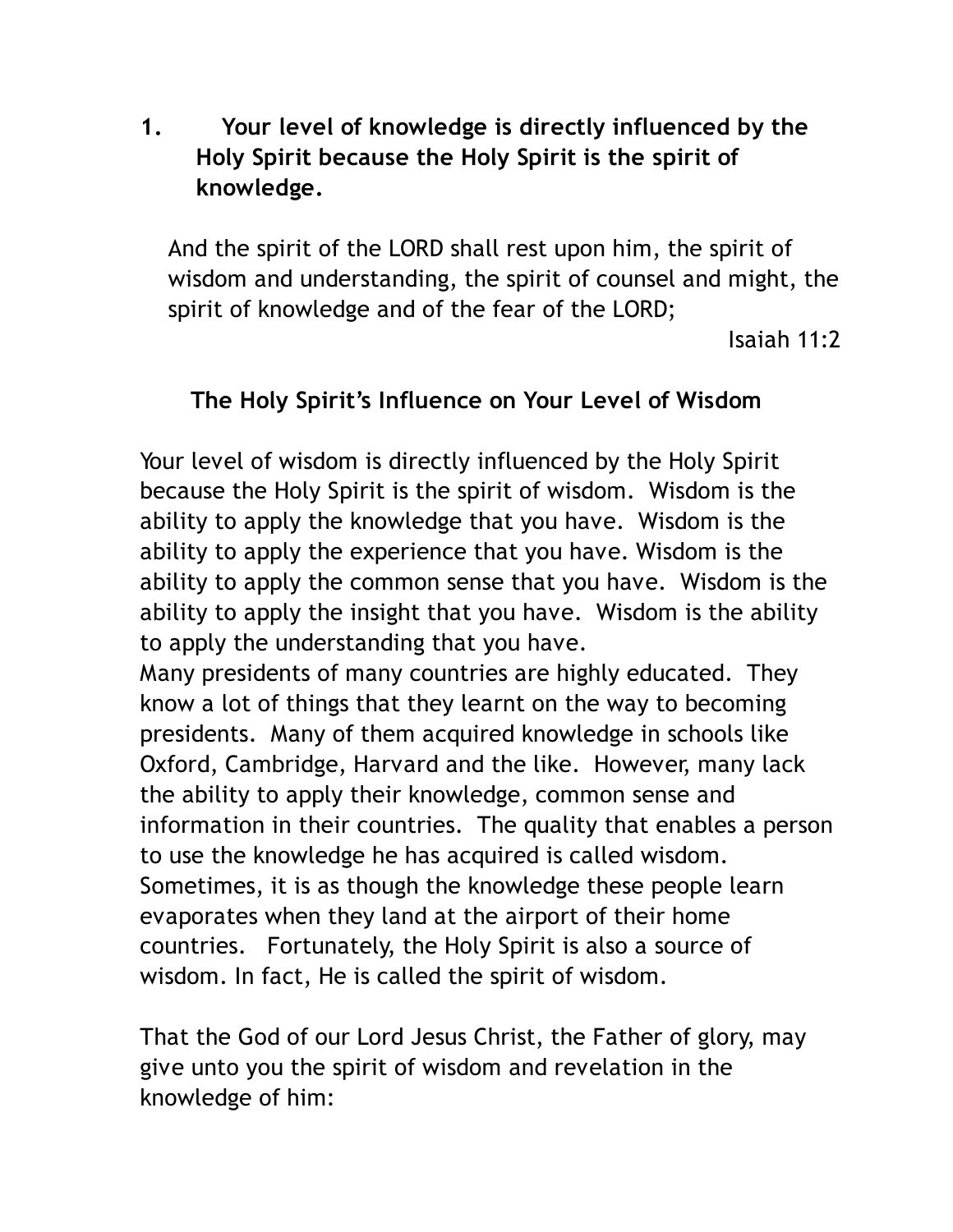### Ephesians 1:17 **The Holy Spirit's Influence on Your Level of Understanding**

Understanding is the ability to grasp truths. It is the ability to comprehend and interpret what is being said. When someone lacks the ability to comprehend or interpret the meaning of what you said, we describe the person as lacking understanding. Understanding is also the inclination of a person to agree or to flow with an opinion. A man of understanding has the capacity for rational thinking and reasoning.

Thankfully, the Holy Spirit is also the spirit of understanding. Through the influence of the Holy Spirit, your ability to interpret statements and reason with others will be greater. Through the Holy Spirit, your capacity to think rationally will increase and improve.

A man of understanding is greatly promoted in this life and becomes far greater than a man without understanding. "Get wisdom, get understanding: forget *it* not; neither decline from the words of my mouth. Forsake her not, and she shall preserve thee: love her, and she shall keep thee.

Wisdom *is* the principal thing; *therefore* get wisdom: and with all thy getting get understanding.

Exalt her, and she shall promote thee: she shall bring thee to honour, when thou dost embrace her. She shall give to thine head an ornament of grace: a crown of glory shall she deliver to thee" (Proverbs 4:5-9).

Your level of understanding is directly influenced by the Holy Spirit because the Holy Spirit is the spirit of understanding.

The eyes of your understanding being enlightened; that ye may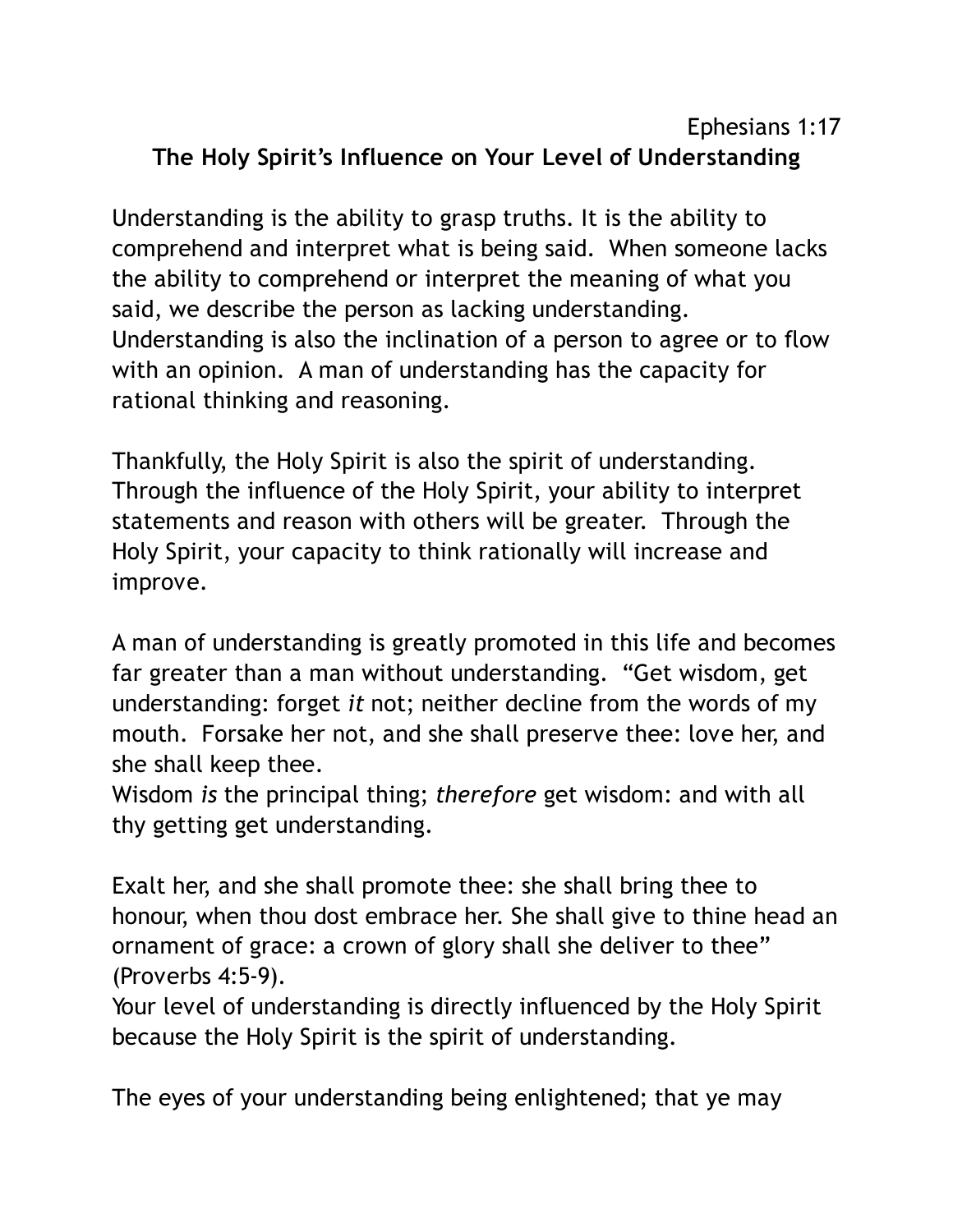know what is the hope of his calling, and what the riches of the glory of his inheritance in the saints,

Ephesians 1:18

#### **The Holy Spirit's Influence on Your Fear of the Lord**

The extent to which you fear God is directly influenced by the Holy Spirit because the Holy Spirit is the spirit of the fear of the Lord. The fear of the Lord is the respect for the God-factor**.** That there is a God who rules in the affairs of men is a truth that will be strong on the hearts of anyone who fears God. Without the fear of God, all knowledge, all wisdom and all understanding amount to nothing. You are reduced to the level of an animal because you did not retain God in your knowledge. "And even as they did not like to retain God in *their* knowledge, God gave them over to a reprobate mind, to do those things which are not convenient" (Romans 1:28).

If you invented the rocket, the computer, the mobile phone, the aeroplane and the helicopter and you do not believe in God, you are not wise but a fool. Your knowledge, your wisdom and your understanding of these wonderful inventions will amount to nothing and you will be judged a fool.

And the spirit of the LORD shall rest upon him, the spirit of wisdom and understanding, the spirit of counsel and might, the spirit of knowledge and of THE FEAR OF THE LORD; And shall make him of quick understanding in THE FEAR OF THE LORD: and he shall not judge after the sight of his eyes, neither reprove after the hearing of his ears:

Isaiah 11:2-3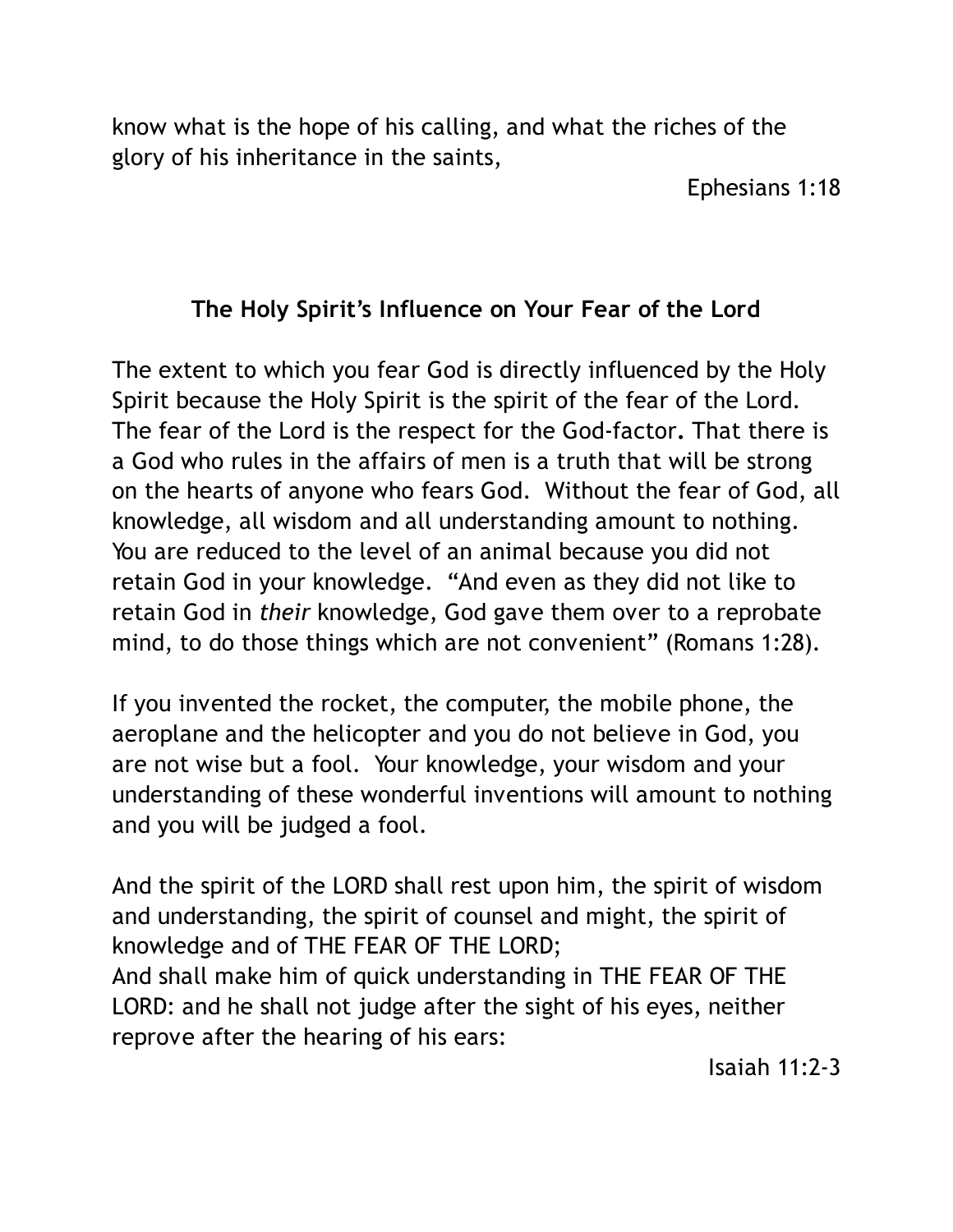#### **How to Know When the Influence of the Anointing Is Ministering Wisdom into Your Life**

You will discern the influence of the Holy Spirit when you sense a certain kind of wisdom. The kind of wisdom that comes from the influence of the Holy Spirit is pure, peaceful, gentle, easy to be entreated, full of mercy and good fruits, full of mercy, without partiality and without hypocrisy.

The Holy Spirit will teach you that it is wise to be pure. The Holy Spirit will teach you that it is wise to be peaceful. The Holy Spirit will teach you that it is wise to be gentle. The Holy Spirit will teach you that it is wise to be easy to be entreated. The Holy Spirit will teach you that it is wise to be full of good fruits and mercy. The Holy Spirit will teach you that it is wise to be without partiality. The Holy Spirit will teach you that it is wise to be without hypocrisy.

As you sense this kind of counsel in life, you will be recognizing the influence of the anointing and the Holy Spirit.

#### **How to Know When the Influence of the Anointing Is Ministering Knowledge into Your Life**

You will know that the influence of the Holy Spirit is giving you knowledge when the knowledge that is coming to you has certain characteristics. The kind of knowledge that comes from the influence of the Holy Spirit has certain characteristics. The knowledge that comes from God ministers grace and peace. The knowledge that comes from God is useful for all aspects of your life and your godliness. There are lots of subjects that we learn in school that have no usefulness to our lives. There are lots of things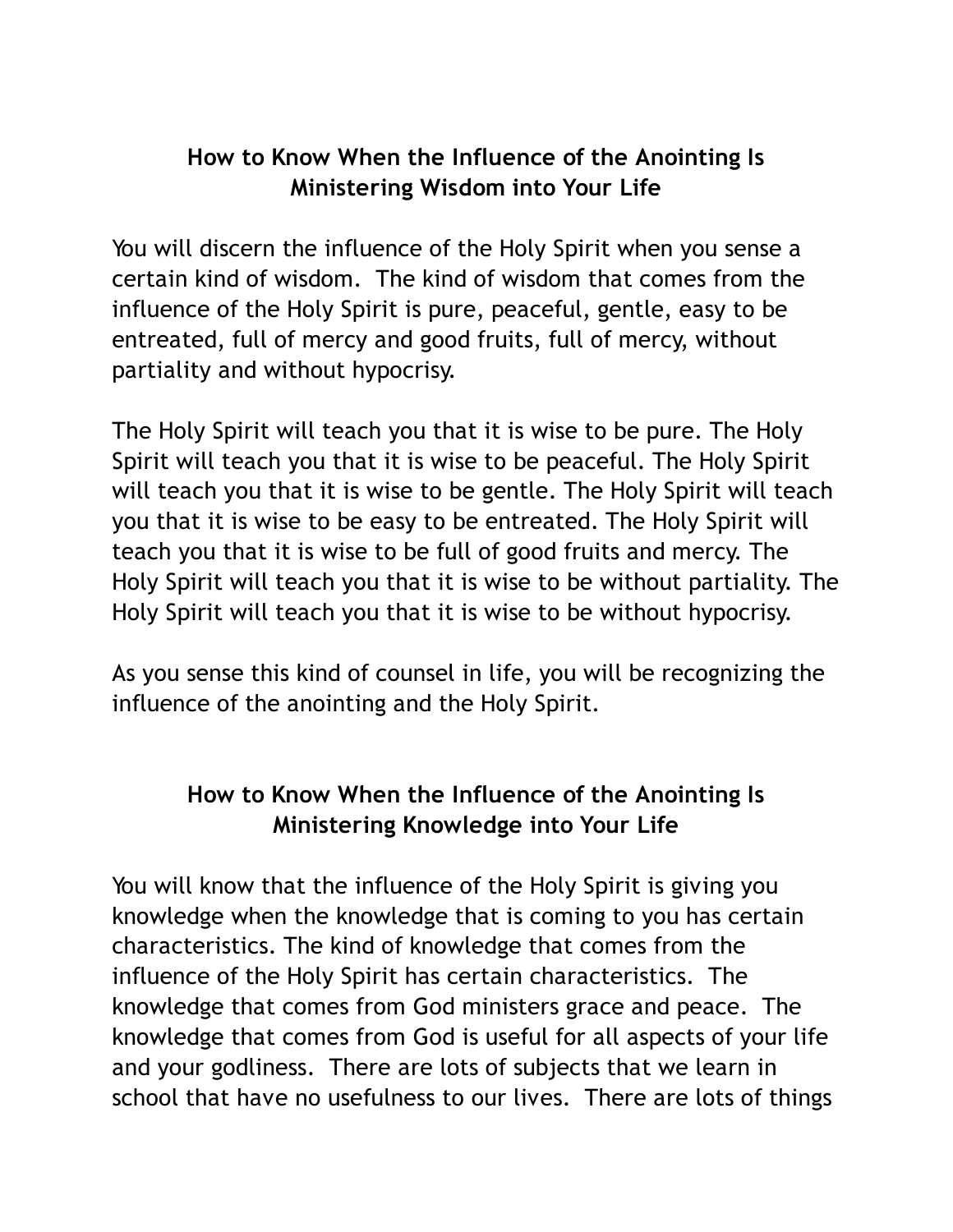we know that do not help us to be godly. As the Holy Spirit ministers knowledge to you your intelligence will increase and you will know many things that are very useful for your life.

Grace and peace be multiplied unto you THROUGH THE KNOWLEDGE of God, and of Jesus our Lord,

According as his divine power hath given unto us all things that *pertain* unto life and godliness, THROUGH THE KNOWLEDGE of him that hath called us to glory and virtue:

2 Peter 1:2-3

#### **How to Know When the Influence of the Anointing Is Ministering Understanding into Your Life**

You will know that the influence of the Holy Spirit is bringing understanding to your life when you are more inclined to flow with the knowledge of God and with the mysteries of God. When you have more understanding, the mysteries of God are within your reach. You are able to attain to wise counsel.

A wise *man* will hear, and will increase learning; and a man of understanding shall attain unto wise counsels:

Proverbs 1:5

People without understanding are not able to attain to wisdom. They cannot understand the preacher's "Seven Steps". They cannot read the books because they cannot understand them. They cannot understand the simplest precepts and the simplest ideas that the preacher is constantly sharing. People without understanding are left out of certain meetings. People without understanding drag meetings and belabour certain points that everyone else understands.

You must be careful when you are dealing with a person without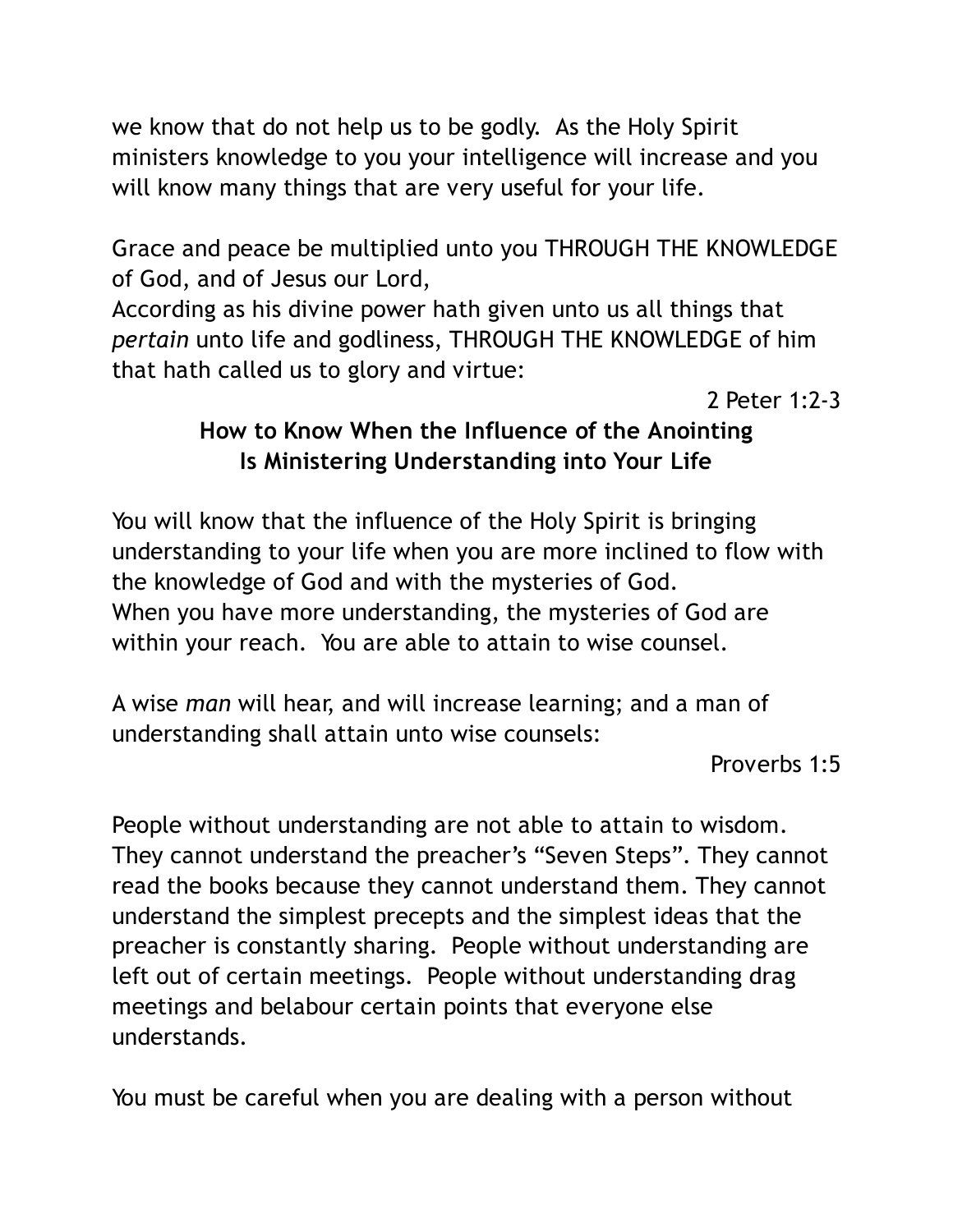understanding. He may even think you are insulting or cursing him when you make a simple point at a meeting. People without understanding feel easily insulted and looked down upon. A man of understanding must understand when he is dealing with a man without understanding.

#### **How to Know When the Influence of the Anointing Is Ministering the Fear of the Lord into Your Life**

The fear of the Lord is the spirit of the fear of the Lord. The more you respect God and fear His role in whatever you do, the more you have the influence of the Holy Spirit in you. As you come under the influence of the Holy Spirit, you will fear God more and more and you will be afraid and terrified that he may strike you down at any moment for anything.

You will recognize more and more his divine hand in the affairs of men and you will set aside the notion that things work out by chance. As the Holy Spirit influences you concerning the fear of God you will become sure that principles are real, but God overrules all principles to ensure His will is done. You will know that God rules.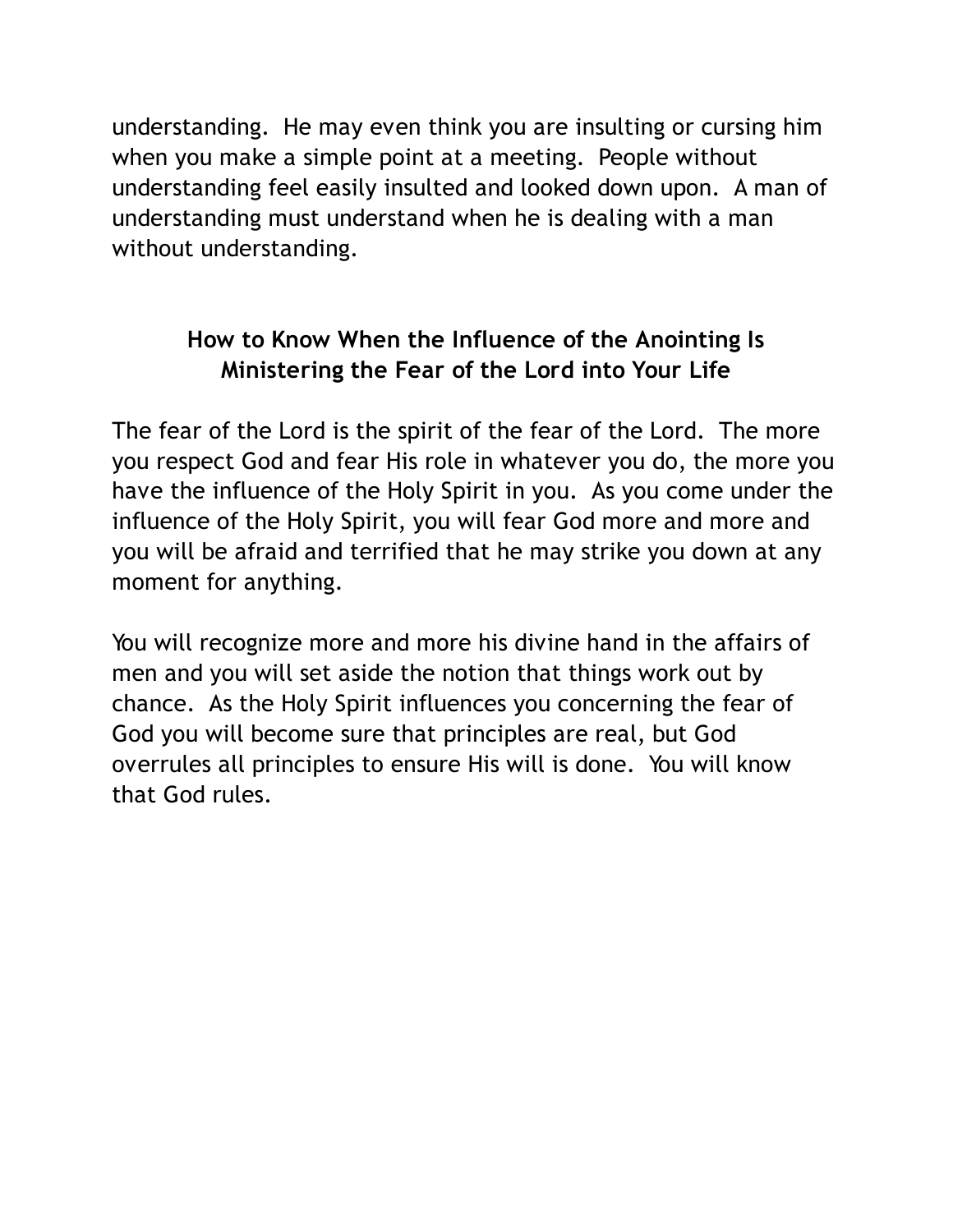## *Chapter 9* **The Sweet Influences of the Holy Spirit on Your Character**

**But the FRUIT OF THE SPIRIT is love, joy, peace, longsuffering, gentleness, goodness, faith, Meekness, temperance: against such there is no law.**

**Galatians 5:22-23**

Under the sweet influence of the Holy Spirit, you have the supernatural ability and grace to bear the fruits of the Spirit. Without the influence of the Holy Spirit you will be an ordinary man; full of greed, selfishness, lust, impatience, discontentment, suspicion, mistrust and evil thoughts and pride.

When you come under the influence of the Holy Spirit, you develop a completely different set of character traits. You virtually change into a different person.

Instead of lust you are full of love.

Instead of discontentment you are full of joy and peace.

Instead of impatience you are full of longsuffering and gentleness. Instead of wickedness you are full of goodness.

Instead of mistrust and suspicion you are full of faith.

Instead of pride and arrogance you are full of meekness and temperance.

Naturally human beings are not full of love and joy, peace, longsuffering, gentleness, goodness, faith, meekness and temperance.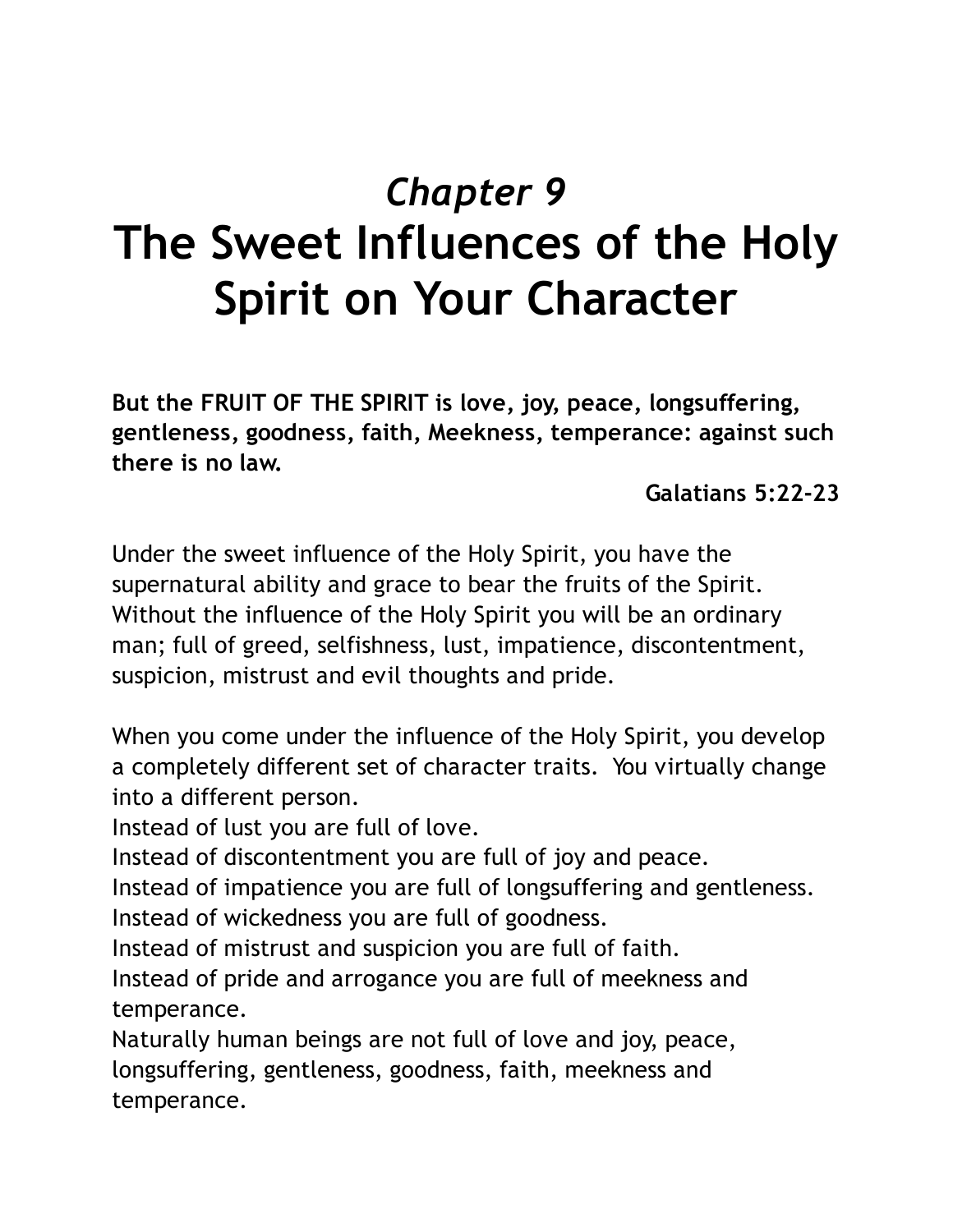Allow the Holy Spirit to influence you and bring out these wonderful character traits. Embrace every experience in life as a God-given opportunity to bear fruit.

Why do you think no one wants to marry you? Why do you think no one wants to be with you? Why do you think you cannot keep a team together? Love never fails.

You must allow the Holy Spirit to change your character and make you enjoyable to be with. Are you quarrelsome or are you peaceful? Are you irksome or are you full of temperance?

Are you full of lust or you are full of love? Are you under the influence of the Holy Spirit or you are under a sensual and devilish influence?

When the sweet influence of the Holy Spirit is strong in your life you will be able to wait for God's timing in everything.

You can always tell when someone has been under the influence of the Holy Spirit for some time. You will see by the fruits in his life and her life. She may be pretty on the outside, having earthly influences that give her good hairstyles, good necklaces and nice make-up. But it takes the influence of the Holy Spirit to have a nice character.

Are you impressed with the make-up and the nice dresses? Then the earthly and sensual influences on the lady are working on you. Are you impressed with her love, joy, peace and meekness? Then the sweet influences of the Holy Spirit on the lady are drawing you. It is time to pray in the spirit and open yourself to that wonderful influence from above.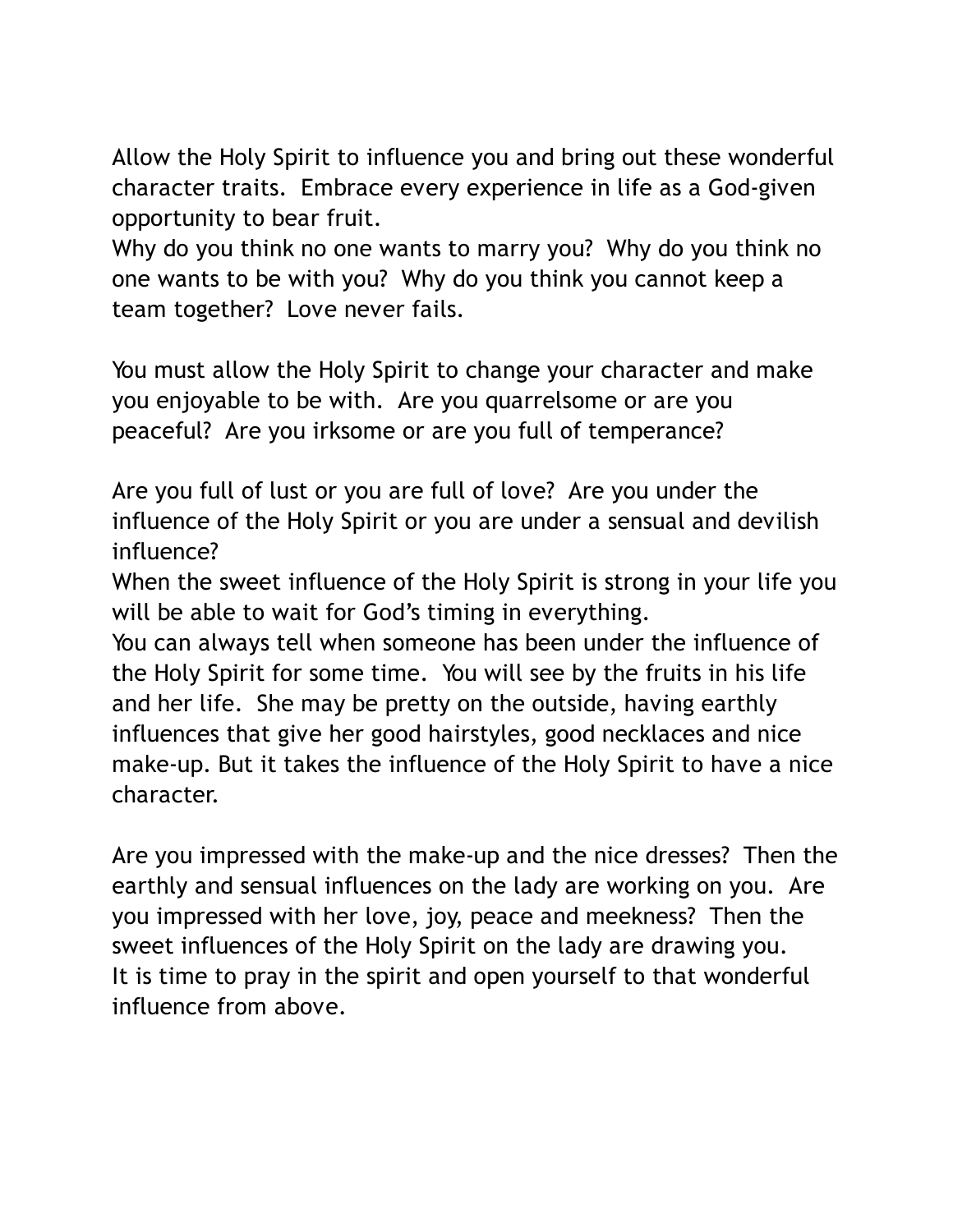### *Chapter 10*

# **The Sweet Influences of the Holy Spirit on Your Ability to Love**

**And hope maketh not ashamed; because THE LOVE OF GOD IS SHED abroad in our hearts BY THE HOLY GHOST which is given unto us.**

**Romans 5:5**

The key sign of your inability to love is your broken relationships and friendships that should have been life-long relationships! Most of the relationships God gives you are to last a lifetime. Because of your inability to walk in love, many of your relationships do not last very long.

**The sweet influence of the Holy Spirit imparts a supernatural ability to walk in love and to forgive.** Even though you are born again, the flesh is still the same. Without the help of the Holy Spirit you will not be able to walk in love and you will not be able to genuinely forgive. There are many ministers who claim to be heavily anointed with the power of the Holy Spirit and yet cannot walk in the love of God.

Making people fall down and having mighty spiritual manifestations is not the same as walking in love. Walking and operating in love is a cardinal sign of the presence of the Spirit.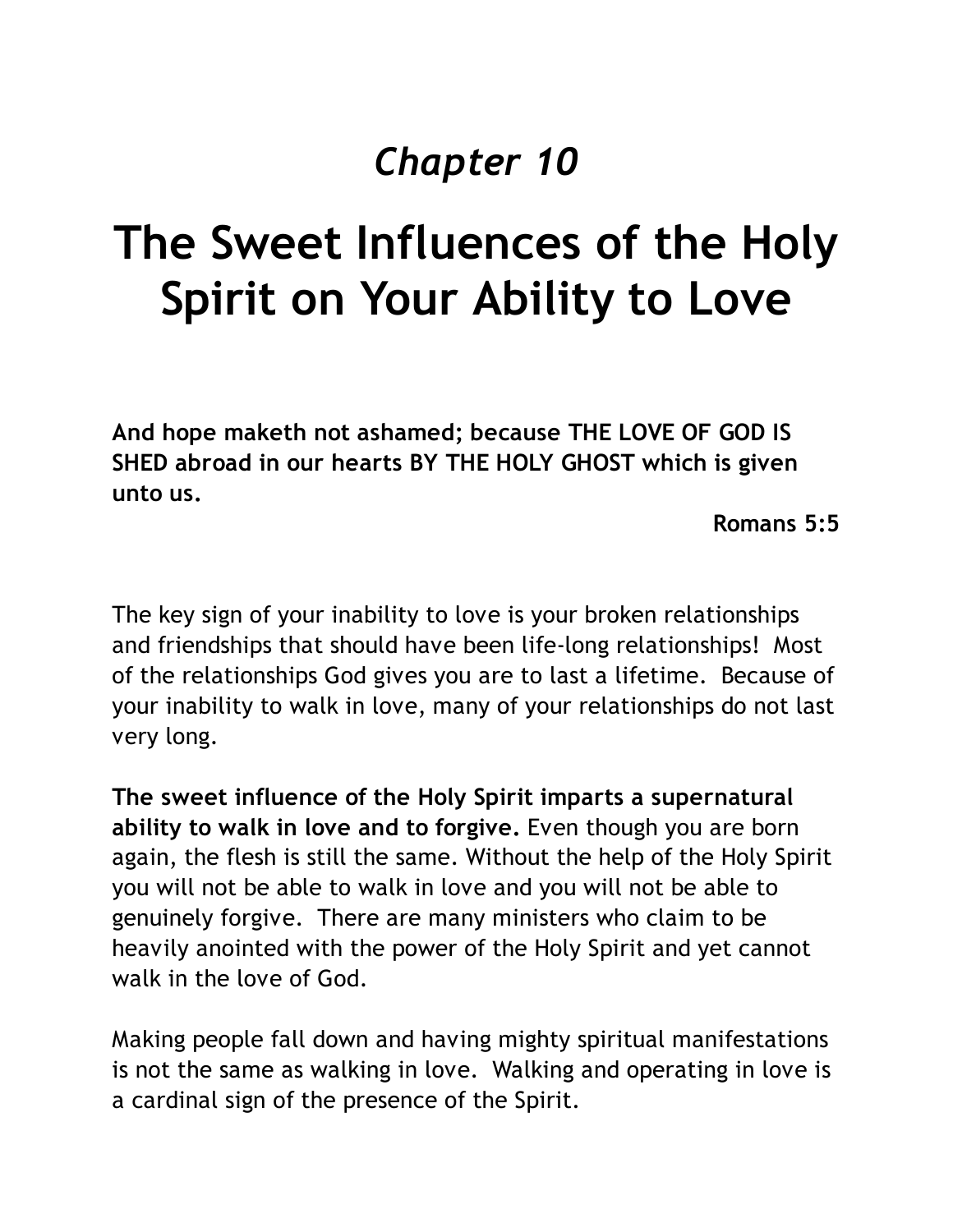I remember a long-standing pastor who was so offended that he could not continue to be a member of the church. The effect of his hurt was almost palpable as he seethed with rage and offense. No one could speak to him, no one could counsel him and no one could make him see reason. It is such people that make me understand how someone who hates his brother is a murderer. You can virtually see murder in the eyes of some pastors.

Everyone says, "I have forgiven him and I do not have any grudge against anyone." But they do, and it shows in their lives and in their actions. You cannot make a claim to the presence of the Holy Spirit if you cannot walk in divine love and forgiveness.

This is why we need the Holy Spirit. There is a great love that comes into your life from the Holy Spirit. It is called the love of the Spirit (Romans 15:30). The Holy Spirit pours love into your heart and enables you to practice it. Pray for the Holy Spirit to come on your life. Supernaturally, you will be able to love even the most unlovable and unforgivable human being. It is called the love of the Spirit.

**Now I beseech you, brethren, for the Lord Jesus Christ's sake, and for the LOVE OF THE SPIRIT, that ye strive together with me in your prayers to God for me;**

#### **Romans 15:30**

When you go close to men who walk with the Holy Spirit you often find love. Often, you will not be impressed by the great truths they stand for but by the great love they seem to have. Love is best enjoyed at close range. As you get closer to men who are under a real anointing, you start to experience the great love they have for God and for men.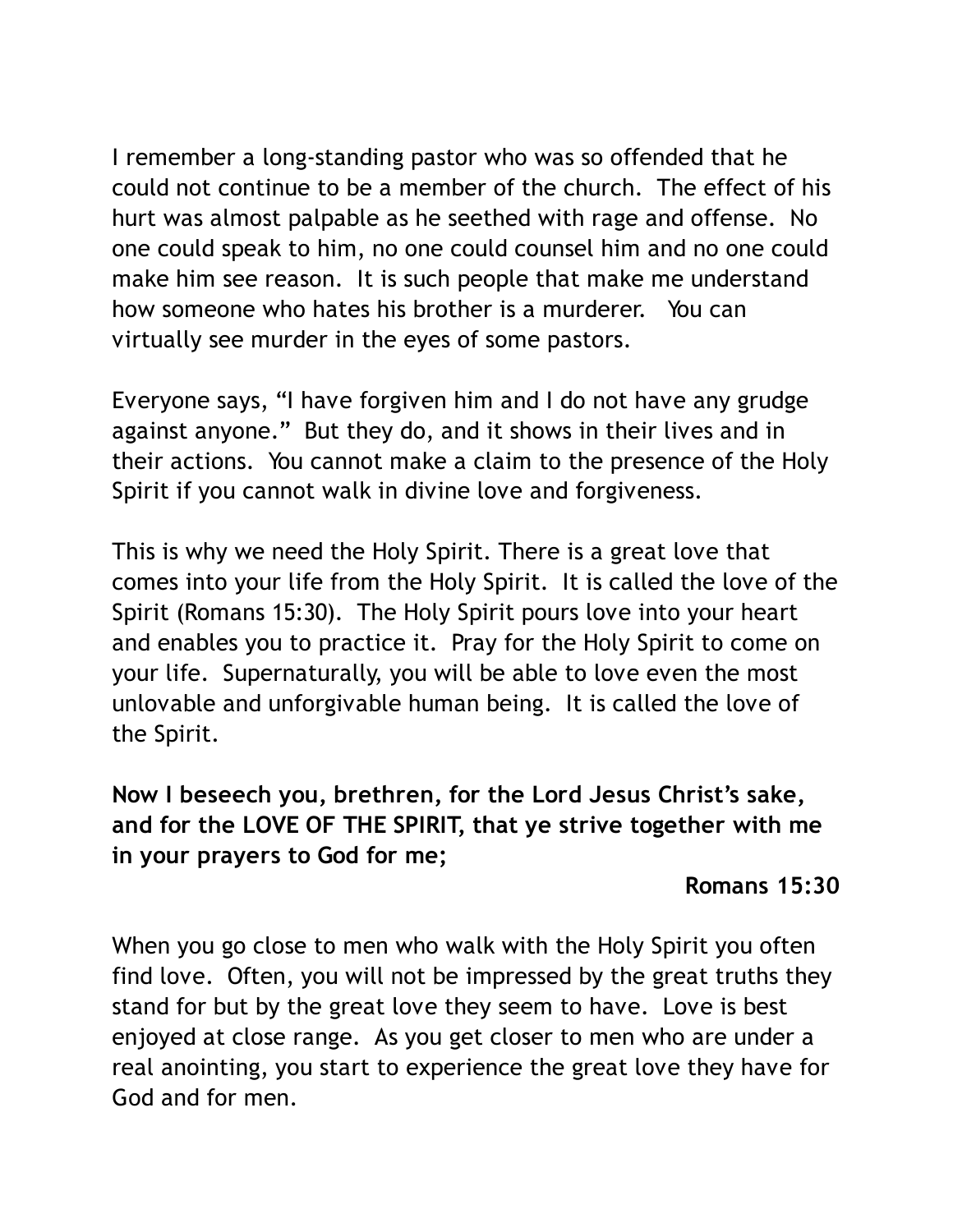Pray for the Holy Spirit. Expect God to give you the power to love and to forgive. It is the key sign of the presence of the Holy Spirit's work in your life and ministry.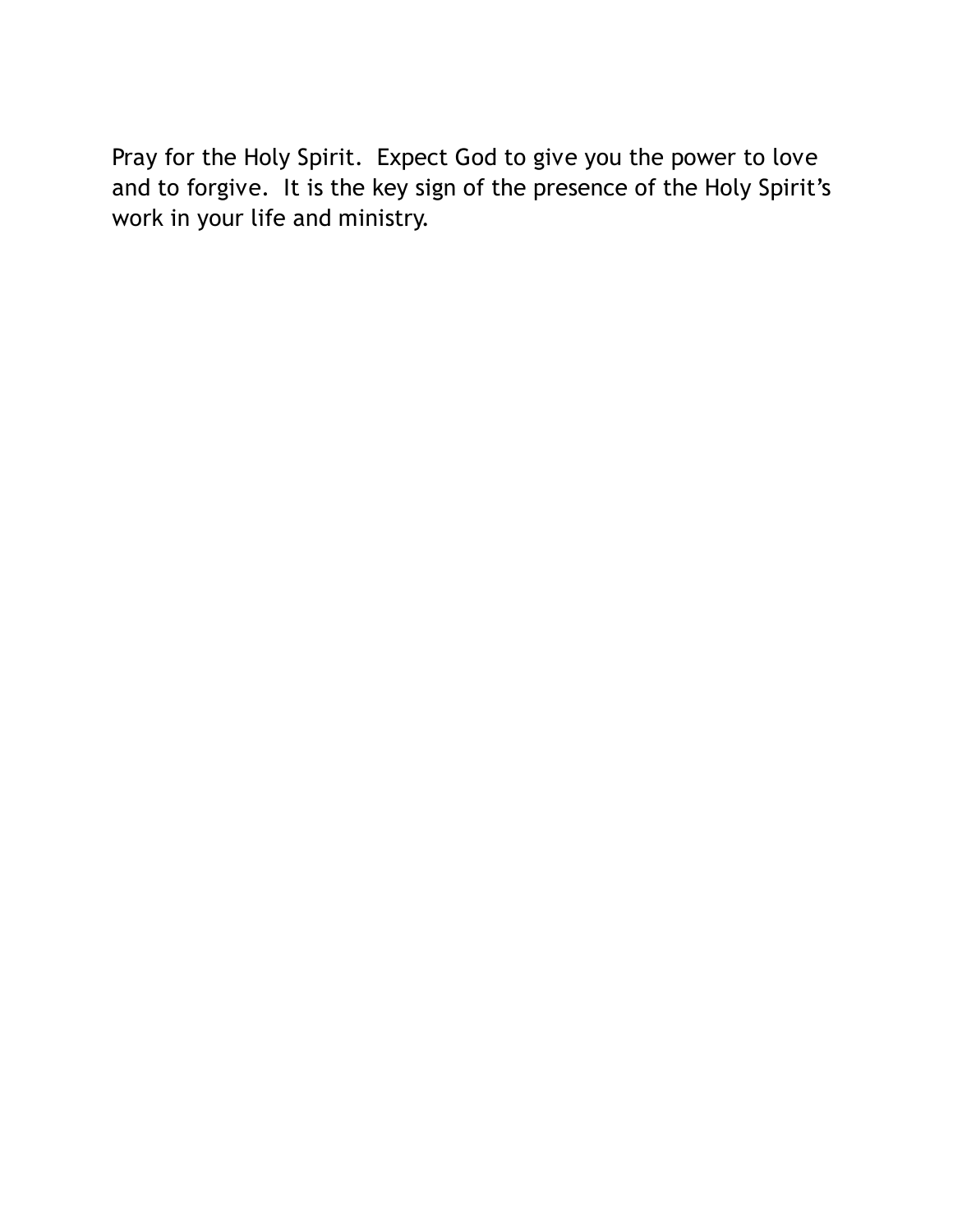### *Chapter 11*

### **The Sweet Influences of the Anointing on Your Ministry Style**

**And he shall go before him in THE SPIRIT AND POWER OF ELIAS, to turn the hearts of the fathers to the children, and the disobedient to the wisdom of the just; to make ready a people prepared for the Lord.**

**Luke 1:17**

This is a prophecy given to Zechariah, the father of John the Baptist, about his son. In this prophecy, it was clear that he was to have a son who would walk under the same influence of the spirit that Elijah did. The prophecy was direct! The little boy would be influenced by the same Spirit and the same power that influenced Elijah. After John the Baptist began his ministry, many came to him and received a blessing. But it was Jesus who pointed out that John the Baptist was walking under the same influence of the Holy Spirit as Elijah. He said to His disciples, "And if ye will receive *it*, this is Elias, which was for to come" (Matthew 11:14).

It was clear that John the Baptist was flowing in a special anointing. That anointing of the Holy Spirit on Elijah was the same as that on John the Baptist. What did this anointing do? What did this special influence of the Holy Spirit do? It gave birth to a similar style of ministry! Amazingly, the similarities in the style of ministry are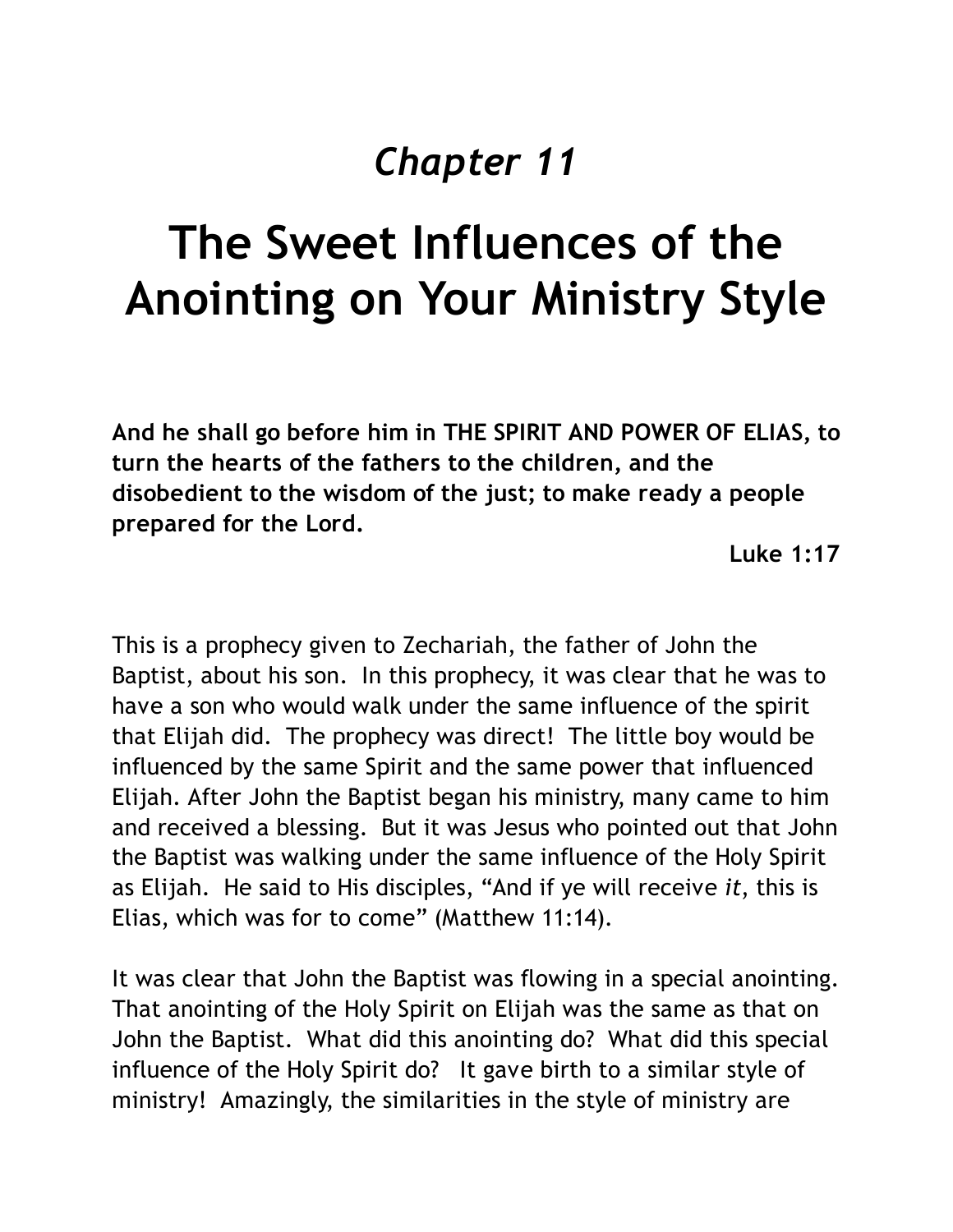carefully described in the Scriptures.

Notice, and do not be surprised, if the Holy Spirit gives you a ministry that is similar to someone else's. Do not listen to fruitless trees that criticise you for copying. These empty clouds have achieved nothing and are constantly frightening up and coming ministers from learning all they can from mentors and fathers. Go ahead and learn all you can! If God gives you a similar style to someone you love, then accept it and flow in it! You may be surprised that you are the John the Baptist who is walking in the footsteps of an Elijah! Once something is carefully chronicled in the Bible, you must not be afraid of it. What you must be afraid of are the things that are not in the Bible. Do not be afraid of developing the style of ministry of the wonderful men whom God has raised up in front of you.

#### **How the Holy Spirit Influenced Elijah's Style of Ministry**

#### 1. **The Holy Spirit influenced Elijah on where he lived**.

So he went and did according unto the word of the LORD: for he went and dwelt by the brook Cherith, that *is* before Jordan. 1 Kings 17:5

#### 2. **The Holy Spirit influenced Elijah on what he ate.**

And the ravens brought him bread and flesh in the morning, and bread and flesh in the evening; and he drank of the brook.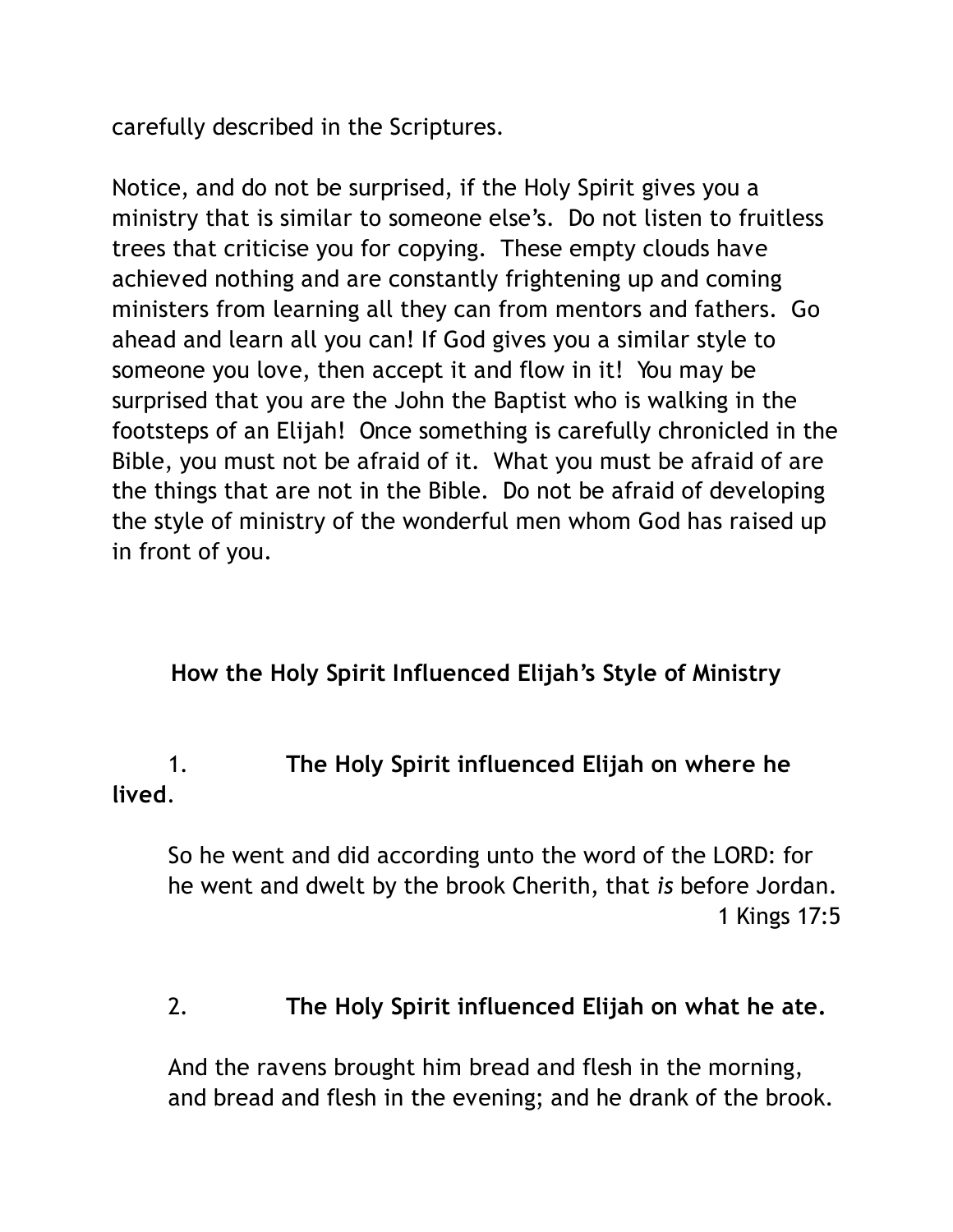#### 3. **The Holy Spirit influenced Elijah on what he wore**.

And they answered him, *He was* an hairy man, and girt with a girdle of leather about his loins. And he said, it *is* Elijah the Tishbite.

2 Kings 1:8

#### 4. **The Holy Spirit influenced Elijah to confront the king**.

And it came to pass, when Ahab saw Elijah, that Ahab said unto him, *Art* thou he that troubleth Israel? And he answered, I have not troubled Israel; but thou, and thy father's house, in that ye have forsaken the commandments of the LORD, and thou hast followed Baalim.

1 Kings 18:17-18

And Ahab said to Elijah, Hast thou found me, O mine enemy? And he answered, I have found *thee*: because thou hast sold thyself to work evil in the sight of the LORD.

1 Kings 21:20

5. **The Holy Spirit influenced Elijah to confront powerful women**.

And of Jezebel also spake the LORD, saying, the dogs shall eat Jezebel by the wall of Jezreel.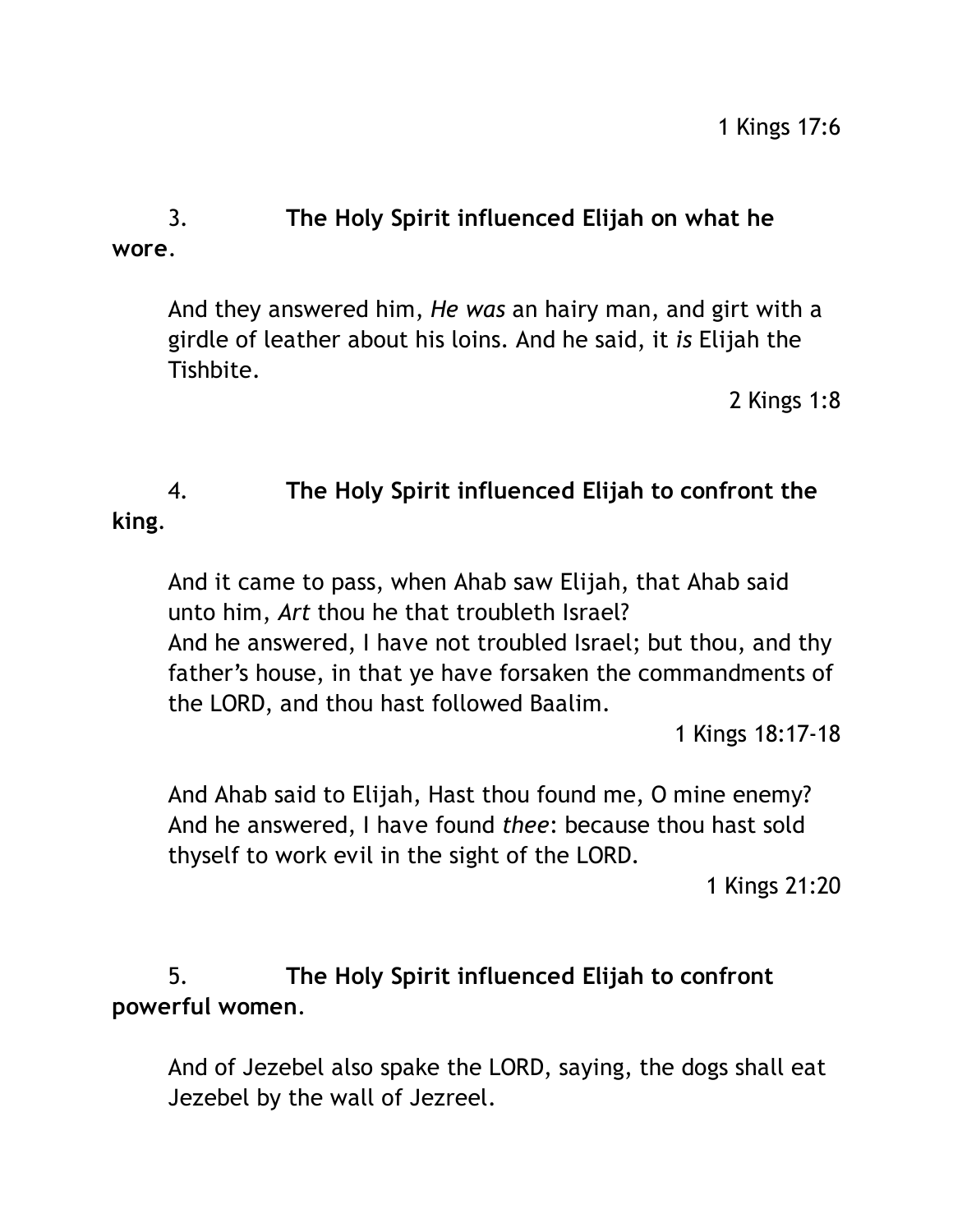#### **How the Holy Spirit Influenced John the Baptist's Style of Ministry**

#### 1. **The Holy Spirit influenced John the Baptist on where he lived.**

The voice of one crying in the wilderness, Prepare ye the way of the Lord, make his paths straight. John did baptize in the wilderness, and preach the baptism of repentance for the remission of sins.

Mark 1:3-4

#### 2. **The Holy Spirit influenced John the Baptist on what he ate.**

And John ... did eat locusts and wild honey

Mark 1:6

#### 3. **The Holy Spirit influenced John the Baptist on what he wore**.

And John was clothed with camel's hair, and with a girdle of a skin about his loins…

Mark 1:6

#### 4. **The Holy Spirit influenced John the Baptist to confront the king**.

But Herod the tetrarch, being reproved by him for Herodias his brother Philip's wife, and for all the evils which Herod had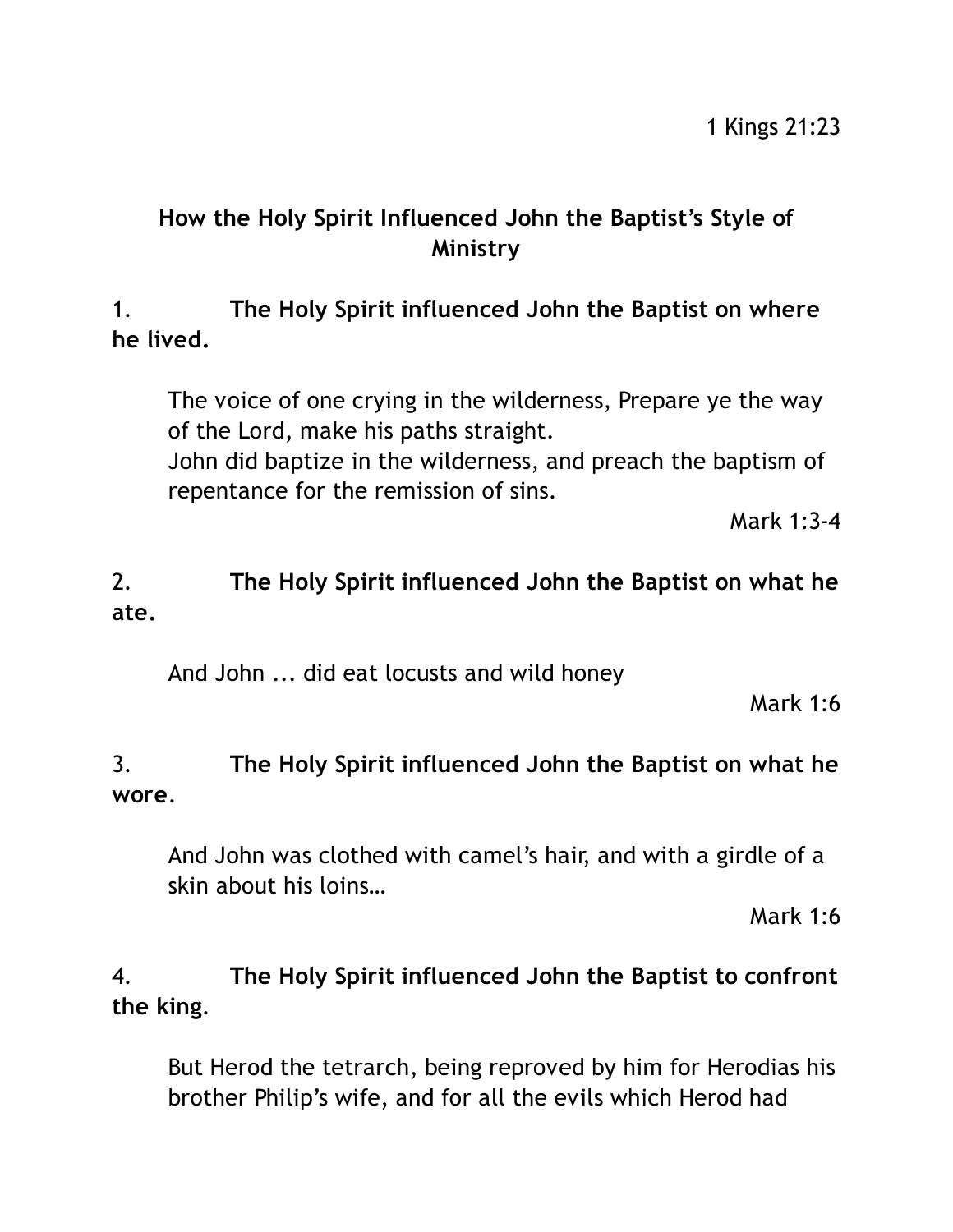done,

Added yet this above all, that he shut up John in prison.

Luke 3:19-20

#### 5. **The Holy Spirit influenced John the Baptist to confront powerful women**.

For John had said unto Herod, It is not lawful for thee to have thy brother's wife.

Therefore Herodias had a quarrel against him, and would have killed him; but she could not:

Mark 6:18-19

If you are under the sweet influence of the Spirit you will have a ministry style that is from Heaven.

Elijah was under the anointing of the Holy Spirit, and the sweet influences of the Holy Spirit changed his personality. His personality made him wear little shorts, live in the desert and eat worms. The Holy Spirit also made him have a confrontational ministry.

John the Baptist also came under the same influence of the Spirit. This influence and anointing made John the Baptist behave in the exact same way. He also lived in the desert, and wore little panties. He ate locusts and wild honey for dessert. What a shock! This similarity between John the Baptist and Elijah can be attributed to the same kind of anointing that rested on them.

The alternative to this is to have a ministry style that is earthly, sensual or devilish. Today, most of us have adopted the style of an earthly chief executive officer. Those of us who claim to be men of God resemble worldly millionaire chief executives more than we do biblical prophets. This is because the earthly influence on our lives is more than the influence of the Holy Spirit.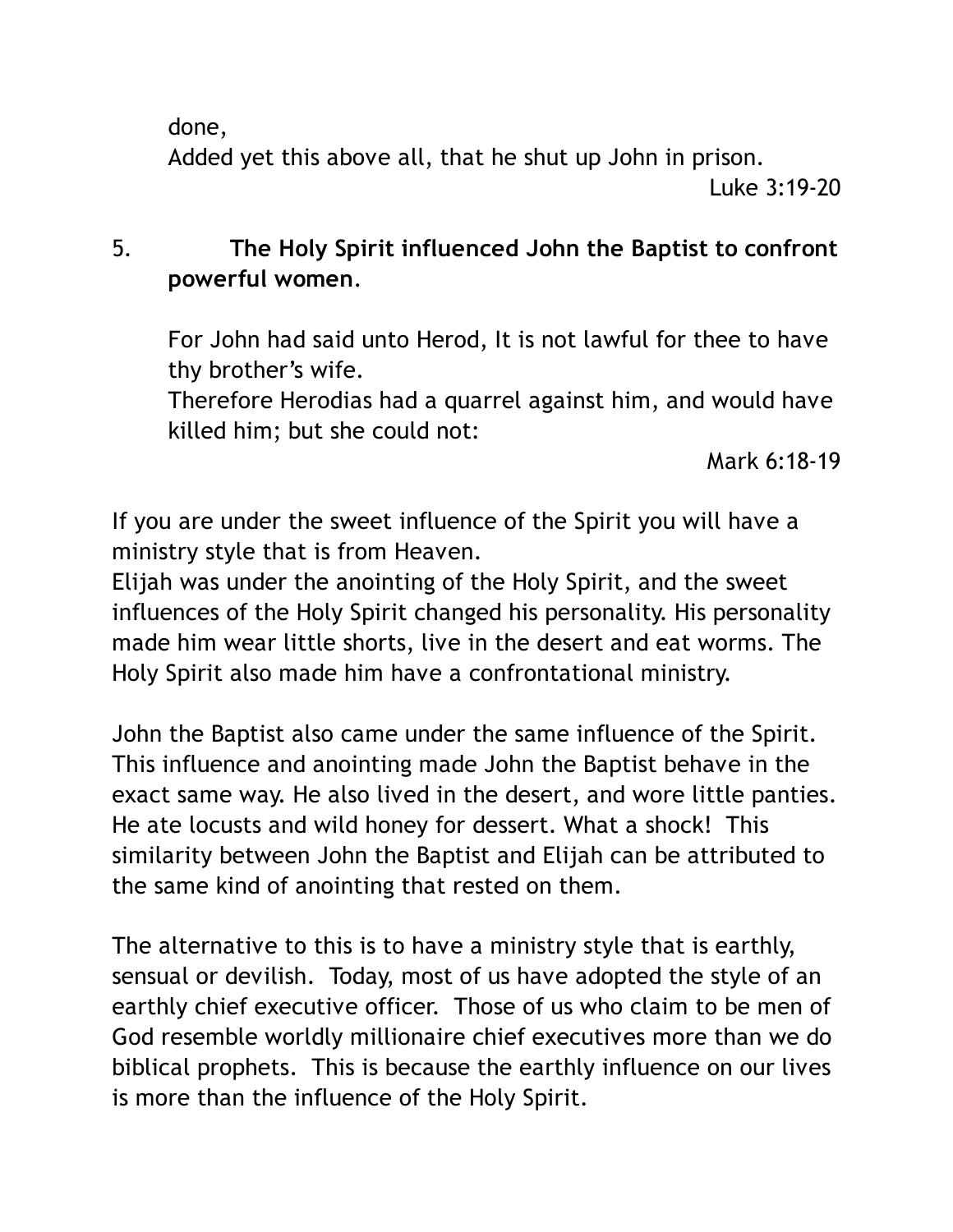The composers of today's Christian music have taken on earthly, sensual and sometimes demonic styles. Sensual singers and sensual songs are released by Christian artistes. Our music and our books are so earthly that they have a crossover appeal and attract the world. Instead of being ashamed that our songs can be played in discos, we are glad that our music is popular in the world. The love of money, which is the root of all evil, is closely linked to the love of popularity and power.

Christian books and even Christian preaching have an appeal to the masses of this world and we are unable to diagnose that we are more under an earthly, sensual influence than under the sweet influences of the Holy Spirit.

Under the sweet influence of the Holy Spirit, the influence of money and popularity with its crossover appeal will die.

Much Christian preaching is not influenced by the Holy Spirit but by the influence of this earth. Large churches are filled with sensual baby Christians who love money and all the world has to offer. You are not likely to go into a church today and hear a sermon entitled, "Do not lay up riches on earth." You must rather expect to hear, "Seven keys to abundant riches."

"Heaven will take care of itself, " they say. "We must have abundant life now and here."

Are we the ministers of the gospel under the influence of the Holy Spirit or are we under the influence of the world?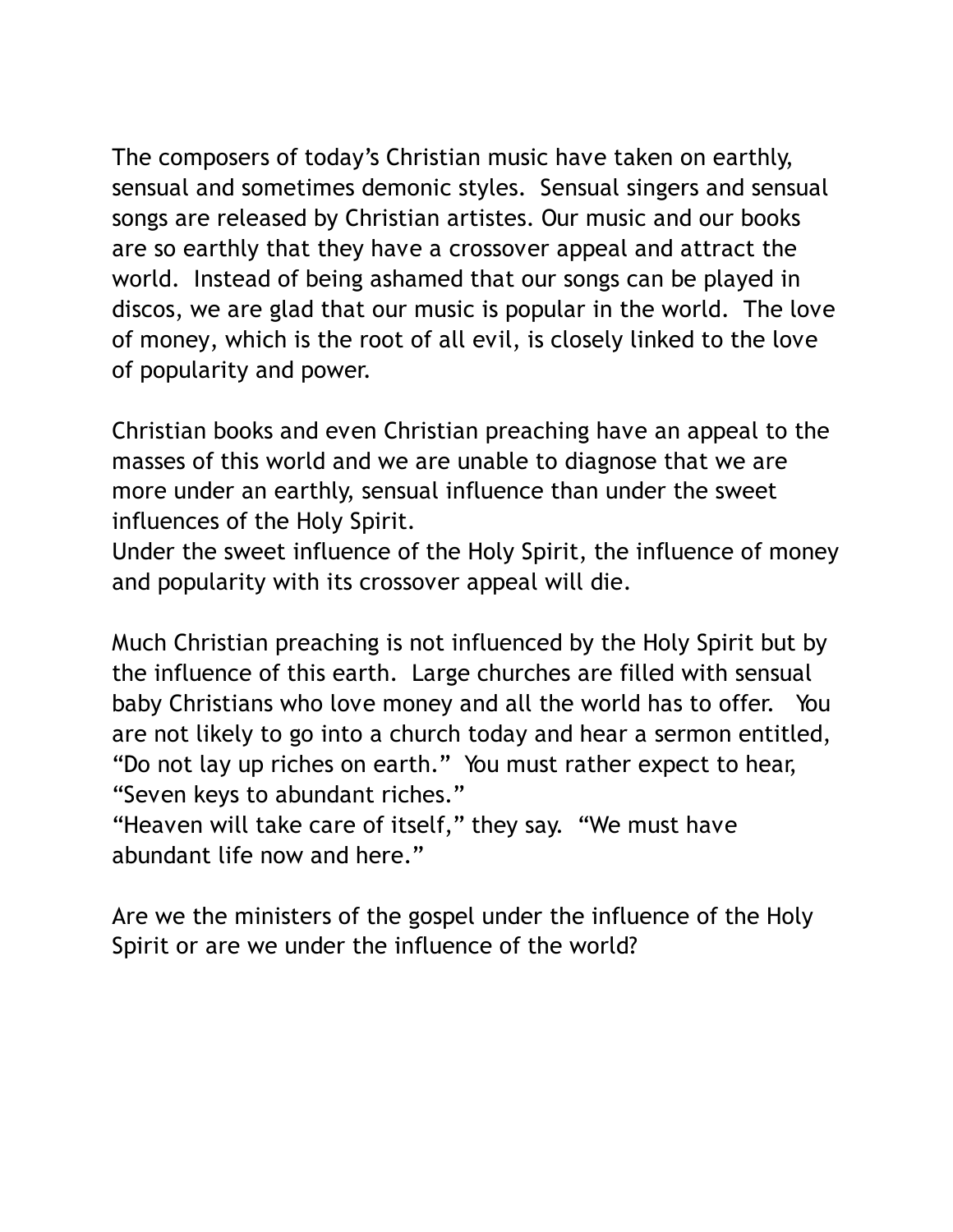### *Chapter 12*

# **The Sweet Influences of the Holy Spirit on Your Ministry Achievements**

Elisha was promised a double portion of the anointing that was on Elijah. It is evident that Elisha received a double portion of the anointing of the Holy Spirit. Because the anointing of the Holy Spirit on Elisha was the same as that on Elijah they both achieved similar things in ministry. The Holy Spirit does not only affect your ministry style. He also affects the things you achieve for God. Amazingly, both Elijah and Elisha achieved similar things in the name of the Lord. The Scripture is so clear on this reality.

I firmly believe that every achievement of a man of God is because of the influence of the Holy Spirit on his life. If you want to achieve what someone has achieved you must receive the Holy Spirit to the same extent that he has and you must come under the influence of the Holy Spirit to the same extent that he has.

If you want to build a church to the same extent that certain pastors have, you must come under the influence of the Holy Spirit to the same extent and in the same way that they have. It is simple! Every achievement in ministry is the direct product of the influences of the Holy Spirit.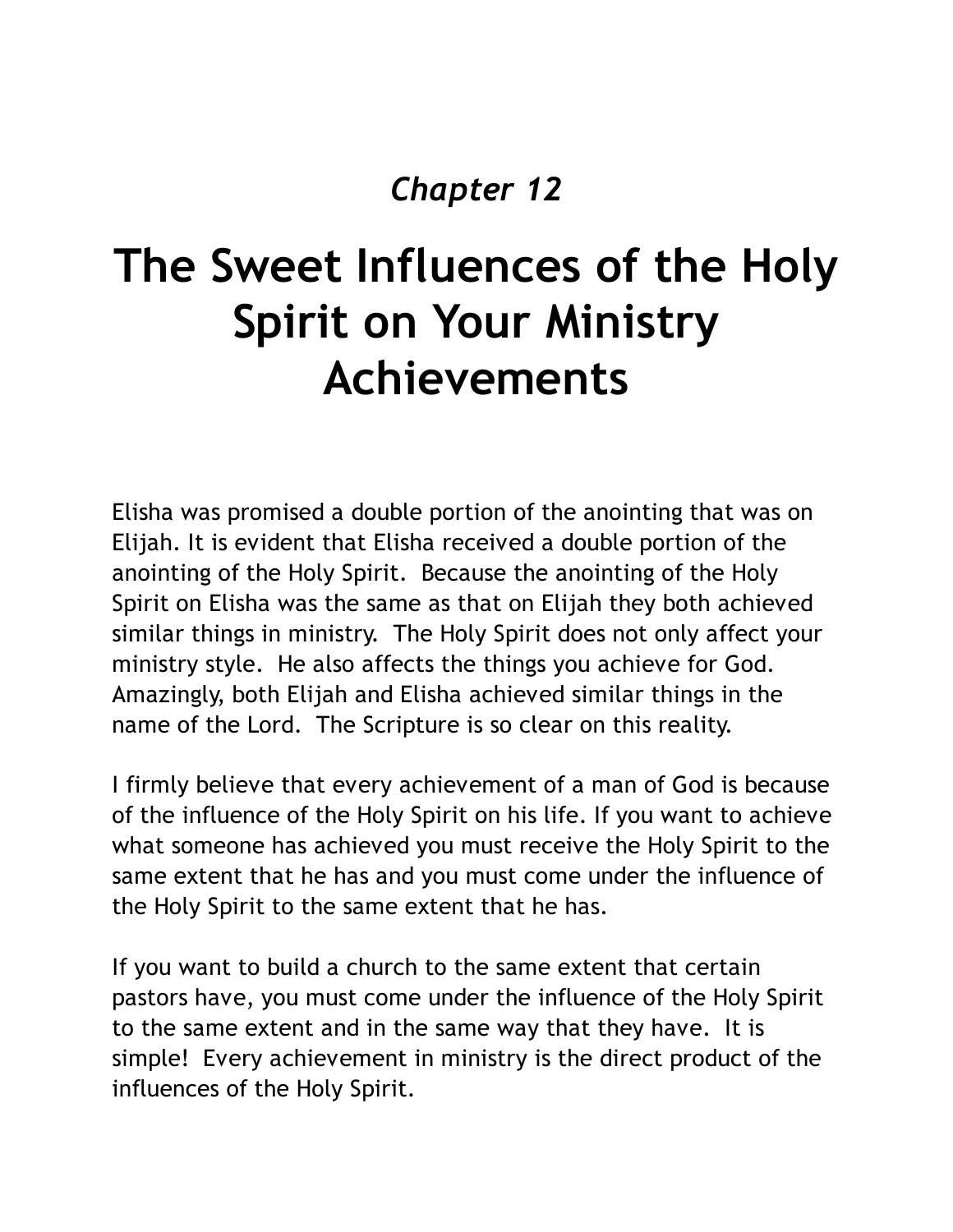#### **HOW THE HOLY SPIRIT INFLUENCED ELIJAH'S ACHIEVEMENTS IN MINISTRY**

#### 1. **The Holy Spirit influenced Elijah to raise the dead.**

And it came to pass after these things, *that* the son of the woman, the mistress of the house, fell sick; and his sickness was so sore, that there was no breath left in him. And she said unto Elijah, What have I to do with thee, O thou man of God? art thou come unto me to call my sin to remembrance, and to slay my son? And he said unto her, Give me thy son. And he took him out of her bosom, and carried him up into a loft, where he abode, and laid him upon his own bed.

And he cried unto the LORD, and said, O LORD my God, hast thou also brought evil upon the widow with whom I sojourn, by slaying her son?

And he stretched himself upon the child three times, and cried unto the LORD, and said, O LORD my God, I pray thee, let this child's soul come into him again.

And the LORD heard the voice of Elijah; and the soul of the child came into him again, and he revived.

1 Kings 17:17-22

#### 2. **The Holy Spirit influenced Elijah to prevent the rain.**

And Elijah the Tishbite, *who was* of the inhabitants of Gilead, said unto Ahab, *As* the LORD God of Israel liveth, before whom I stand, there shall not be dew nor rain these years, but according to my word.

1 Kings 17:1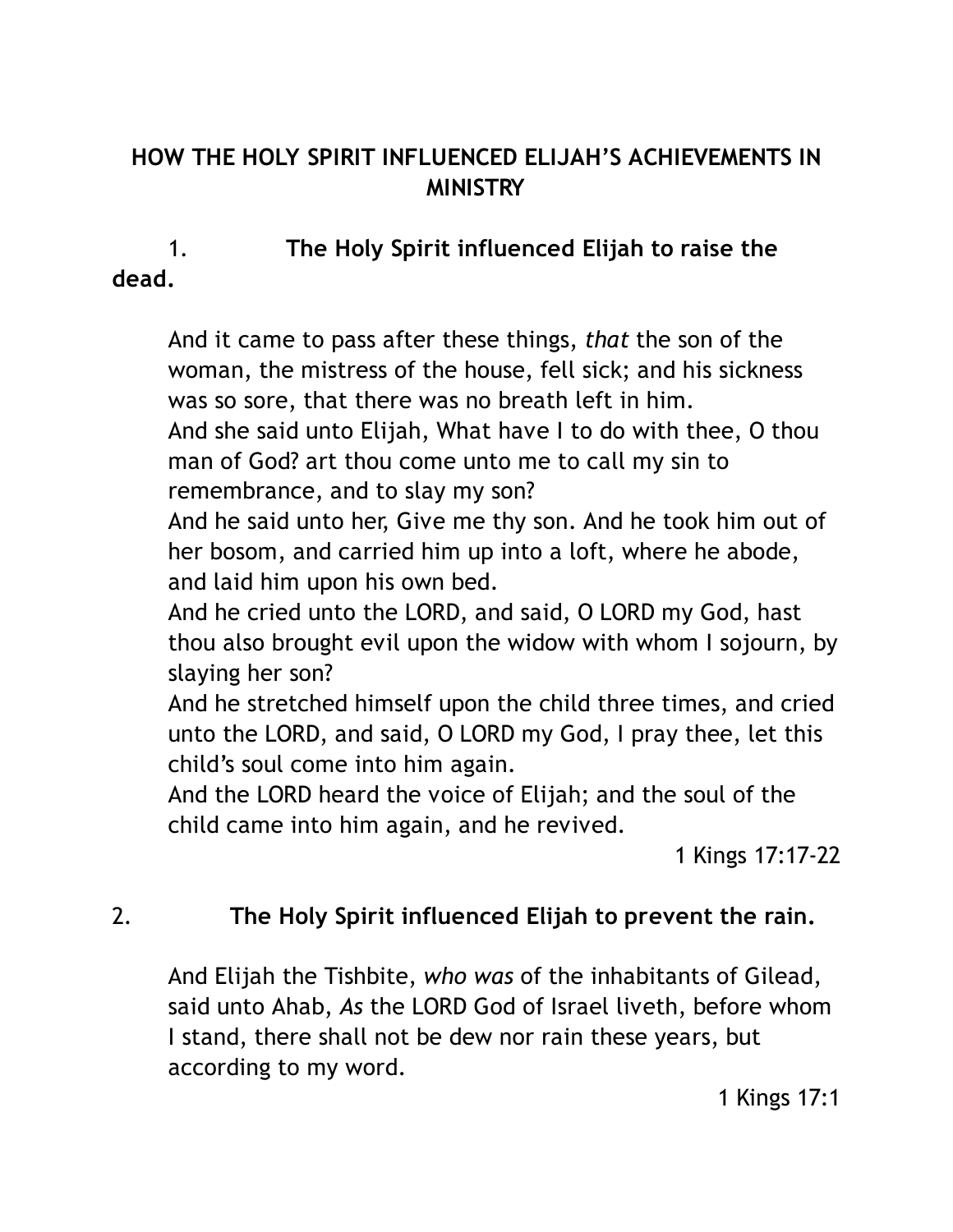3. **The Holy Spirit influenced Elijah to minister to widows**.

And Elijah said unto her, Fear not; go *and* do as thou hast said: but make me thereof a little cake first, and bring *it* unto me, and after make for thee and for thy son.

For thus saith the LORD God of Israel, The barrel of meal shall not waste, neither shall the cruse of oil fail, until the day *that* the LORD sendeth rain upon the earth.

And she went and did according to the saying of Elijah: and she, and he, and her house, did eat *many* days.

*And* the barrel of meal wasted not, neither did the cruse of oil fail, according to the word of the LORD, which he spake by Elijah.

1 Kings 17:13-16

### 4. **The Holy Spirit influenced Elijah to part the**

**water.**

And Elijah took his mantle, and wrapped *it* together, and smote the waters, and they were divided hither and thither, so that they two went over on dry ground.

2 Kings 2:8

#### **HOW THE HOLY SPIRIT INFLUENCED ELISHA'S ACHIEVEMENTS IN MINISTRY**

1. **The Holy Spirit influenced Elisha to raise the dead**.

And when Elisha was come into the house, behold, the child was dead, *and* laid upon his bed.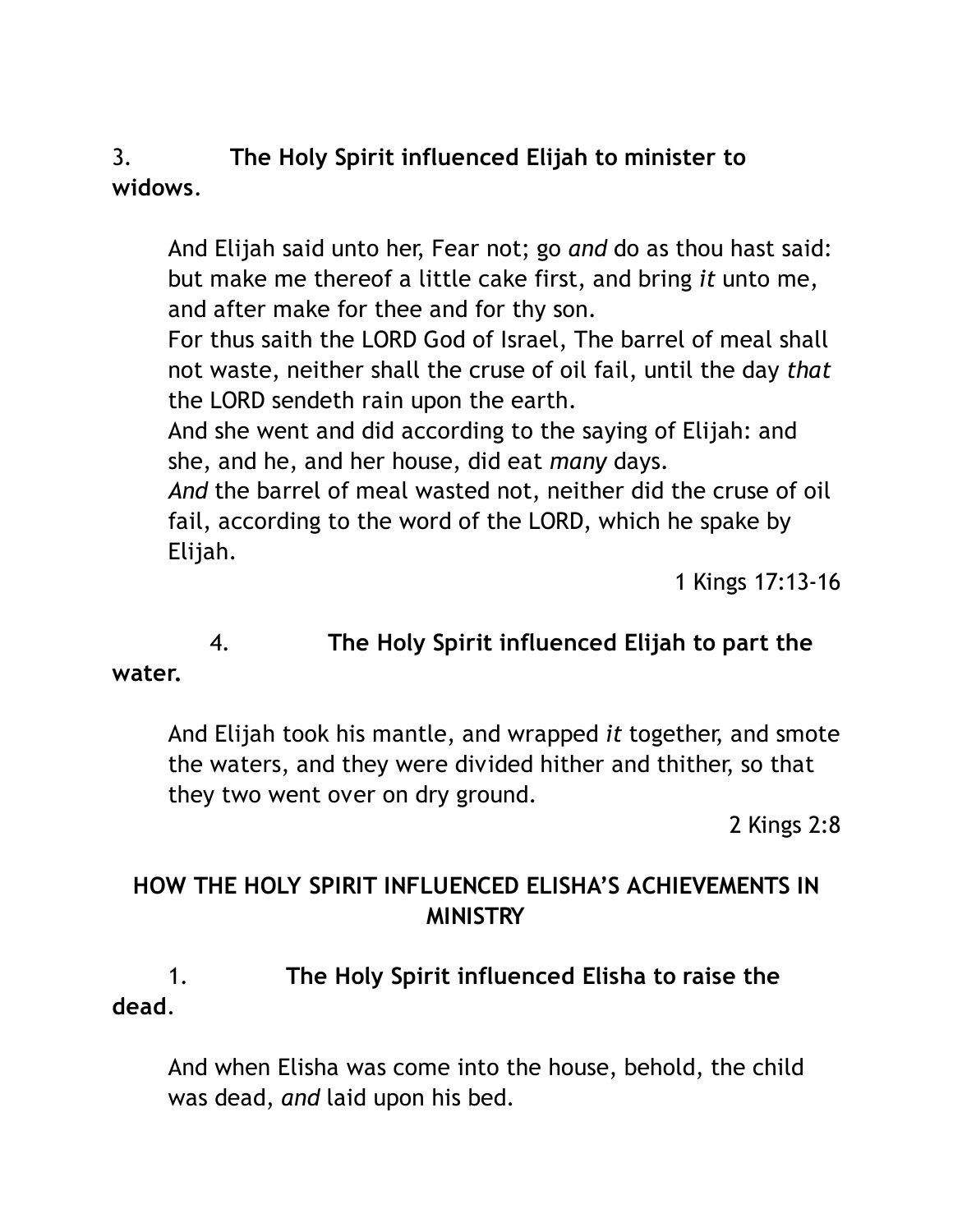He went in therefore, and shut the door upon them twain, and prayed unto the LORD.

And he went up, and lay upon the child, and put his mouth upon his mouth, and his eyes upon his eyes, and his hands upon his hands: and he stretched himself upon the child; and the flesh of the child waxed warm.

Then he returned, and walked in the house to and fro; and went up, and stretched himself upon him: and the child sneezed seven times, and the child opened his eyes.

2 Kings 4:32-35

#### 2. **The Holy Spirit influenced Elisha to prevent the rain**.

For thus saith the Lord, Ye shall not see wind, neither shall ye see rain; yet that valley shall be filled with water, that ye may drink, both ye, and your cattle, and your beasts.

2 Kings 3:17

#### 3. **The Holy Spirit influenced Elisha to minister to widows**.

And he said, About this season, according to the time of life, thou shalt embrace a son. And she said, Nay, my lord, *thou* man of God, do not lie unto thine handmaid. And the woman conceived, and bare a son at that season that Elisha had said unto her, according to the time of life. 2 Kings 4:16-17

4. **The Holy Spirit influenced Elisha to part the**

**water**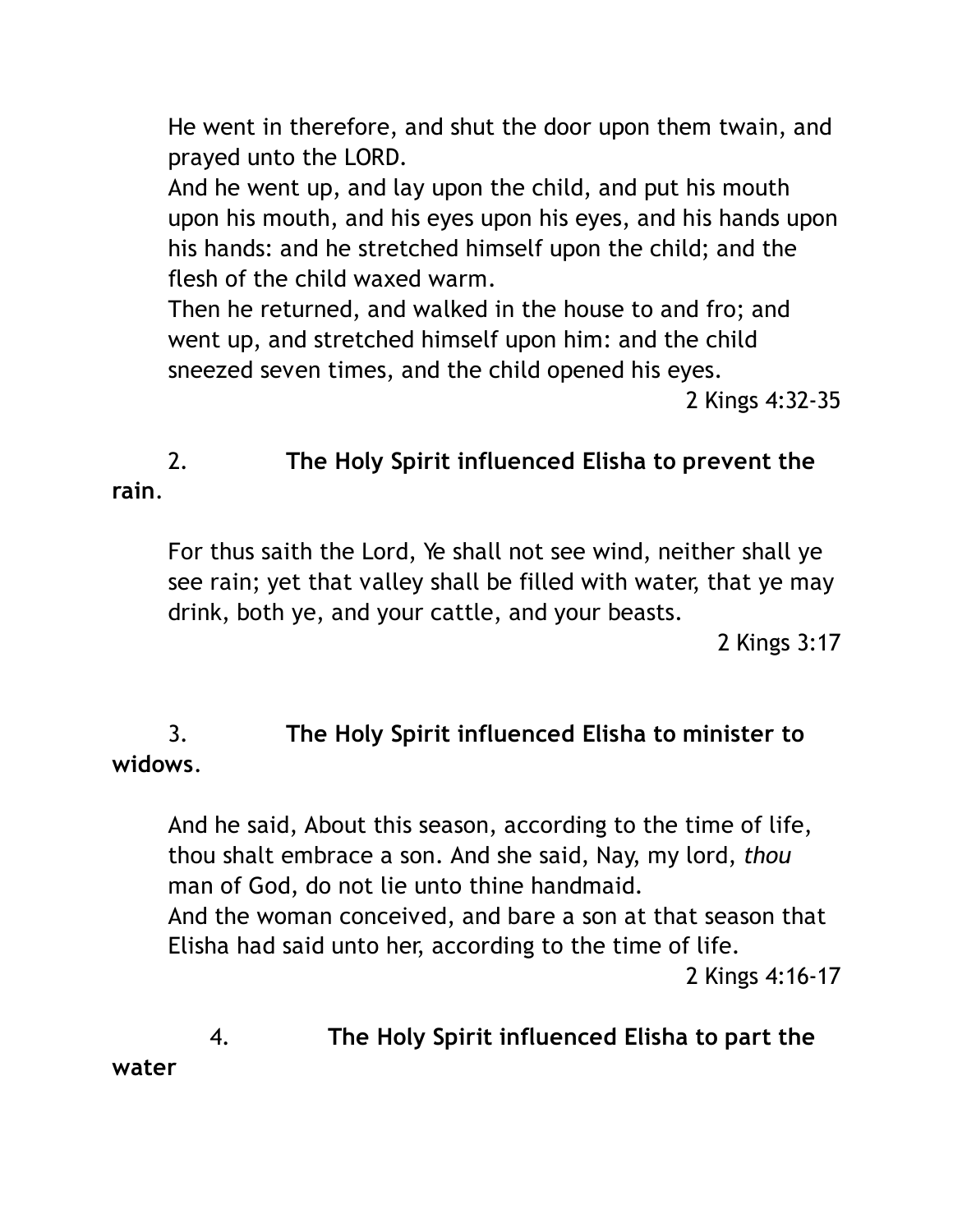And he took the mantle of Elijah that fell from him, and smote the waters, and said, Where *is* the LORD God of Elijah? and when he also had smitten the waters, they parted hither and thither: and Elisha went over.

2 Kings 2:14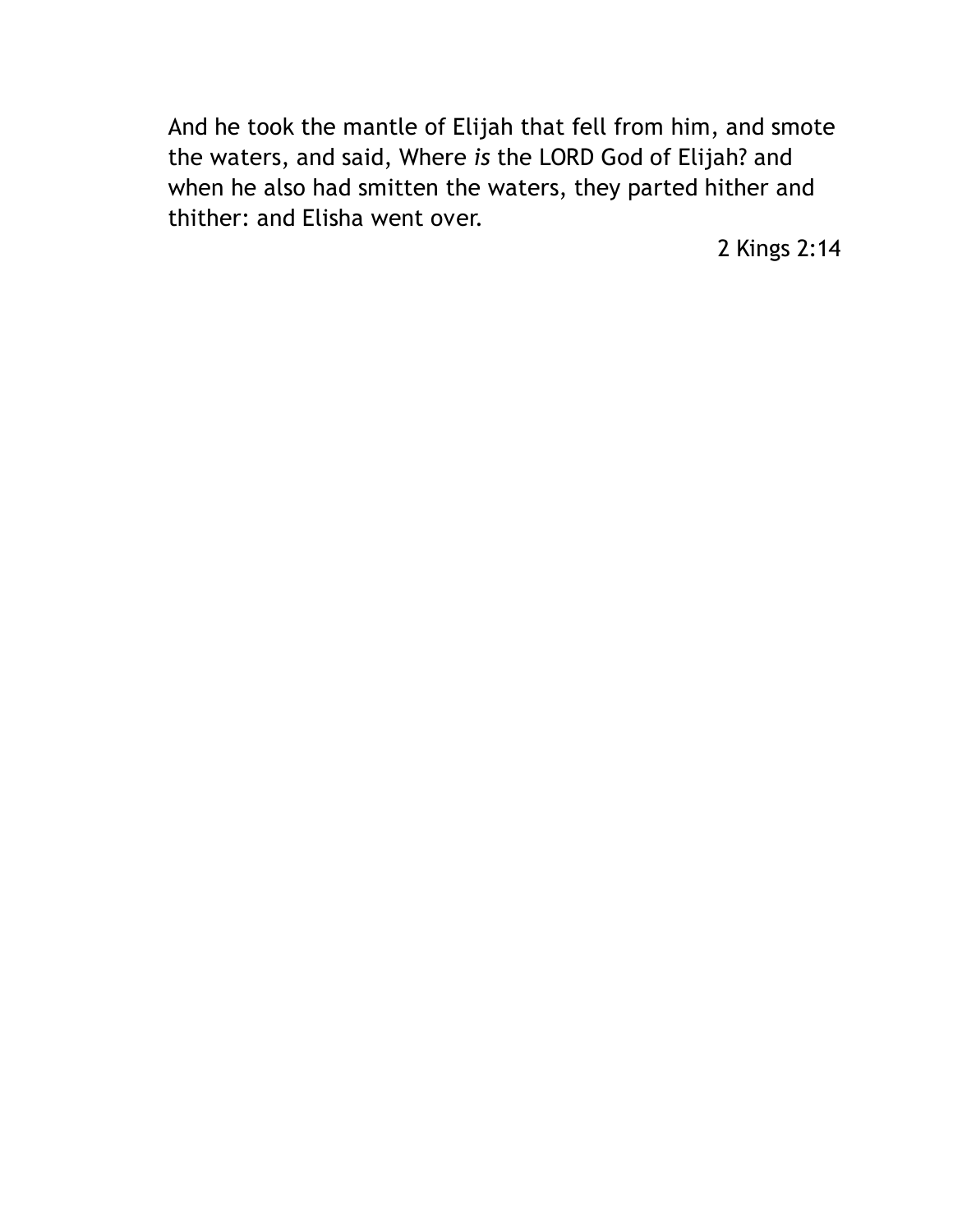### *Chapter 13*

# **The Sweet Influences of the Anointing on Your Ministry Emphases**

**But ye shall receive power, AFTER THAT THE HOLY GHOST is come upon you: and YE SHALL BE WITNESSES UNTO ME both in Jerusalem, and in all Judaea, and in Samaria, and unto the uttermost part of the earth**

**Acts 1:8**

Ministers of the gospel emphasize different things. You only have to turn on your TV to discover the different things we all emphasize. Where do all these different emphases come from and what inspires them?

The Scripture above reveals that when the Holy Spirit comes on believers they are influenced to become witnesses to the rest of the world.

When the Holy Spirit comes upon you, you will be influenced to emphasize soul winning, witnessing and evangelism. The Holy Spirit has not changed! God has not changed! And Jesus has not changed! When the Holy Spirit fell on the early church, the result was that they became witnesses to the whole world! If that same spirit falls on the Christian church today, the result will be that they will become witnesses to the whole world.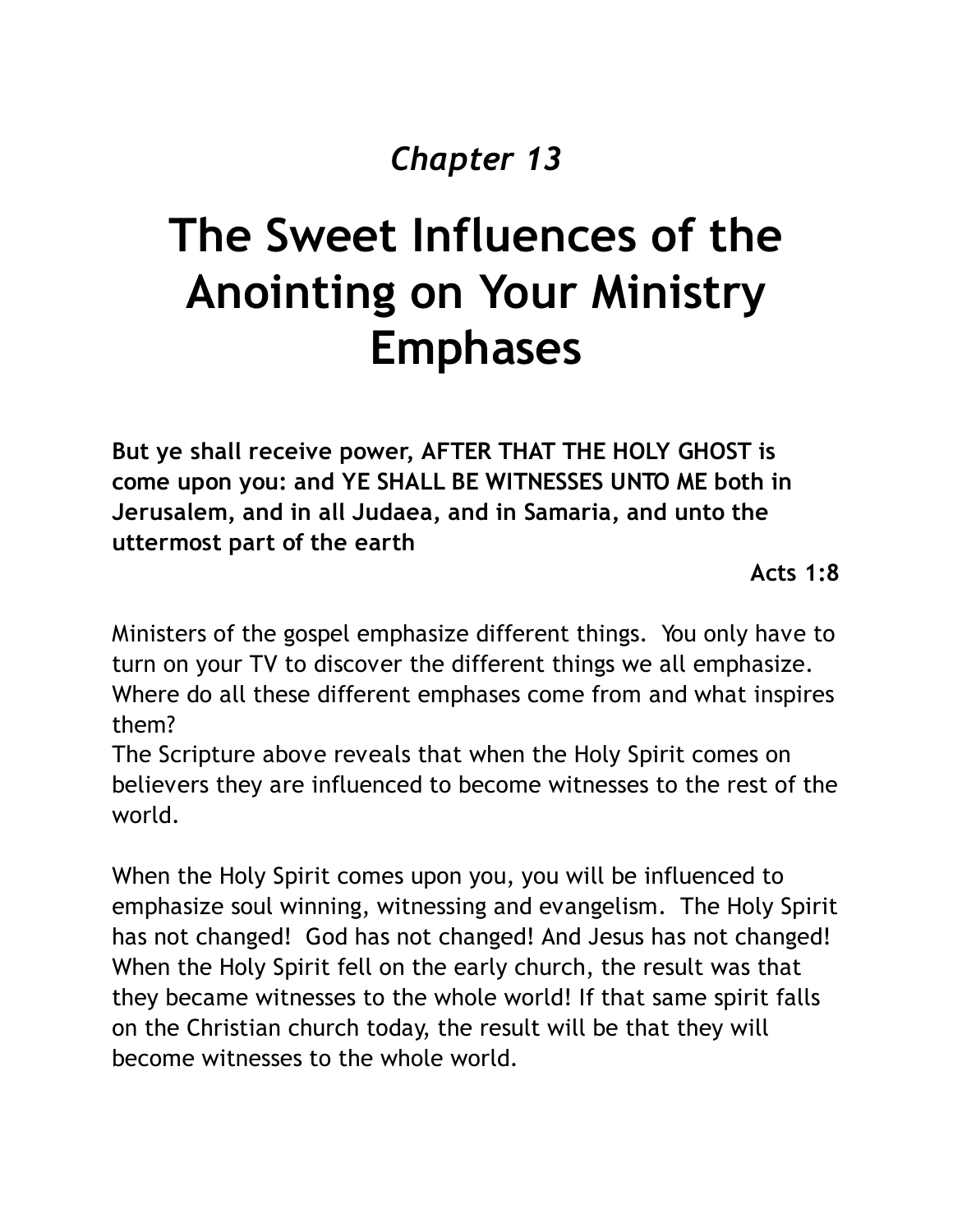One may ask, "Which spirit has fallen on the church today?" It is a spirit that has made the church inward-looking, money-minded and materialistic! Is that the Holy Spirit? I do not think so! Because when the Holy Spirit fell on the early church, it made them leave everything behind and go to the whole world for the gospel's sake.

I think that the spirit that dominates the congregation is the spirit of the world and not the Holy Spirit. The spirit of the world drives people to become more established in this world. It is the spirit that drives the materialistic preaching and teaching of today. If you come under the influence of the Holy Spirit you will not be worldly and you will not be materialistic.

**Now we have received, not THE SPIRIT OF THE WORLD, but the spirit which is of God; that we might know the things that are freely given to us of God.**

**1 Corinthians 2:12**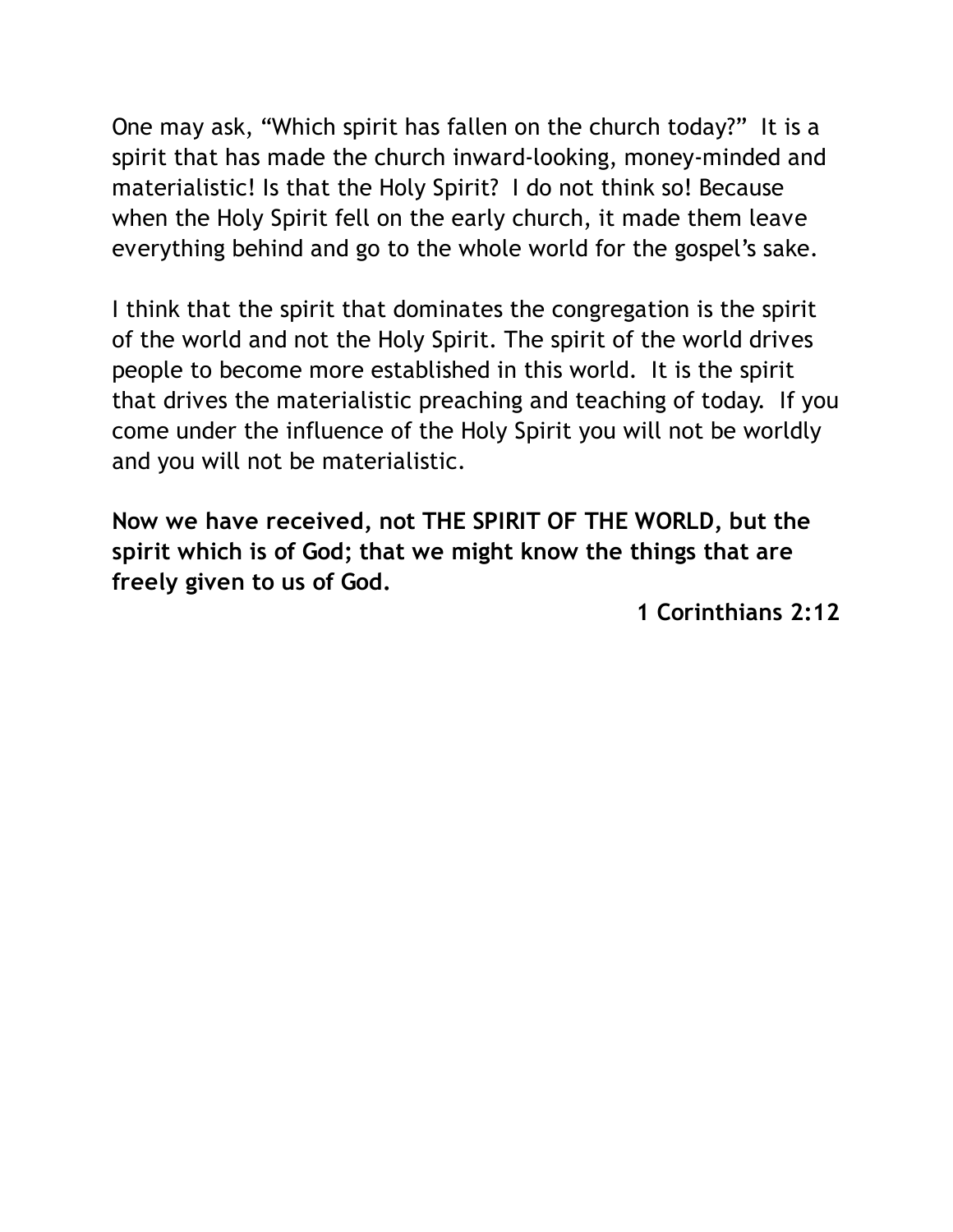I also think that the spirit that dominates many of us ministers is the spirit of Balaam. The spirit of Balaam is a common kind of anointing found in ministers today. It is a baffling mixture of spiritual gifts and the love of money. These ministers have wonderful genuine gifts that draw crowds and bless many thousands. Amazingly, these heavily gifted persons also have an easy-to-see love for money, popularity and power.

The influence of the spirit of Balaam and the influence of the spirit of the world have replaced the influence of the Holy Spirit in the church today. This is easy to see from the emphases that our ministries have. Pray for the influence of the Holy Spirit on your life and ministry.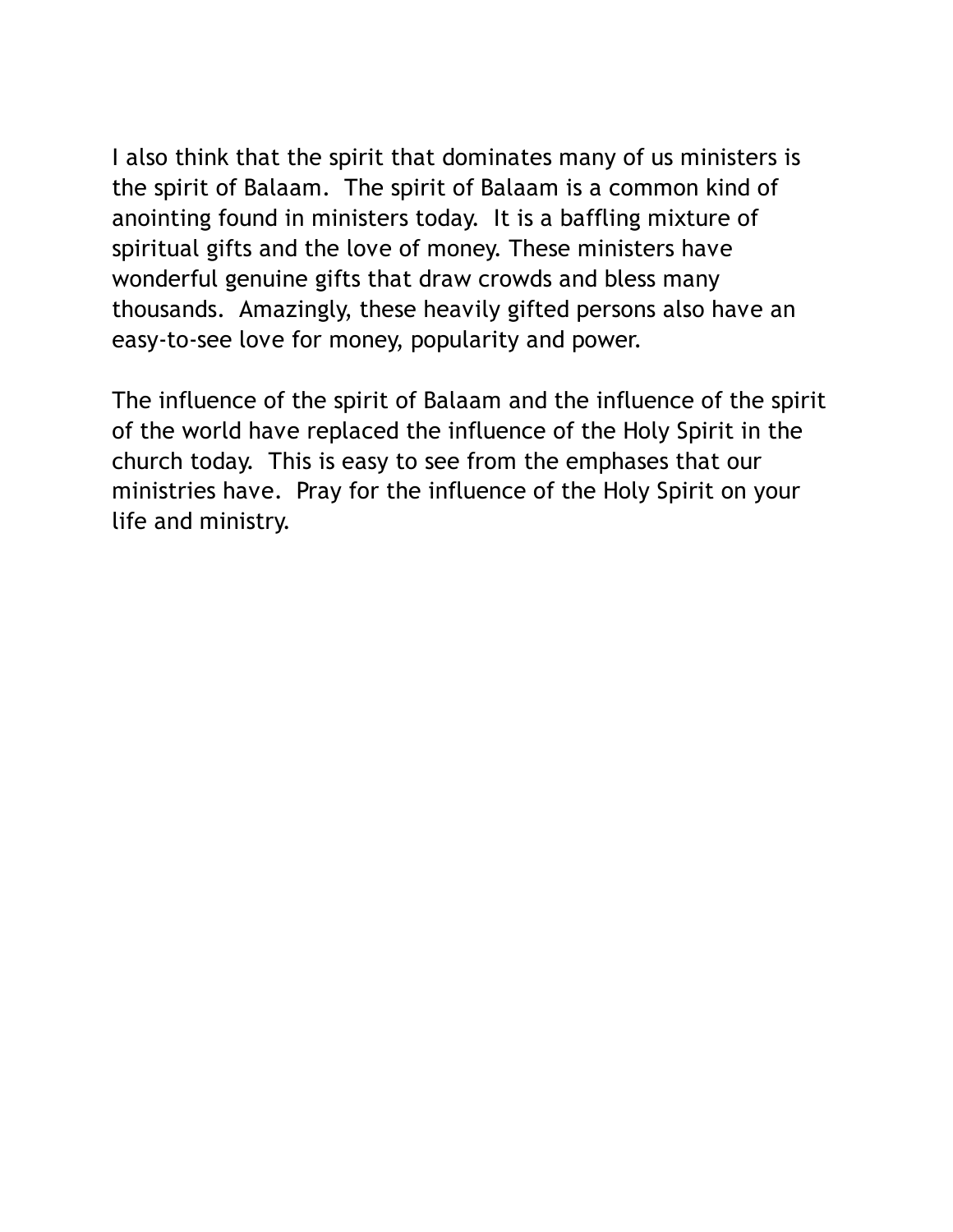### *Chapter 14*

# **The Sweet Influences of the Holy Spirit on the Eyes of Your Heart**

**That the God of our Lord Jesus Christ, the Father of glory, may give to you a spirit of wisdom and of revelation in the knowledge of Him.**

*I pray that* **THE EYES OF YOUR HEART may be enlightened, so that you may know what is the hope of His calling, what are the riches of the glory of His inheritance in the saints, and what is the surpassing greatness of His power toward us who believe… Ephesians 1:17-19, NASB.**

There is such a thing as "the eyes of the heart"! Your heart or your spirit has eyes. It is these eyes that have the ability to see spiritual things like visions and dreams. When your spiritual eyes are closed you never have any dreams or visions. But when they are opened, you experience visions for your life, visions of direction and important dreams that guide you in your ministry.

One of the most immediate effects of the presence of the Holy Spirit is visions and dreams. Remember that it is the direct prophecy of the prophet Joel that dreams and visions would begin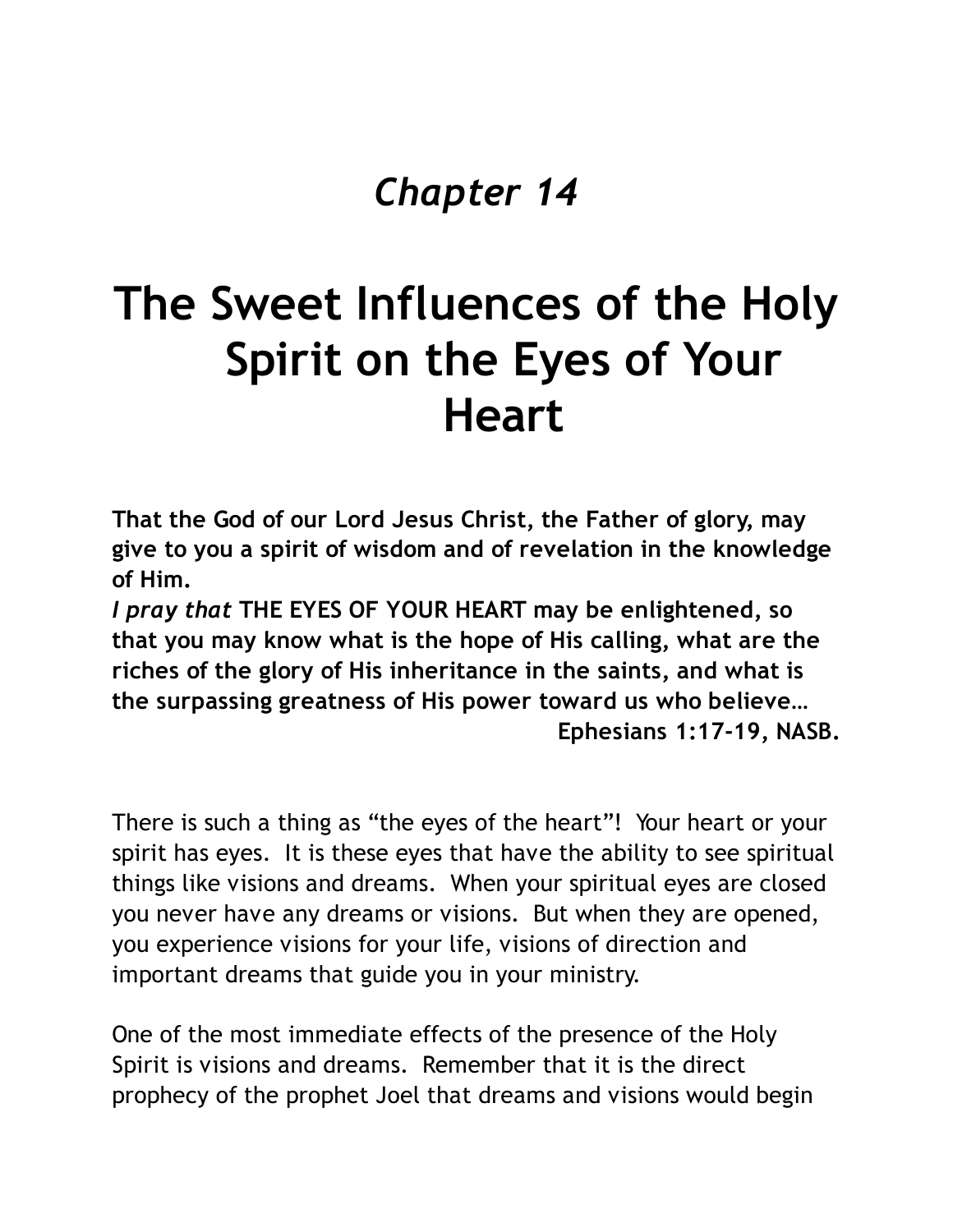with the Holy Spirit. Let us look at five powerful effects of the Holy Spirit on the eyes of your heart. The Scripture proves that all these effects on the eyes of your heart are direct influences of the Holy Spirit.

#### **1. Under the sweet influences of the Holy Spirit, your eyes will see your true condition.**

I counsel thee to buy of me gold tried in the fire, that thou mayest be rich; and white raiment, that thou mayest be clothed, and that the shame of thy nakedness do not appear; and ANOINT THINE EYES with eyesalve, that thou mayest see. Revelation 3:18

When your eyes are not anointed, you have delusions about who you are and about how great you are. When the eyes of your heart are anointed by the influences of the Spirit, you will see your state of nakedness.

You will not call yourself rich when you are actually poor and desolate. Under the influence of the spirit of pride, you will never see wrong in yourself. When you are under the influence of evil spirits you will constantly argue about how right you are.

But when the Holy Spirit is upon you, He will reveal to you your true state of wretchedness.

Begin to ask for anointed eyes so that you see and know the truth about yourself. It is easy for me to pick out people with evil spirits who never agree that they have done something wrong. It is easy for a spiritual person to see the evil spirits in people who never yield, never agree, never say yes, never say no, never bow, never flow and never understand anything.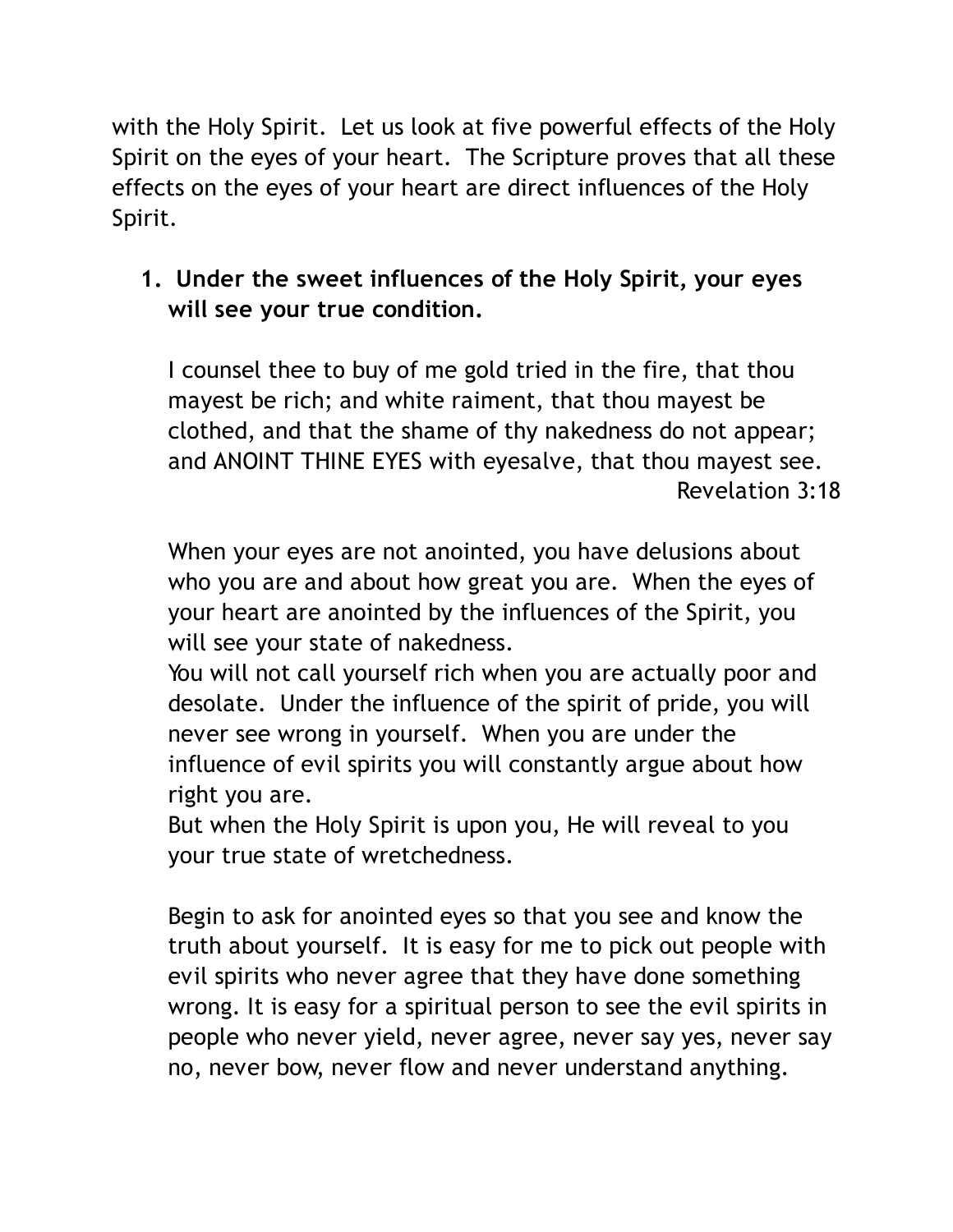**2. The sweet influences of the Holy Spirit on the eyes of your heart will cause you to see visions of the hope of your calling.**

Under the influence of the Spirit, you have visions of the hope of your calling. You will have visions of the spiritual riches of glory that you possess. You also know the greatness of the power of God that is released towards you.

When *the spirit of the world* is upon you, you have visions of your hopes in the world of business and riches. When the spirit of the world is upon you, you have visions of the earthly riches that you could have. You are filled with the desire for earthly power. Pray that you will be under the sweet influence of the Holy Spirit.

**3. The sweet influences of the Holy Spirit on the eyes of your heart will cause you to have meaningful dreams.**

**And it shall come to pass in the last days, saith God, I will POUR OUT OF MY SPIRIT upon all flesh: and your sons and your daughters shall prophesy, and your YOUNG MEN SHALL SEE VISIONS, and your old men shall dream dreams: And on my servants and on my handmaidens I will pour out in those days of my Spirit; and they shall prophesy: Acts 2:17-18**

When you are not anointed by the Holy Spirit you will not dream. Even if you do dream, your dream will come from a multitude of business. "For a dream cometh through the multitude of business; and a fool's voice is known by multitude of words" (Ecclesiastes 5:3).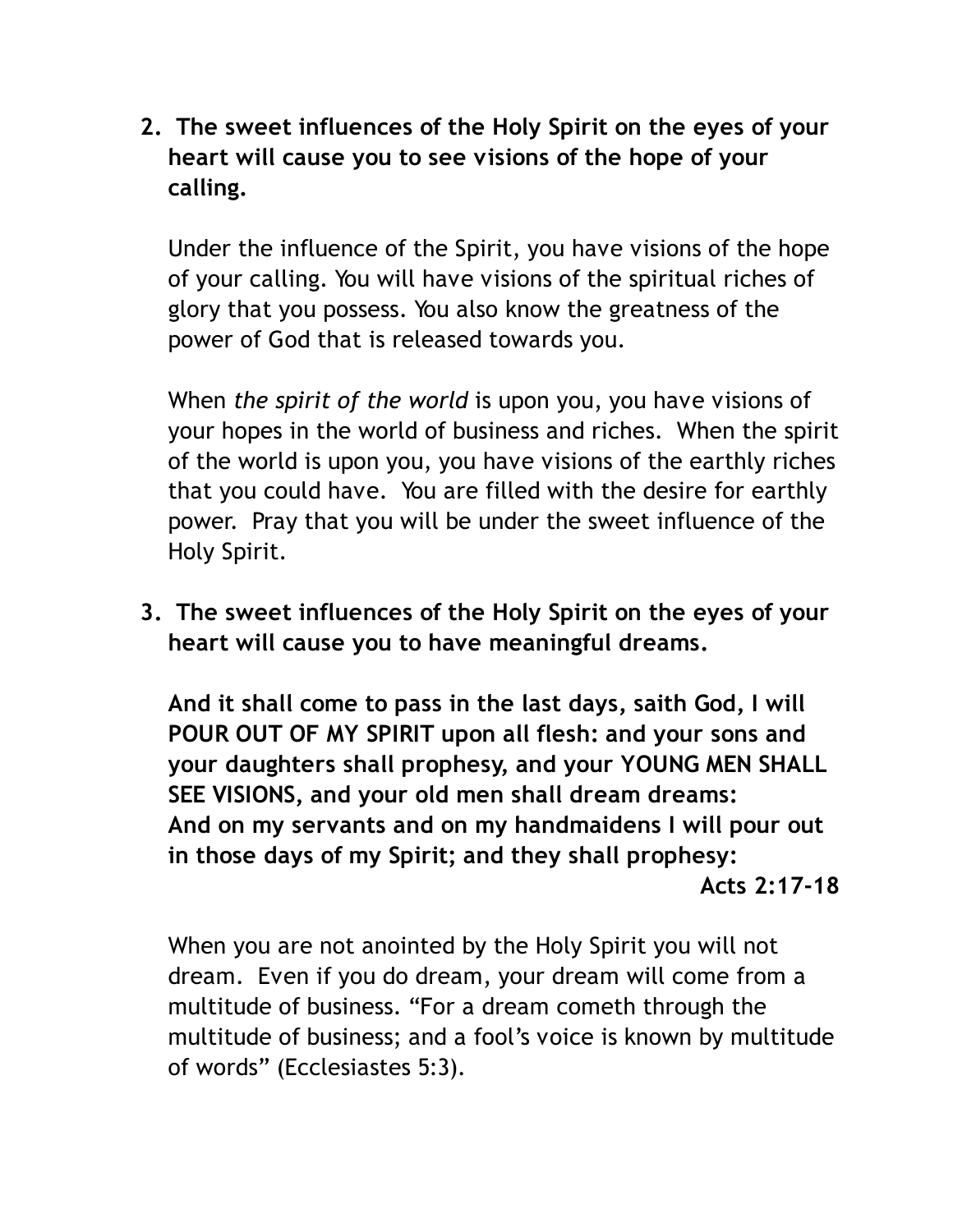According to the Bible, when people received the Holy Spirit they began to have dreams. This is why dreaming is considered to be an ability that comes from the anointing. God has always spoken to men through dreams.

Through the influence of the Holy Spirit, God will do His greatest acts of mercy in your life. The greatest act of mercy in this world came through the dreams of Joseph. Expect great acts of mercy to come into your life through the influence of the Holy Spirit. There will be a surge of blessings into your life as the Holy Spirit influences you.

The birth of Jesus Christ and the supernatural guidance of Joseph came through the influence of the Holy Spirit. Through the Holy Spirit's influence, you will have dreams that will give direction to your life.

Without the influence of the spirit you will never have dreams, you will never have visions and you will never have direction! Without visions you will miss the direction of the Lord! How dangerous!

**4. The sweet influences of the Holy Spirit on the eyes of your heart will cause you to interpret dreams.**

**But at the last Daniel came in before me, whose name** *was* **Belteshazzar, according to the name of my god, and in whom** *is* **the spirit of the holy gods: and before him I told the dream,** *saying***,**

**O Belteshazzar, master of the magicians, because I know that THE SPIRIT OF THE HOLY GODS** *IS* **IN THEE, and no secret troubleth thee, tell me the visions of my dream that I have seen, and the interpretation thereof.**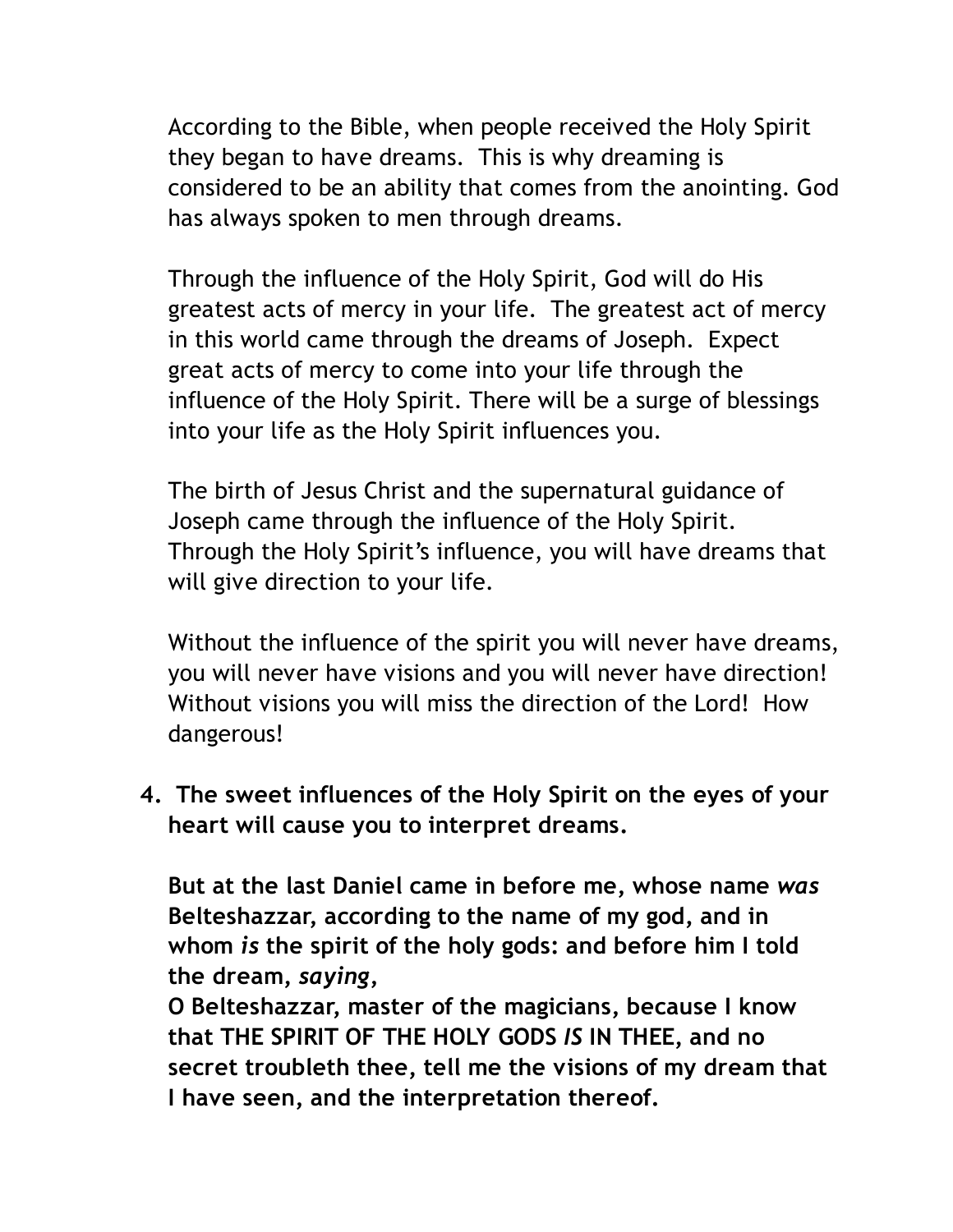Daniel understood dreams because of the influence of the Holy Spirit on his life. The unbelieving king Belshazzar knew that Daniel would be able to understand the dreams because of a spirit that Daniel seemed to have. Belshazzar did not know about the Holy Spirit but he knew that there was a spirit that influenced Daniel, enabling him to interpret visions and dreams. Since he did not know the sweet Holy Spirit he called Him *the spirit of the gods*!

**5. The sweet influences of the Holy Spirit on the eyes of your heart will cause you to start having visions just as Ezekiel did.**

Afterwards the spirit took me up, and brought me in A VISION BY THE SPIRIT OF GOD into Chaldea, to them of the captivity. So the vision that I had seen went up from me.

Ezekiel 11:24

**6. Under the sweet influences of the Holy Spirit, you will not despise the things you see with the eyes of your heart.**

**Quench not the Spirit.**

#### **1 Thessalonians 5:19**

Under the influence of the Holy Spirit, you will not despise the Holy Spirit's dreams. Show respect to the Holy Spirit by writing down the dreams and visions immediately. Show respect to the Holy Spirit by writing your dreams down immediately. Do not disregard even the smallest kind of dream or vision.

Jeremiah's first vision was to see a rod. The second one was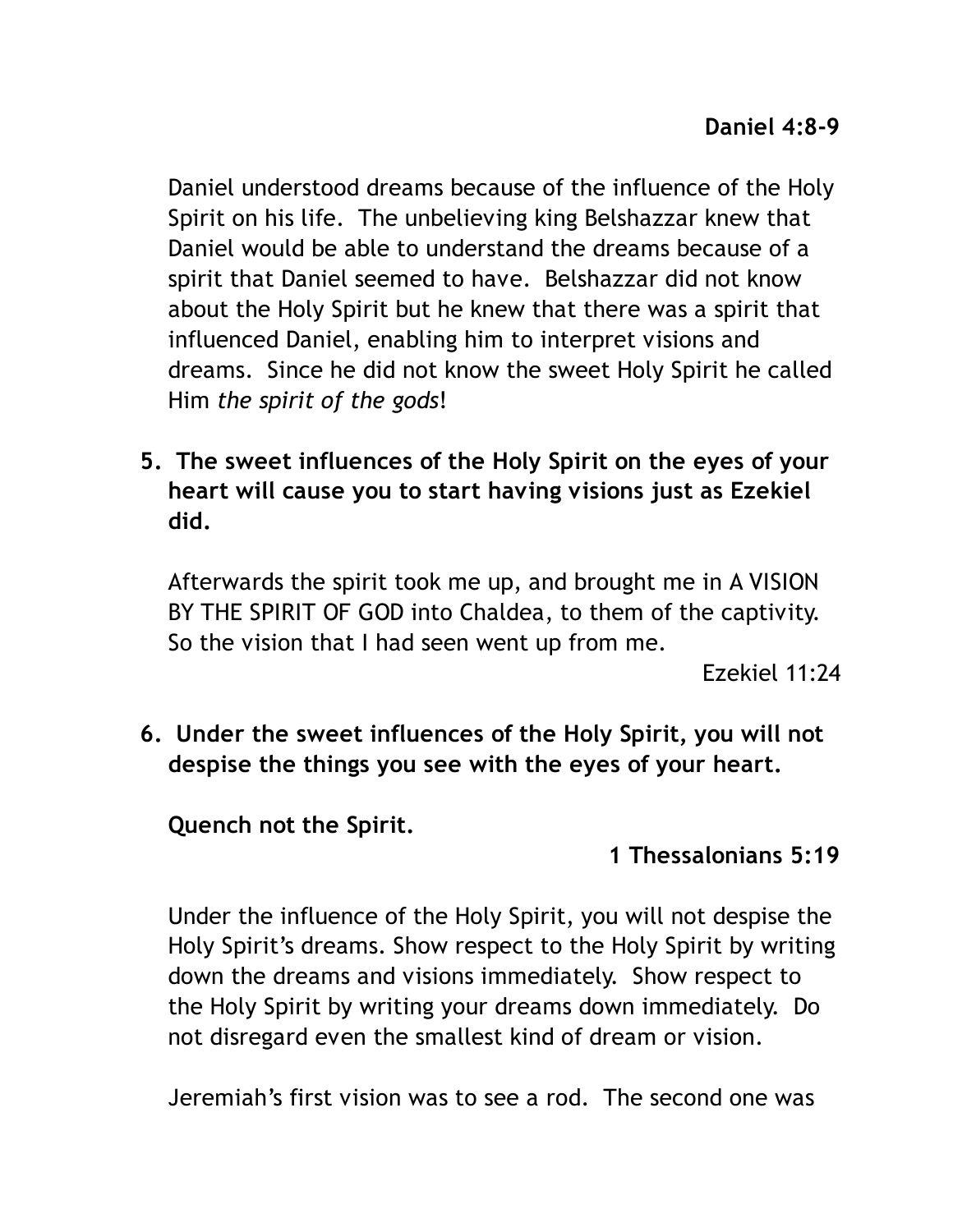to see a boiling pot. Most people would have despised such silly visions as being a figment of the imagination "Moreover the word of the Lord came unto me, saying, Jeremiah, what seest thou? And I said, I see a rod of an almond tree. Then said the Lord unto me, Thou hast well seen: for I will hasten my word to perform it" (Jeremiah 1:11-12). Under the influence of the Holy Spirit, Jeremiah believed there was something important about this mini vision.

Be open to the fact that you will make mistakes with your dreams and visions. Not everything will be accurate and not everything will be right. It is difficult to accept that some of your dreams and visions are actually mistakes.

#### **Prove all things; hold fast that which is good.**

**1 Thessalonians 5:21**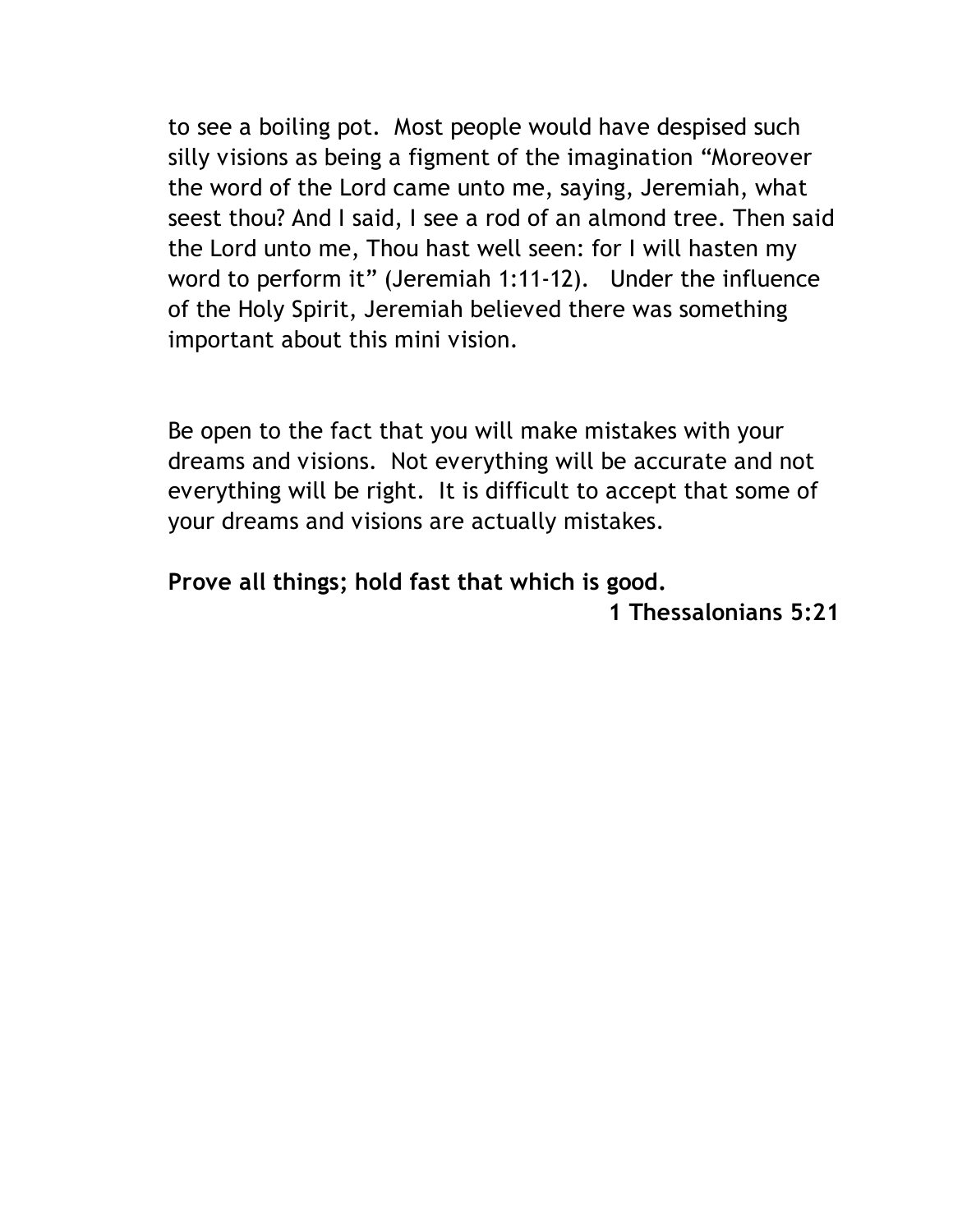### *Chapter 15*

# **The Sweet Influences of the Holy Spirit on Your Words**

In the Christian world, we call inspired speeches "prophetic words". Prophecy is when a person speaks under inspiration.

Without the influence of the Holy Spirit you will be dull and uninteresting. Your boring lectures will put everyone to sleep and your listeners will pray earnestly for the end of your sermon. They will long to be away from your presence because you are neither inspired nor exciting.

It is only the Holy Spirit that can give you the inspiration you need. Under the sweet influences of the Holy Spirit, you will be inspired to teach, to preach and to live in the will of God.

How we need the sweet influence of the Holy Spirit! Without the sweet influences of the Holy Spirit, our speech will be under the inspiration of earthly ideas.

Ask for the Holy Spirit. Pray for the Holy Spirit. You will be inspired. Your words will not be rejected. People will not sleep when you are speaking. Men will change when they listen to your inspired words.

Most people speak under the inspiration of other spirits. They may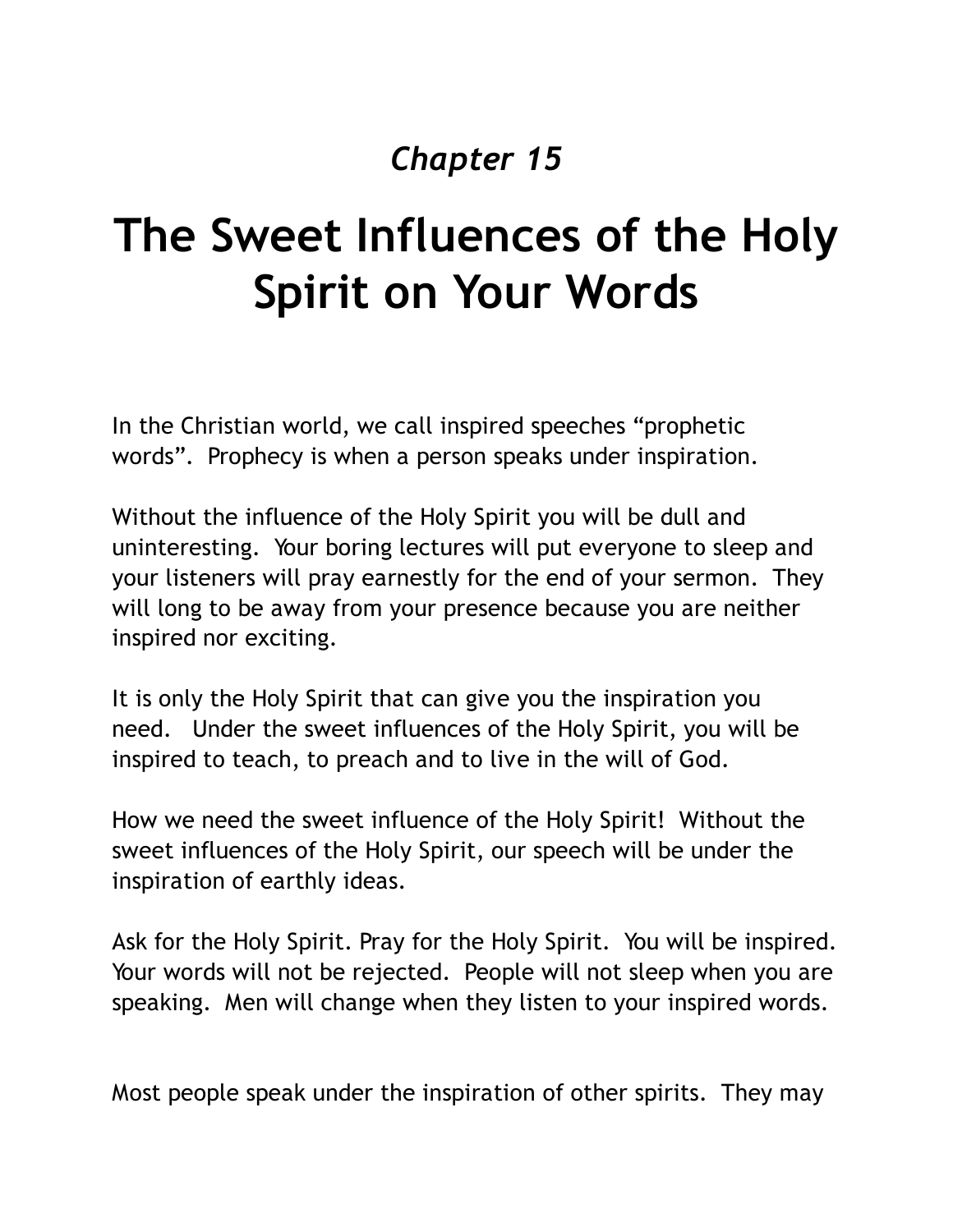speak from an earthly, sensual or devilish inspiration. But you need to be under the sweet influence of the Holy Spirit. Without the sweet influence of the Holy Spirit, you may be in danger of speaking under the devilish inspiration of bitterness, jealousy or hatred.

Many politicians speak under a demonic influence and inspiration. They incite war, revenge and hatred through their demonic and dark speeches. Read about Rwanda and you will discover how the demonic influences on leaders inspired the mass murder. If you listen to the speeches of Hitler, you hear the voice of Satan over and over again. Hitler's henchmen were equally filled with the spirit of Satan. You see and sense evil, wickedness, deception, cruelty, mercilessness, retaliation and murder in their very words. Which spirit is inspiring your messages?

1. **When servants and handmaidens came under the sweet influence of the Holy Spirit, they began to prophesy and speak under inspiration.**

And it shall come to pass in the last days, saith God, I will pour out of MY SPIRIT upon all flesh: and YOUR SONS AND YOUR DAUGHTERS SHALL PROPHESY, and your young men shall see visions, and your old men shall dream dreams: And on my servants and on my handmaidens I will pour out in those days of my Spirit; and THEY SHALL PROPHESY:

Acts 2:17-18

**2. When the disciples in Ephesus came under the sweet influence of the Holy Spirit they became inspired and prophesied.**

And when Paul had laid *his* hands upon them, THE HOLY GHOST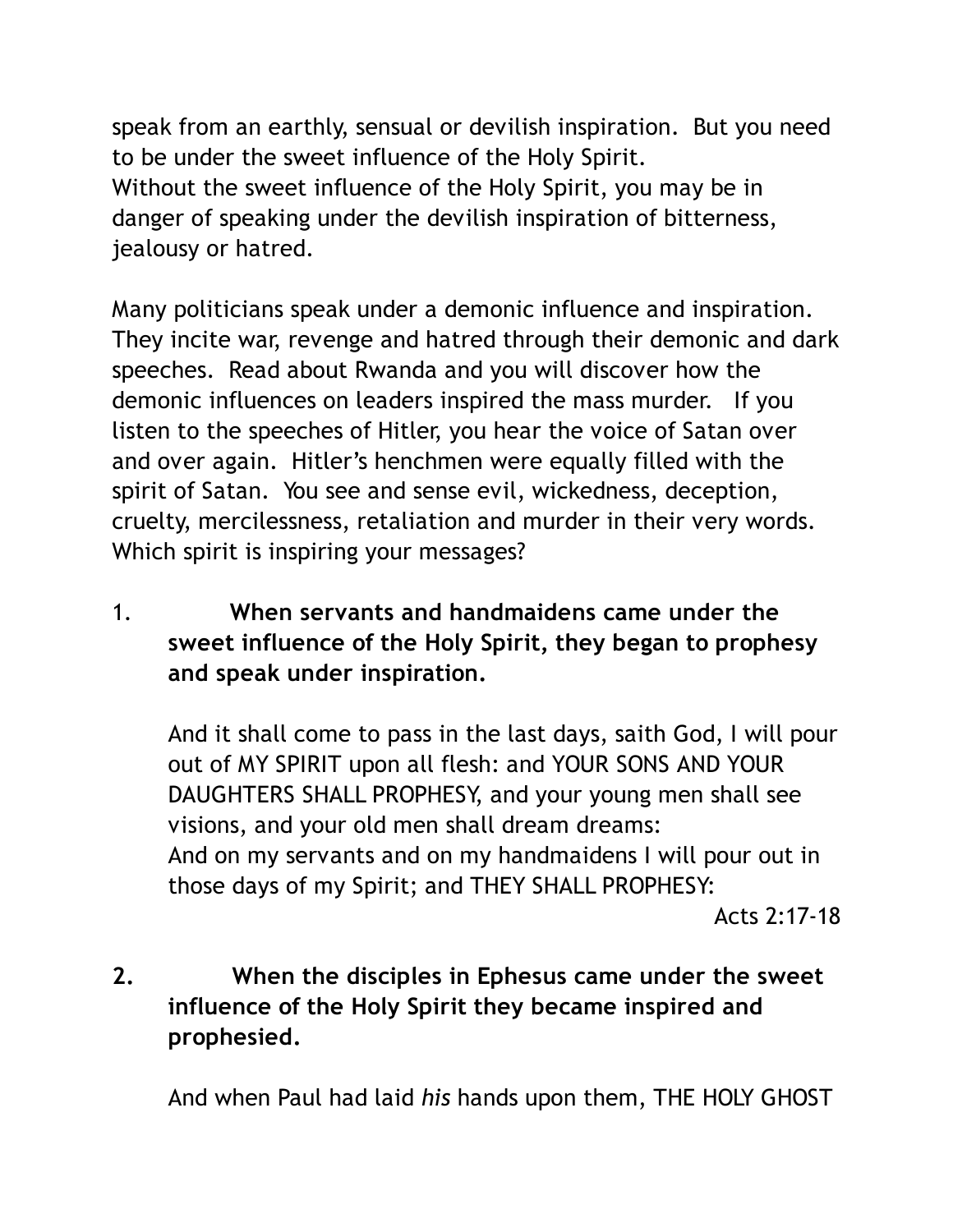CAME on them; and they spake with tongues, and PROPHESIED. And all the men were about twelve.

**3. When Zacharias came under the sweet influence of the Holy Spirit he began to prophesy and speak wonderful words that have been written down for thousands of years.**

And his father ZACHARIAS WAS FILLED WITH THE HOLY GHOST, AND PROPHESIED, saying,

Blessed *be* the Lord God of Israel; for he hath visited and redeemed his people,

And hath raised up an horn of salvation for us in the house of his servant David;

Luke 1:67-69

#### **4. When Jahaziel, son of Zechariah, came under the sweet influence of the Holy Spirit, he spoke words that inspired the Israelites to rise up and fight for God.**

Then UPON JAHAZIEL the son of Zechariah, the son of Benaiah, the son of Jeiel, the son of Mattaniah, a Levite of the sons of Asaph, CAME THE SPIRIT OF THE LORD in the midst of the congregation;

And he said, Hearken ye, all Judah, and ye inhabitants of Jerusalem, and thou king Jehoshaphat, Thus saith the LORD unto you, Be not afraid nor dismayed by reason of this great multitude; for the battle *is* not yours, but God's.

To morrow go ye down against them: behold, they come up by the cliff of Ziz; and ye shall find them at the end of the brook, before the wilderness of Jeruel.

Ye shall not *need* to fight in this *battle*: set yourselves, stand ye *still*, and see the salvation of the LORD with you, O Judah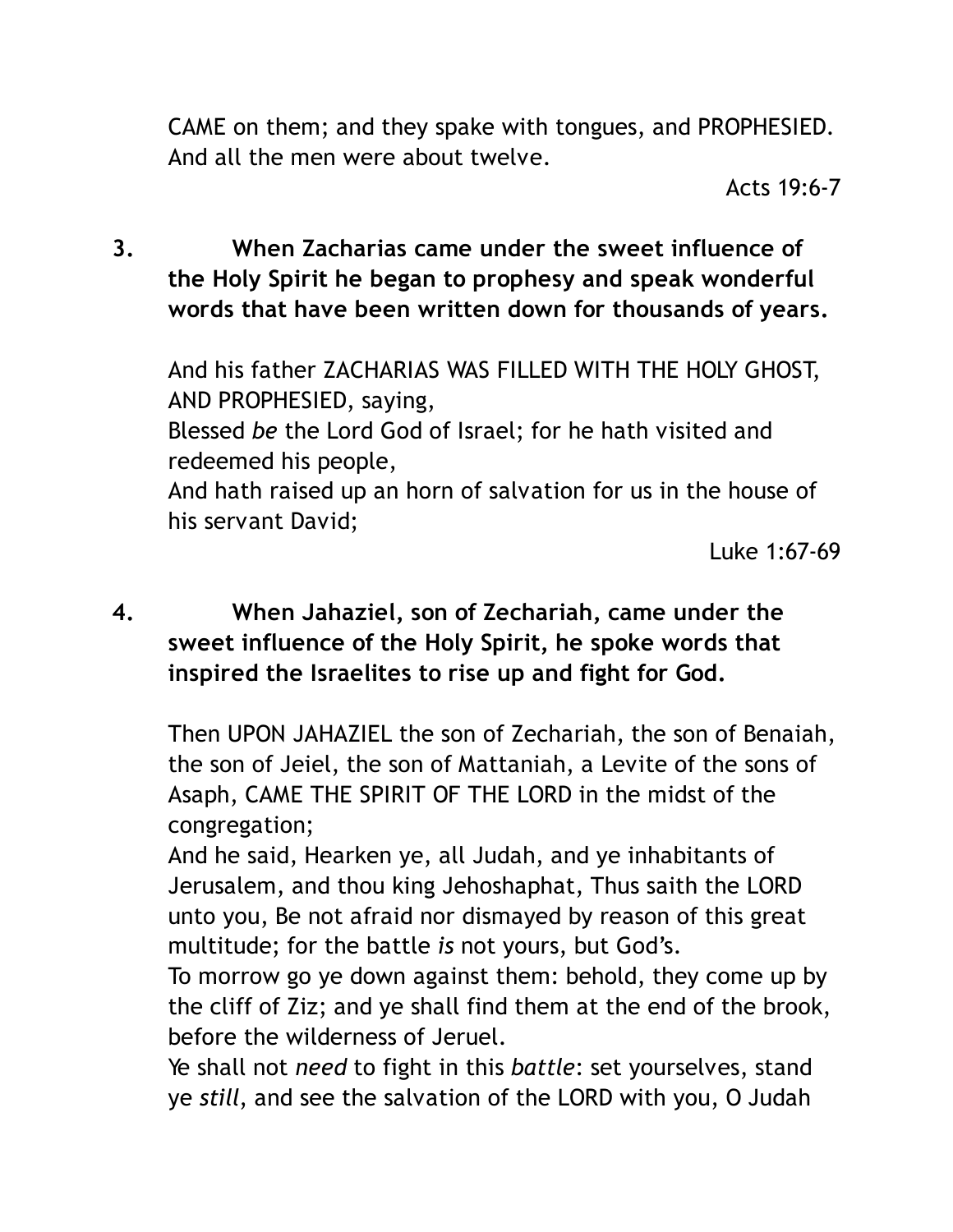and Jerusalem: fear not, nor be dismayed; to morrow go out against them: for the LORD *will be* with you.

2 Chronicles 20:14-17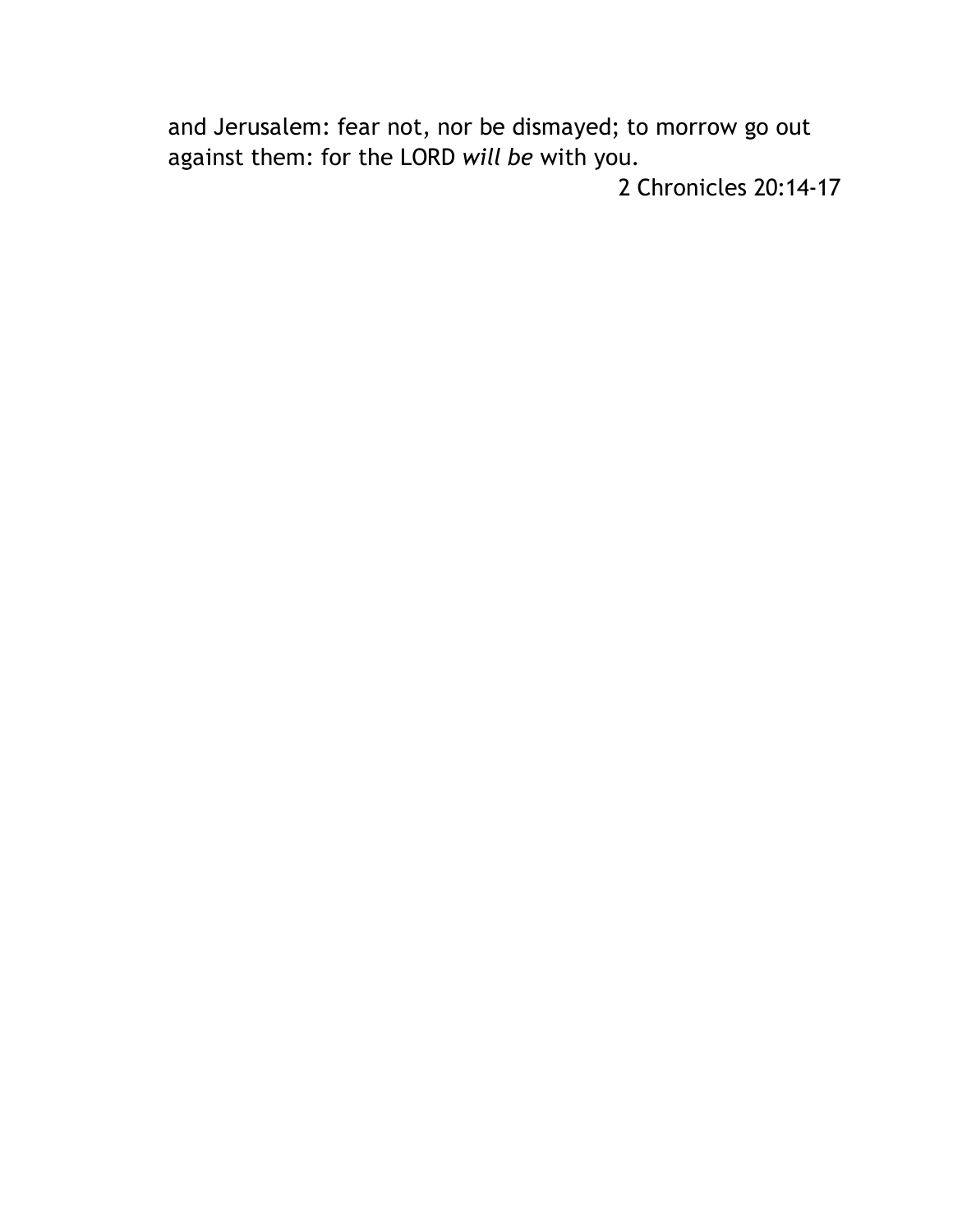### *Chapter 16*

# **The Sweet Influences of the Holy Spirit on Your Charisma**

Charisma means gracefulness and beauty. Through the influence of the Holy Spirit you become charismatic. That means you become graceful and beautiful. Do you want to be graceful? Do you want to be beautiful? Do you want to attract the people God has called? Then you must come under the influence of the Holy Spirit and become charismatic.

#### *Charis* **means grace.** *Charisma* **means manifestation of grace.** *Charismata* **means multiple manifestations of grace.**

A charismatic person is a gifted and inspired person. He receives multiple manifestations of gracefulness and beauty. This makes him have a magnetic appeal. It is this magnetic appeal that draws people to listen to him. The Holy Spirit causes people to be drawn to help and support a charismatic person.

When you are a servant of the Lord, it is the influence of the spirit that makes you attractive. It is not your looks, your dressing, your education or how tall you are that draws people to you. It is the influence of the Holy Spirit that makes you attractive and makes people want to listen to you.

In the ministry, it is your giftedness that attracts the masses. Most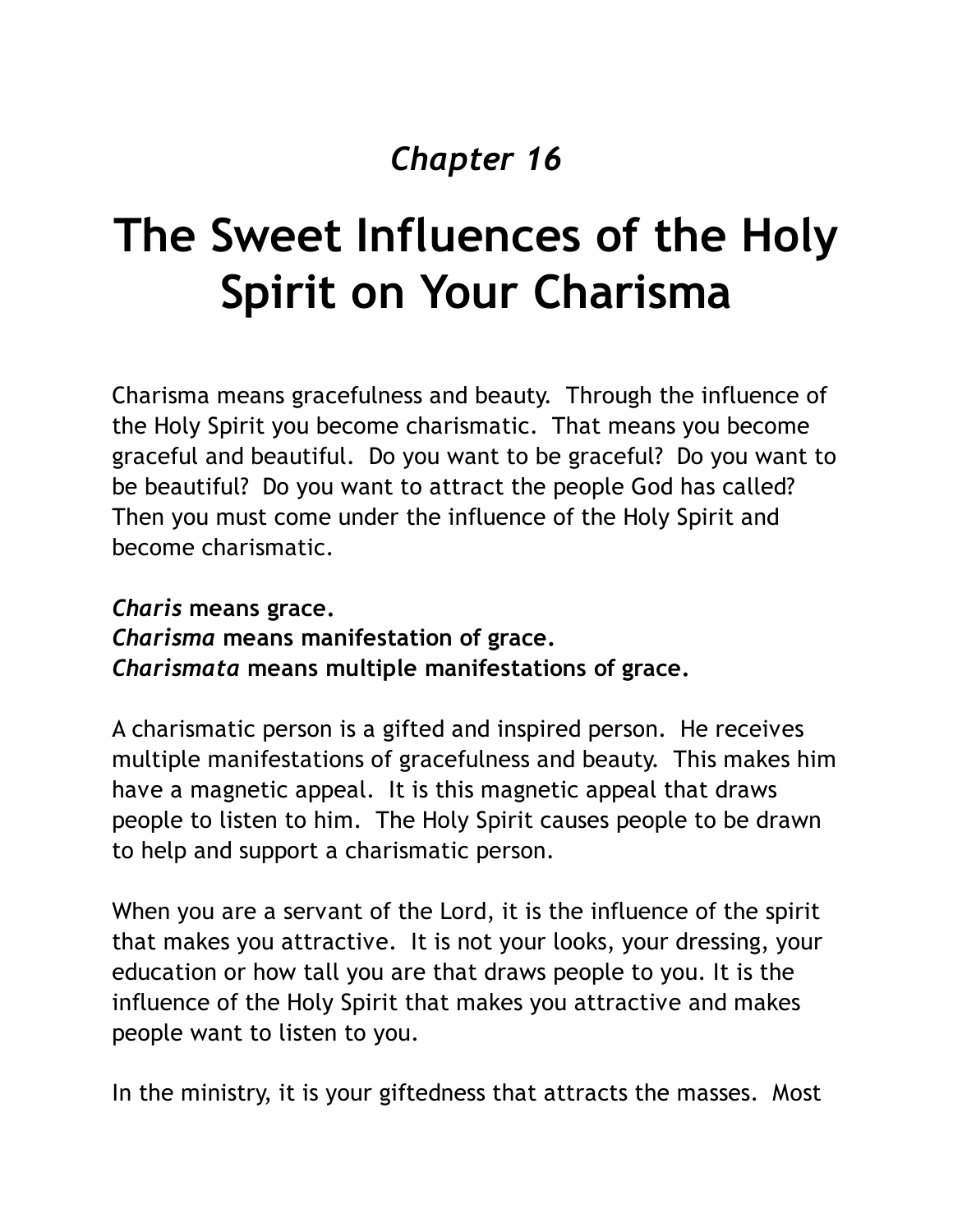people are not gifted and have nothing to offer. The Holy Spirit is the bringer of gifts. Several gifts come to you when you are under the influence of the Spirit. They are sometimes called manifestations. It is these different multiple manifestations of the Holy Spirit that make you graceful and beautiful.

1. When a minister comes under the sweet influence of the Holy Spirit he has various manifestations of gifts in his life.

But the MANIFESTATION OF THE SPIRIT is given to every man to profit withal.

For TO ONE IS GIVEN BY THE SPIRIT the word of wisdom; to another the word of knowledge by the same Spirit;

To another faith by the same Spirit; to another the gifts of healing by the same Spirit;

To another the working of miracles; to another prophecy; to another discerning of spirits; to another *divers* kinds of tongues; to another the interpretation of tongues: But all these worketh that one and the selfsame Spirit, dividing to every man severally as he will.

1 Corinthians 12:7-11

2. When a minister comes under the sweet influence of the Holy Spirit he has supernatural wisdom.

The officers answered, Never man spake like this man.

John 7:46

3. When a minister comes under the sweet influence of the Holy Spirit he

has supernatural knowledge.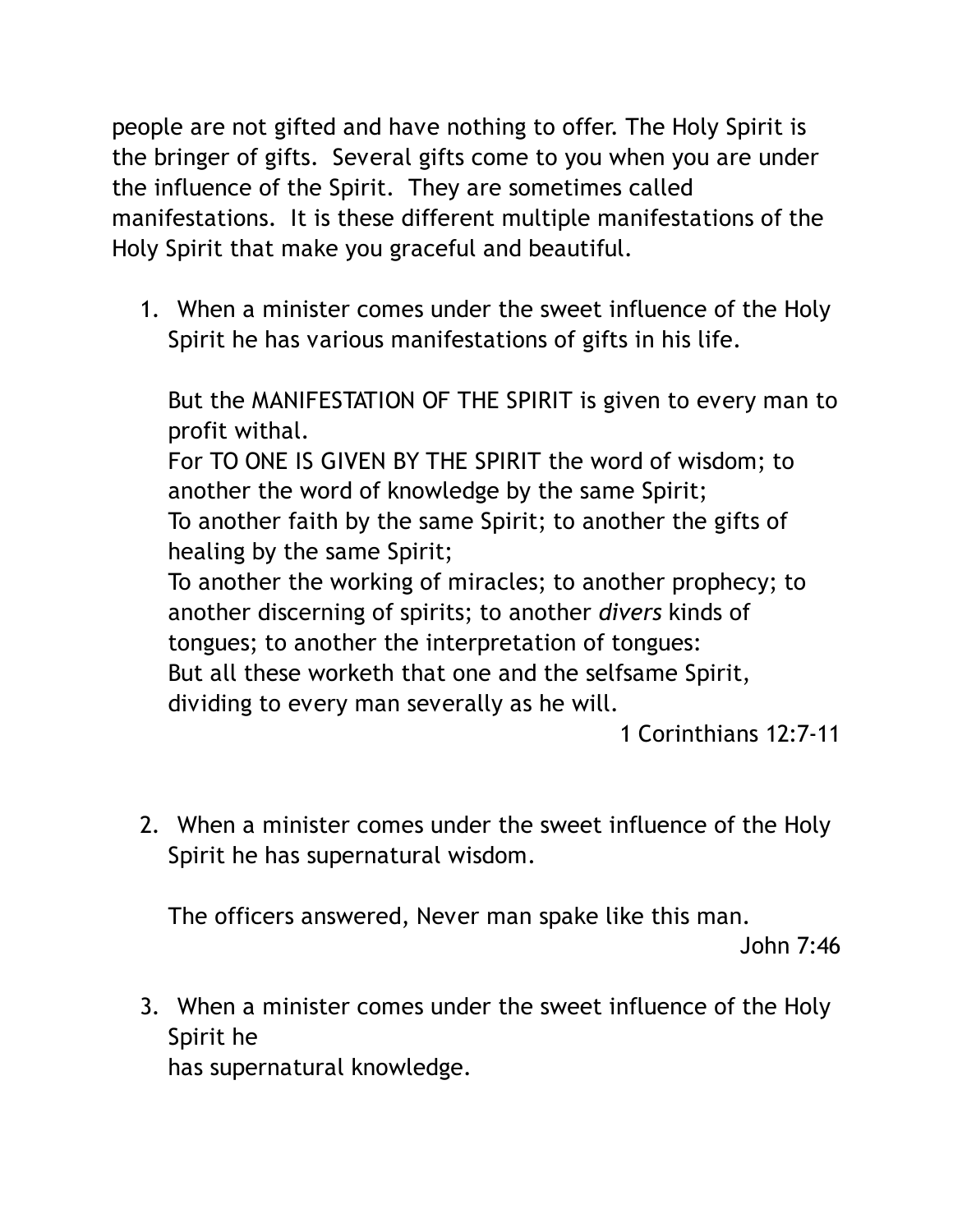Jesus saith unto her, Go, call thy husband, and come hither. The woman answered and said, I have no husband. Jesus said unto her, Thou hast well said, I have no husband: For thou hast had five husbands; and he whom thou now hast is not thy husband: in that saidst thou truly. The woman saith unto him, Sir, I perceive that thou art a prophet.

John 4:16-19

4. When a minister comes under the sweet influence of the Holy Spirit he has a supernatural ability to discern spirits.

But when he had turned about and looked on his disciples, he rebuked Peter, saying, Get thee behind me, Satan: for thou savourest not the things that be of God, but the things that be of men.

Mark 8:33

5. When a minister comes under the sweet influence of the Holy Spirit he has a supernatural ability to exercise faith.

But as they sailed he fell asleep: and there came down a storm of wind on the lake; and they were filled *with water*, and were in jeopardy.

And they came to him, and awoke him, saying, Master, master, we perish. Then he arose, and rebuked the wind and the raging of the water: and they ceased, and there was a calm.

Luke 8:23-24

6. When a minister comes under the sweet influence of the Holy Spirit he has a supernatural gift of healing.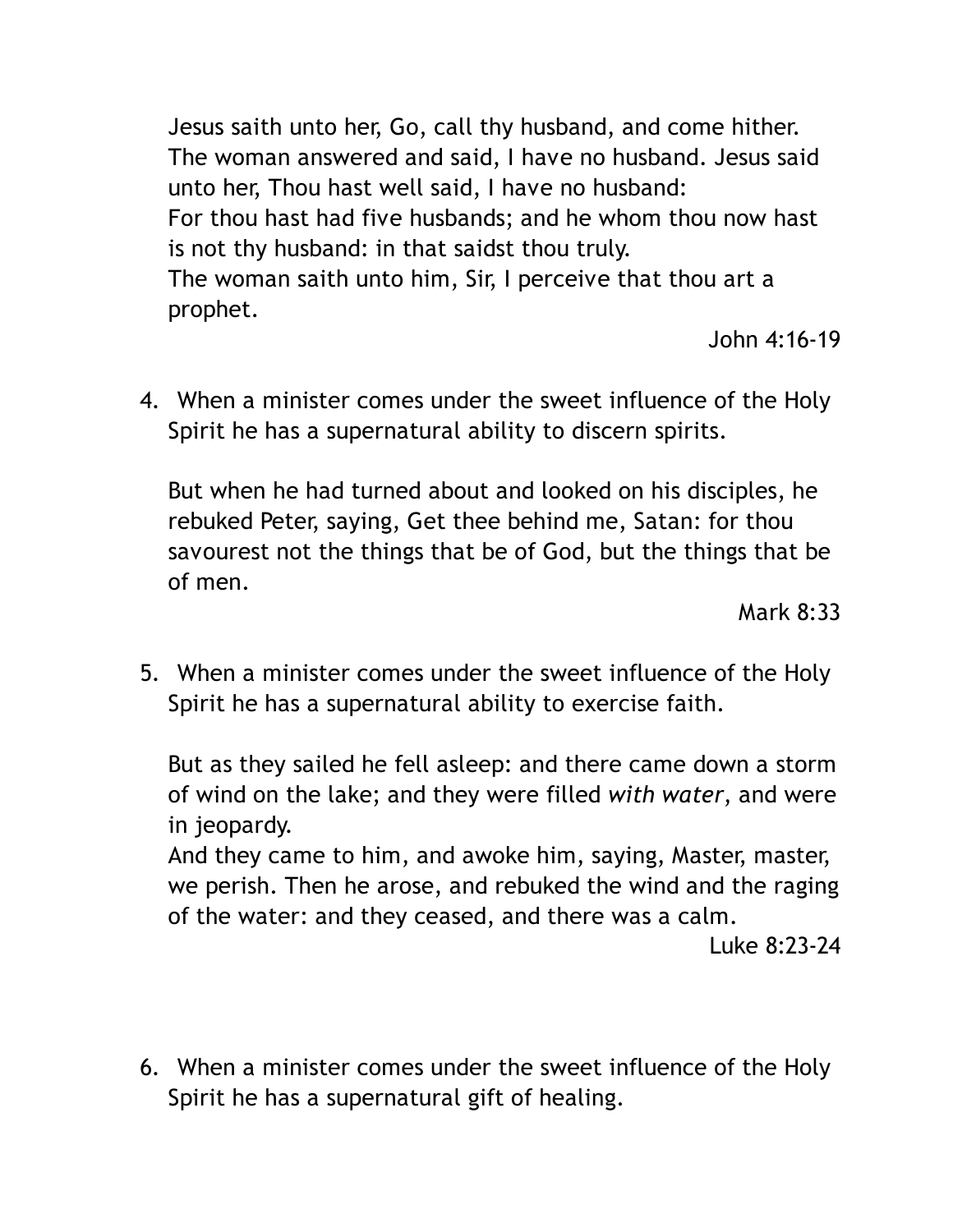Now when he came nigh to the gate of the city, behold, there was a dead man carried out, the only son of his mother, and she was a widow: and much people of the city was with her. And when the Lord saw her, he had compassion on her, and said unto her, Weep not.

And he came and touched the bier: and they that bare *him* stood still. And he said, Young man, I say unto thee, Arise. And he that was dead sat up, and began to speak. And he delivered him to his mother.

Luke 7:12-15

7. When a minister comes under the sweet influence of the Holy Spirit he has supernatural ability to speak in tongues and to interpret tongues.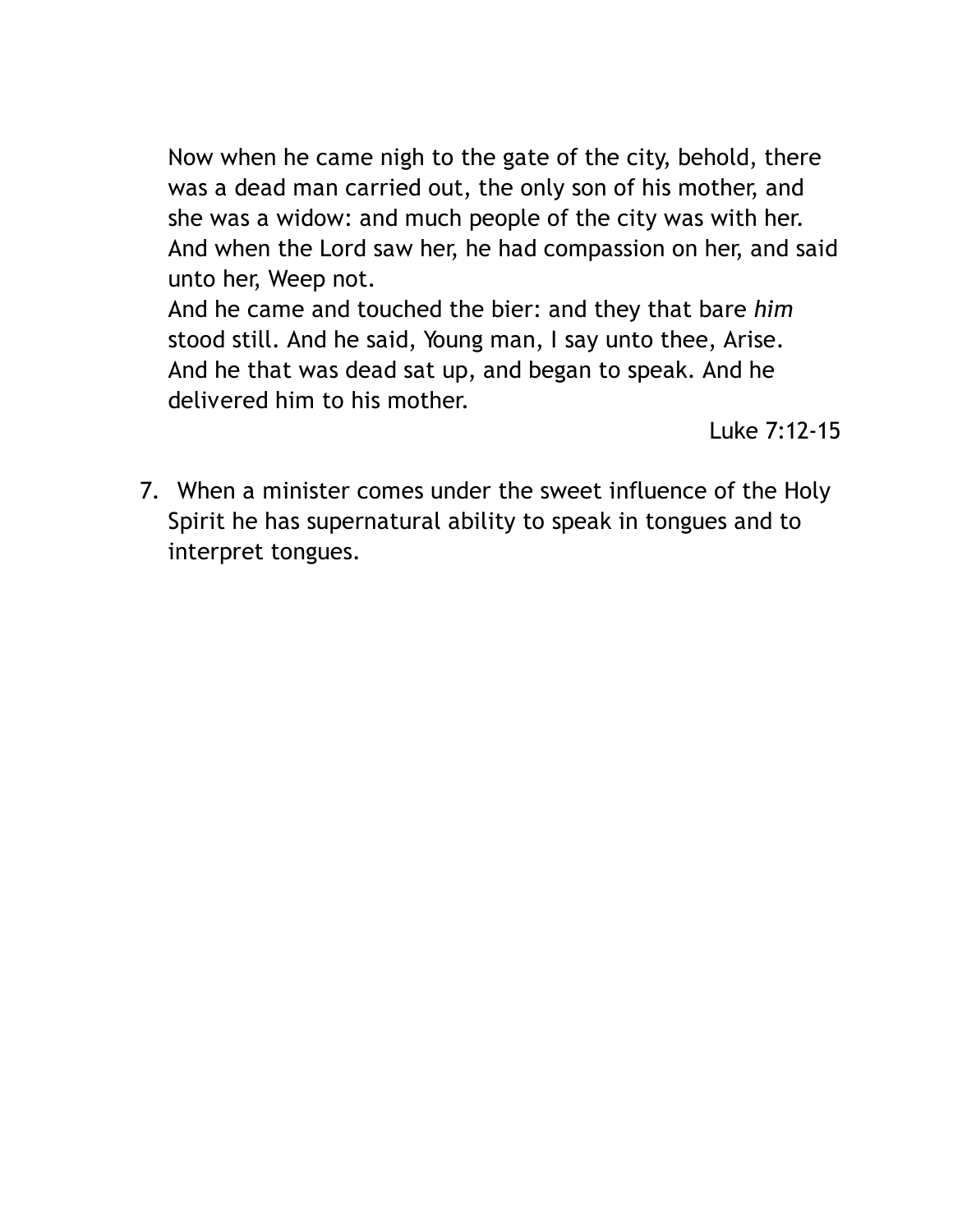## **The Sweet Influences of the Holy Spirit to Assure You**

**Now he which stablisheth us with you in Christ, and hath anointed us, is God; Who hath also sealed us, and given the EARNEST OF THE SPIRIT in our hearts.**

**2 Corinthians 1:21-22**

**1. God assures you of His approval by the Holy Spirit's presence**.

The Holy Spirit's presence in your life is a guarantee and a further assurance of His approval on your life. Read it for yourself: The presence of the Holy Spirit is the guarantee, the seal, the pledge and the assurance that you need. God has left the Holy Spirit in our midst so that He is present in all that we do. His presence is supposed to assure us and calm us down. His presence is supposed to be a guarantee that assures us in what we do. "Now he that hath wrought us for the selfsame thing is God, who also hath given unto us the EARNEST OF THE SPIRIT" (2 Corinthians 5:5).

Are you approved? Does God like you? Is God happy with you? Is He happy with your songs? Does God agree with all that you are doing? You need some assurance, don't you? That assurance comes from the presence of the Holy Spirit. The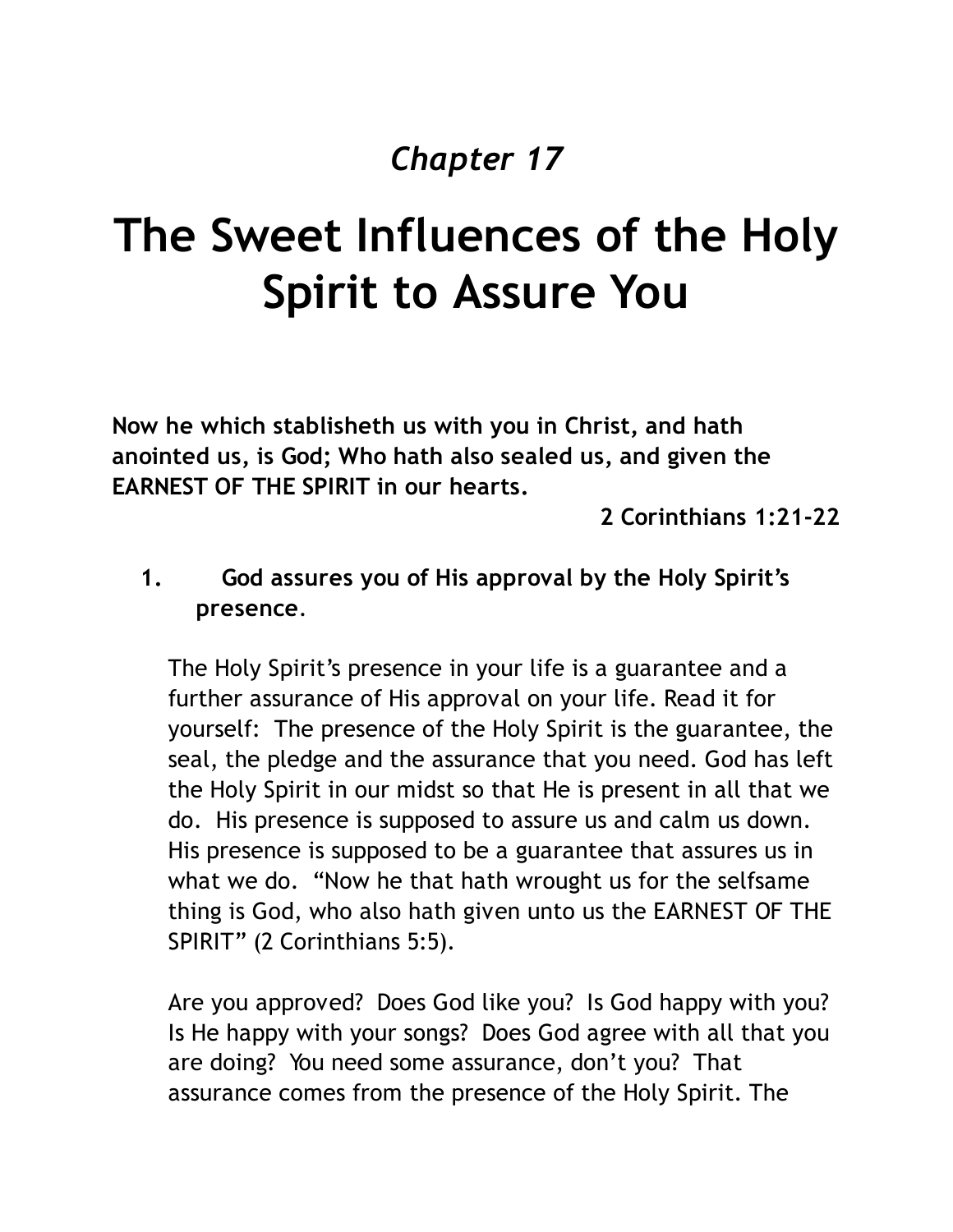influence of the Holy Spirit will calm and reassure you when you are uncertain about whether you are walking in His will.

Why does your financial prosperity give you assurance? Where did you read that? Where do you learn these things? Are you now being tutored by the world's system? How come you are looking at your financial status, your new job, your car and your house to give you an assurance that God is with you? When did these things become your guarantee? The Holy Spirit is the guarantee and not any earthly possession.

It is because you are a carnal man operating under an earthly influence that earthly things are assuring you of God's love for you. It is secular businessmen who are assured and encouraged by their bank balances and financial incomes. You, as a spiritual person, must be assured by the presence of the Holy Spirit.

Your convictions must be strengthened by the presence of God. The presence of the Holy Spirit must be your source of assurance. This is one of the most important functions of the Holy Spirit: to assure you.

Over and over, the Holy Sprit is called an earnest pledge or a guarantee. He guarantees that you are on the right way by His presence. You must always look for the presence of the Holy Spirit.

Moses would not go one step forward without the guarantee of the presence of the Lord. You must become like Moses who looked for guarantees and assurances in the presence of the Lord.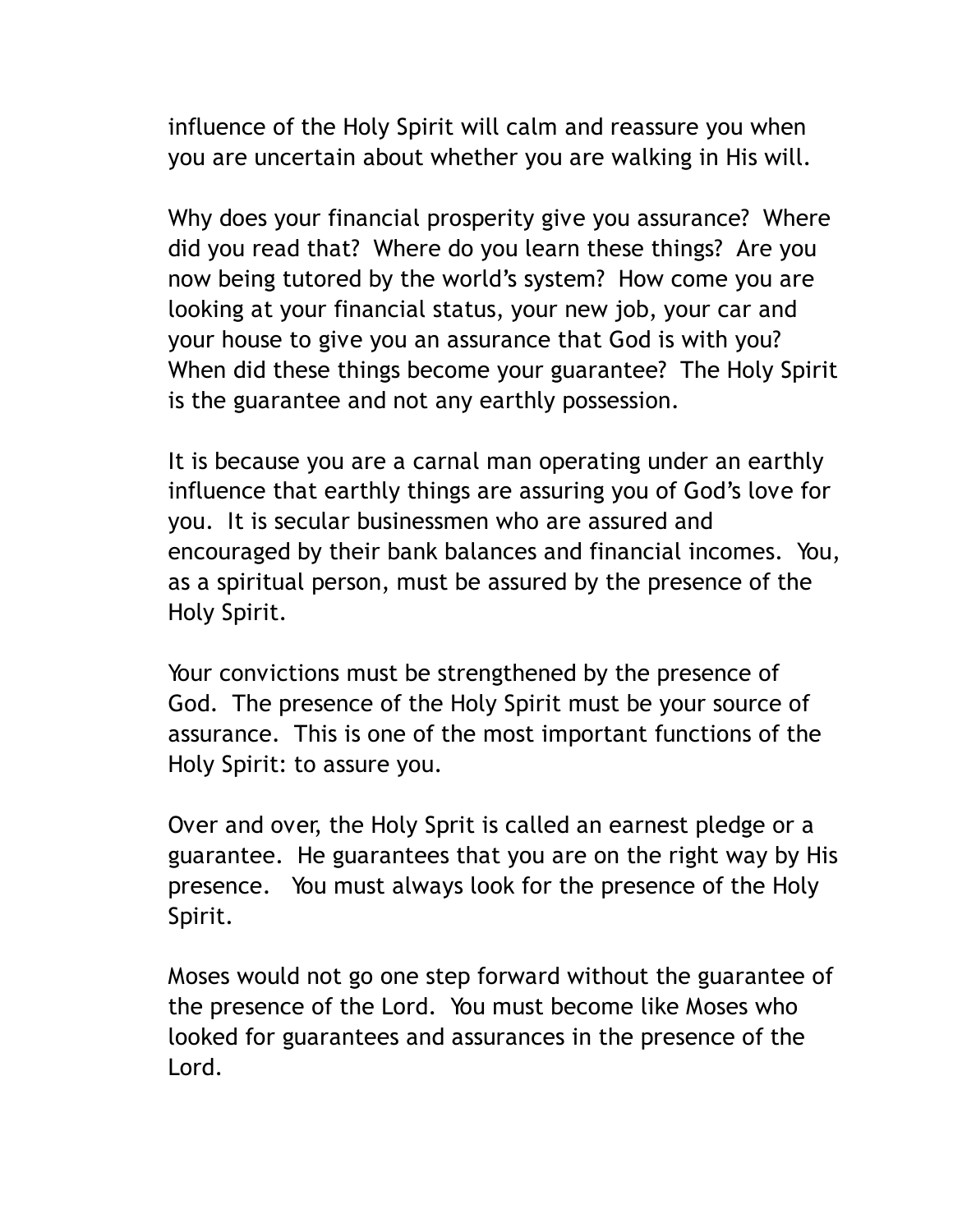Then he said to Him, "If Thy presence does not go *with us,* do not lead us up from here.

For how then can it be known that I have found favor in Thy sight, I and Thy people? Is it not by Thy going with us, so that we, I and Thy people, may be distinguished from all the *other* people who are upon the face of the earth?"

Exodus 33:15-16 (NASB)

**2. Under the influence of the Holy Spirit you develop convictions and assurances.**

**And because ye are sons, God hath sent forth the Spirit of his Son into your hearts, crying, Abba, Father.**

**Galatians 4:6**

The Holy Spirit influences your convictions by crying out about certain things in your heart.

Anyone who is under the sweet influence of the Holy Spirit will become sure of certain realities because the Holy Spirit will cry and repeatedly speak certain words in your heart. These words that the Holy Spirit speaks in your heart will become convictions that you hold onto. You will be sure of these things without having reasons why.

Are you beginning to form certain convictions in your heart? Are you becoming sure about certain things?

Is there a mysterious knowing in your heart? Is your soul mystically longing for certain things? Are certain spiritual desires growing and developing in you? Is your heart crying for certain things? These are all mystical works of the Holy Spirit.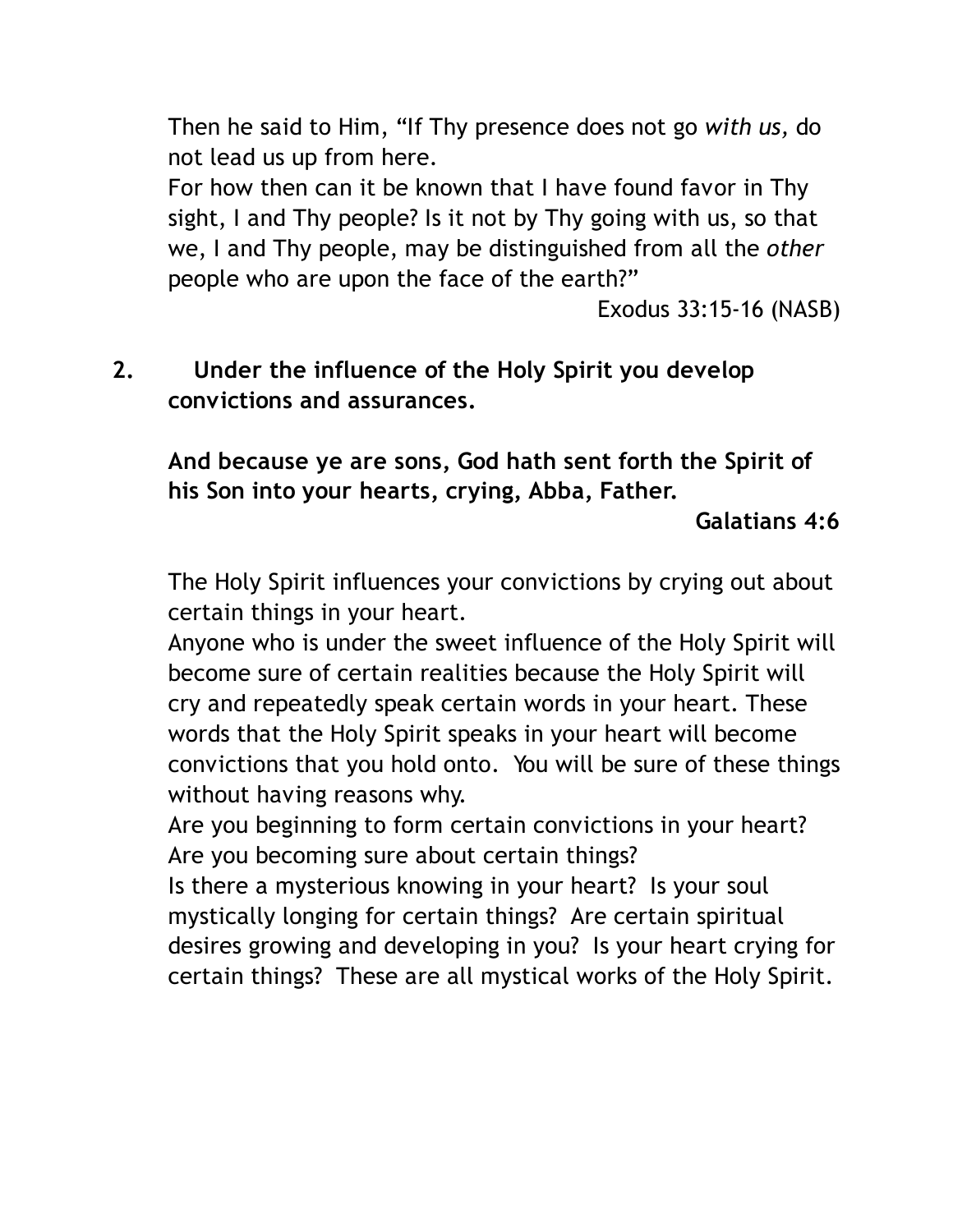## **The Sweet Influences of the Holy Spirit on Your Level of Obedience**

**Moreover, I will give you a new heart and put a new spirit within you; and I will remove the heart of stone from your flesh and give you a heart of flesh.**

**And I WILL PUT MY SPIRIT WITHIN YOU AND CAUSE YOU TO WALK IN MY STATUTES, and you will be careful to observe My ordinances.**

**Ezekiel 36:26-27 (NASB)**

Amazingly, it is the Holy Spirit who helps us to obey the commandments of the Lord. When someone is under the influence of the Spirit of the Lord, it becomes easy for him to obey the commandments of the Lord. The very one who gives you the instruction, sends His Spirit to cause you to be obedient. This is why none of us should boast in ourselves. Whatever we are able to do has been given to us by the Holy Spirit.

Do you want to obey God? Do you love God? Are you struggling to be obedient to the commandments of God? Pray to God for the Holy Spirit and you will have the ability to obey Him. He Himself will make you walk in obedience. Do not trust in your own abilities. Bring yourself under the beautiful influence of the Holy Spirit right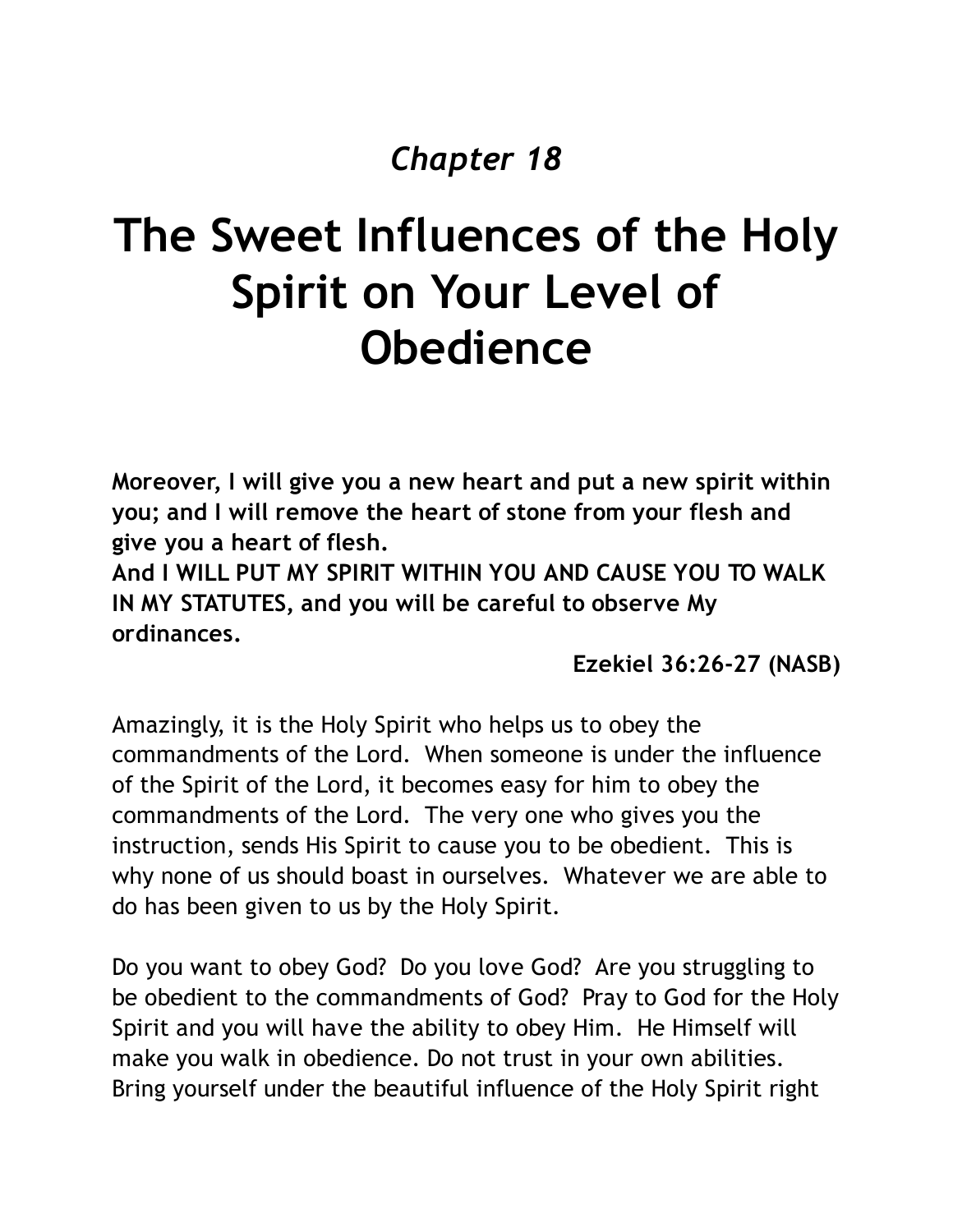now.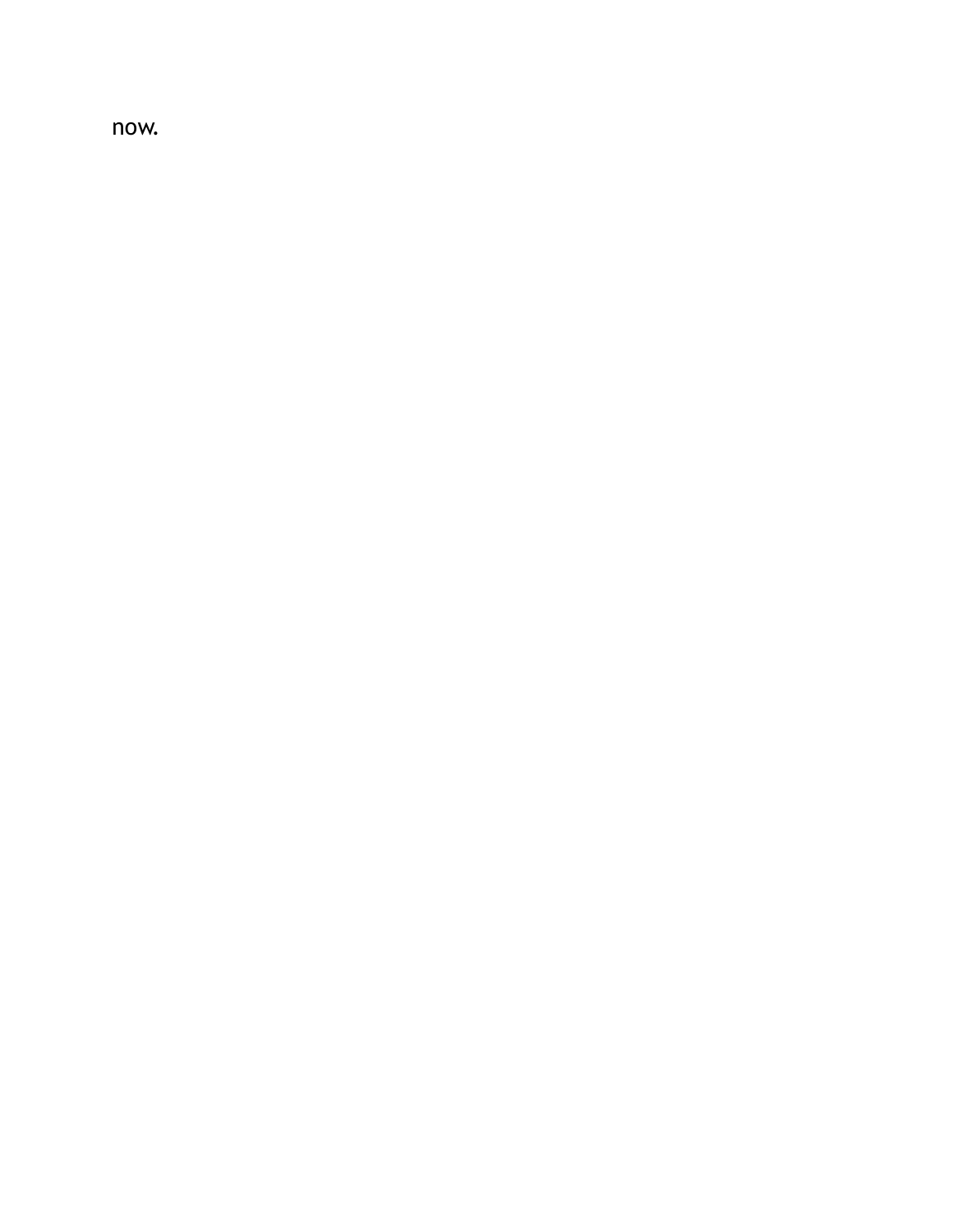# **The Sweet Influences of the Holy Spirit on Your Level of Boldness**

**And when they had prayed, the place was shaken where they were assembled together; and they were all FILLED WITH THE HOLY GHOST, AND THEY SPAKE THE WORD OF GOD WITH BOLDNESS."**

**Acts 4:31**

One of the most amazing effects of the influence of the Holy Spirit will be the dramatic change in your level of boldness. Frightened, timid and disillusioned apostles hiding in a room were transformed instantly into a bold and fearless team of preachers. They seemed to have no fears any more. They suddenly seemed to know how to give speeches in public. They faced up to the murderers of Christ boldly and preached confrontational sermons! You can contrast this with Peter's vehement denial of Christ a few days before. What caused such drastic changes? The Holy Spirit! You need the Holy Spirit to grow in boldness in the ministry.

And they were all filled with the Holy Ghost, and began to speak with other tongues, as the Spirit gave them utterance . . .Peter, standing up with the eleven, lifted up his voice, and said unto them, Ye men of Judaea, and all *ye* that dwell at Jerusalem, be this known unto you, and hearken to my words:

For these are not drunken, as ye suppose, seeing it is *but* the third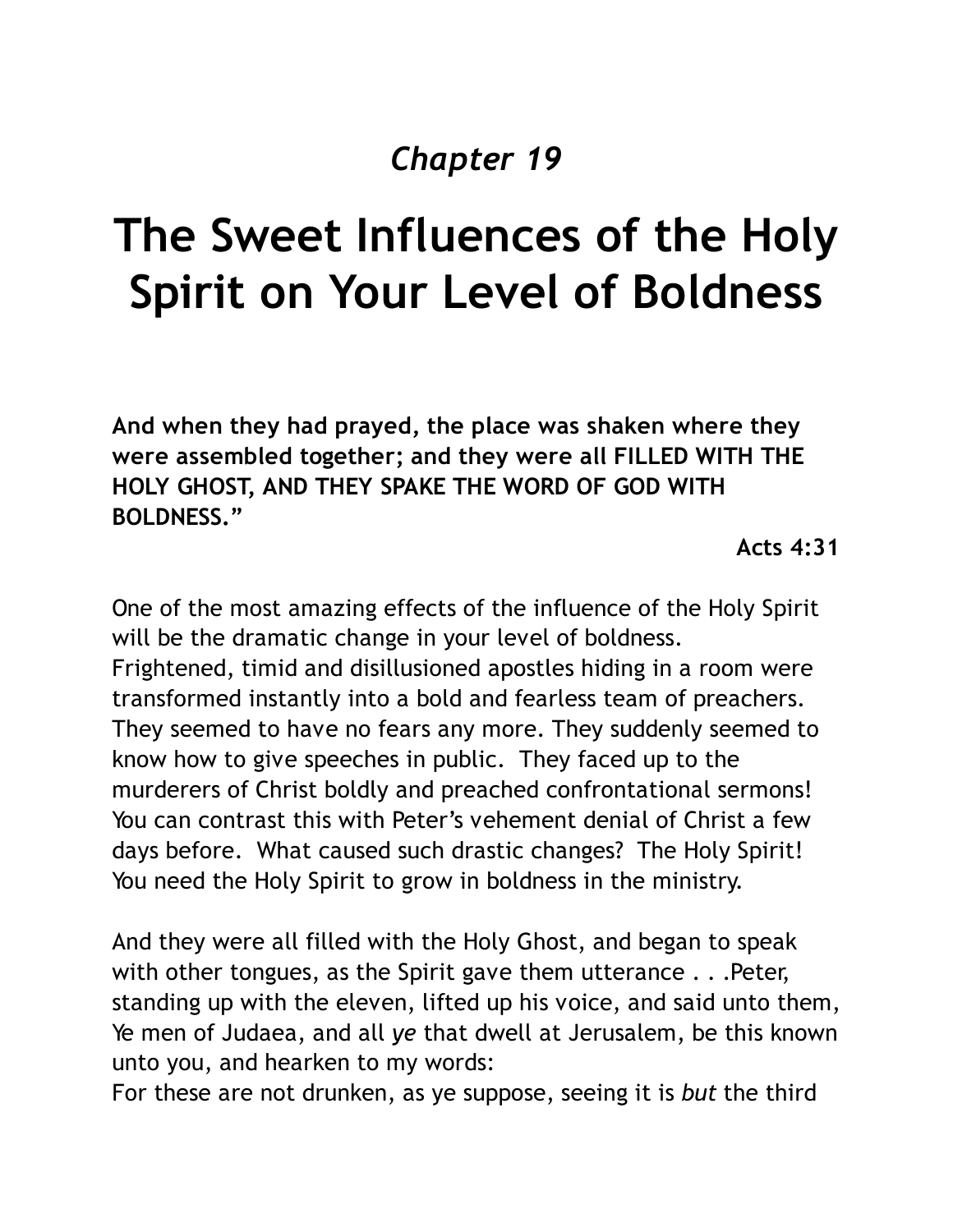Peter was emboldened by the influence of the Holy Spirit. All the apostles were emboldened and empowered by the influence of the Holy Spirit. Boldness is a key to the anointing. Boldness is a key to the presence of God. "Let us therefore *come boldly* unto the throne of grace, that we may obtain mercy, and find grace to help in time of need" (Hebrews 4:16). You will receive boldness for your ministry when the Holy Spirit comes upon you. Without boldness you cannot minister healing, miracles, signs and wonders. You need boldness to call out miracles. You need boldness to minister the Spirit. You need boldness to take certain steps that will bring down the presence of God. It is the sweet influence of the Holy Spirit that makes you bolder and bolder.

Under the Holy Spirit, you will become even more emboldened to minister power to all the hungry people of the world. Without boldness you cannot step into the Holy of Holies and into the presence of the anointing. The Word of God tells us to come boldly into His presence. Without boldness you are missing a major key to the presence of God.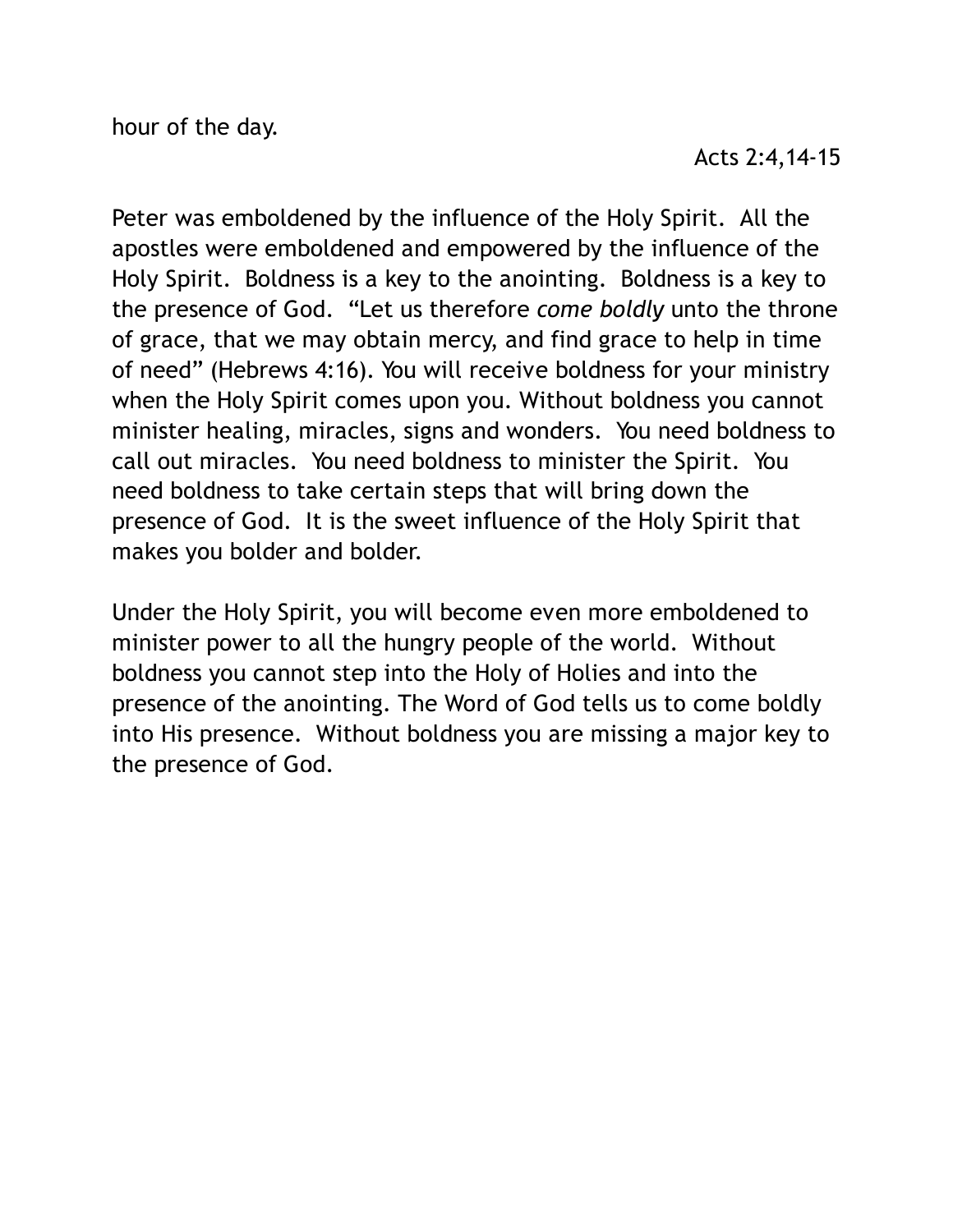# **The Sweet Influences of the Holy Spirit on Your Marriage**

Yet you say, 'For what reason?' Because the Lord has been a witness between you and the wife of your youth, against whom YOU HAVE DEALT TREACHEROUSLY, though SHE IS YOUR COMPANION and your wife by covenant.

BUT NOT ONE HAS DONE *SO* WHO HAS A REMNANT OF THE SPIRIT. And what did *that* one *do* while he was seeking a godly offspring? Take heed then, to your spirit, and let no one deal treacherously against the wife of your youth.

"For I hate divorce, " says the Lord, the God of Israel, "and him who covers his garment with wrong, " says the Lord of hosts. "So take heed to your spirit, that you do not deal treacherously.

Malachi 2:14-16 (NASB)

The influence of the Holy Spirit will cause you to hate divorce and love marriage. When other influences step in, divorce becomes a possibility. As the church has moved away from the Holy Spirit, divorce has become more and more common. Instead of following the Holy Spirit, most of the church is running after the world and its systems.

Our love for the world is so great and the evil spirits of the world have swarmed into the church, taking over our values and principles. Today, the prevalence of the spirit of the world has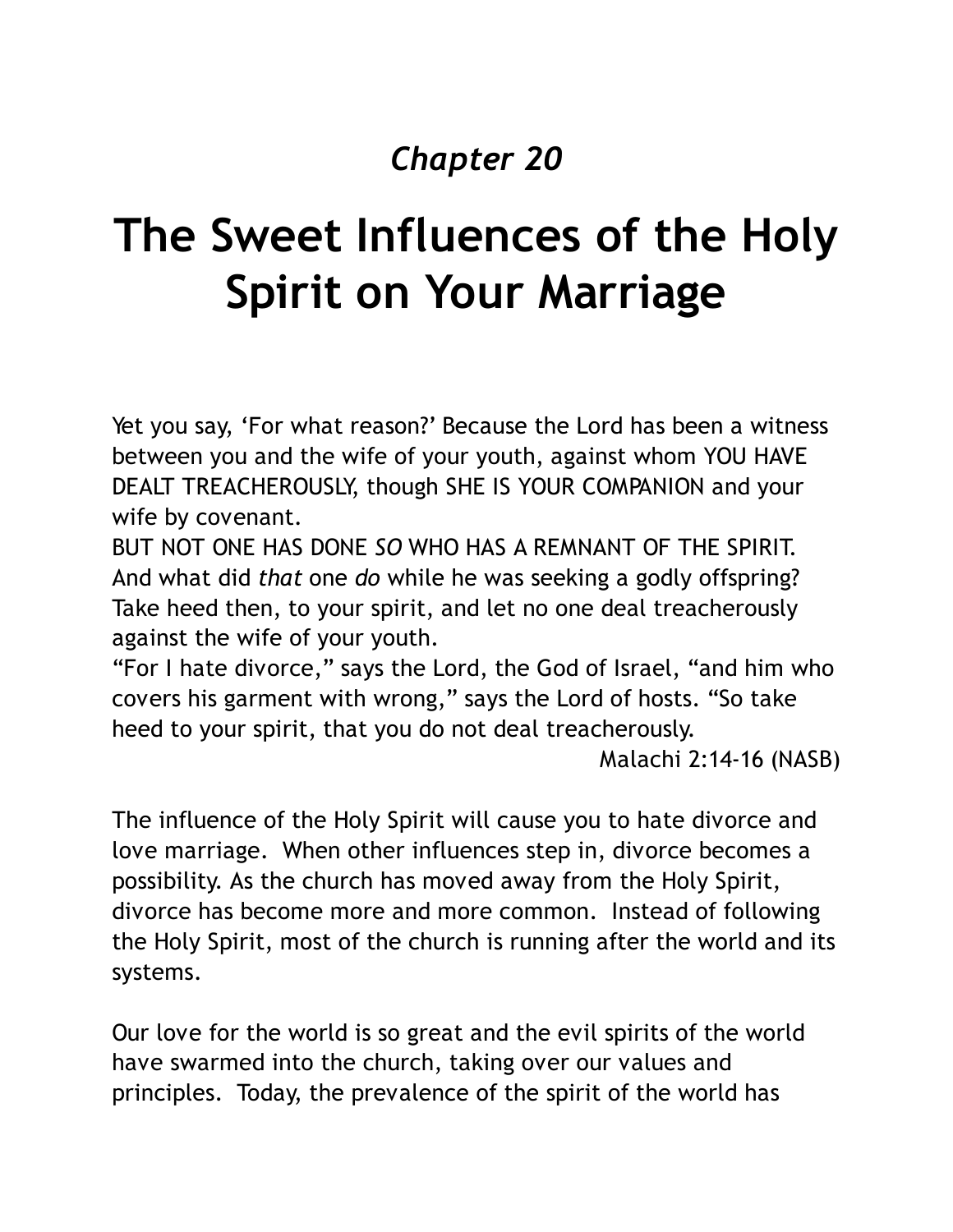made it acceptable for us to divorce and remarry several times over.

But Malachi the prophet said, *people who have the remnant of the Holy Spirit have not done so*. What does this mean? Even those with a small portion (remnant) of the Holy Spirit will know that they have to resist divorce.

Let us return and walk under the influence of the Holy Spirit. Let us shun the spirits in the world. Let us come under the sweet influences of the Holy Spirit. Under the influence of the Holy Spirit, we will love marriage and hate divorce.

Do not allow anything or anyone to replace the Holy Spirit. Allow the Holy Spirit to influence your heart and lead you into His will. For sure, there are fantastically difficult marriages. Many marriages have desperate and chronic problems with no hope of change in sight! Yet we are faced with this mystical instruction to hate divorce and avoid it at all costs. We are warned that the people who are under the influence of the Spirit will not deal treacherously with their spouses.

Pray for the help of God! Pray that you may survive! Pray for the powerful influence of the Holy Spirit to come over your situation and help you to outmanoeuvre the demons and forces that are arraigned against your life, your marriage and your sanctity.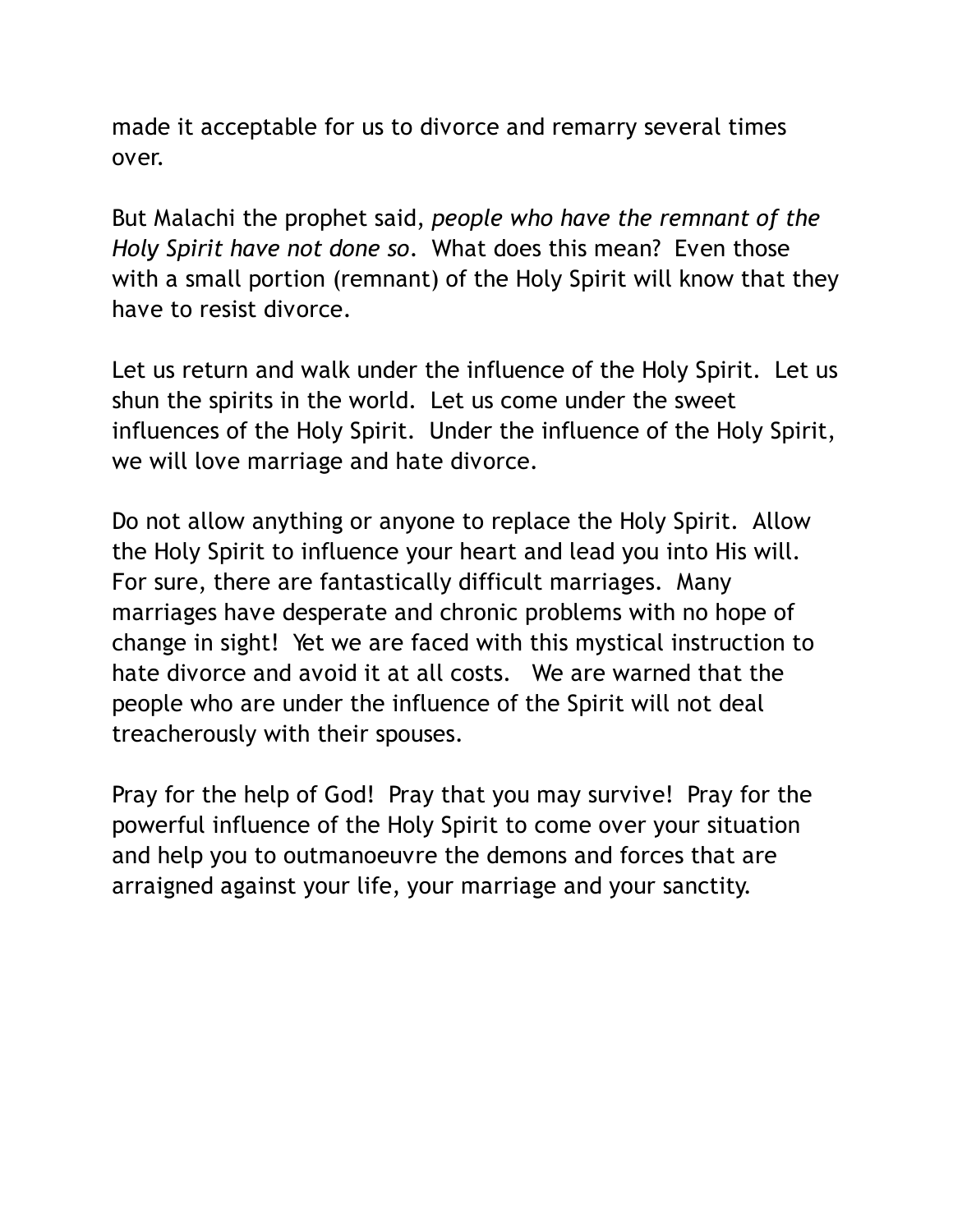# **The Sweet Influences of the Holy Spirit on Your Willingness and Eagerness**

**And they came, every one whose heart stirred him up, and every one WHOM HIS SPIRIT MADE WILLING,** *and* **they brought the Lord's offering to the work of the tabernacle of the congregation, and for all his service, and for the holy garments.**

**Exodus 35:21**

Without the influence of the Holy Spirit most people grumble when they have to do something. They complain, they murmur, they go on strike and exhibit many different forms of discontentment. It is hard to find a workplace without discontented and grumbling employees. Such is the nature of man without the influence of the Holy Spirit.

Our churches are equally filled with discontented, grumbling and criticizing members. Most of these murmurers are filled with evil spirits like the complaining Israelites who followed Moses.

This is why we need the Holy Spirit to fill our churches. The Holy Spirit imparts a different attitude. The Holy Spirit imparts eagerness and willingness to people. Satan and his demonic hordes impart discontentment, criticism and accusations! Willingness and eagerness are true spiritual qualities that come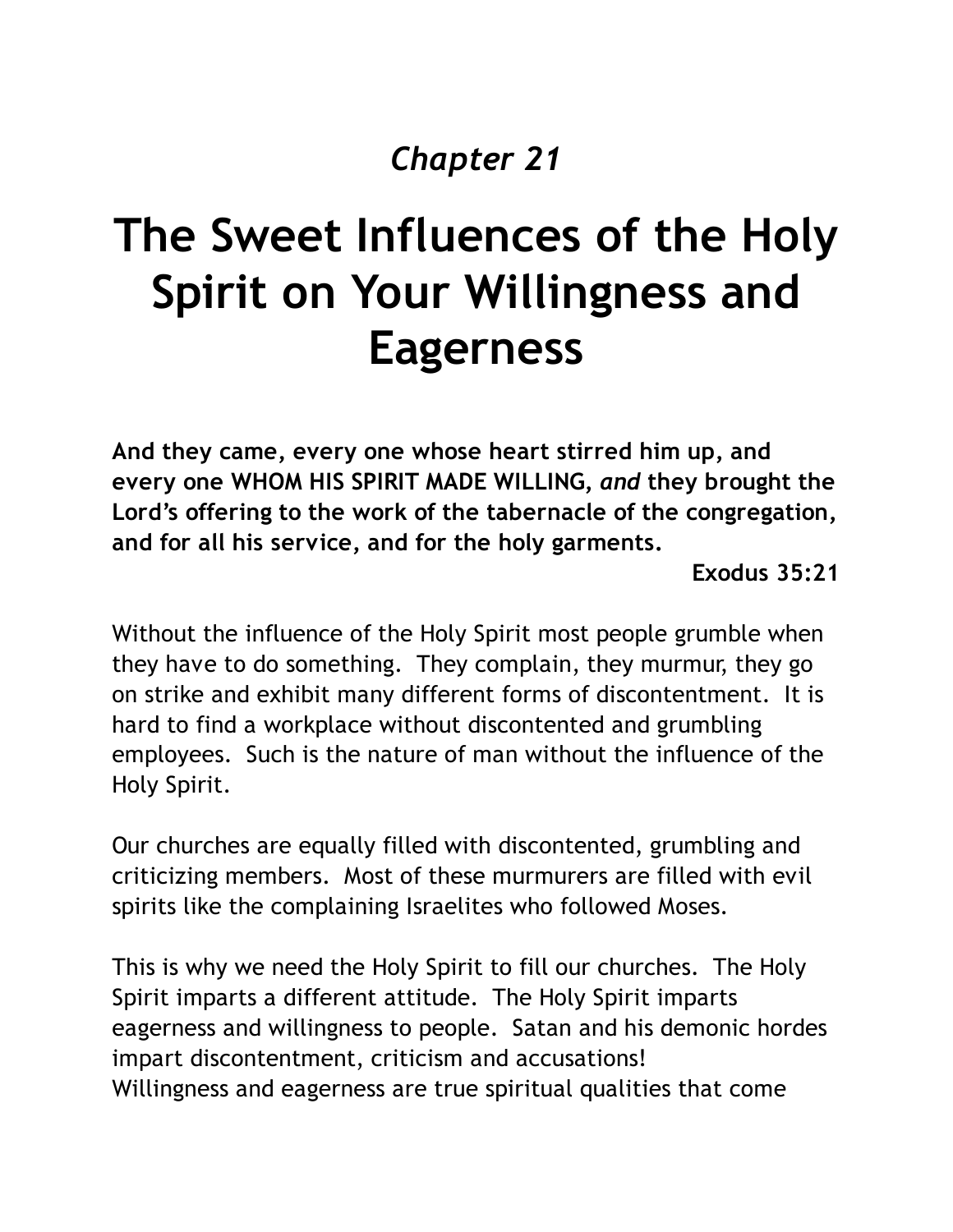from the Holy Spirit.

When you are under the influence of the Holy Spirit you will be willing because the Holy Spirit makes you willing and eager. The children of Israel were willing to give offerings because the Holy Spirit had touched their hearts to make them willing givers. There is no need to coerce people to give money. God will touch their hearts and they will give when the Holy Spirit has made them willing.

**But my servant Caleb, because HE HAD ANOTHER SPIRIT with him, and HATH FOLLOWED ME FULLY, him will I bring into the land whereinto he went; and his seed shall possess it.**

**Numbers 14:24**

The Bible is clear about the source of Caleb's eagerness. When you are under the influence of the Holy Spirit you will be willing and eager. Caleb was eager because he was under the influence of the Holy Spirit.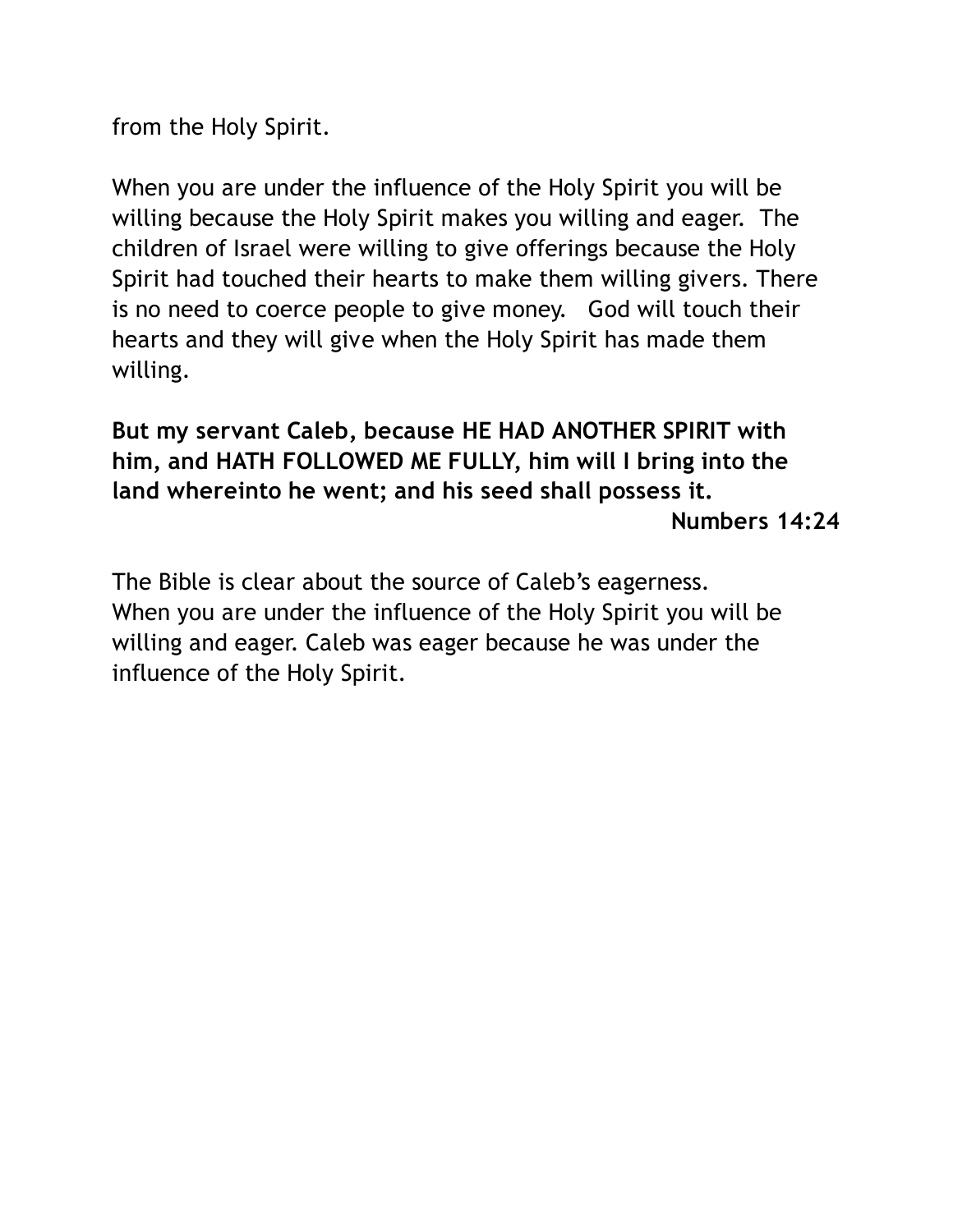# **The Sweet Influences of the Holy Spirit on Your Talents and Abilities**

#### **Three Special Abilities**

1. The Holy Spirit imparts special abilities to individuals. Under the influence of the Holy Spirit, you will have certain special talents and abilities. Bezaleel is the best example of someone who came under the influence of the Spirit of God and received special abilities from God. The Holy Spirit gave him the ability to build the tabernacle and to design wonderful works for the Lord.

See, I have called by name Bezaleel the son of Uri, the son of Hur, of the tribe of Judah:

And I HAVE FILLED HIM WITH THE SPIRIT OF GOD, in wisdom, and in understanding, and in knowledge, and in all manner of workmanship,

TO DEVISE CUNNING WORKS, to work in gold, and in silver, and in brass,

And in cutting of stones, to set *them*, and in carving of timber, to work in all manner of workmanship,

Exodus 31:2-3

2. Under the influence of the Holy Spirit, you can receive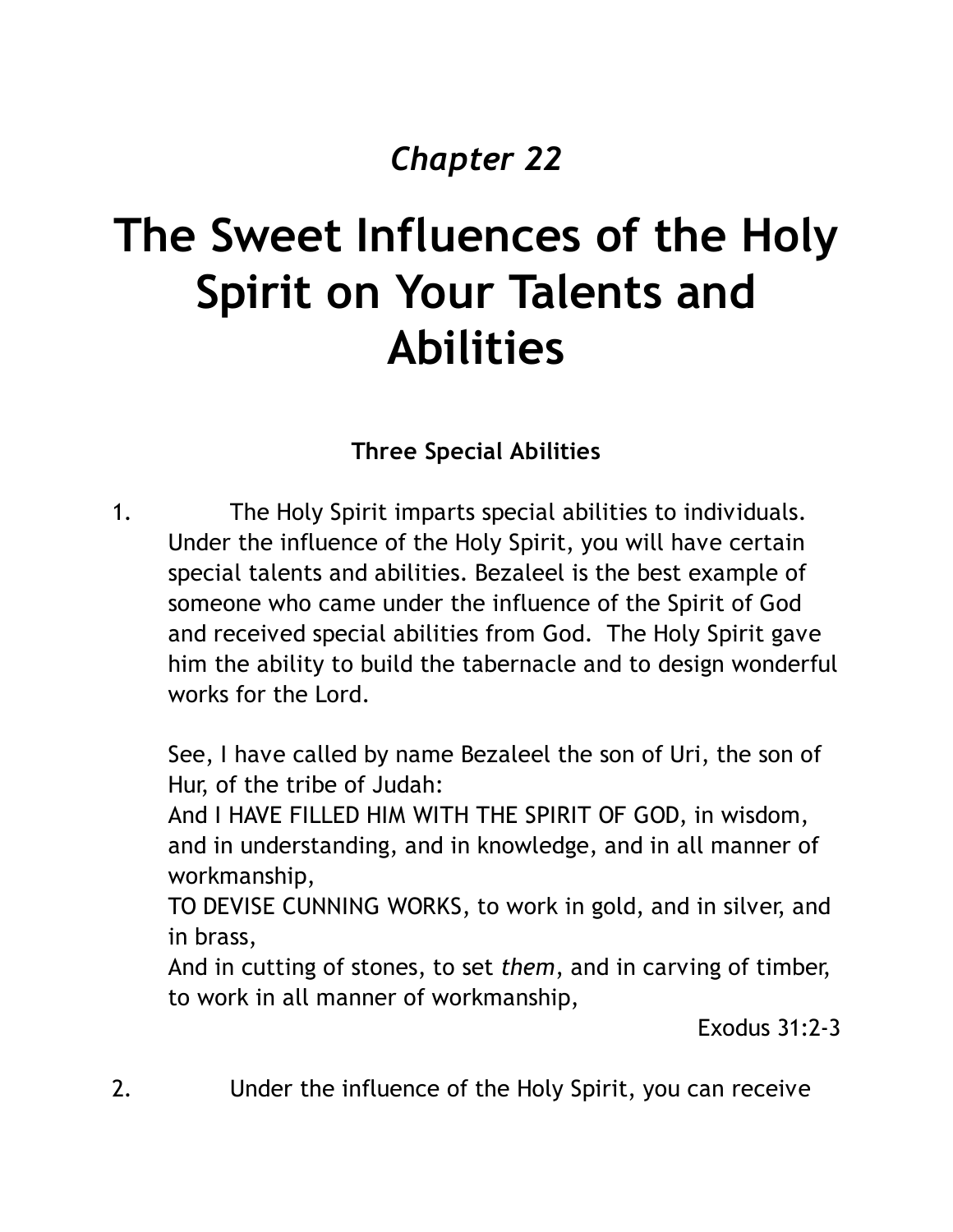the ability to do almost anything. Tailors and seamstresses who came under the influence of the Holy Spirit were able to create the most elaborate and beautiful gowns for the priests. Many people with special talents have received these from the Holy Spirit.

And thou shalt speak unto all *that are* wise hearted, WHOM I HAVE FILLED WITH THE SPIRIT OF WISDOM, that they may MAKE AARON'S GARMENTS to consecrate him, that he may minister unto me in the priest's office.

Exodus 28:3

3. Under the influence of the Holy Spirit you can receive the ability to govern and to create wealth.

And Pharaoh said unto his servants, can we find *such a one* as this *is*, A MAN IN WHOM THE SPIRIT OF GOD *is*? And Pharaoh said unto Joseph, Forasmuch as God hath shewed thee all this, *there is* none so discreet and wise as thou *art*: Thou shalt be over my house, and according unto thy word shall all my people be ruled: only in the throne will I be greater than thou.

Genesis 41:38-40

Through the influence of the Holy Spirit, you can receive the ability to create and sustain great riches. Pharaoh recognized that Joseph would have the ability to sustain and retain the wealth of Egypt.

Sometimes, people receive great wealth but lose everything because they receive the wealth from demons. The demons give them the wealth and then, the demons make them throw everything away again. You must remember how Satan told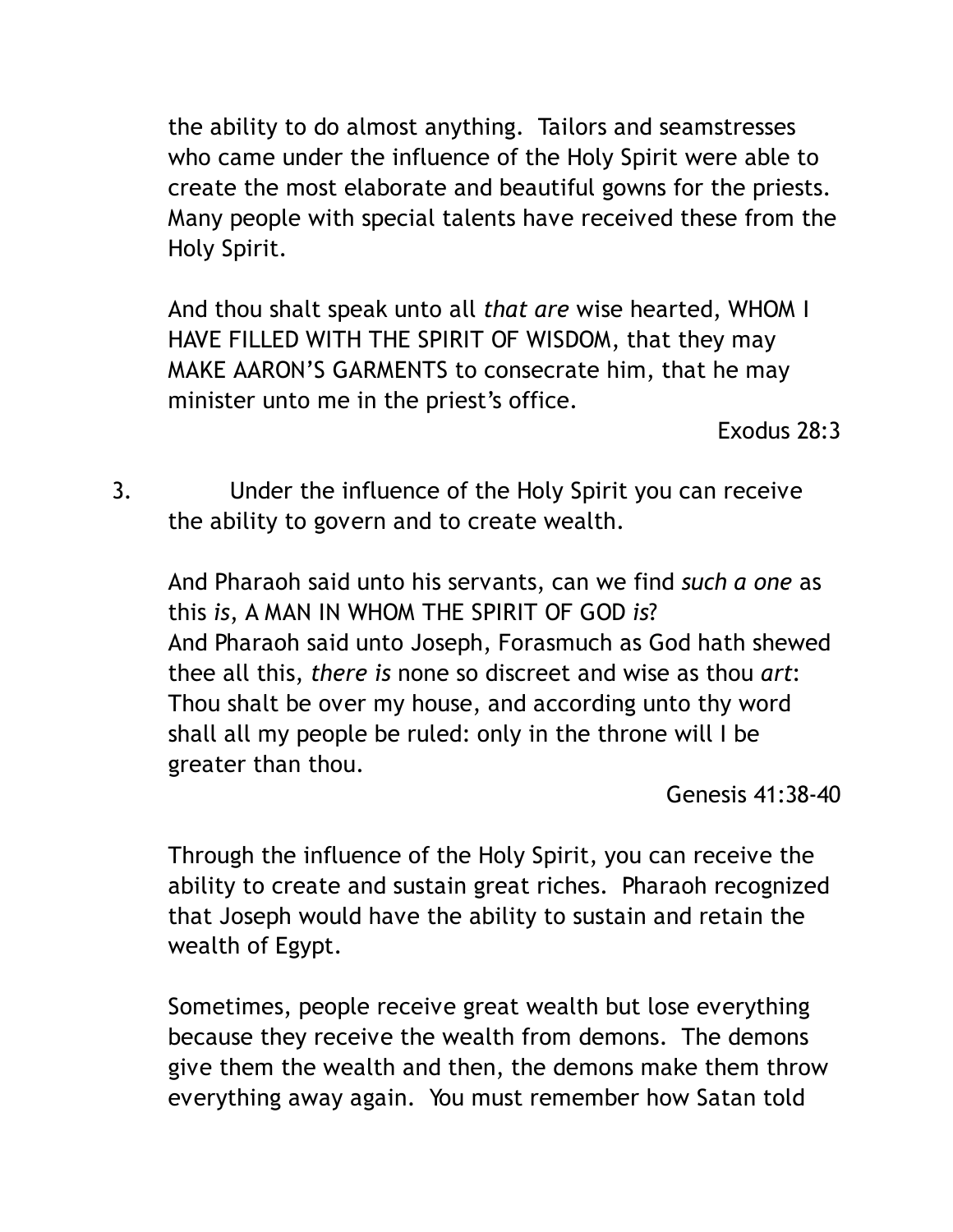Jesus that all the wealth of the world was his to give. It is a clearly established fact that Satan also gives wealth to people.

Many people are given jobs by demons. These jobs seem to be the best thing in the world. But they end in disappointment and emptiness.

Why don't you pray for the Holy Spirit to come upon your life? Under the sweet influence of the Holy Spirit, you will create wealth and be able to retain it. There is a powerful influence of wealth creation that comes by the presence of the Holy Spirit. Oh, how we need the influence of the Holy Spirit!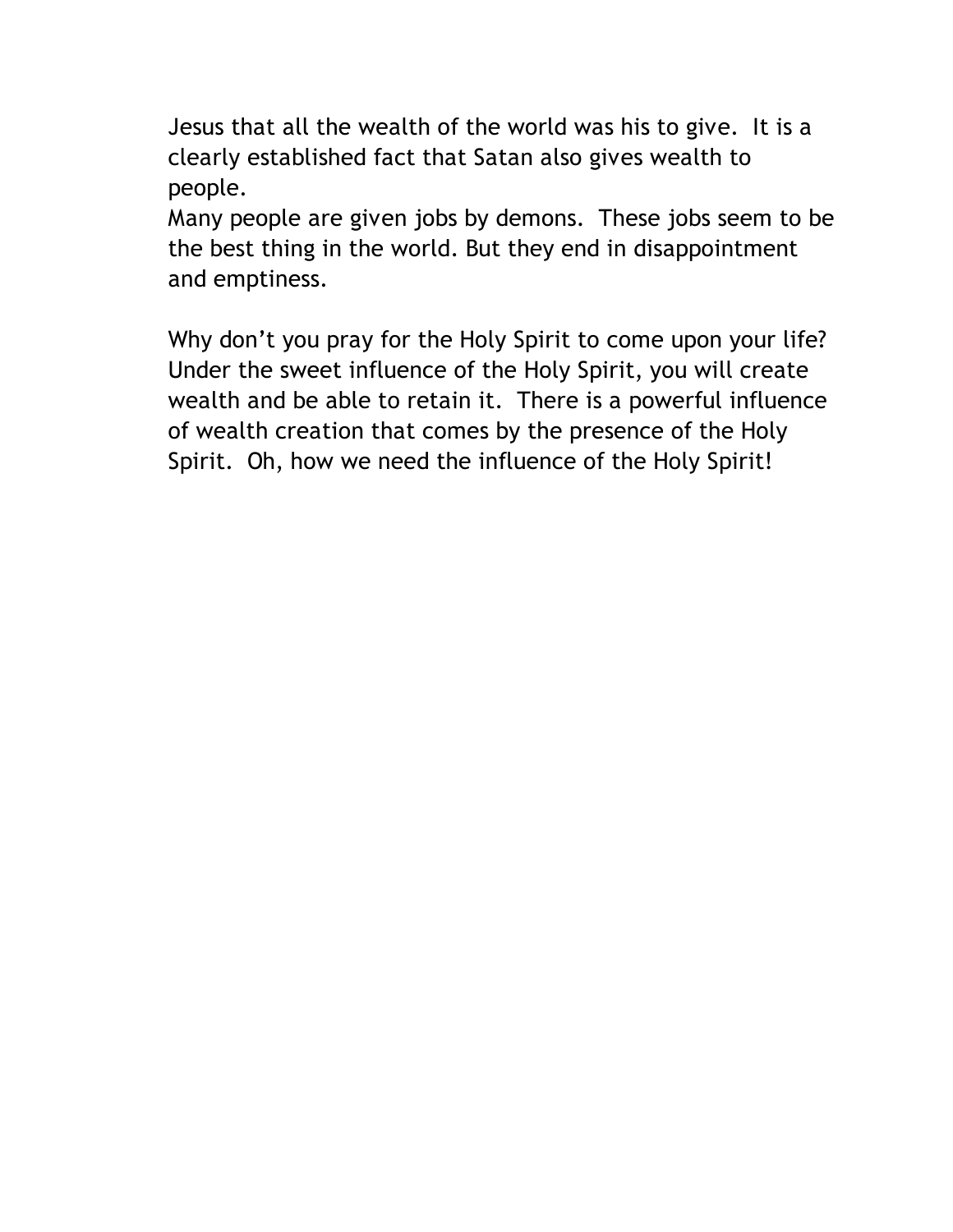# **The Sweet Influences of the Holy Spirit on Your Creativity**

**And the earth was without form, and void; and darkness** *was* **upon the face of the deep. And THE SPIRIT OF GOD MOVED upon the face of the waters. And God said, LET THERE BE LIGHT: and there was light.**

**Genesis 1:2-3**

Creative people are influenced by the Holy Spirit to create and to invent. When the Holy Spirit moved, God the Father created the world. If the moving of the Holy Spirit brought about the creation of this world, then the moving of the Holy Spirit in your life will bring about creativity in your ministry. The greatest leaders of this world created and built new things. People rallied around their ideas and followed their creative ideas.

When a person is under the influence of the Holy Spirit, he becomes creative. The absence of the Holy Spirit leads to monotonous leadership that lacks ideas. God will use you to create new things and to do new things.

He will use you to name things that have no names. He will use you to build things that never existed before.

Allow the Holy Spirit to move in your life. Allow creative power to flow through you. Let creativity and innovation characterize your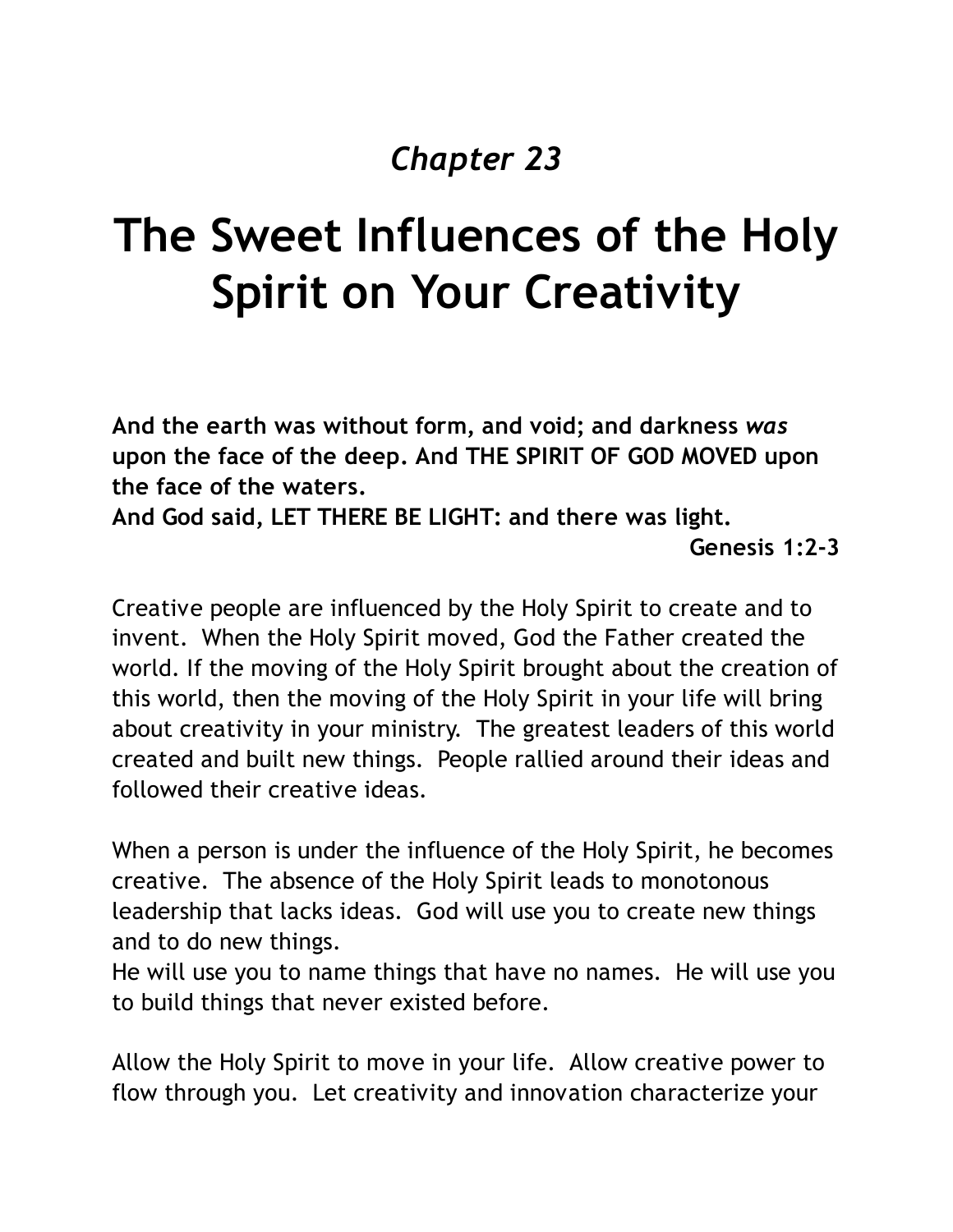ministry and your life. Don't be dull and monotonous. Receive the Holy Spirit and the influence that comes from Him. Believe in new things and believe that the mystical presence of the Spirit is showing you new ways of doing old things. The creative power of God is flowing through you by the power of the Holy Spirit.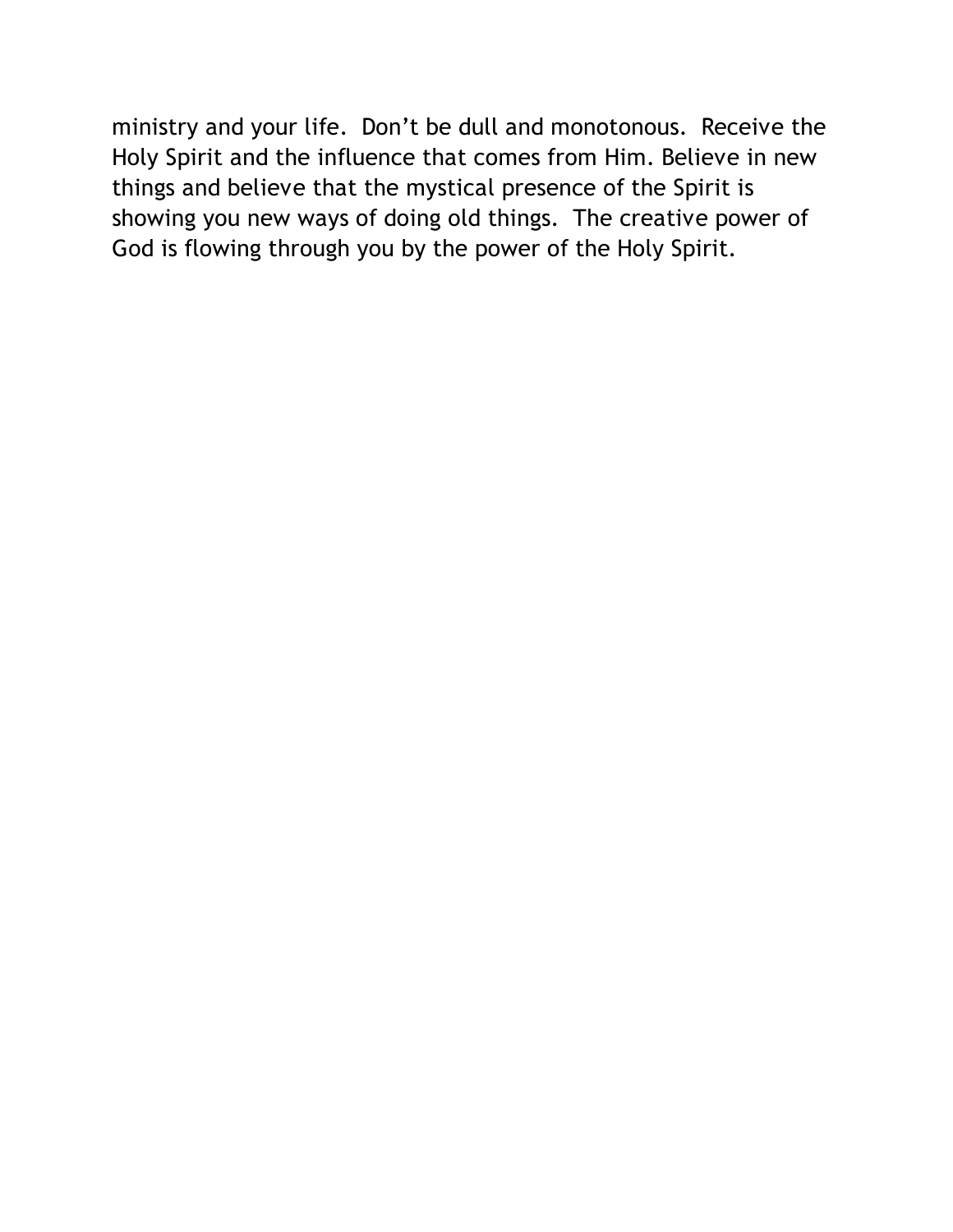# **The Sweet Influences of the Holy Spirit on Your Productivity**

**Until THE SPIRIT be poured upon us from on high, and THE WILDERNESS BE A FRUITFUL FIELD, and the fruitful field be counted for a forest.**

**Isaiah 32:15**

Notice the Scripture above. The wilderness is turned into a fruitful field and a fruitful field is converted into a forest by the Holy Spirit. The presence of the Holy Spirit influences your fruitfulness. Many people attribute productivity and fruitfulness to natural causes and reasons. But the truth is that the Holy Spirit is the one who makes you productive.

What a change! What an improvement! What fruitfulness and what productivity all because of the presence of the Holy Spirit. My attempts at being a farmer have revealed to me that no one can be fruitful and productive unless God blesses him. The multiplying herds of Abraham, Isaac and Jacob can only be attributed to the influence of the presence of the Holy Spirit. The presence of the Holy Spirit turns the wilderness into a fruitful field.

You can choose what you believe. I prefer to pray for the influence of the Holy Spirit. He will give me fruits on my branches. He will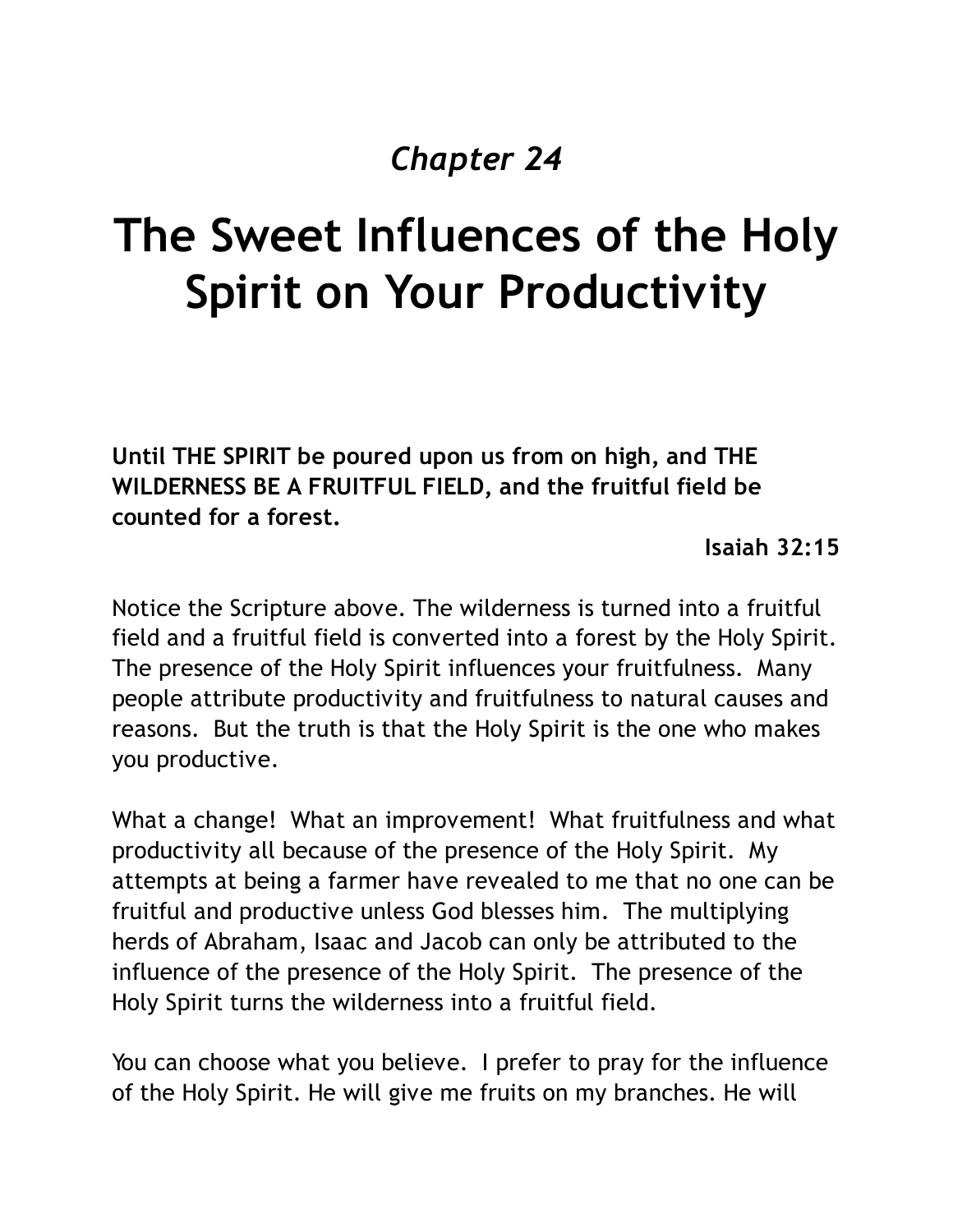give me fruits. Paul may have planted and Apollos may have watered, but God (the Holy Spirit) gave the increase.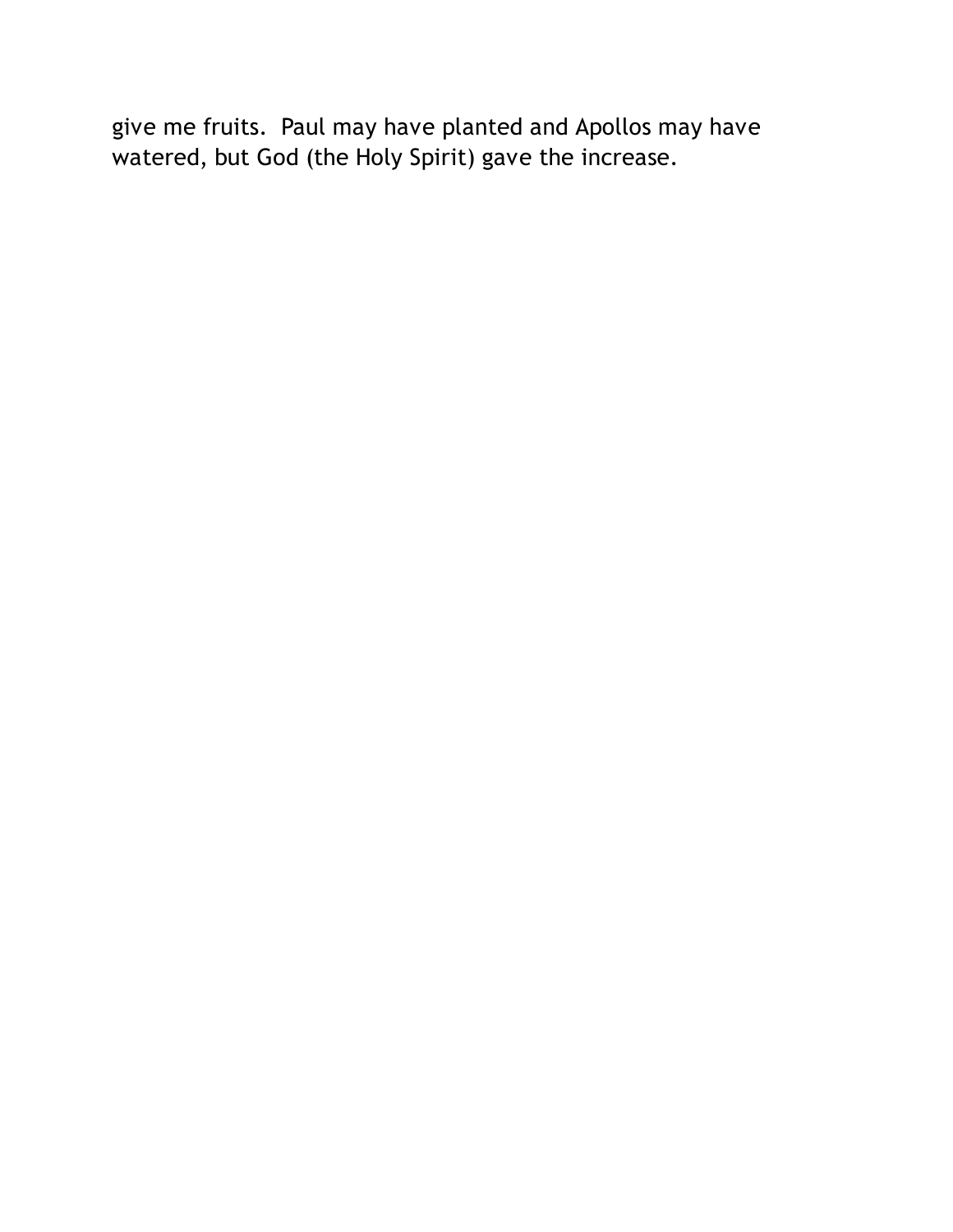## **The Sweet Influences of the Holy Spirit on Your Accomplishments**

**… for without me ye can do nothing.**

**John 15:5**

It is God's power that enables you to accomplish great things for Him. Without the Holy Spirit you cannot do anything. All through the Bible you see examples of people doing great things for God. All these things were done under the influence of the Holy Spirit. Do you want to do great things for God? It will come about through the influence of the Holy Spirit. Let us look at how the Holy Spirit influenced different people to accomplish great things for Him.

**1. Through the sweet influence of the Holy Spirit you will deliver people from their enemies.**

And when the children of Israel cried unto the LORD, the LORD raised up a deliverer to the children of Israel who delivered them, even OTHNIEL the son of Kenaz, Caleb's younger brother.

And THE SPIRIT OF THE LORD CAME UPON HIM, and he judged Israel, and went out to war: and the LORD delivered Chushanrishathaim king of Mesopotamia into his hand; and HIS HAND PREVAILED AGAINST CHUSHANRISHATHAIM.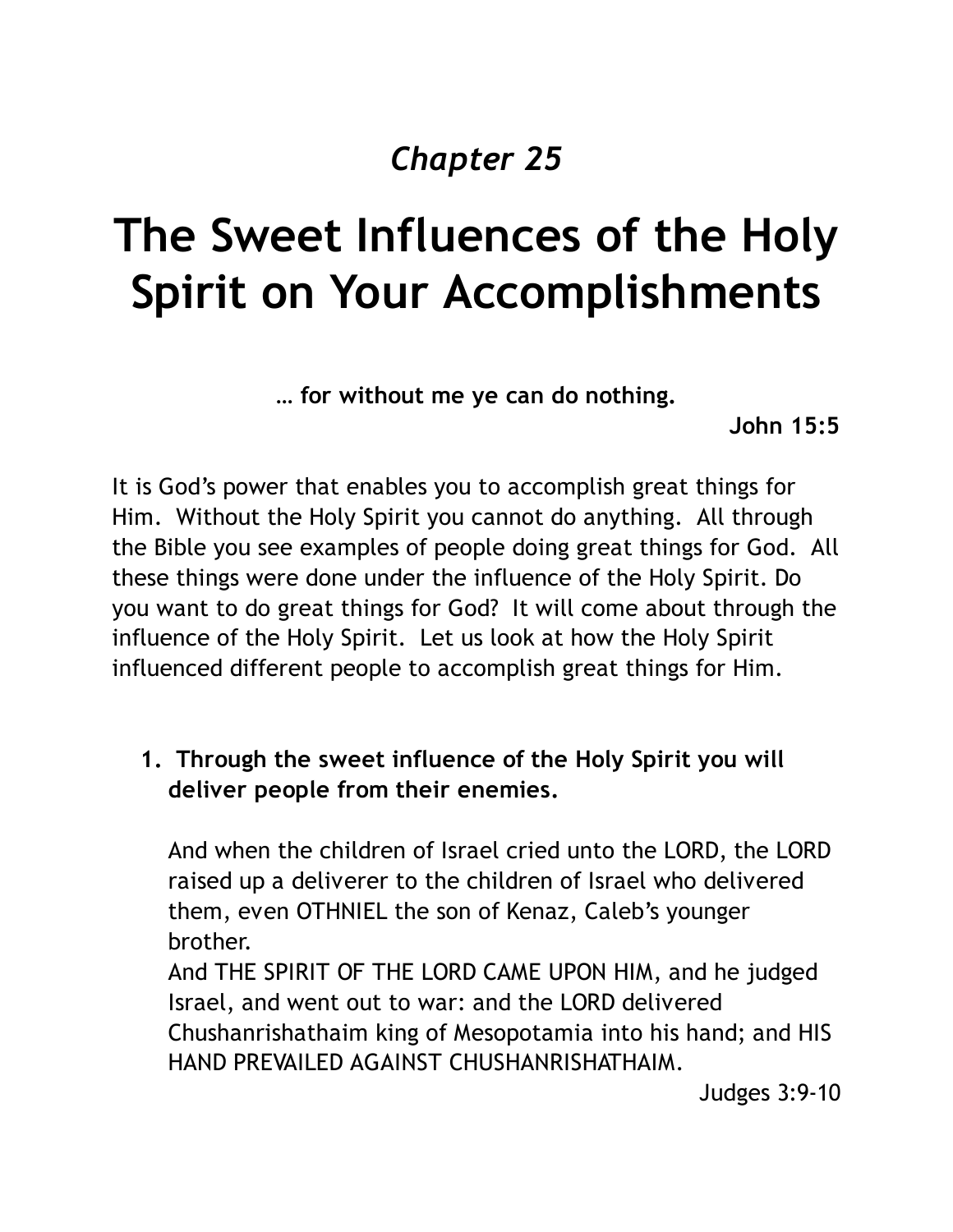The sweet influence of the Holy Spirit upon Othniel enabled him to deliver the people of God in war. Othniel overcame his enemy Chushanrishathaim by the power and influence of the Holy Spirit.

#### **2. Through the sweet influence of the Holy Spirit you will gather many people together for a good cause.**

Then all the Midianites and the Amalekites and the children of the east were gathered together, and went over, and pitched in the valley of Jezreel.

But the SPIRIT OF THE LORD CAME UPON GIDEON, and he blew a trumpet; and ABIEZER WAS GATHERED after him.

Judges 6:33-34

With the power of the Holy Spirit, men gathered around Gideon to help him fight the war. Have you wondered why people are not gathering to listen to you in your church? When the influence of the Holy Spirit in your life is stronger than the influence of the spirit of the world, men will gather to hear what you have to say.

#### 3. **Through the sweet influence of the Holy Spirit you will have supernatural strength for great accomplishments.**

Samson had supernatural strength when the Spirit of the Lord came upon him. He killed lions, he tore chains and killed many men at the same time.

And the SPIRIT OF THE LORD CAME mightily upon him, and HE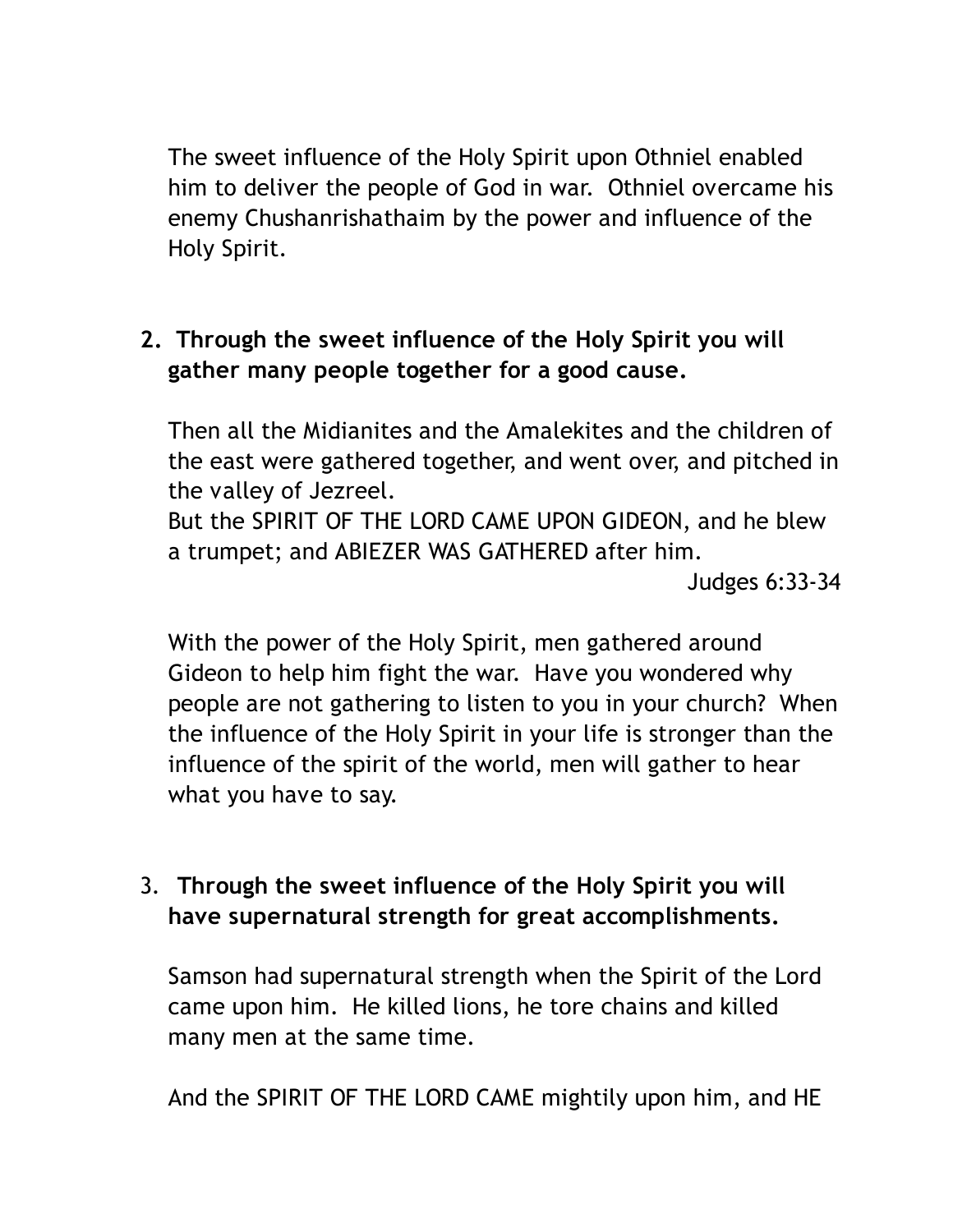RENT HIM as he would have rent a kid, and *he had* nothing in his hand: but he told not his father or his mother what he had done.

Judges 14:6

And the SPIRIT OF THE LORD CAME upon him, and he went down to Ashkelon, and SLEW THIRTY MEN of them, and took their spoil, and gave change of garments unto them which expounded the riddle. And his anger was kindled, and he went up to his father's house.

Judges 14:19

*And* when he came unto Lehi, the Philistines shouted against him: and the SPIRIT OF THE LORD CAME mightily upon him, and the cords that *were* upon his arms became as flax that was burnt with fire, and HIS BANDS LOOSED from off his hands. Judges 15:14

4. **Through the sweet influence of the Holy Spirit you will become a great leader.**

Then Samuel took the horn of oil, and anointed him in the midst of his brethren: and THE SPIRIT OF THE LORD CAME UPON DAVID from that day forward. So Samuel rose up, and went to Ramah.

1 Samuel 16:13

When David came under the influence of the Holy Spirit he became a great king of Israel. Through the influence of the Holy Spirit you will become a great leader. Allow the Holy Spirit to influence you. He is turning you into a great king.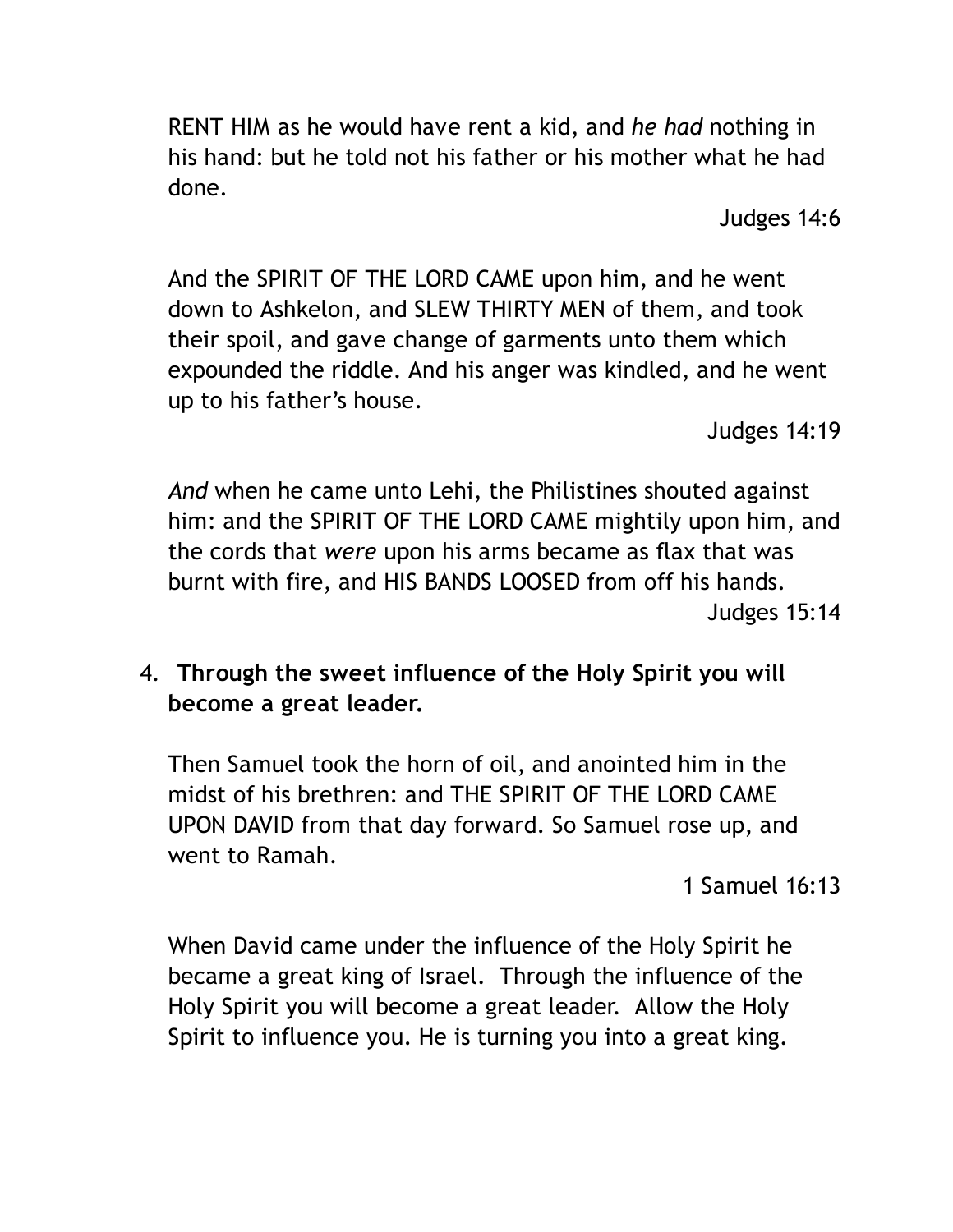5. **Through the sweet influence of the Holy Spirit your fear of confrontation will be gone**.

And the SPIRIT OF GOD CAME UPON ZECHARIAH the son of Jehoiada the priest, which stood above the people, and said unto them, thus saith God, WHY TRANSGRESS YE the commandments of the Lord, that ye cannot prosper? Because ye have forsaken the Lord, he hath also forsaken you. 2 Chronicles 24:20

You will be able to confront people who are walking in sin. Zechariah was under the influence of the Holy Spirit. That is why he was able to rebuke the people about their sins. If the Holy Spirit has left you, you will stop speaking about sin and confronting the evil in the church.

#### 6. **Through the sweet influence of the Holy Spirit you will become a builder of the house of God.**

Then he answered and spake unto me, saying, this *is* the word of the Lord unto Zerubbabel, saying, not by might, nor by power, but BY MY SPIRIT, saith the Lord of hosts. Who *art* thou, O great mountain? Before Zerubbabel *thou shalt become* a plain: and he shall bring forth the headstone *thereof with* shoutings, *crying*, Grace, grace unto it. Moreover the word of the Lord came unto me, saying, The hands of Zerubbabel have laid the foundation of this house; HIS HANDS SHALL ALSO FINISH IT; and thou shalt know that the Lord of hosts hath sent me unto you.

Zechariah 4:6-9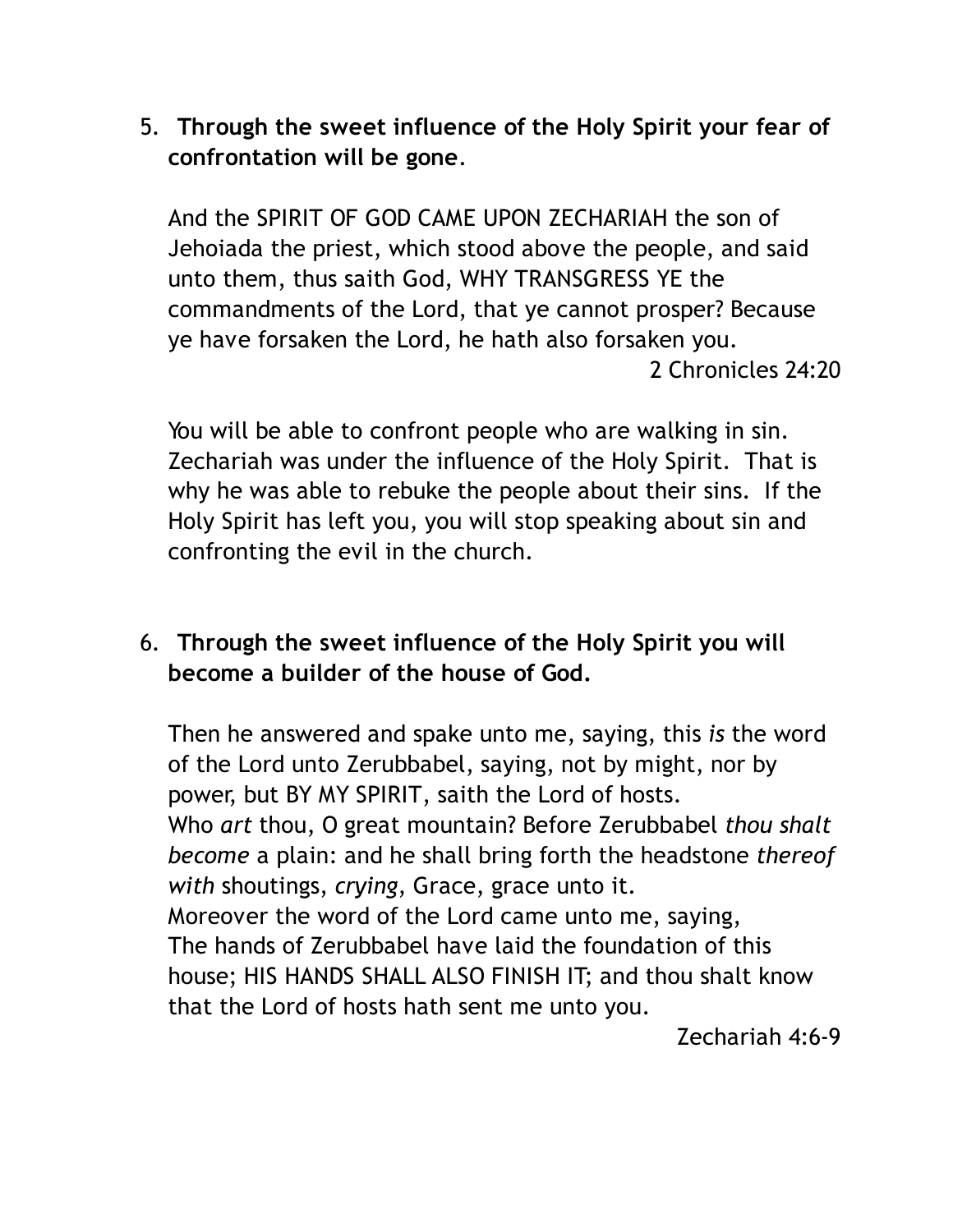People who are not under the influence of the Holy Spirit cannot build anything for God. Under the sweet influence of the Holy Spirit, Zerubbabel became a builder of the house of God. The Holy Spirit will also influence you to finish whatever you have started. Under the influence of the Holy Spirit you will overcome financial obstacles and great mountains. It is only under the influence of the Holy Spirit that you can accomplish great things.

#### 7. **Through the sweet influence of the Holy Spirit your personality will be transformed.**

And THE SPIRIT of the LORD WILL COME upon thee, and thou shalt prophesy with them, and SHALT BE TURNED INTO ANOTHER MAN.

1 Samuel 10:6

Saul was transformed into another man when he came under the sweet influence of the Holy Spirit. Watch yourself carefully. You will notice how you are changing under the influence of the Holy Spirit. Don't resist the changes that the Holy Spirit is bringing to your life. You are under the influence of the Holy Spirit and He is changing you completely!

#### **8. Through the sweet influence of the Holy Spirit you will go out to war and fight the good fight of faith.**

So the SPIRIT OF THE LORD came upon Gideon; and he BLEW A TRUMPET, and the Abiezrites were called together to follow him.

And he sent messengers throughout Manasseh, and they also were called together to follow him; and he sent messengers to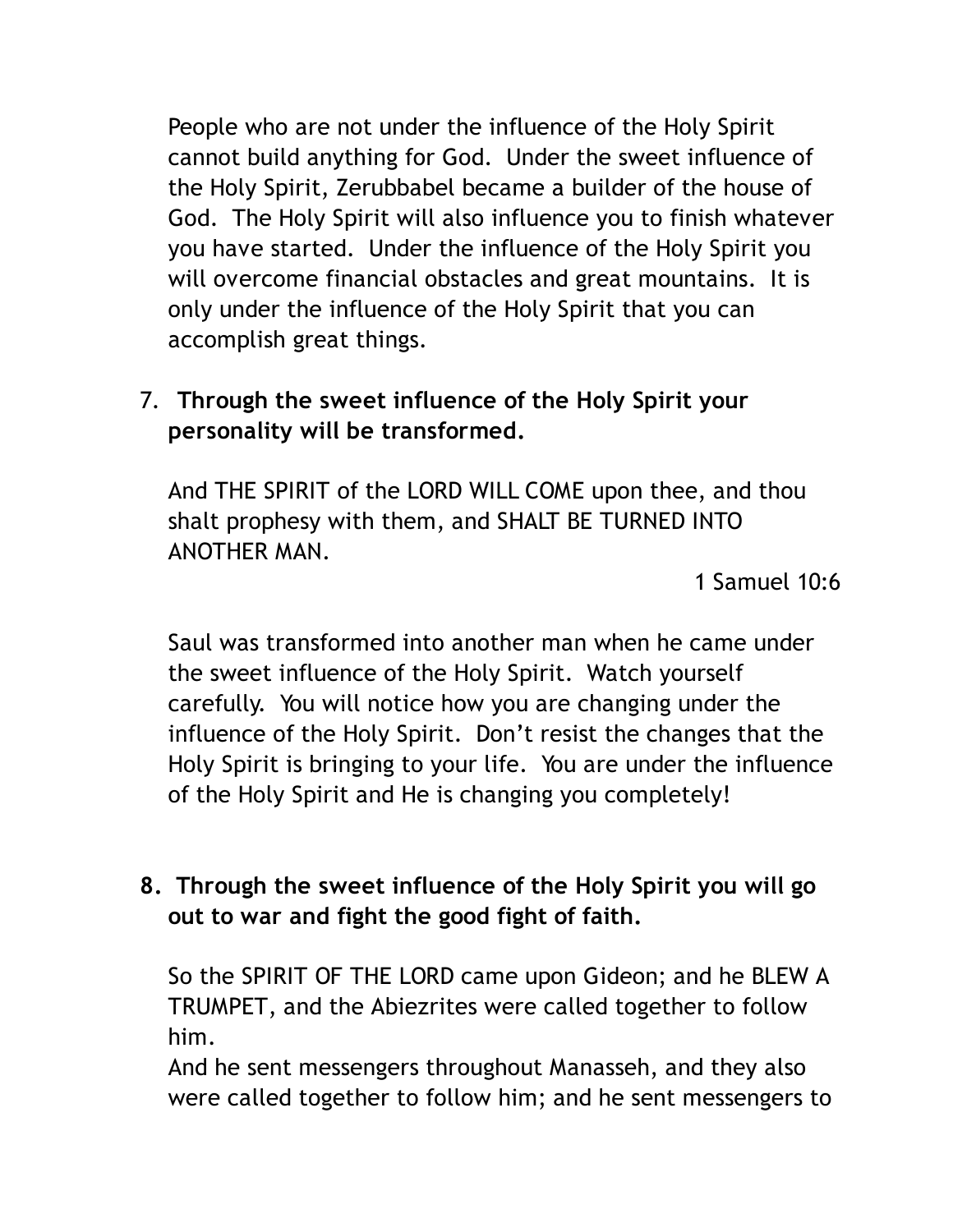Asher, Zebulun, and Naphtali, and they came up to meet them. Judges 6:34-35 (NASB)

When you are under the influence of the Holy Spirit, you are charged up to fight for the Lord. People who are not motivated to do the work of the Lord are not under the influence of the Holy Spirit. People who love to rest, to sleep and to do nothing when the world is lost and going to Hell are not under the influence of the Holy Spirit.

When you are under the influence of the Holy Spirit you will rise up and blow a trumpet so that the children of God gather together for the war. Paul, under the influence of the Holy Spirit, told Timothy to wage a good warfare! When you are under the influence of a lazy personality, you will tell the people to go home and rest.

#### 9. **Through the sweet influence of the Holy Spirit you will heal the sick and cast out devils.**

The Spirit of the Lord *is* upon me, because he hath anointed me to preach the gospel to the poor; he hath sent me to heal the brokenhearted, to preach deliverance to the captives, and recovering of sight to the blind, to set at liberty them that are bruised

Luke 4:18

Initially, Jesus did not heal the sick or preach the gospel to anyone. He simply worked as a carpenter. He was known as a faithful and religious man. But when the Spirit of the Lord came upon Him after His experience in the Jordan River, He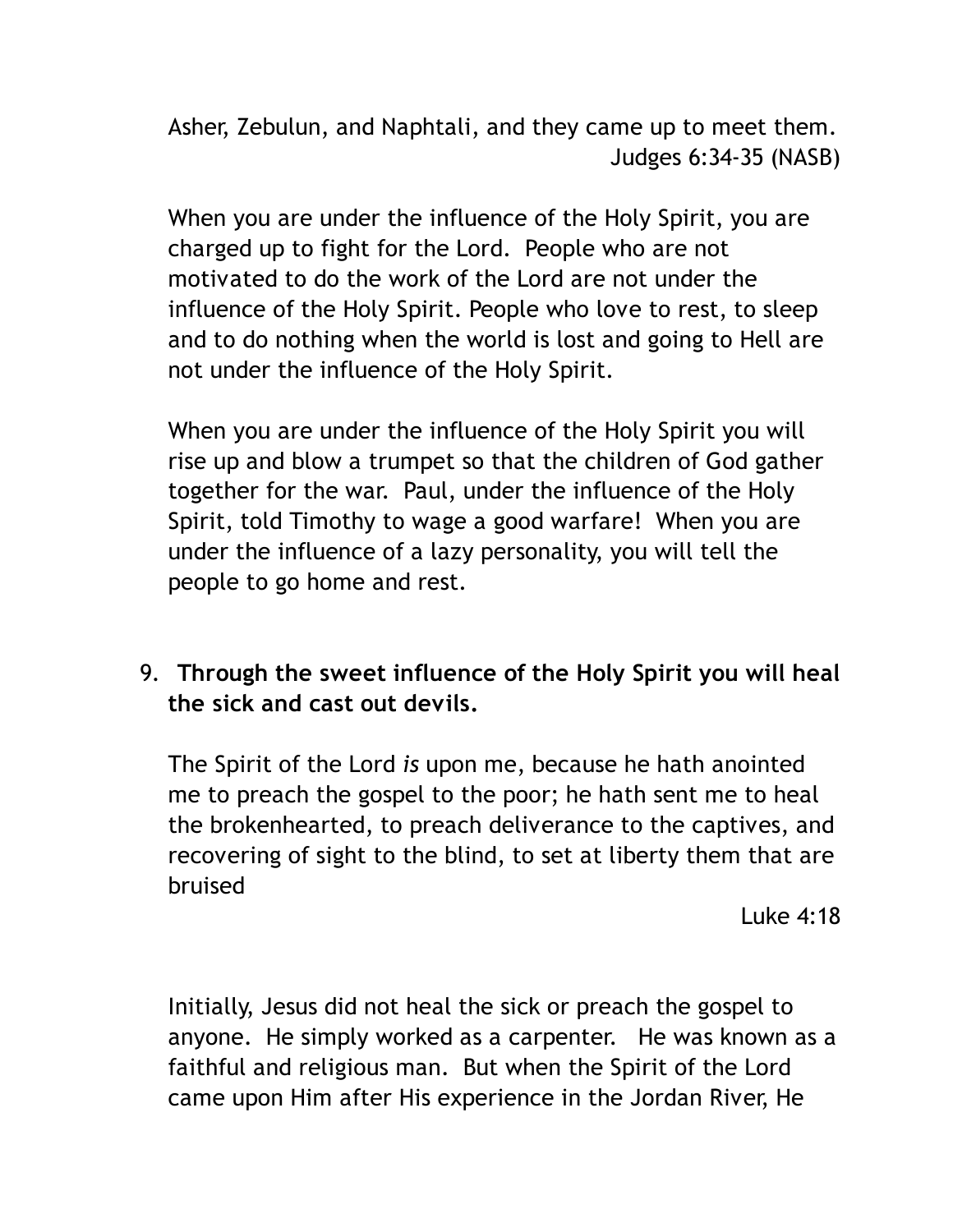changed drastically. He came under the sweet influences of the Holy Spirit and began to preach the gospel, to heal the sick and to cast out devils. What a vast difference the Holy Spirit makes in your life! Bow down and come under the influence of the Holy Spirit. Your ministry needs this influence. You need signs and wonders, miracles and healings. These are the mighty works of God that come when a minister is under the influence of the Holy Spirit.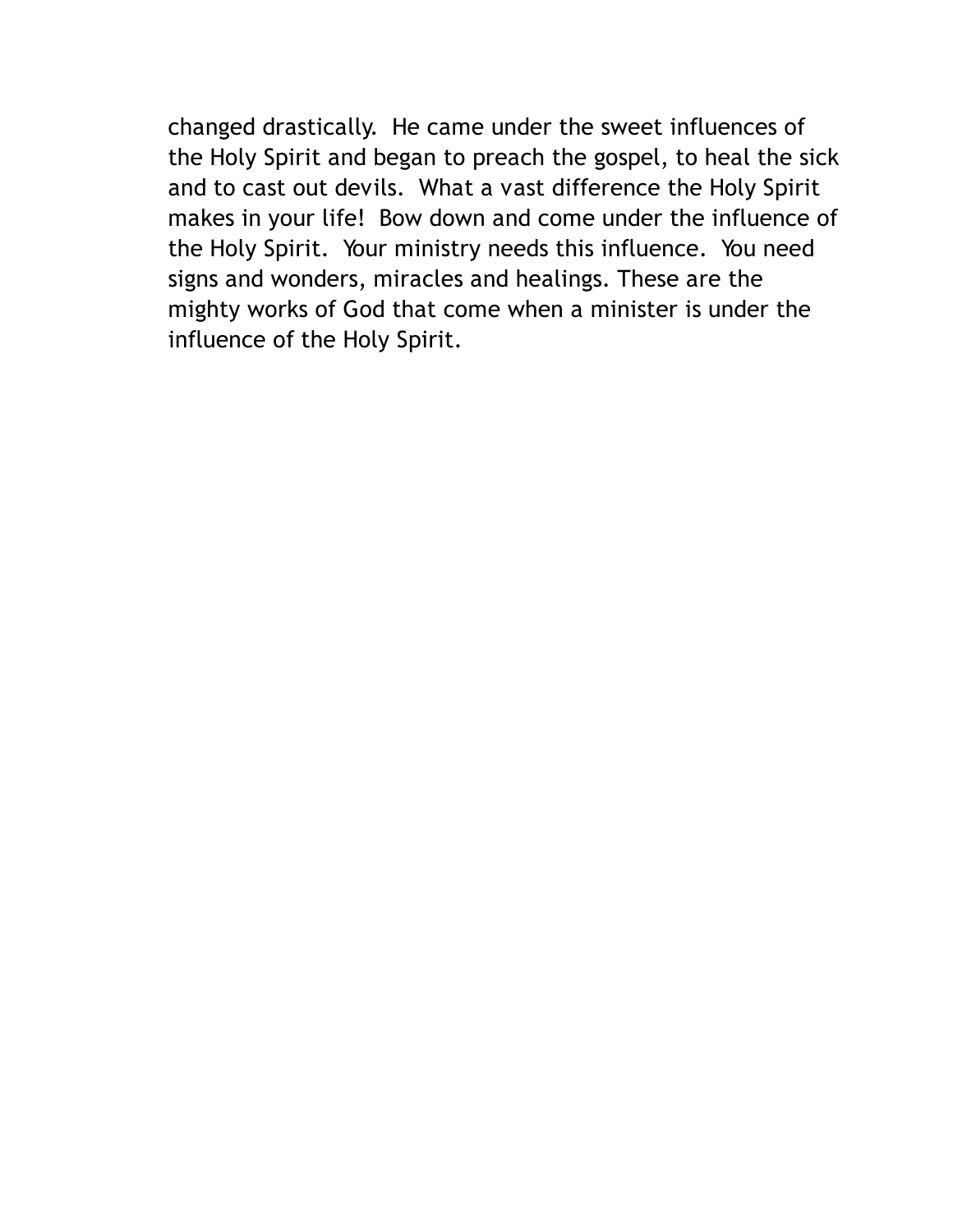# **The Sweet Influences of the Holy Spirit on Your Calling and Destiny**

**And the Spirit and the bride say, COME.**

**Revelation 22:17**

Be sure to obey the call of God because the call of God comes from the Holy Spirit. *It is the Spirit that is saying that you must come and serve Him!* All things work together for good for those who are called. All things do not work together for good for everyone. God has determined that all things will work together for good for those who are called. As you obey the call of God you will experience the blessings of a "called" person. Allow yourself to hear the Holy Spirit saying, "come".

#### **Five Blessings of Responding to the Call and Influence of the Spirit**

1. *Foreknew:* God knows about you before He calls and elects you.

ELECT according to the FOREKNOWLEDGE of God the Father, through sanctification of the Spirit, unto obedience and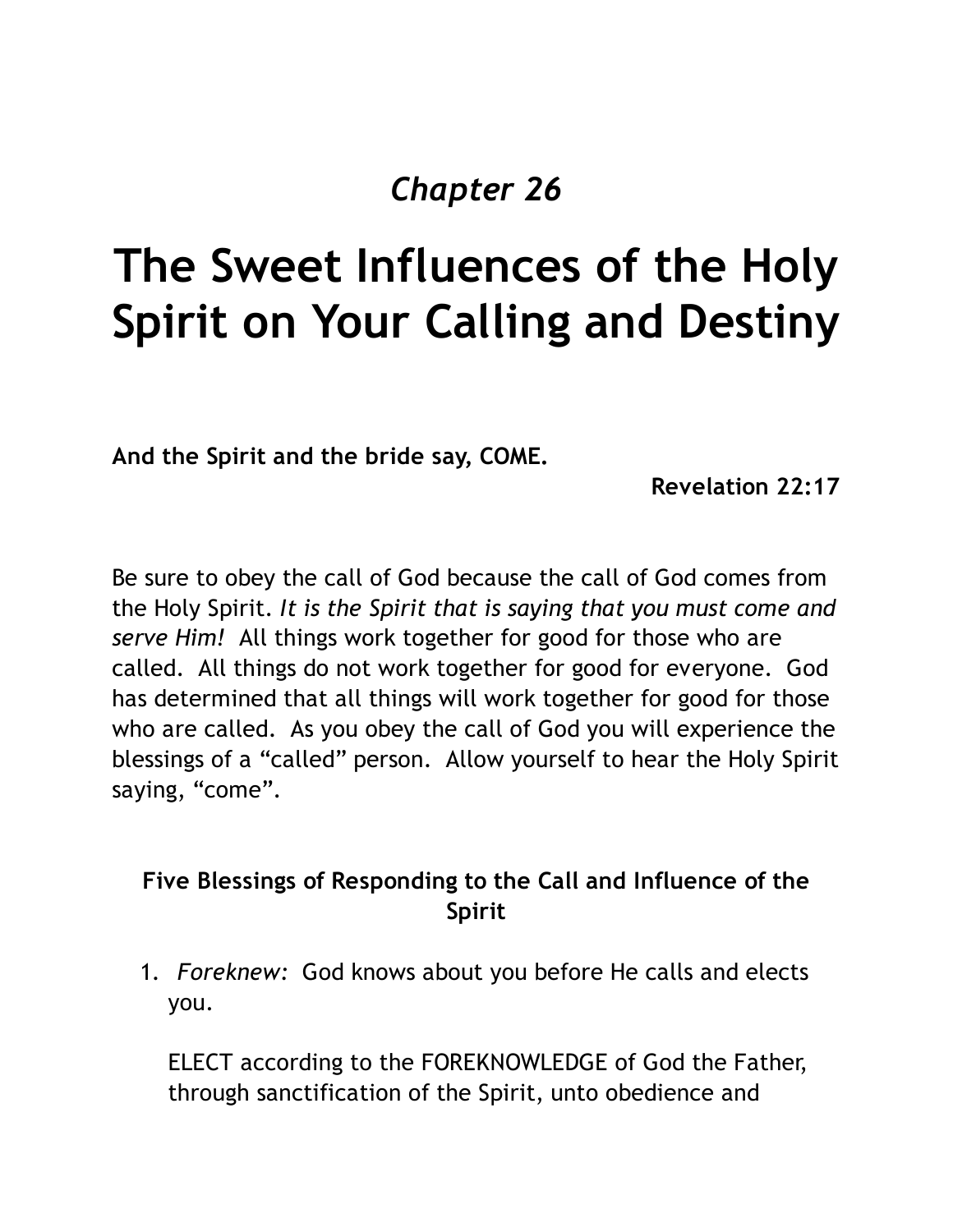sprinkling of the blood of Jesus Christ: Grace unto you, and peace, be multiplied.

2. *Predestined:* God had planned that He would make you like Him.

For whom he did foreknow, he also did PREDESTINATE TO BE CONFORMED to the image of his Son, that he might be the firstborn among many brethren.

Romans 8:29

3. *Called:* It is only after God has done background checks on you and has planned a great destiny for your future that He actually calls you. To reject the call of God is to reject all the special treatment and privileges God has lined up for you.

Moreover whom he did predestinate, them HE ALSO CALLED: and whom he called, them he also justified: and whom he justified, them he also glorified.

Romans 8:30

4. *Justified:* This calling has amazing implications. Those who accept the call are justified. They are made right with God for accepting the call. They are not made right for their good deeds. Accepting the call and responding to it is one of the greatest acts of righteousness. That is why God justifies those who are called. What an honour it is to be called! What a privilege! What grace has abounded to your life because you are called!

Moreover whom he did predestinate, them he also called: and whom he called, them HE ALSO JUSTIFIED: and whom he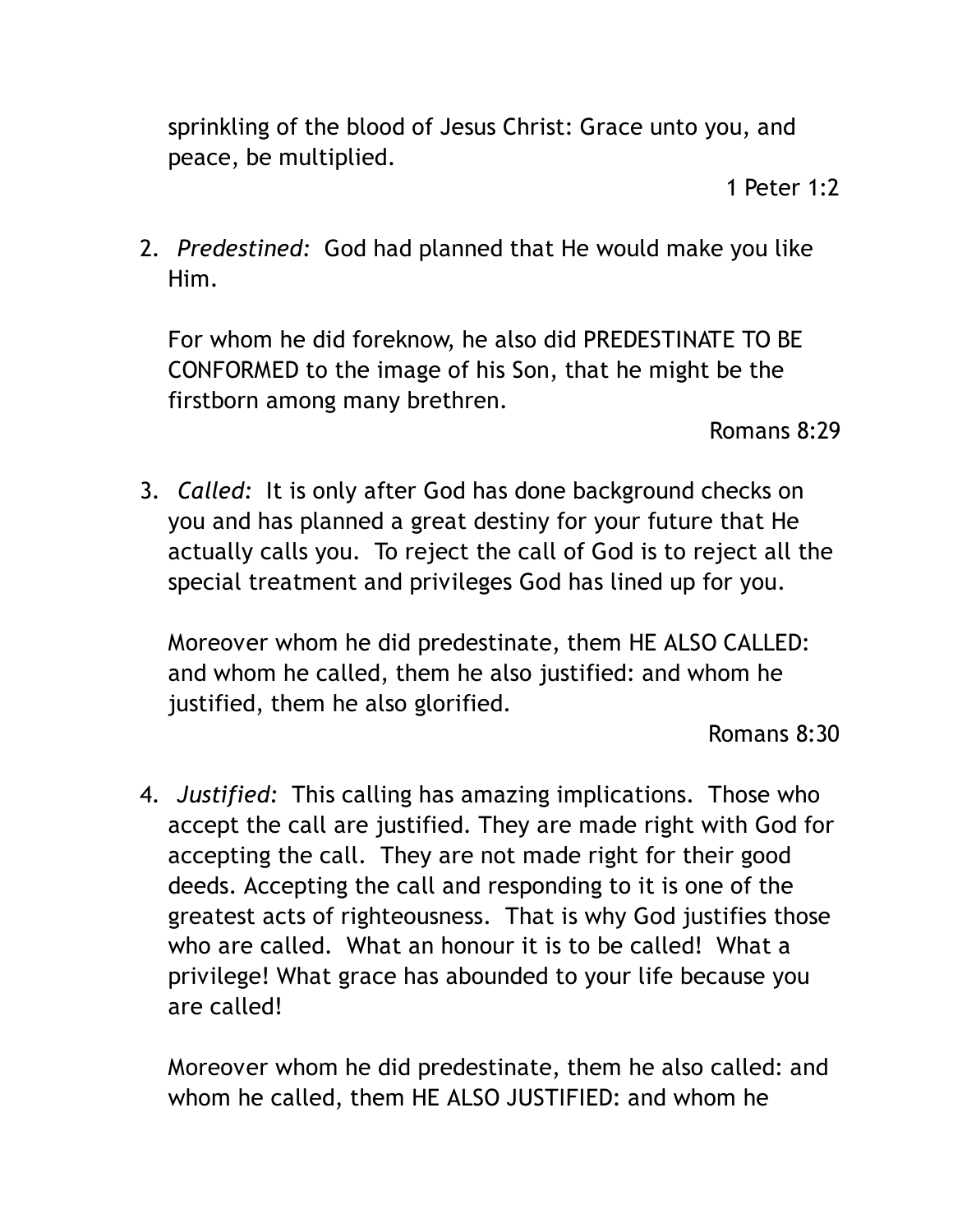justified, them he also glorified.

Romans 8:30

5. *Glorify:* There are even more unexpected blessings of the call. After being justified and being declared righteous, God has plans to glorify you. Just because you accepted the call! Imagine that! Who would have thought that accepting the call would lead to justification and even glorification? What a shock! What a blessing it is to respond to the influences of the Holy Spirit!

Moreover whom he did predestinate, them he also called: and whom he called, them he also justified: and whom he justified, them HE ALSO GLORIFIED.

Romans 8:30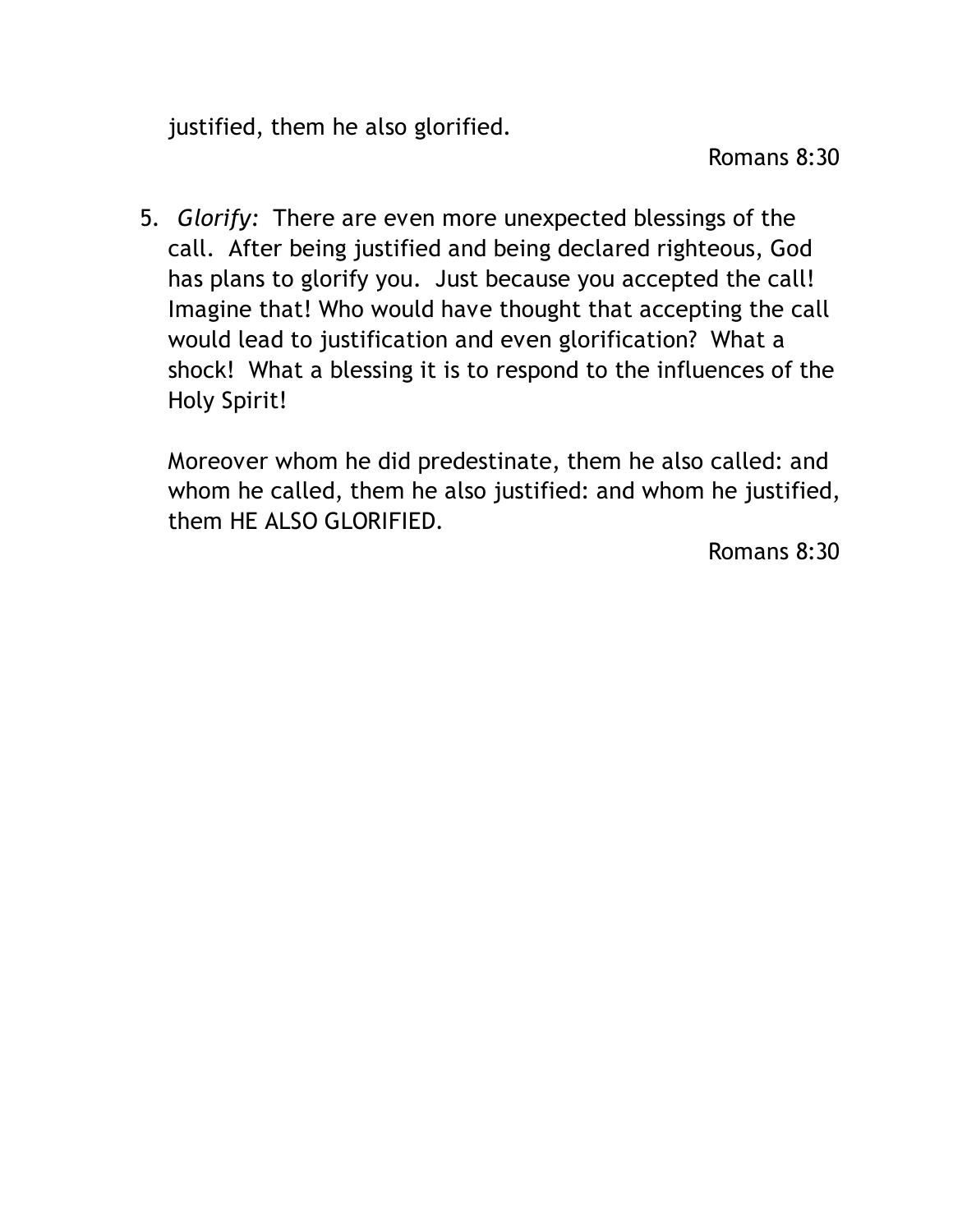# **The Sweet Influences of the Holy Spirit on Your Level of Honesty**

1. **A person under the sweet influence of the Holy Spirit will love the truth and dislike lies and dishonesty.**

*Even* THE SPIRIT OF TRUTH; whom the world cannot receive, because it seeth him not, neither knoweth him: but ye know him; for he dwelleth with you, and shall be in you.

John 14:17

This is because the Holy Spirit is the spirit of truth and the spirit of light. The more the Holy Spirit is in you, the more the darkness of dishonesty will be put far away from you. When a person freely tells lies you can be sure he is not under the influence of the Holy Spirit. Lies and dishonesty are a revelation of the presence of evil spirits in people.

**2. A person under the sweet influence of the Holy Spirit becomes honest. Stephen was honest because he was full of the Holy Ghost.**

Wherefore, brethren, look ye out among you seven MEN OF HONEST REPORT, FULL OF THE HOLY GHOST and wisdom, whom we may appoint over this business. . . And the saying pleased the whole multitude: and they chose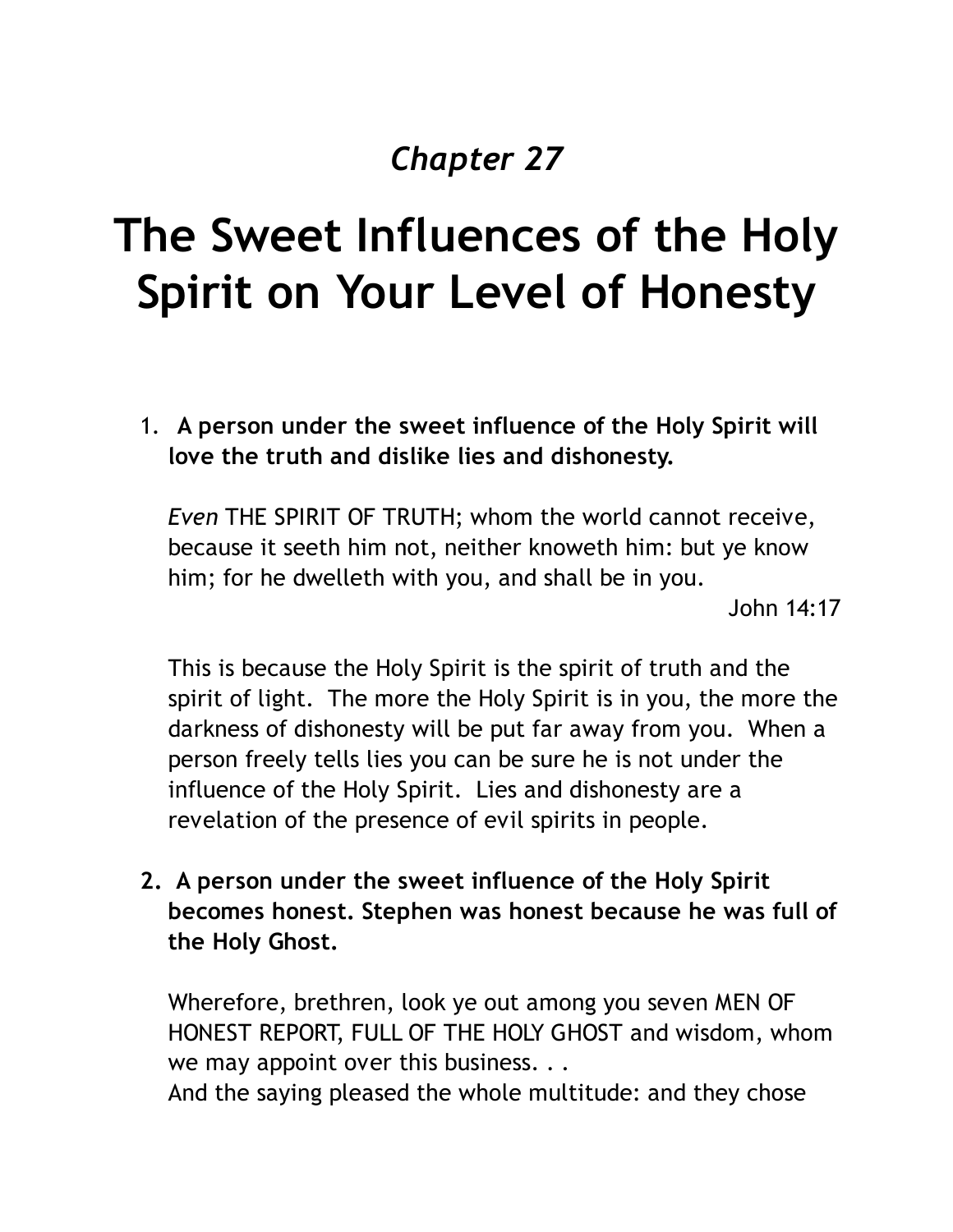Stephen, a man full of faith and of the Holy Ghost, and Philip, and Prochorus, and Nicanor, and Timon, and Parmenas, and Nicolas a proselyte of Antioch:

Acts 6:3,5

#### 3. **A person under the sweet influence of the Holy Spirit will detect falsehood, deception, deceit and dishonesty.**

Then Peter said unto her, how is it that ye have agreed together to tempt the Spirit of the Lord? Behold, the feet of them which have buried thy husband *are* at the door, and shall carry thee out.

Acts 5:9

These evils do not thrive in the presence of the Holy Spirit. The sweet influence of the Holy Spirit removes all these spots of deception from our midst. The Holy Spirit could not stand the lies and deception of Ananias and Sapphira. The Holy Spirit is the spirit of truth. Ananias and Sapphira paid a high price for bringing dishonesty and deception into the presence of the Holy Spirit.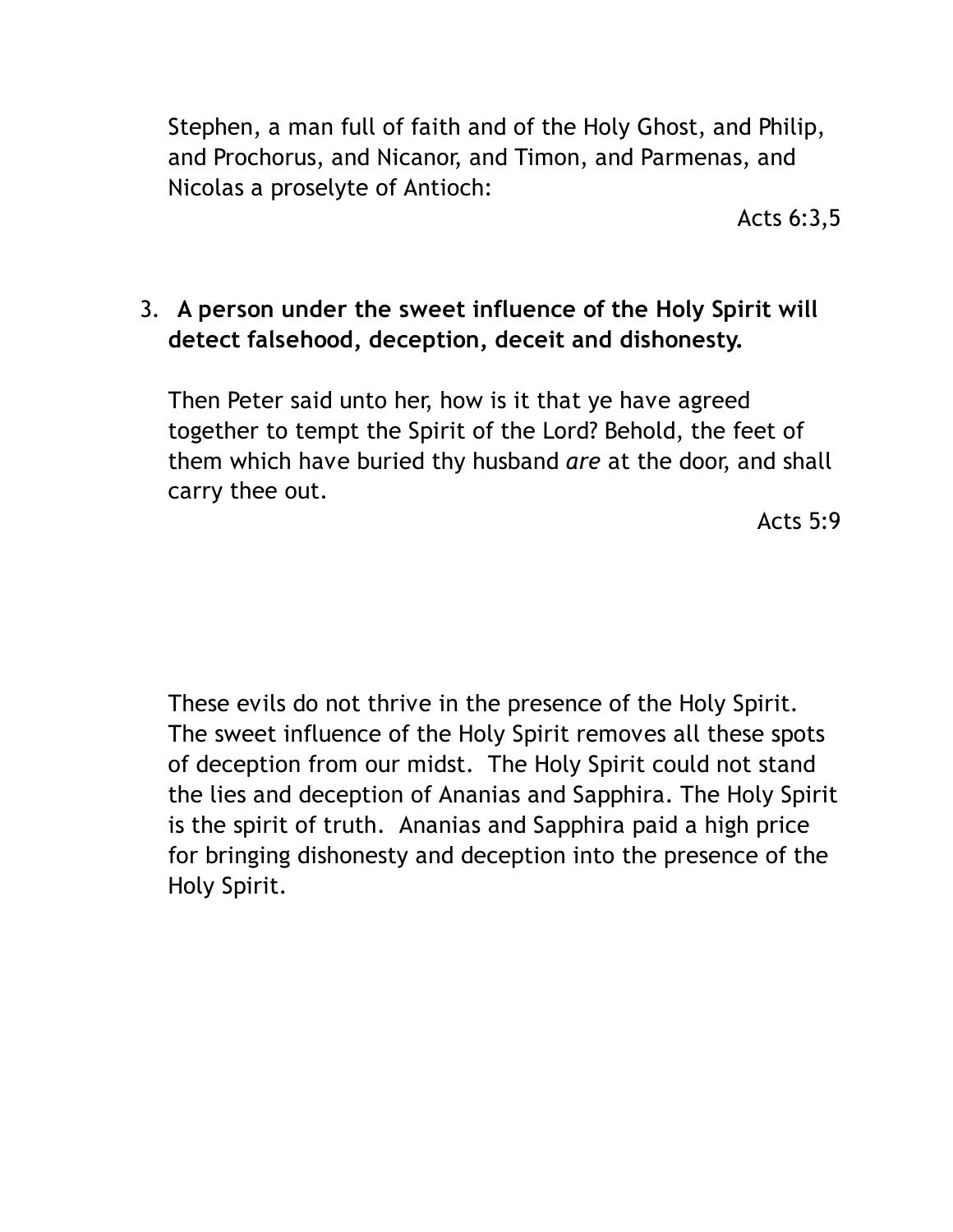## **The Sweet Influences of the Holy Spirit Give You Life**

**1. The sweet influence of the Holy Spirit brings life because He is the spirit of life.** The more you have the Holy Spirit in you, the more alive and lively you will be.

For the law of THE SPIRIT OF LIFE in Christ Jesus hath made me free from the law of sin and death.

Romans 8:2

**2. The sweet influence of the Holy Spirit gives you the very life that you have on this earth**. The sweet influence of the Holy Spirit extends your life on this earth because He is the spirit of life. Do you want to live long? Pray for the Holy Spirit to fill you and guide you.

**And the LORD God formed man** *of* **the dust of the ground, and breathed into his nostrils THE BREATH OF LIFE; and man became a living soul.**

**Genesis 2:7**

And after three days and an half THE SPIRIT OF LIFE FROM GOD ENTERED into them, and they stood upon their feet; and great fear fell upon them which saw them.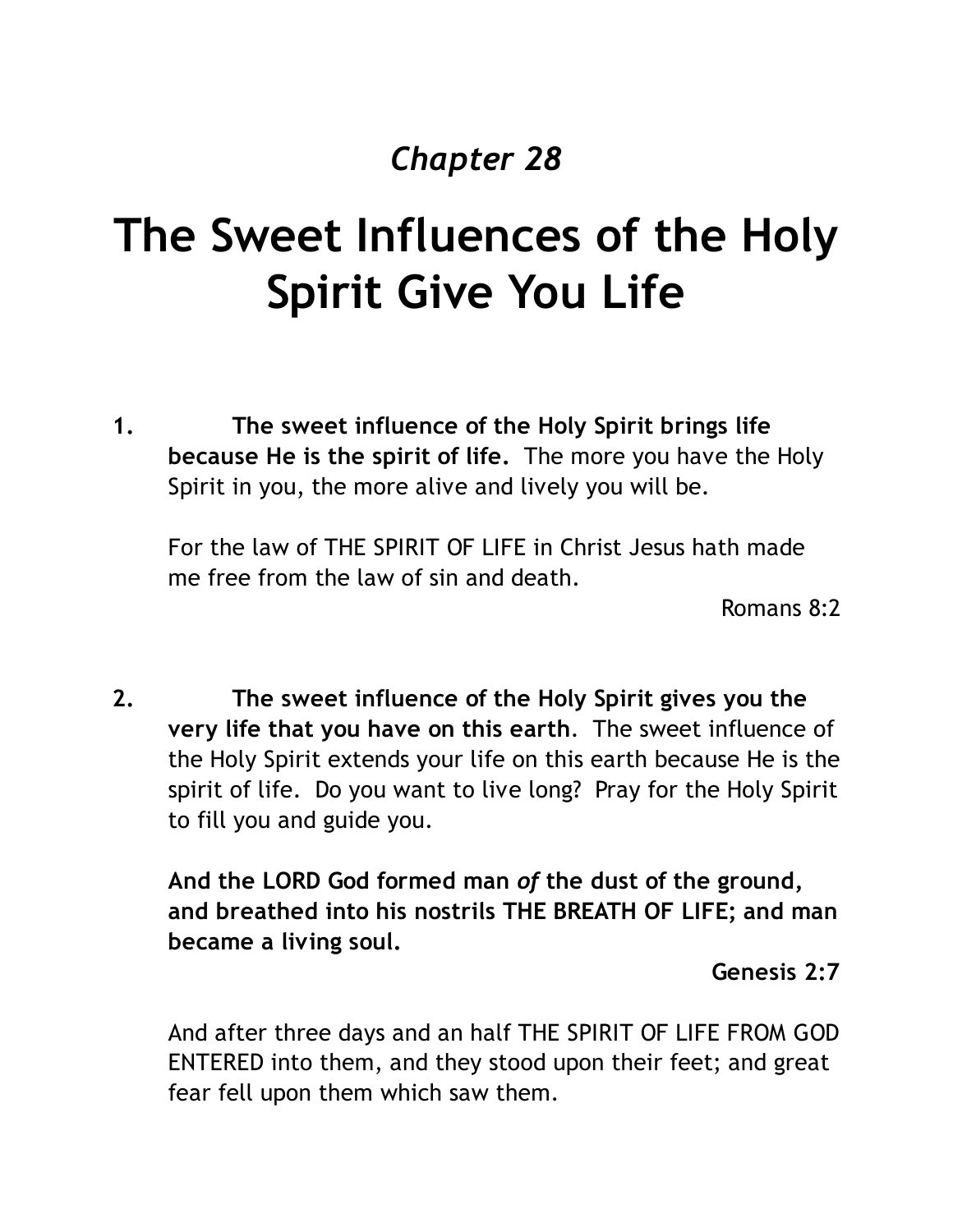**3. The sweet influence of the Holy Spirit guides you to everlasting life.**

For he that soweth to his flesh shall of the flesh reap corruption; but he that soweth to the Spirit shall OF THE SPIRIT REAP LIFE EVERLASTING.

Romans 6:8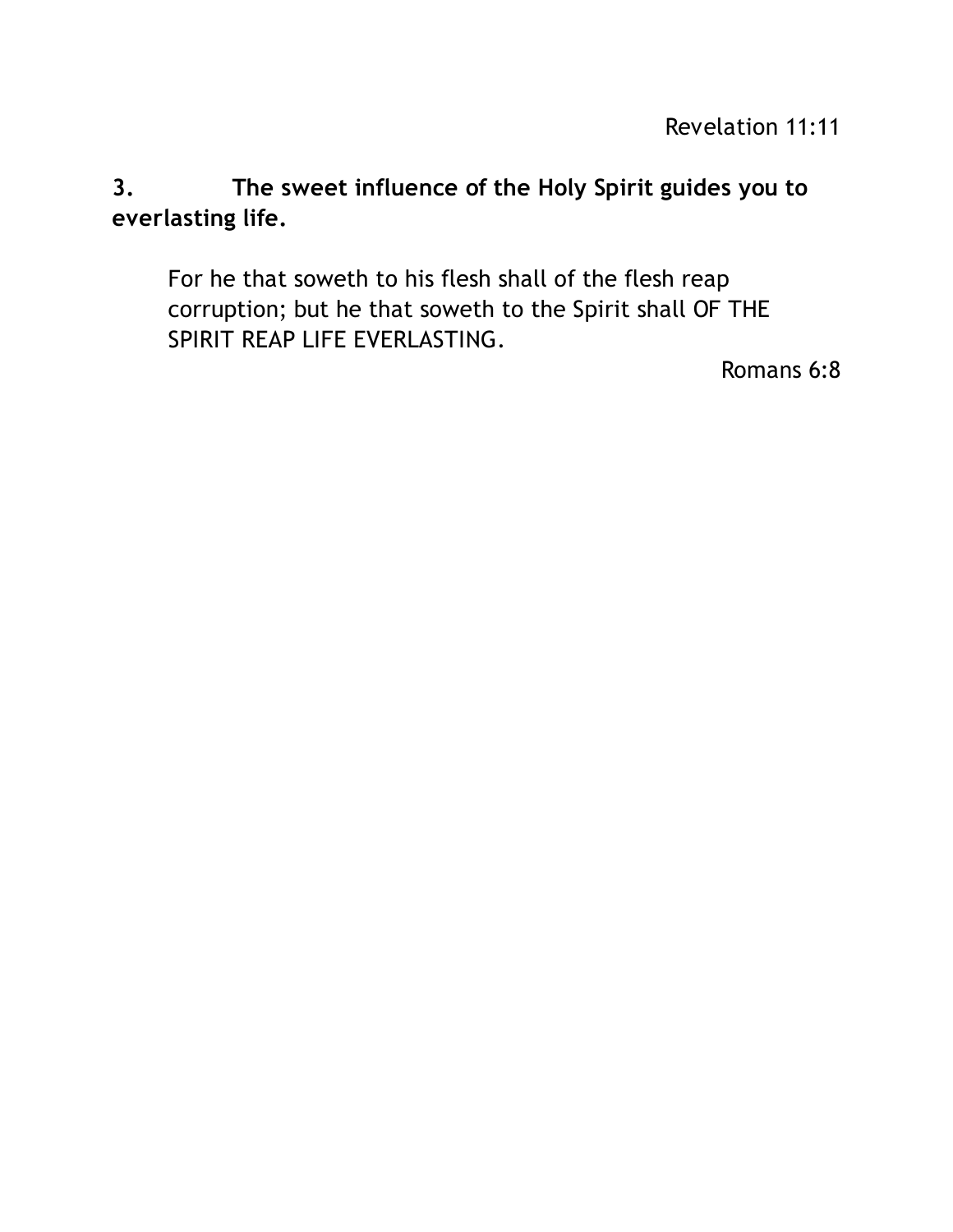## **The Sweet Influences of the Holy Spirit on Your Becoming a Pastor**

**Take heed therefore unto yourselves, and to all the flock, over the which THE HOLY GHOST HATH MADE YOU OVERSEERS, to feed the church of God, which he hath purchased with his own blood. Acts 20:28**

It is easy to see from the Scripture above that the Holy Spirit makes people overseers. The Holy Spirit wants to make you into a pastor. When you come under the influence of the Holy Spirit, you will sense a calling to become a pastor.

An overseer cannot be made by man. A minister of the gospel is someone who is called, anointed and clothed by God Himself. Manmade ministers, who fill the pulpits of many churches, are often leading people to Hell. Do not follow an overseer who was not "made" by the Holy Spirit!

Also, do not enter the ministry unless the Holy Spirit has made you an overseer. It is the Holy Spirit who "makes" overseers.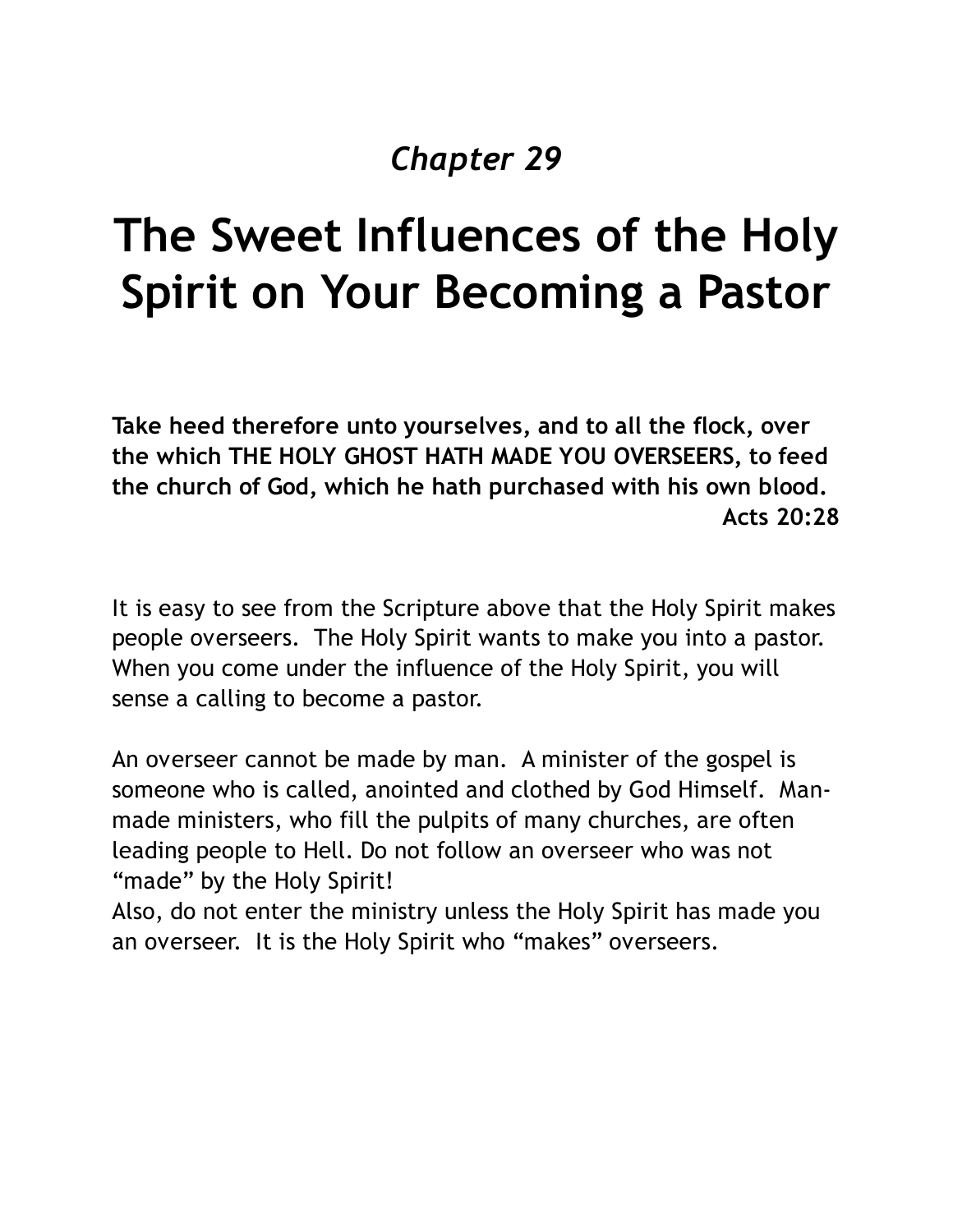## **The Sweet Influences of The Holy Spirit on Your Relationship with the Body of Christ**

**1. When you are under the influence of the Holy Spirit, you will not separate yourself.**

These be they who SEPARATE themselves, sensual, HAVING NOT THE SPIRIT.

Jude 19

Time and time again, I have watched helplessly as evil spirits led dearly loved brethren away from the fold. People, who should have known better, followed demons as they led them out of the church. The Holy Spirit will influence you *not* to be separated from the rest of the brethren. It is demons who influence people to separate themselves from the rest of the body. The Holy Spirit does the exact opposite of that. If you remember this, you will react properly to every attempt to ever separate you from your spiritual family. I would prefer to live my life without ever following a demon. Do not follow a demon, not even for a day!

**2. When you are under the influence of the Holy Spirit, you will unite with other Christians.**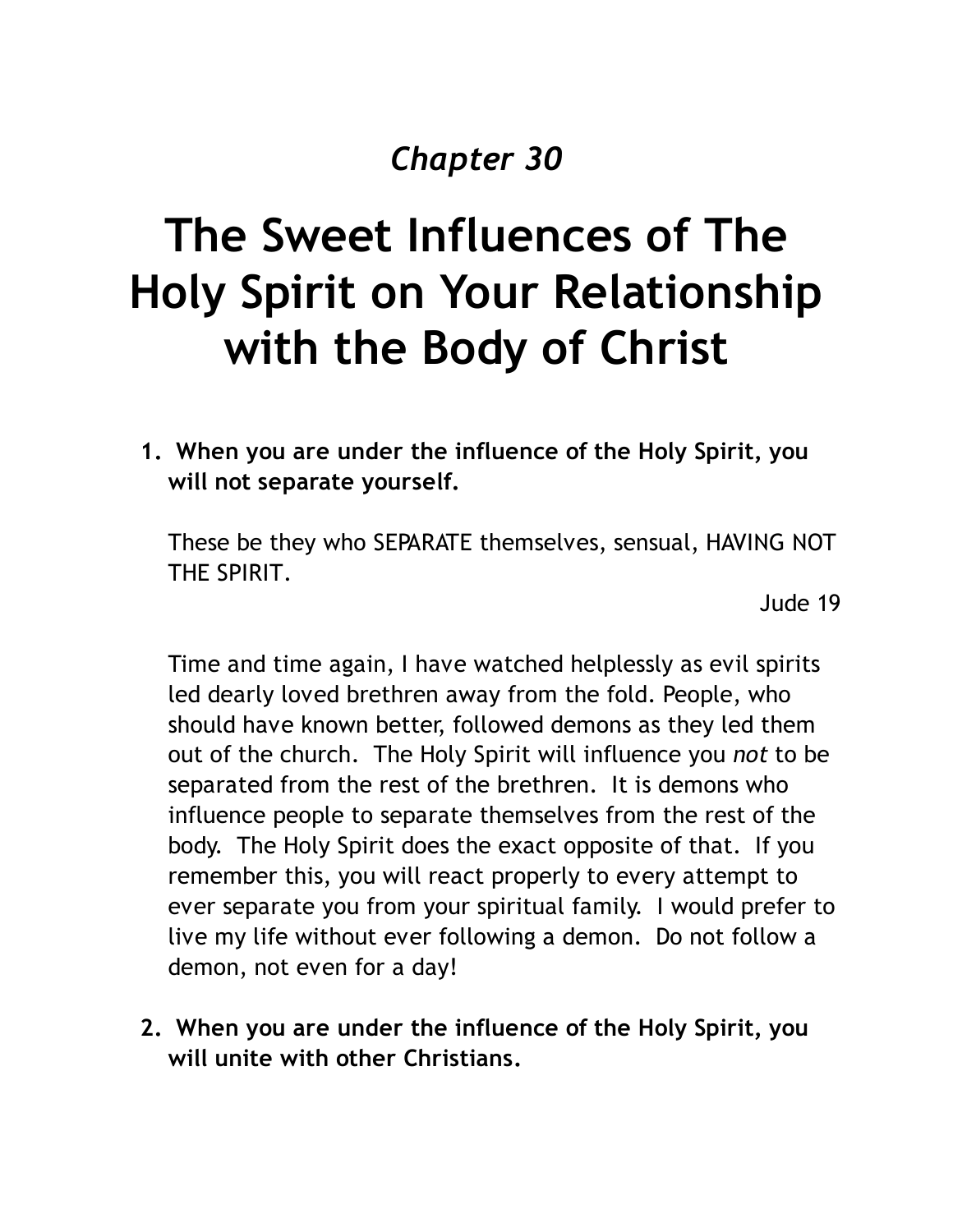Endeavouring to keep the UNITY OF THE SPIRIT in the bond of peace.

Ephesians 4:3

The Holy Spirit will influence you to be united with the rest of the body of Christ. Unity in the church is actually called "unity of the Holy Spirit". Unity is brought about by a direct influence of the Holy Spirit.

The world we live in is opposed to unity. Hurts and offences that are in the world constantly work to divide us and break vital relationships. It is only by the power of the Holy Spirit that we can continue to stay together. The Holy Spirit does not inspire isolation and living lonely lives. The Holy Spirit inspires you to be with the others and to stay within the fellowship.

*Chapter 31*

# **Seven Keys to Stirring Up the Sweet Influences of the Holy Spirit**

**... that thou stir up the gift of God. . .**

**2 Timothy 1:6**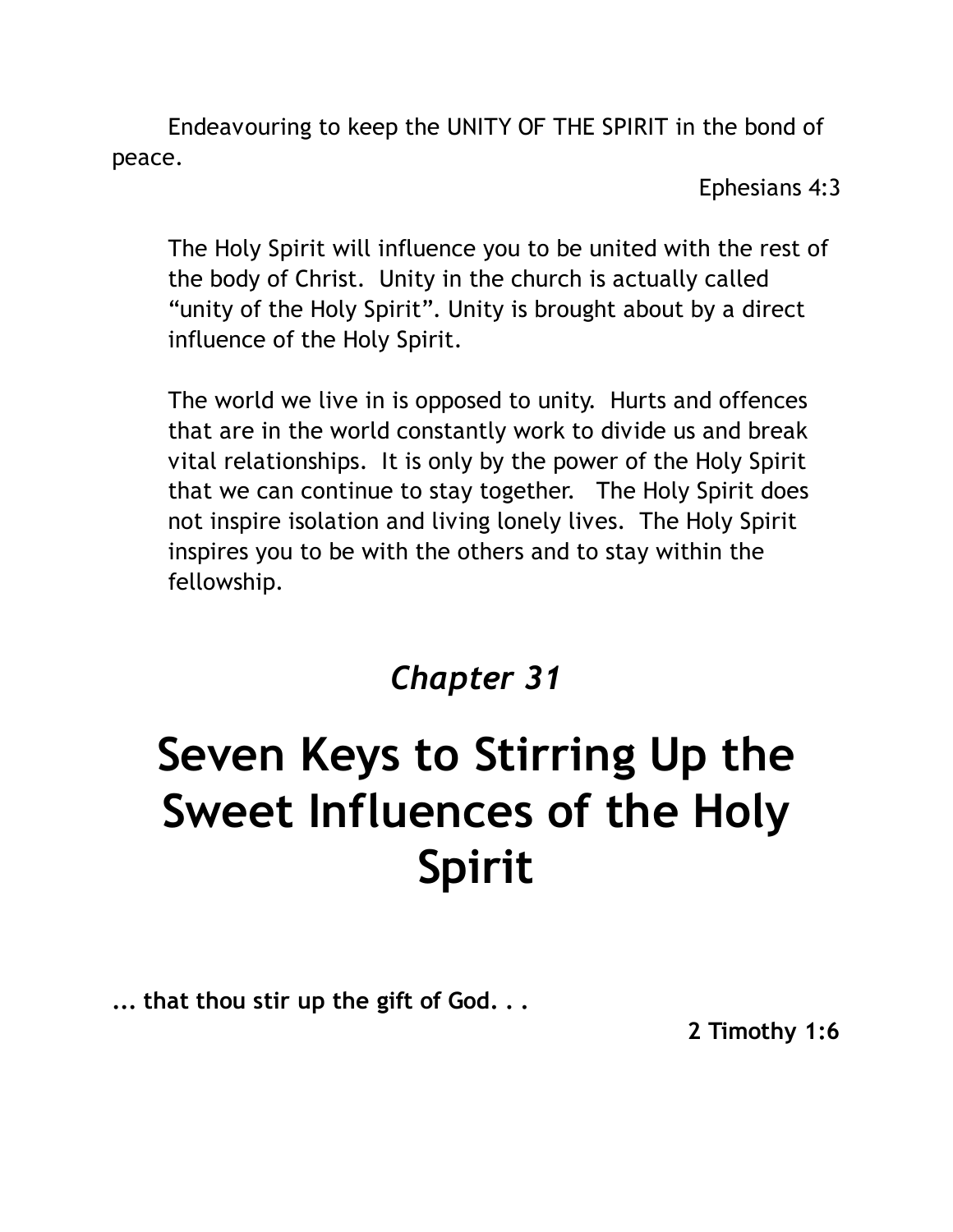1. **Stir up interest and hunger in the Holy Spirit by talking and preaching about the Holy Spirit**.

Blessed are they which do hunger and thirst after righteousness: for they shall be filled.

Matthew 5:6

You can stir up interest in anything by talking about it. Have you noticed that you become hungry when you talk about food? Have you noticed that when you talk about America your interest in America increases? Have you noticed that your interest in sex increases as you talk about it? When pastors preach about money, prosperity and finances, their congregation develops an interest and hunger for money. The reason why modern churches are filled with many greedy, covetous and money-loving Christians is because we the pastors are constantly teaching on how and why you must be rich!

Similarly, talking about the Holy Spirit stirs up a hunger and interest in the things of the Spirit. Do not be surprised when there are manifestations of the Spirit in ministries that preach and teach about the Holy Spirit. They are stirring up interest in the Holy Spirit when they talk about the Holy Spirit, His gifts and His manifestations.

Do you want manifestations of the Holy Spirit? Do you want the sweet influences of the Holy Spirit to increase in your life? Then start talking and preaching about it! You will create a genuine hunger for these things. The hunger you create will result in the blessing of being filled. The blessing of being hungry is that you will be filled with the Holy Spirit.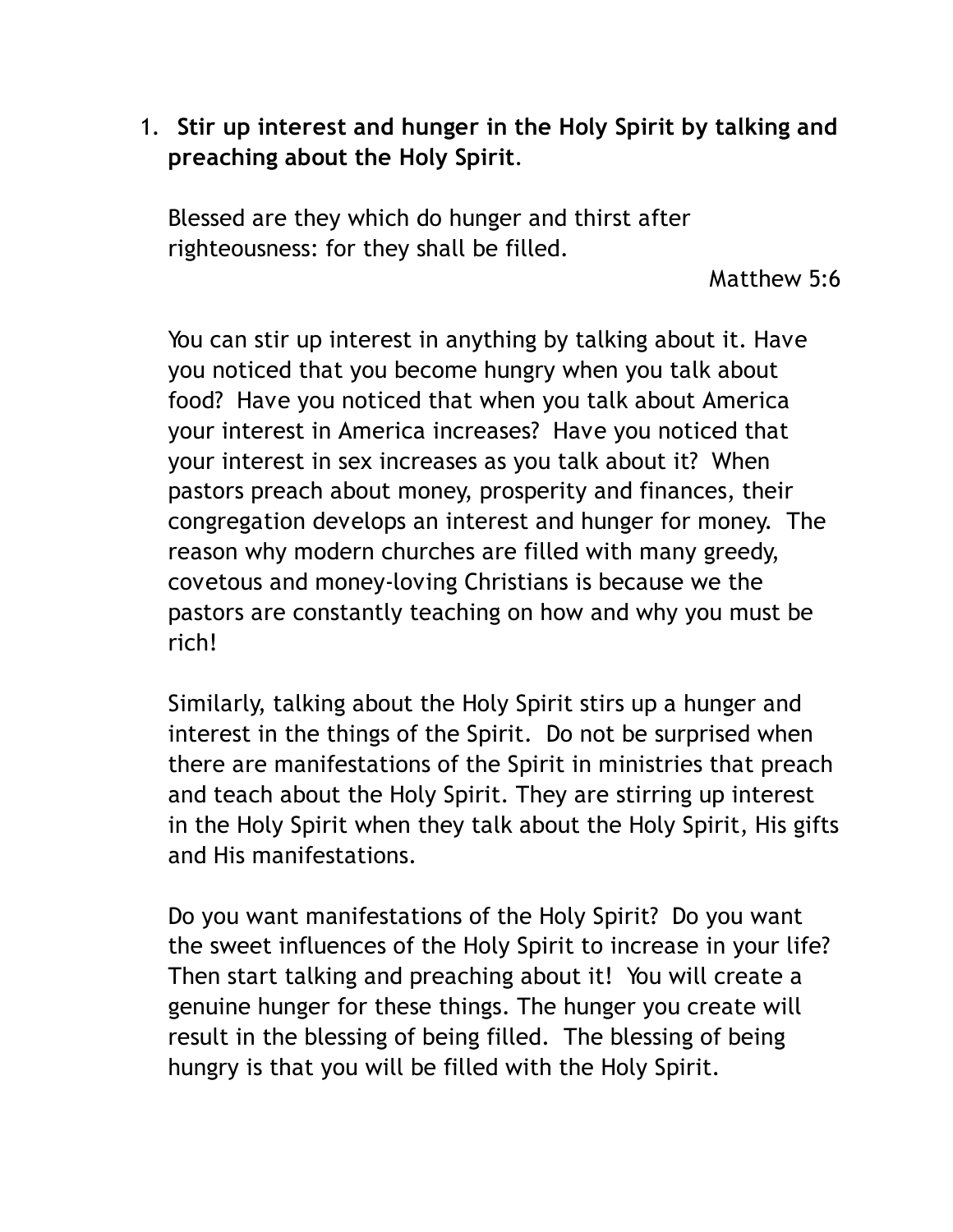# **2. Stir up the sweet influences of the Holy Spirit by praying specifically for the Holy Spirit.**

If ye then, being evil, know how to give good gifts unto your children: how much more shall *your* heavenly Father GIVE THE HOLY SPIRIT TO THEM THAT ASK HIM?

Luke 11:13

One of the *only* things Jesus told us to pray for is the Holy Spirit. You must pray for the Holy Spirit every day! Do not think that you have enough of the Holy Spirit! Who can ever have enough of the Spirit of God?

Because the Holy Spirit has been given to us in a measure, there are always other measures that can be added to what you have. Until you die and go out of this world, you will be receiving gifts and impartations of the Holy Spirit. Each of those gifts is important for your calling. The "good thing" and the "best thing" that Jesus has for you is the Holy Spirit.

You will notice the difference in the lives and ministries of those who pray for the Holy Spirit. The most anointed people often pray for the Holy Spirit. It is when you understand and know the value of the Holy Spirit that you constantly pray for Him or His influence? Kenneth Hagin spoke of how he prayed for the Holy Spirit for many years. Perhaps your most important prayer topic is to pray for the Holy Spirit. I love to pray for the spirit of wisdom, understanding, might, power and counsel.

Initially, I did not pray much for the Holy Spirit. I felt that I had enough of the Holy Spirit because I already spoke in tongues. Now I am constantly seeking gifts, sub-gifts and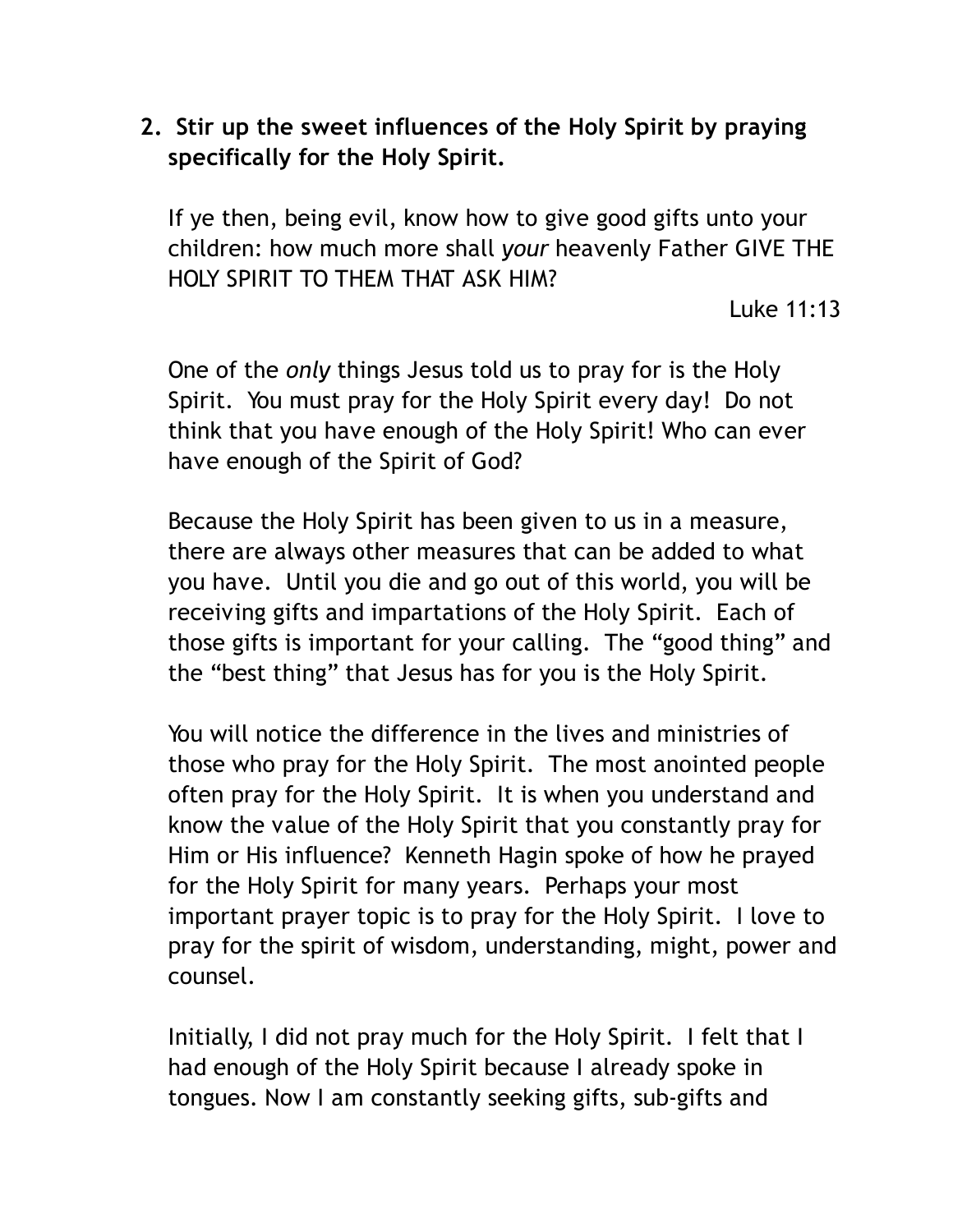impartations. May your prayers for the Holy Spirit be answered! May you come under a greater and greater influence of the Holy Spirit through these mighty prayers!

# **3. Stir up the sweet influences of the Holy Spirit by having prayer meetings.**

And WHEN THEY HAD PRAYED, the place was shaken where they were assembled together; and THEY WERE ALL FILLED with the Holy Ghost, and they spake the word of God with boldness. Acts 4: 31

The book of Acts records the mighty filling of the Holy Spirit after a prayer meeting. The early church was filled with the Holy Spirit when they prayed. They multiplied the presence of the Holy Spirit through their fervent prayer meetings. Every prayer meeting brings down the presence of the Holy Spirit! The mention of the name of Jesus and the cries of the saints go up before the Lord as incense. You must remember that our prayers are incense rising into the throne room of God. Every prayer meeting brings us nearer the throne room of the Lord. You will be filled with the Spirit during prayer meetings.

**4. Stir up the sweet influences of the Holy Spirit by speaking to yourselves in songs.**

And be not drunk with wine, wherein is excess; but BE FILLED WITH THE SPIRIT;

SPEAKING TO YOURSELVES in psalms and hymns and spiritual songs, singing and making melody in your heart to the Lord; Ephesians 5:18-19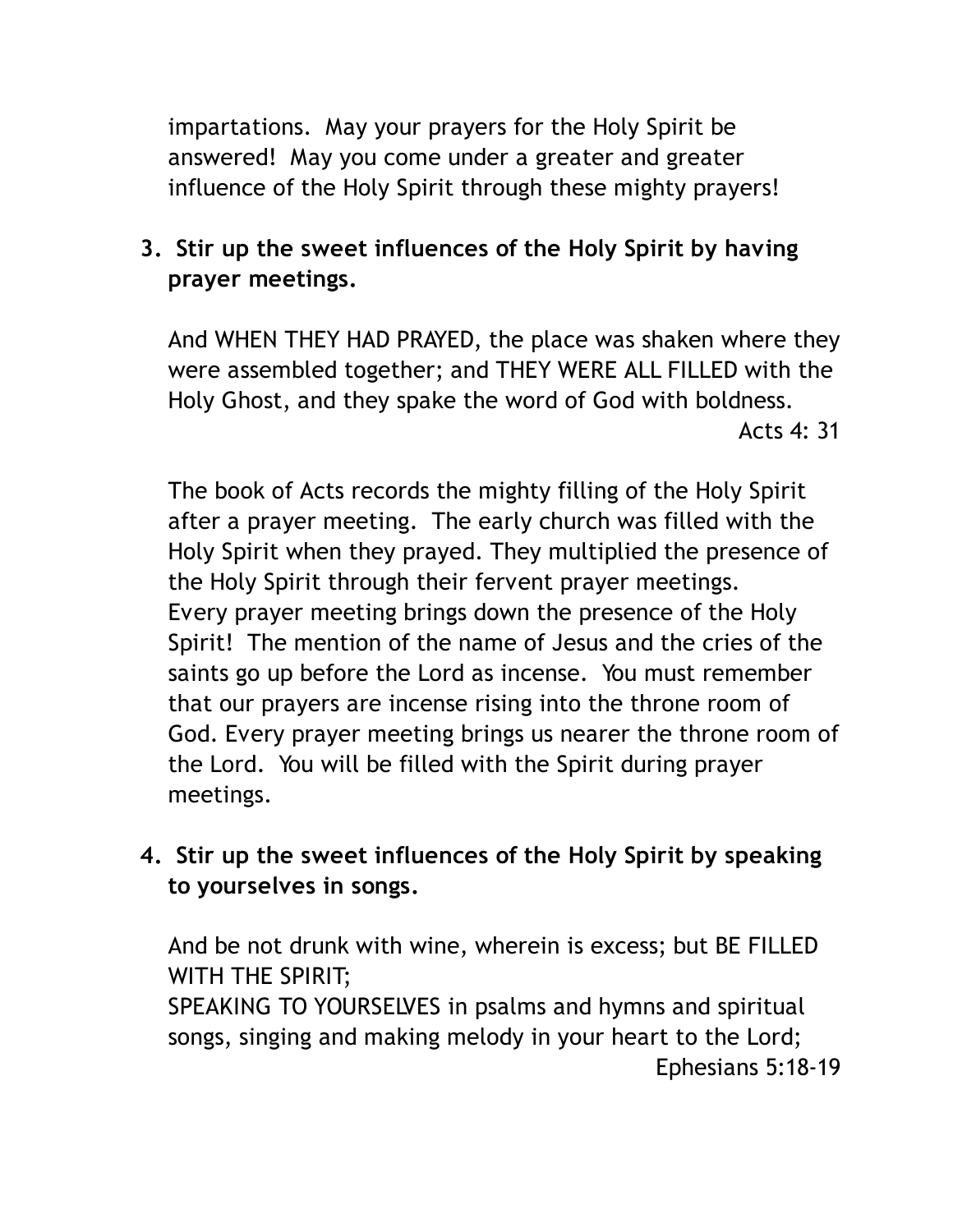Perhaps the most important Scripture for Christians who desire to be filled with the Spirit is Ephesians 5:18. It is the Scripture that tells us how Christians can be continually filled, empowered and influenced by the Holy Spirit. According to this landmark Scripture, the first thing you must do if you want to be filled with the Spirit is to speak to yourself through a song, a hymn or a psalm.

The key words here are "*speak to yourself".* Think about it. Many of the songs that are sung in churches do not speak to us *because we cannot hear the words.*

Even when we can hear the words, the words do not edify or minister grace to us. If you want people to be filled with the Spirit through your music ministry, it is important that the words are powerful and that they speak to our hearts. Often, musicians put together Christian phrases, which they think are the right things to be said.

Unfortunately, joining words together or putting Christian slogans into a song does not constitute a message. *These things do not speak to us! We need something that will speak to us*. It is only someone who is close to the Lord who can speak or minister through his songs. People who do not know the Lord can only join catchphrases, rhyming words and Christian slogans together.

You must have singers who speak through their songs.

# *5.* **Stir up the sweet influences of the Holy Spirit by** *singing and making melody in your heart to the Lord.*

And be not drunk with wine, wherein is excess; but BE FILLED WITH THE SPIRIT;

Speaking to yourselves in psalms and hymns and spiritual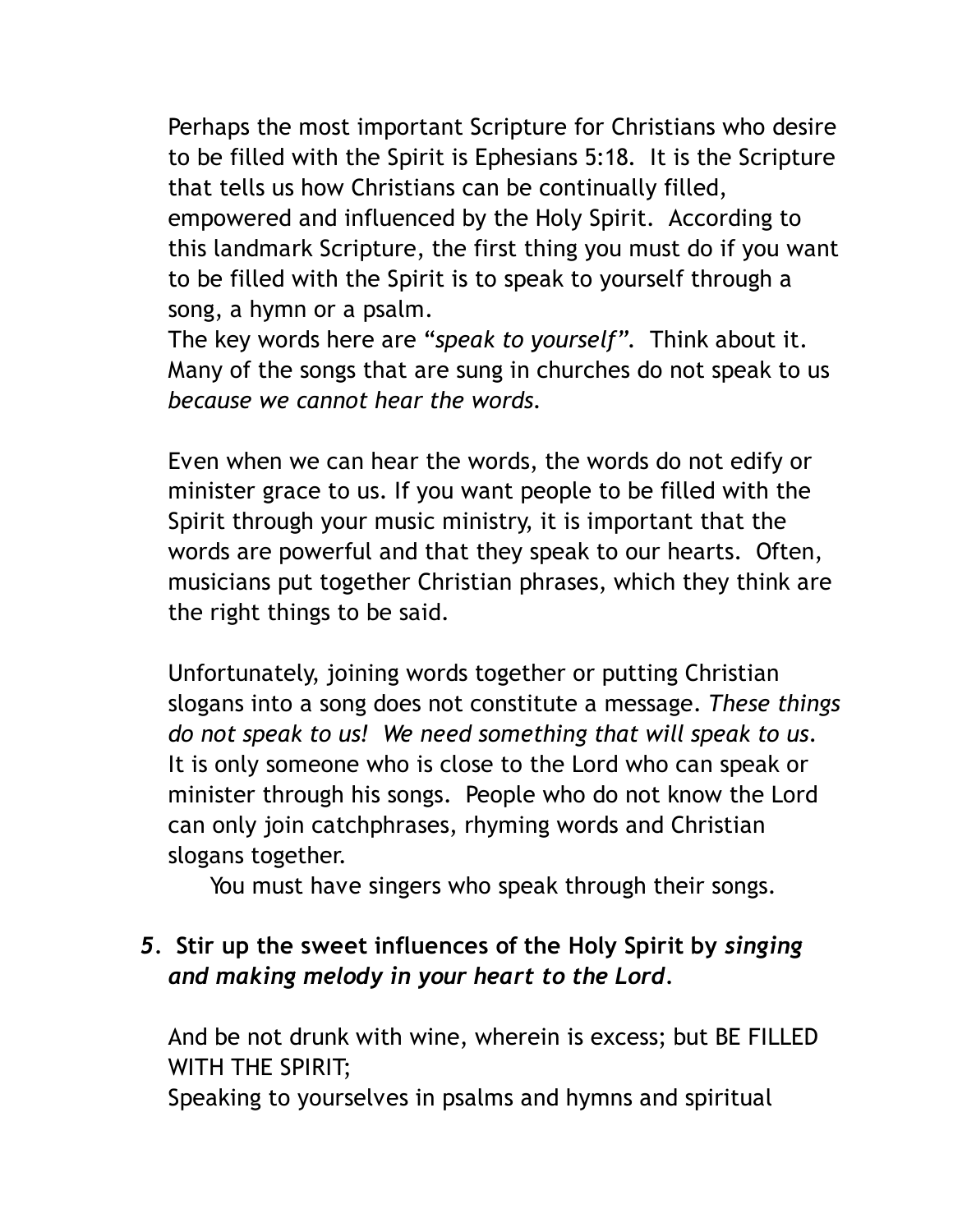songs, SINGING AND MAKING MELODY IN YOUR HEART TO THE LORD;

Giving thanks always for all things unto God and the Father in the name of our Lord Jesus Christ;

Ephesians 5:18-20

Have you noticed how you feel different when you sing and make melody in your heart to the Lord? This is the reason why a time of worship has such a great impact on you. Beautiful times of worship always result in you being filled with the Spirit and coming under the sweet influences of the anointing.

It is important to create a spiritual atmosphere in your room by having music in which people sing and make melody in their hearts.

Not all Christian music has this powerful effect. Songs that are not sung from the heart do not have the same effect. The melody and the songs that result in you being filled with the Spirit must emanate from the heart.

Songs of ministers that come from their hearts and from their life's experiences, have an effect that others do not. Music that consists of rhyming words and hastily put together lyrics is not melody that comes from the heart. It is melody that is designed to impress and to make money. A spiritual person will always notice the songs that come from the heart.

# **6. Stir up the sweet influences of the Holy Spirit by being thankful.**

And be not drunk with wine, wherein is excess; but BE FILLED WITH THE SPIRIT;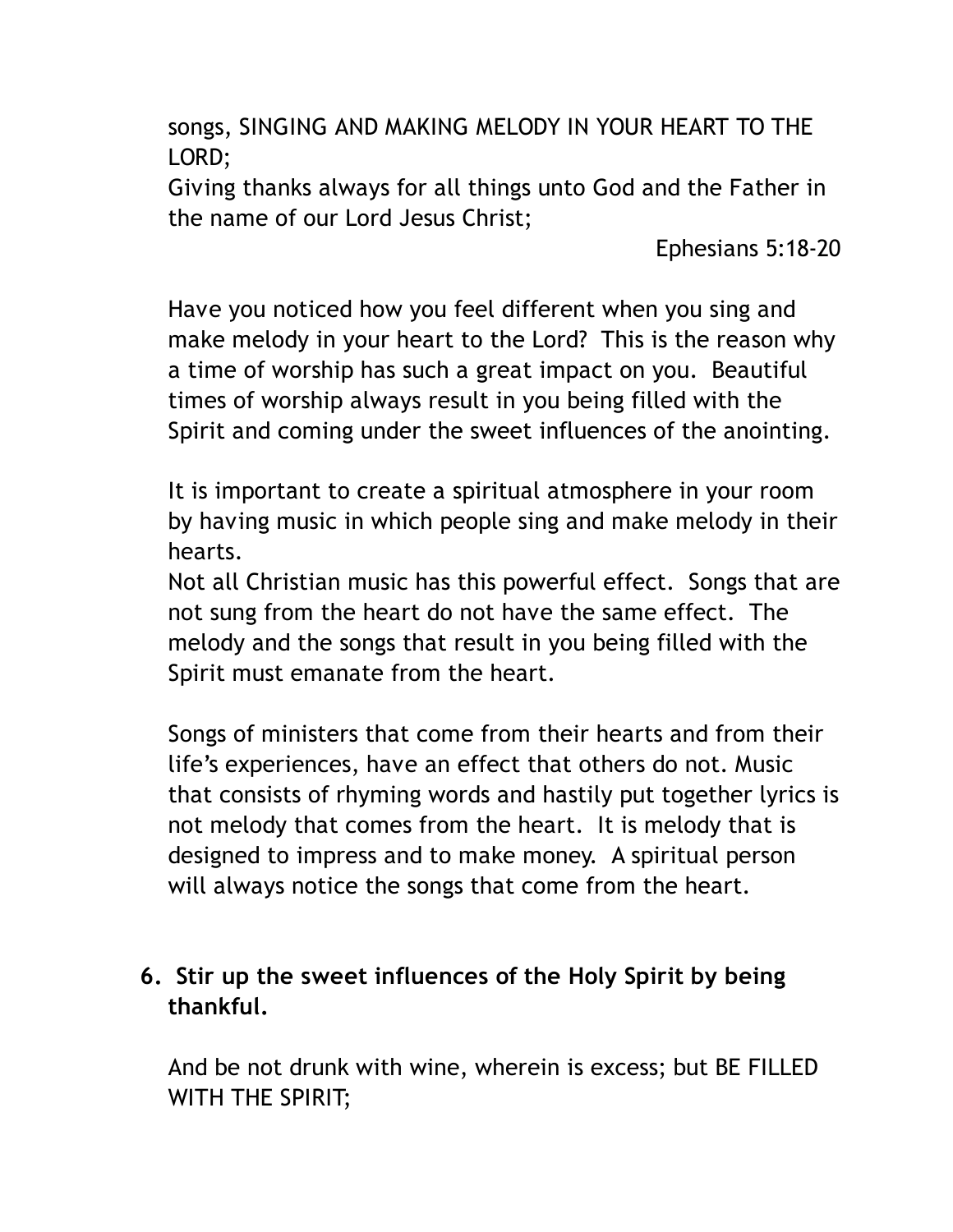Speaking to yourselves in psalms and hymns and spiritual songs, singing and making melody in your heart to the Lord; GIVING THANKS ALWAYS FOR ALL THINGS unto God and the Father in the name of our Lord Jesus Christ;

Ephesians 5:18-20

The next important key to being filled with the spirit and multiplying the effect of the sweet influences in your life is being thankful. "Thankfulness" causes you to be filled with the Holy Spirit. Criticism, murmuring and accusations cause you to be filled with evil sprits. You will notice that the Israelites were filled with evil spirits when they criticised Moses. Evils spirits of death, disease and destruction filled them.

Every time you are thankful and every time you praise God you open yourself to be filled with the Holy Spirit and a greater anointing.

The Scripture says you should give thanks always and for all things. It is very easy to give thanks for some things and complain about others. That is why many Christians lose the opportunity to be filled with the Spirit. They are thankful about the good things but are unable to be thankful about many other things.

Develop the habit of being thankful for everything. Develop the habit of blessing God and praising Him every day. At each turn, at each event, be thankful. It is sad that most of us are only thankful just before we eat. Thankfulness must multiply and be offered at every junction of your day.

# **7. Stir up the sweet influences of the Holy Spirit by being humble.**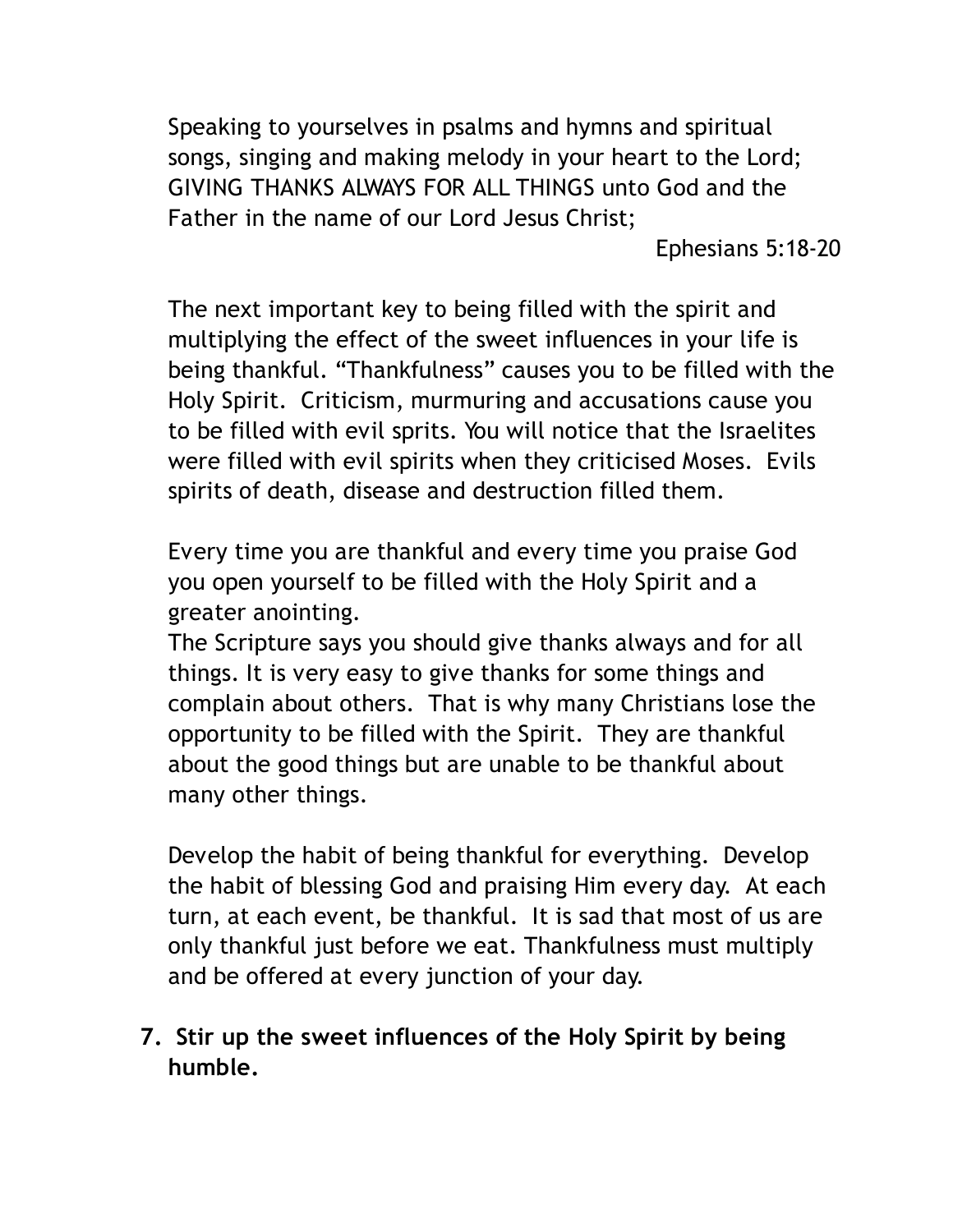And be not drunk with wine, wherein is excess; but BE FILLED WITH THE SPIRIT;

Speaking to yourselves in psalms and hymns and spiritual songs, singing and making melody in your heart to the Lord; Giving thanks always for all things unto God and the Father in the name of our Lord Jesus Christ;

SUBMITTING YOURSELVES ONE TO ANOTHER in the fear of God. Ephesians 5:18-21

This is the last of the five keys that Paul enumerated in his letter to the Ephesians about being filled with the Spirit. *Be filled with the spirit, submitting yourselves one to another in the fear of God*. The last key to stirring up the sweet influences of the Holy Spirit in your life is submission and humility.

Being filled with the Holy Spirit is closely linked to "submissiveness" and humility in relation to others.

Remember that pride and arrogance are the characteristics of Lucifer or Satan. Lucifer was lifted up in pride and arrogance. He rose up against God and threatened to invade the throne of God. But he was cast down as a wretched branch.

It is therefore no surprise that submitting ourselves one to another in humility will take us far away from evil spirits and closer to the Holy Spirit.

If you do not understand how being humble and submissive helps you to be filled with the Holy Spirit, just think of submission and humility as something that takes you further away from the spirit of Satan.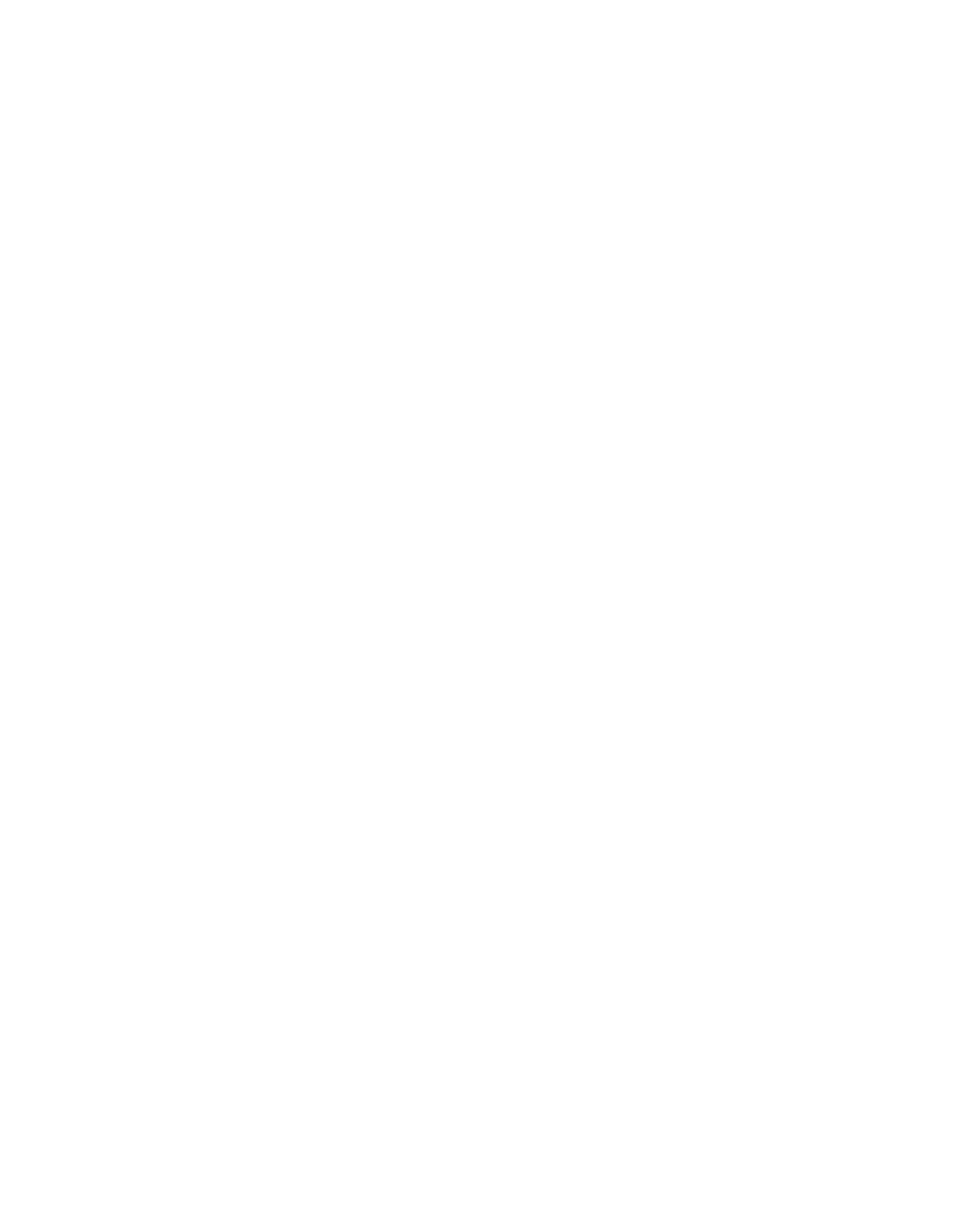# *Chapter 32*

# **How to Multiply the Sweet Influences of the Anointing through Association**

Many famous associations have stirred up the sweet influences of the Holy Spirit. Why do you have to associate with anointed men of God? What exactly do you acquire through association? As you closely associate with a man of God, you will hear him speaking over and over again. These words contain the anointing. When Elisha associated himself closely with Elijah he must have heard him speaking many times. Every kind of association has a spiritual impact.

Notice how the Scripture warns about the effects of association. Why is the Bible full of warnings about the effects of association? Because associating with someone is a deeply spiritual thing. Never take your associating with a person for granted. Every association will lead to evil or good. Because the apostles knew the effects of association, they were concerned about who their followers associated with. All Hitler's henchmen were equally full of hatred and murder. It is not easy to be associated with a satanic entity and not be affected.

I wrote you in my letter not to ASSOCIATE with immoral people; 1 Corinthians 5:9 (NASB)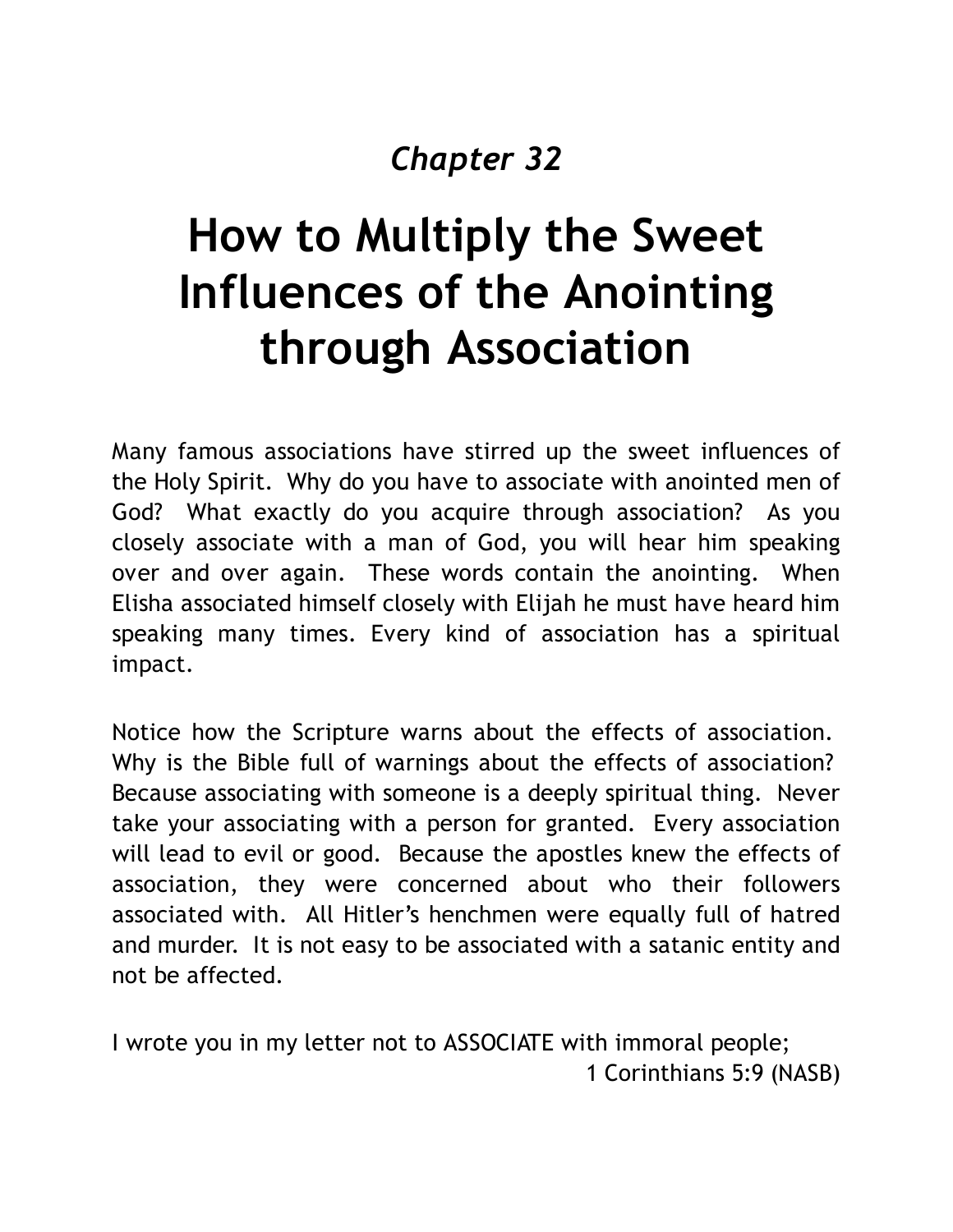But actually, I wrote to you not to ASSOCIATE with any so-called brother if he is an immoral person, or covetous, or an idolater, or a reviler, or a drunkard, or a swindler -- not even to eat with such a one.

1 Corinthians 5:11 (NASB)

- a. Jesus Christ associated with His disciples.
- b. Moses associated with Aaron.
- c. Moses associated with Joshua.
- d. Elijah associated with Elisha.

The Apostles, Peter, James and John were physically associated with the Lord Jesus. They touched him, they held him and they even had dinner with him. This is their testimony: "That which was from the beginning, which we have heard, which we have seen with our eyes, which we have looked upon, and our hands have handled…" (1 John 1:1).

Unfortunately, Apostle Paul did not have the chance to physically interact with Christ as the other apostles did. Paul was just like me; he had to depend on books! He loved his books. That is why he sent urgently for his books and parchments (booklets). He had to study and fellowship with the Lord and other great men of God like Isaiah through the written Word.

If Paul had lived in our generation he would have used all the technology available to associate even more through the written and spoken Word. Paul would have listened to CDs and watched videos. Books contain the written Word, but CDs and DVDs contain the spoken Word**.** You can associate with someone through his words.

# **Ten Things That Happen When You Associate with Someone**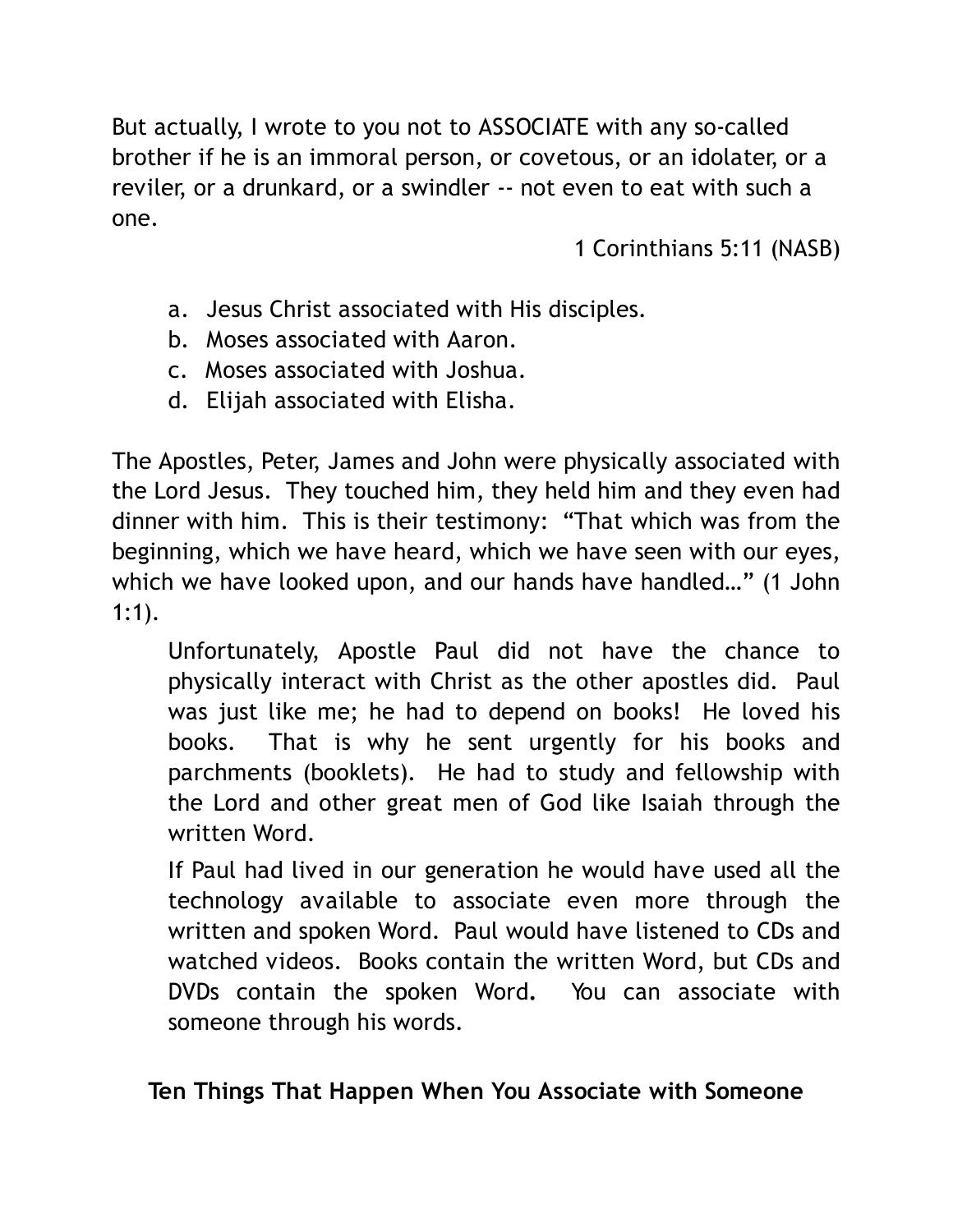- 1. When you associate with someone you connect with the person.
- 2. When you associate with someone you communicate with the person.
- 3. When you associate with someone you flow with the person.
- 4. When you associate with someone you unite with the person.
- 5. When you associate with someone you join with the person.
- 6. When you associate with someone you mix with the person.
- 7. When you associate with someone you socialize with the person.
- 8. When you associate with someone you have a lot to do with the person.
- 9. When you associate with someone you become involved with the person.
- 10.When you associate with someone you relate with the person.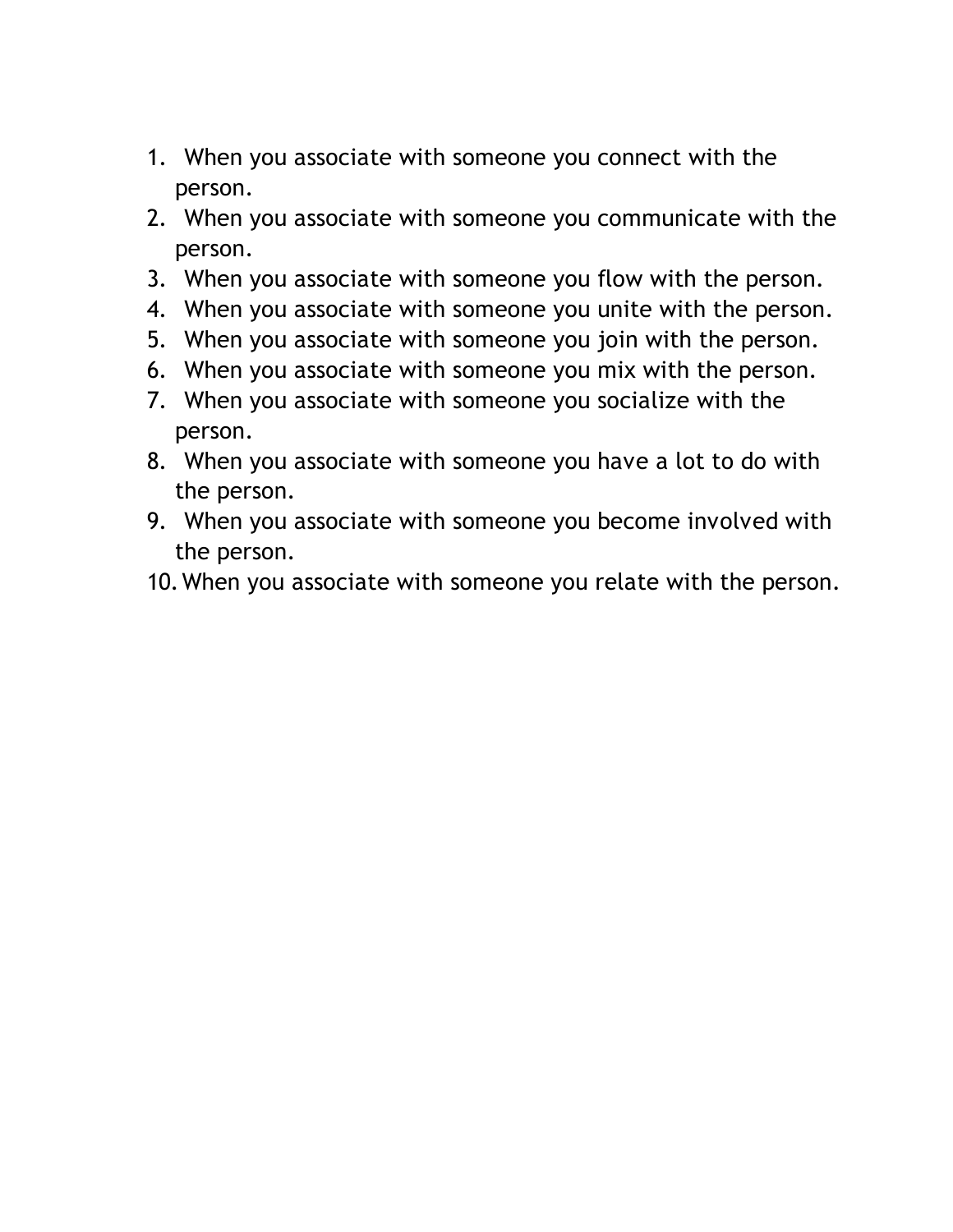# *Chapter 33*

# **How to Multiply the Sweet Influences of the Anointing through Friendship**

**Iron sharpeneth iron; so a man sharpeneth the countenance of his friend.**

**Proverbs 27:17**

Many friendships have stirred up the sweet influences of the Holy Spirit. A friend is someone like you. A friend's influence on another friend is just like one iron sharpening another iron. Friendships always have a spiritual impact. You always learn from your friends. Friends have a great impact. They are silent teachers who are imparting their ways and their knowledge to you. They invade you through the heart because you are open to their ways.

Make no FRIENDSHIP with an angry man, and with a furious man do not go, LEST YOU LEARN HIS WAYS and set a snare for your soul. Proverbs 22:24-25 (NKJV)

There is an eternal law about friendships. You become like the people you walk with. "He that walketh with wise men shall be wise …" (Proverbs 13:20). Is it not amazing that you are becoming like your friends rather than like your pastor. You are not becoming like the man of God whose picture you have on your desk. If your best friends are motivational speakers I will not be surprised if you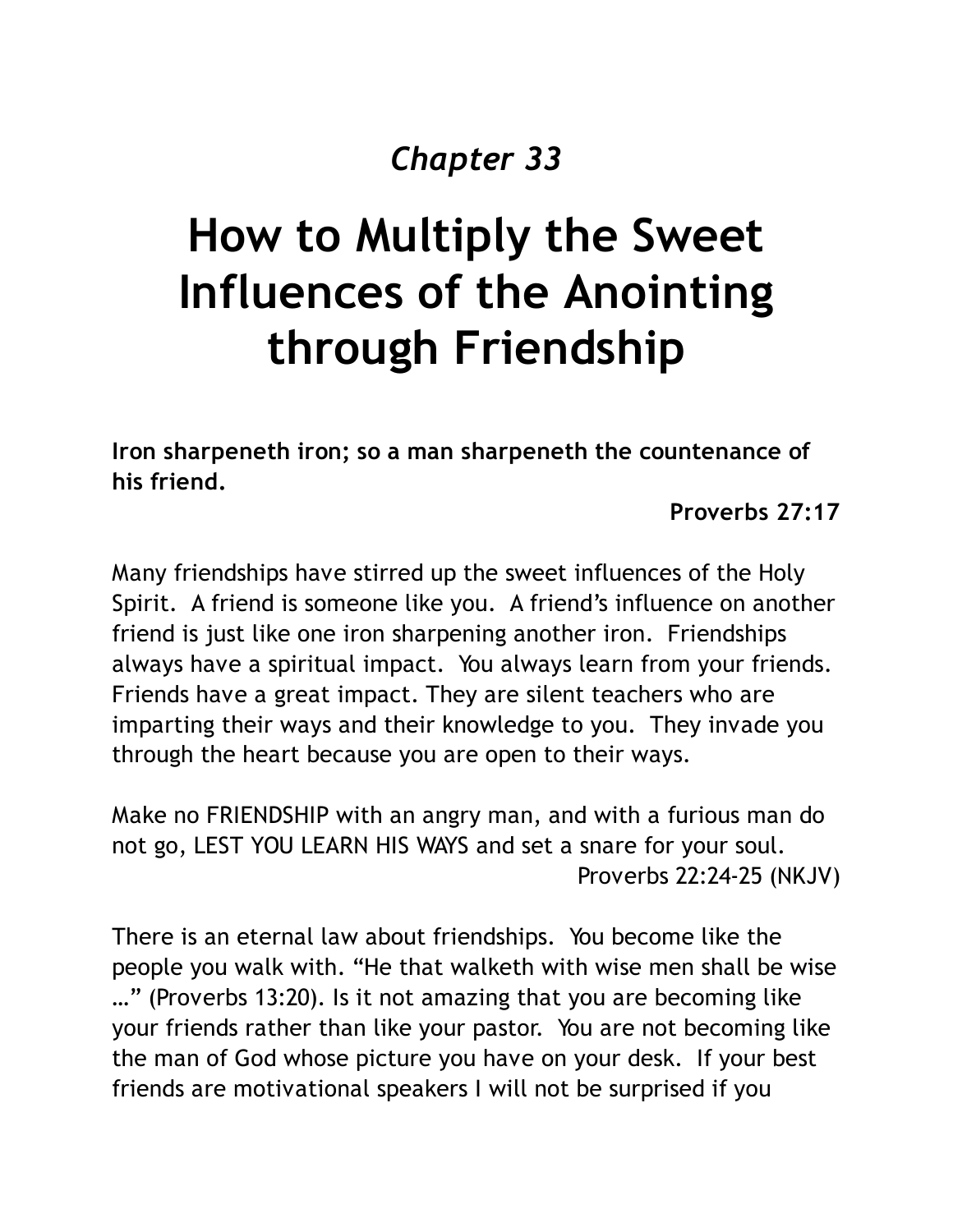become a motivational speaker soon. If your best friends are anointed men of the Holy Spirit, I will not be surprised if you have a ministry like that one day.

Many friendships have stirred up the sweet influences of the Holy Spirit. We are affected more by our friends than we know. Many people are affected more by their friends than by their pastors. In a very subtle way, your friendships have a great spiritual impact on you. Most people are like their friends. Think about it! Let it soak in! Most people are not like their pastors. *Most people are like their friends!* This is why friendships are so important and this is why the anointing and the Holy Spirit will come to your life through friendships.

# **Ten Things That Happen When You Befriend Someone**

- 1. When you befriend someone you *partner* with the person without even knowing.
- 2. When you befriend someone you *become a colleague* of the person.
- 3. When you befriend someone you *become one* with the person.
- 4. When you befriend someone you *help* the person in various ways.
- 5. When you befriend someone you *go around* with the person.
- 6. When you befriend someone you *become involved* with the person.
- 7. When you befriend someone you *blend* with the person.
- 8. When you befriend someone you *intermingle* with the person.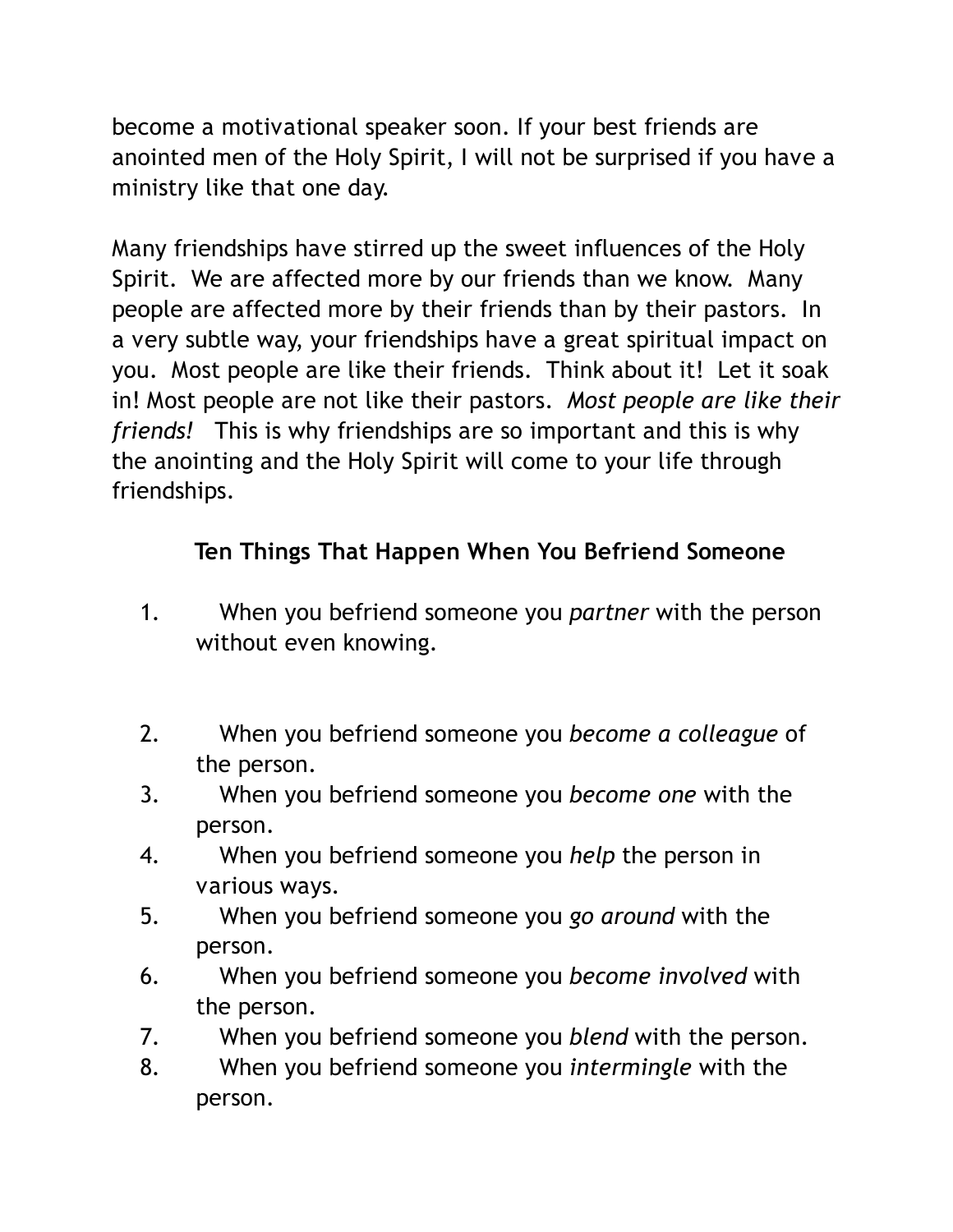- 9. When you befriend someone you *have a deep relationship* with the person.
- 10. When you befriend someone you *bond* with the person.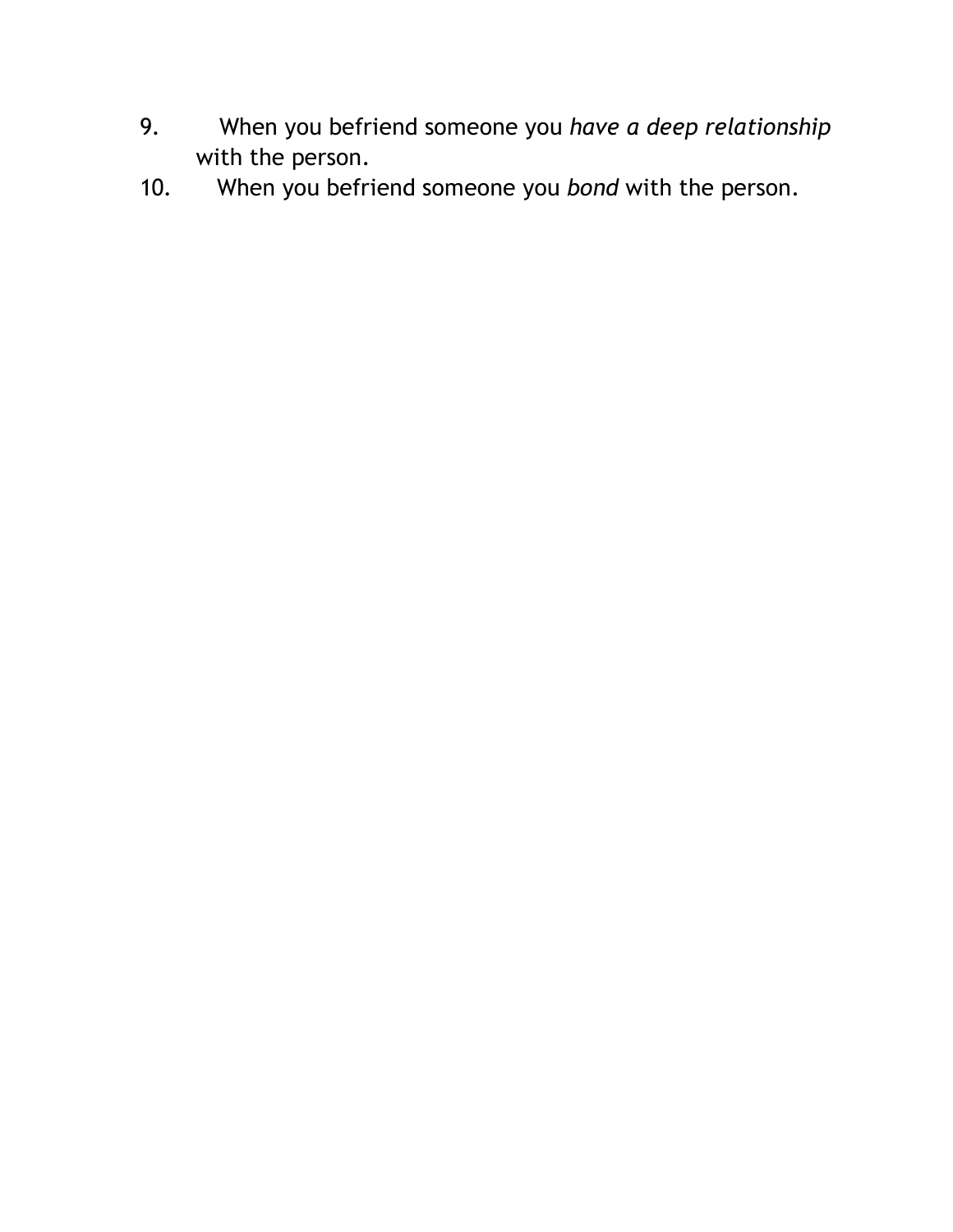# *Chapter 34*

# **How to Multiply the Sweet Influences of the Anointing through the Environment**

**...that they might be called trees of righteousness, the planting of the Lord.**

**Isaiah 61:3**

There are environments that stir up the sweet influences of the Holy Spirit. Have you ever wondered why apple trees do not grow in tropical West Africa? Have you ever wondered why plantain trees do not grow in England? The answer is "environment". You are God's garden and God's trees do not flourish everywhere. They need a certain environment to thrive in.

Environment is defined as the totality of surrounding conditions. Someone's environment is all the circumstances, people, things and events around him that influences his life. The environment is the area in which something exists or lives.

Many good and spiritual environments can stir up the anointing.

The miracle and spiritual environment which the disciples lived in for three years affected them greatly. John declared that he had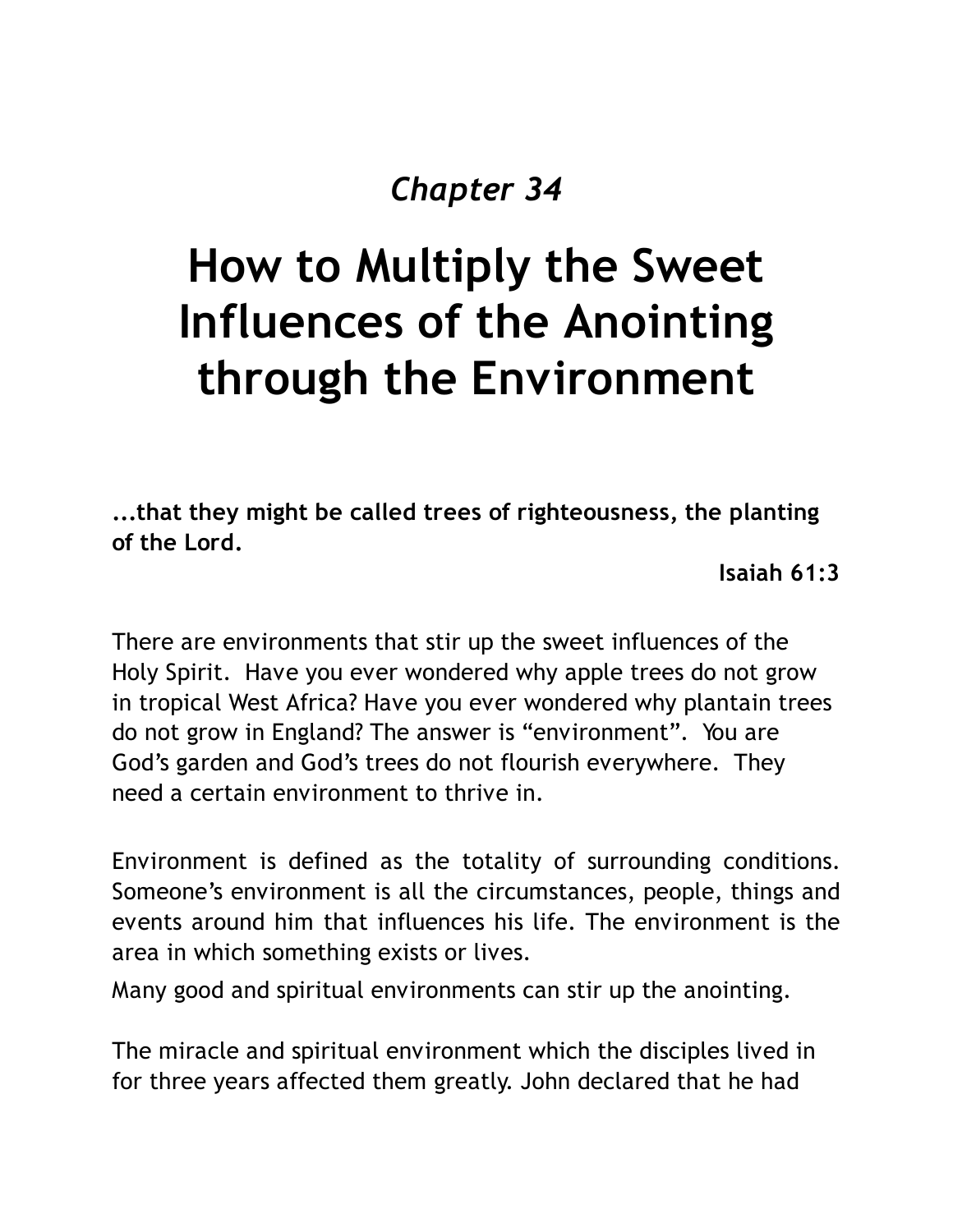seen, heard and felt many things which affected him.

That which was from the beginning, which WE HAVE HEARD, which we have seen with our eyes, which WE HAVE LOOKED UPON, and our hands have handled, of the Word of life;

(For the life was manifested, and WE HAVE SEEN IT, and bear witness, and shew unto you that eternal life, which was with the Father, and was manifested unto us;)

That which WE HAVE SEEN and heard declare we unto you, that ye also may have fellowship with us: and truly our fellowship is with the Father, and with his Son Jesus Christ.

1 John 1:1-3

An environment of poverty creates a certain kind of person. The poverty-stricken environment of certain places have created men who love shabbiness and are comfortable with accumulated rubbish all around them. People who grow up in other environments where old cars, old fridges, old tyres, old stoves and second-hand clothes are not displayed, have a different definition of beauty. People who grow up in an environment of real beauty and serenity inevitably create the same environment for themselves wherever they are.

# **The Environment That Produced Murmurers**

The spiritual environment of discontentment, criticism and backbiting creates men of disloyalty and treachery. An environment creates a certain kind of person. When a person grows up in an environment of criticism, murmuring and treachery, it is not surprising that he turns out to be a Judas. That is all that he has ever known – treachery. That is all that he grew up in. That is all he will ever understand.

I once met a pastor who had grown up in a church where criticism,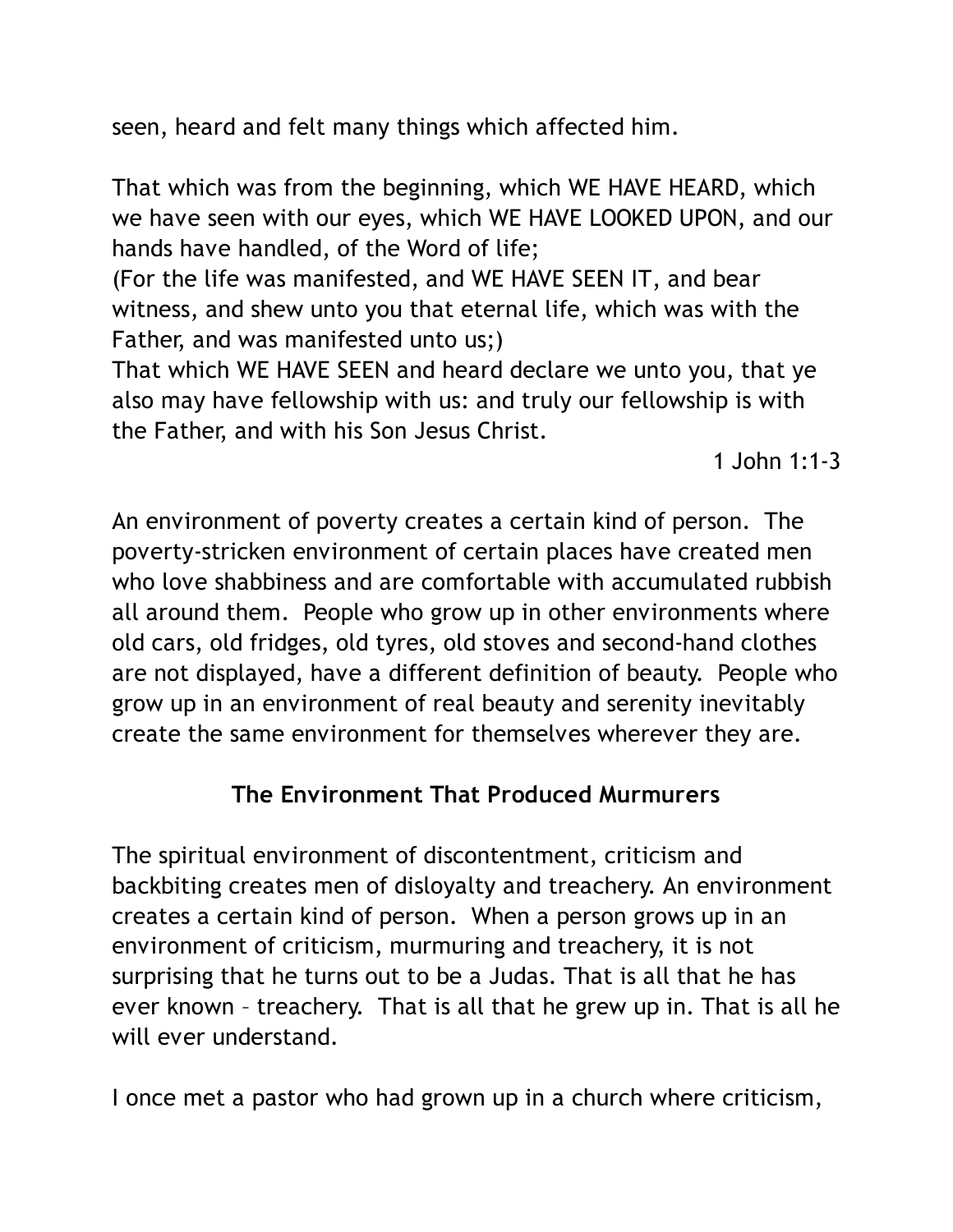backbiting, slander and murmuring were the order of the day. It was not long before he manifested those exact same traits. Shortly after that, I met another person who had come out of that same environment and it was no better. Soon, I had met several pastors and Christian leaders who grew up in that environment. Every single one of them had the same traits of disloyalty and treachery. I was forced to conclude that their evil traits were a product of their environment.

What type of environment are you growing up in? The environment you are in will mysteriously affect you!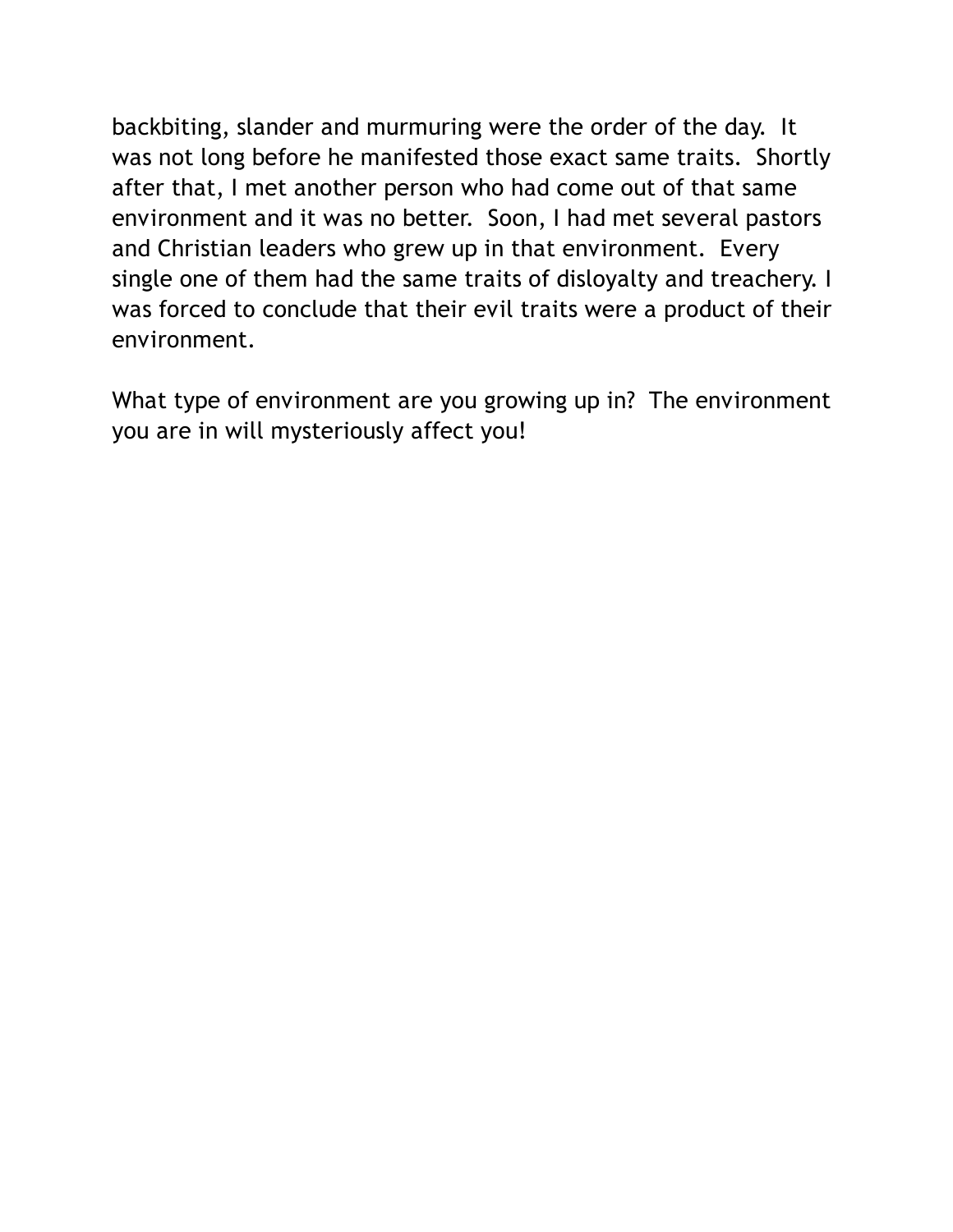# *Chapter 35*

# **Availability: The Key to Association, Friendship and Environment**

Association, friendship and environment expose you to men of the Holy Spirit. Through your association with these people, the influence of the Holy Spirit will increase in your life. Being available is the master key to association, friendship and environment. Without being available, you will not have the opportunity for certain key associations, friendships and environments. People who come and go quickly, and have no time to linger around, will never develop certain associations and friendships. They will never come under the appropriate influence and never benefit from the environment.

Someone who is available is not busy. He is free to talk to you and relate with you. Most people will not pay the price to relate with an anointed person.

Availability allows you to learn, to imbibe and to assimilate the vital lessons of ministry.

**Thirty Things That You Will Learn by Being Available**

**1. You will see the hidden and inner workings of ministry**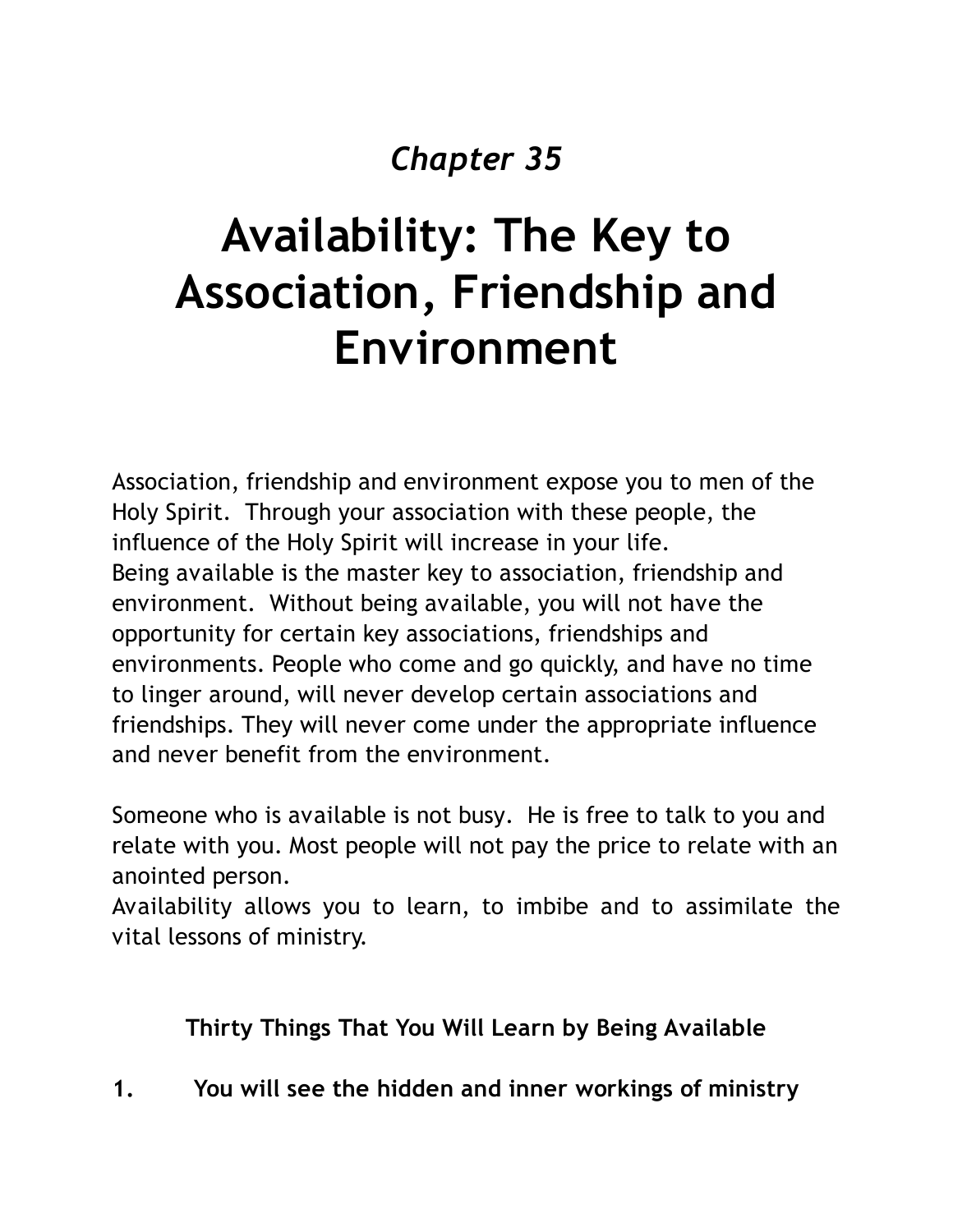#### **that the public does not see.**

And in the morning, rising up a great while before day, he went out, and departed into a solitary place, and there prayed.

Mark 1:35

#### **2. You will learn how to be a travelling minister.**

And it came to pass, that, while Apollos was at Corinth, PAUL HAVING PASSED THROUGH THE UPPER COASTS CAME TO EPHESUS: and finding certain disciples, He said unto them, have ye received the Holy Ghost since ye believed? And they said unto him, we have not so much as heard whether there be any Holy Ghost.

Acts 19:1-2

# **3. You will learn how failure happens in ministry.**

And when they were come to the multitude, there came to him a certain man, kneeling down to him, and saying, Lord, have mercy on my son: for he is lunatick, and sore vexed: for ofttimes he falleth into the fire, and oft into the water. And I brought him to thy disciples, and THEY COULD NOT CURE HIM. Matthew 17:14-16

#### **4. You will learn how to overcome failure in ministry.**

Then came the disciples to Jesus apart, and said, why could not we cast him out? And Jesus said unto them, Because of your unbelief: for verily I say unto you, IF YE HAVE FAITH as a grain of mustard seed, ye shall say unto this mountain,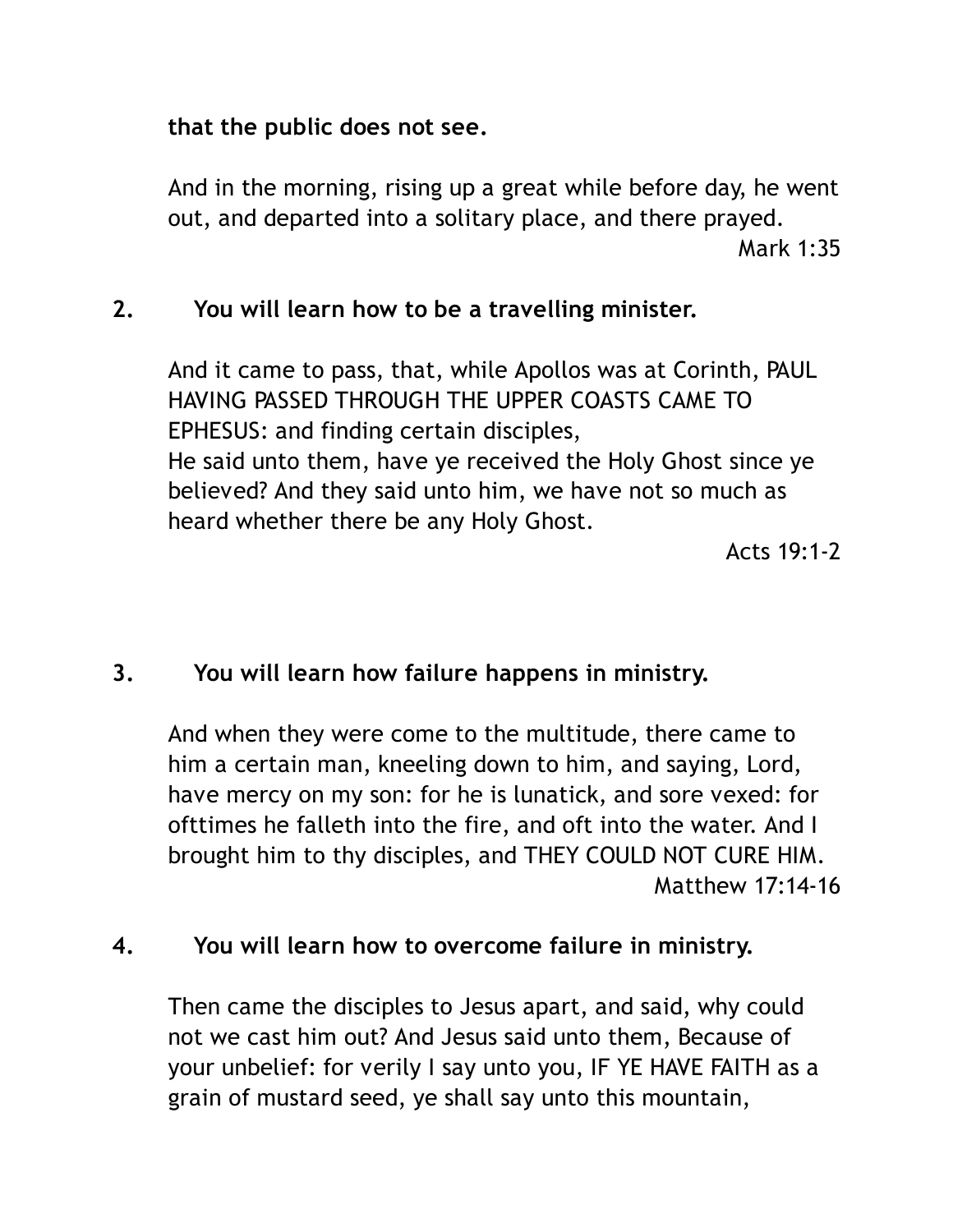Remove hence to yonder place; and it shall remove; and nothing shall be impossible unto you.

Matthew 17:19-20

#### **5. You will learn how to survive difficult seasons of ministry.**

Thrice was I beaten with rods, once was I stoned, thrice I suffered shipwreck, a night and a day I have been in the deep; *In* journeyings often, *in* perils of waters, *in* perils of robbers, *in* perils by *mine own* countrymen, *in* perils by the heathen, *in* perils in the city, *in* perils in the wilderness, *in* perils in the sea, *in* perils among false brethren; In weariness and painfulness, in watchings often, in hunger and thirst, in fastings often, in cold and nakedness.

2 Corinthians 11:25-27

#### **6. You will learn how to handle desertion in the ministry.**

For Demas HATH FORSAKEN ME, having loved this present world, AND IS DEPARTED unto Thessalonica; Crescens to Galatia, Titus unto Dalmatia.

Only Luke is with me. Take Mark, and bring him with thee: for he is profitable to me for the ministry.

2 Timothy 4:10-11

At my first answer NO MAN STOOD WITH ME, but all *men* forsook me: *I pray God* that it may not be laid to their charge. Notwithstanding the Lord stood with me, and strengthened me; that by me the preaching might be fully known, and *that* all the Gentiles might hear: and I was delivered out of the mouth of the lion.

2 Timothy 4:16-17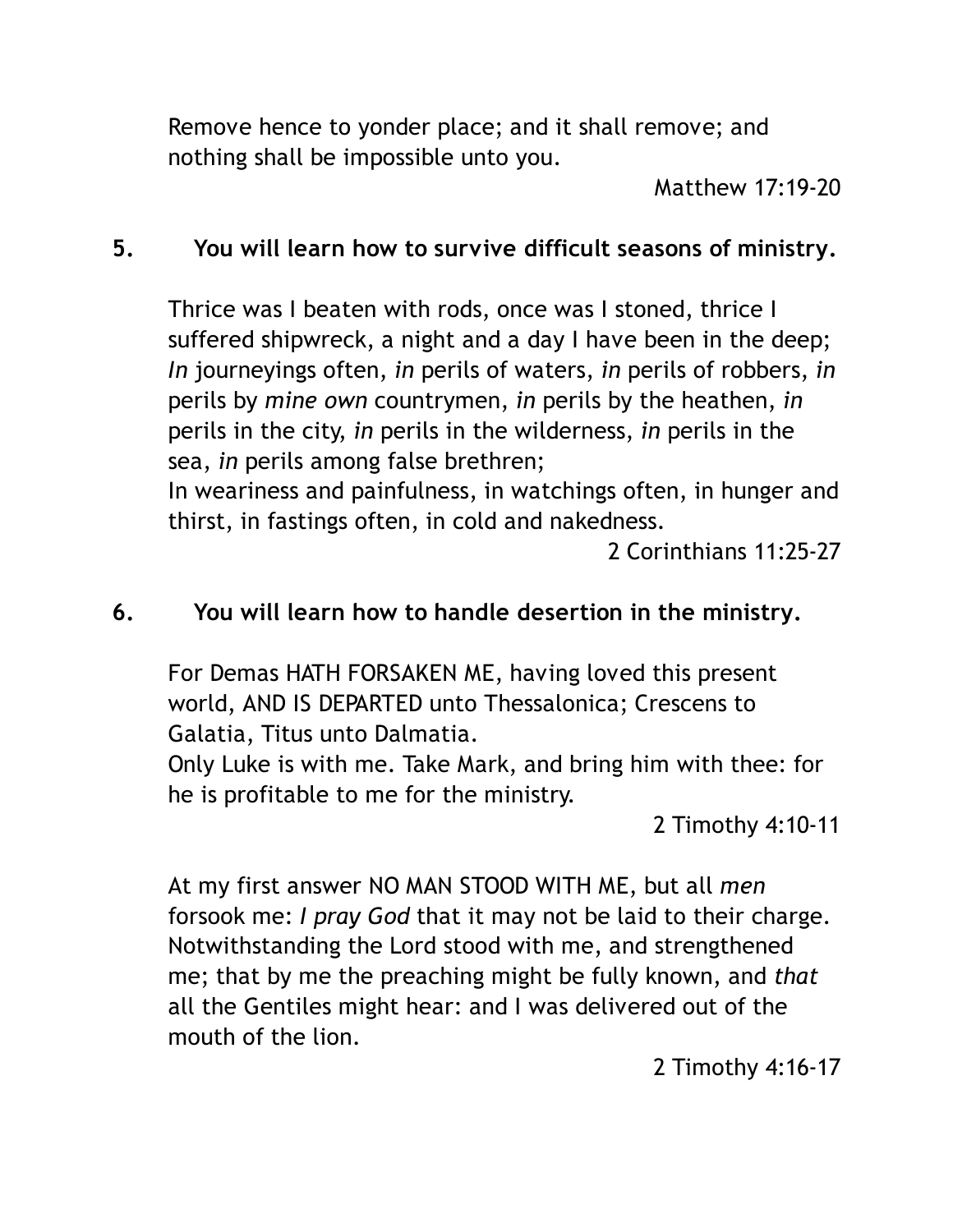# **7. You will learn how to deal with wicked people in the ministry.**

The cloke that I left at Troas with Carpus, when thou comest, bring *with thee*, and the books, *but* especially the parchments. Alexander the coppersmith did me much evil: the Lord reward him according to his works:

Of whom be thou ware also; for he hath greatly withstood our words.

2 Timothy 4:13-15

#### **8. You will learn about hunger and fasting.**

In weariness and painfulness, in watchings often, IN HUNGER AND THIRST, in fastings often, in cold and nakedness.

2 Corinthians 11:27

# **9. You will learn about how to conduct outreaches in resistant communities.**

And he went into the synagogue, and spake boldly for the space of three months, disputing and persuading the things concerning the kingdom of God. But when DIVERS WERE HARDENED, and believed not, but

spake evil of that way before the multitude, he departed from them, and separated the disciples, disputing daily in the school of one Tyrannus.

Acts 19:8-9

#### **10. You will learn about different types of prayer.**

Then they took away the stone *from the place* where the dead was laid. And Jesus lifted up *his* eyes, and said, Father, I thank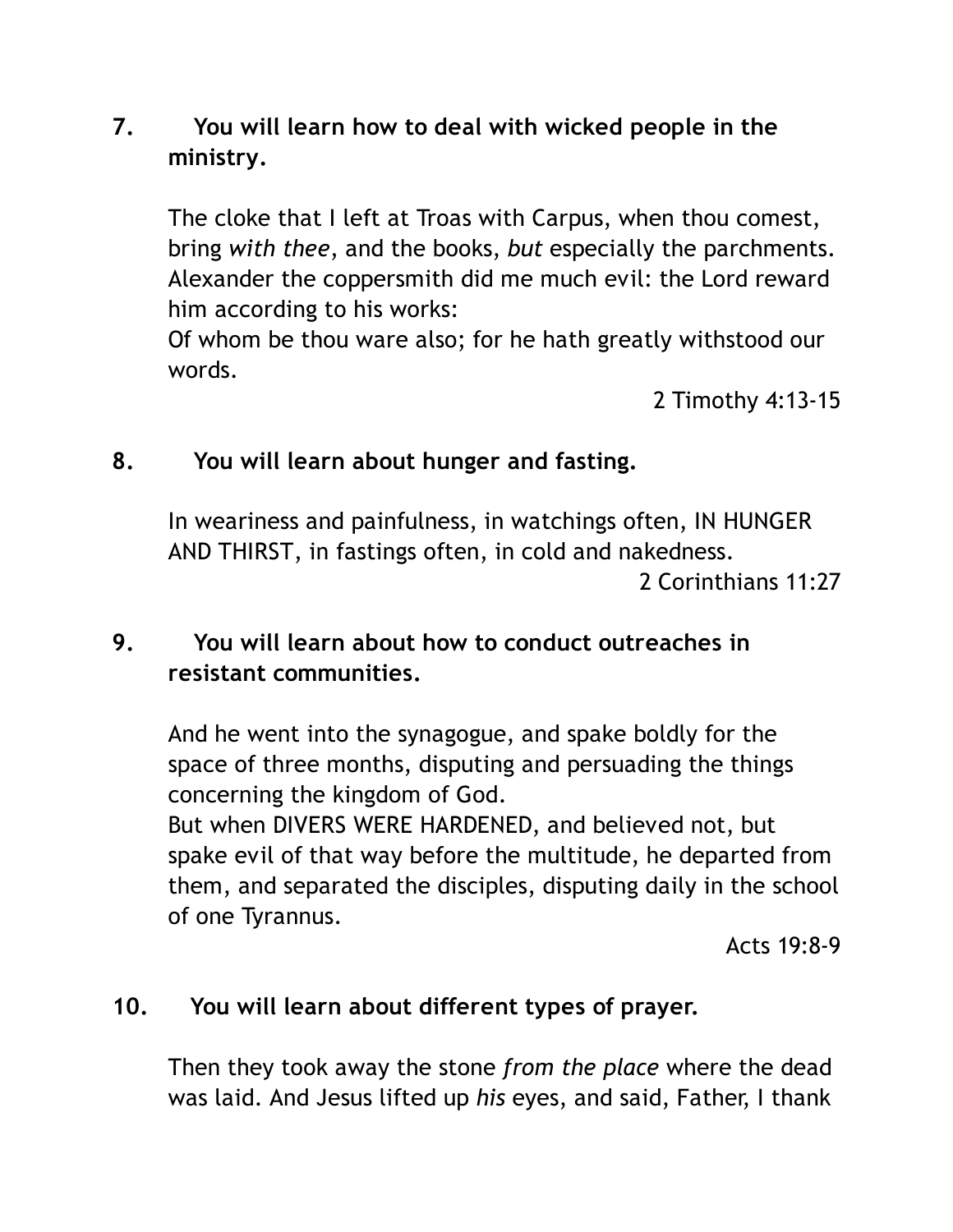thee that thou hast heard me.

And I knew that thou hearest me always: but because of the people which stand by I said *it*, that they may believe that thou hast sent me.

John 11:41-42

#### **11. You will learn how to apologise.**

And the high priest Ananias commanded them that stood by him to smite him on the mouth.

Then said Paul unto him, God shall smite thee, *thou* whited wall: for sittest thou to judge me after the law, and commandest me to be smitten contrary to the law? And they that stood by said, Revilest thou God's high priest? THEN SAID PAUL, I WIST NOT, BRETHREN, that he was the high priest: for it is written, Thou shalt not speak evil of the ruler of thy people.

Acts 23:2-5

#### **12. You will learn how to do menial jobs.**

When they were filled, he said unto his disciples, GATHER UP THE FRAGMENTS that remain, that nothing be lost. Therefore they gathered *them* together, and filled twelve baskets with the fragments of the five barley loaves, which remained over and above unto them that had eaten.

John 6:12-13

#### **13. You will receive the anointing.**

Then said Jesus to them again, Peace *be* unto you: as *my* Father hath sent me, even so send I you. And when he had said this, he breathed on *them*, and saith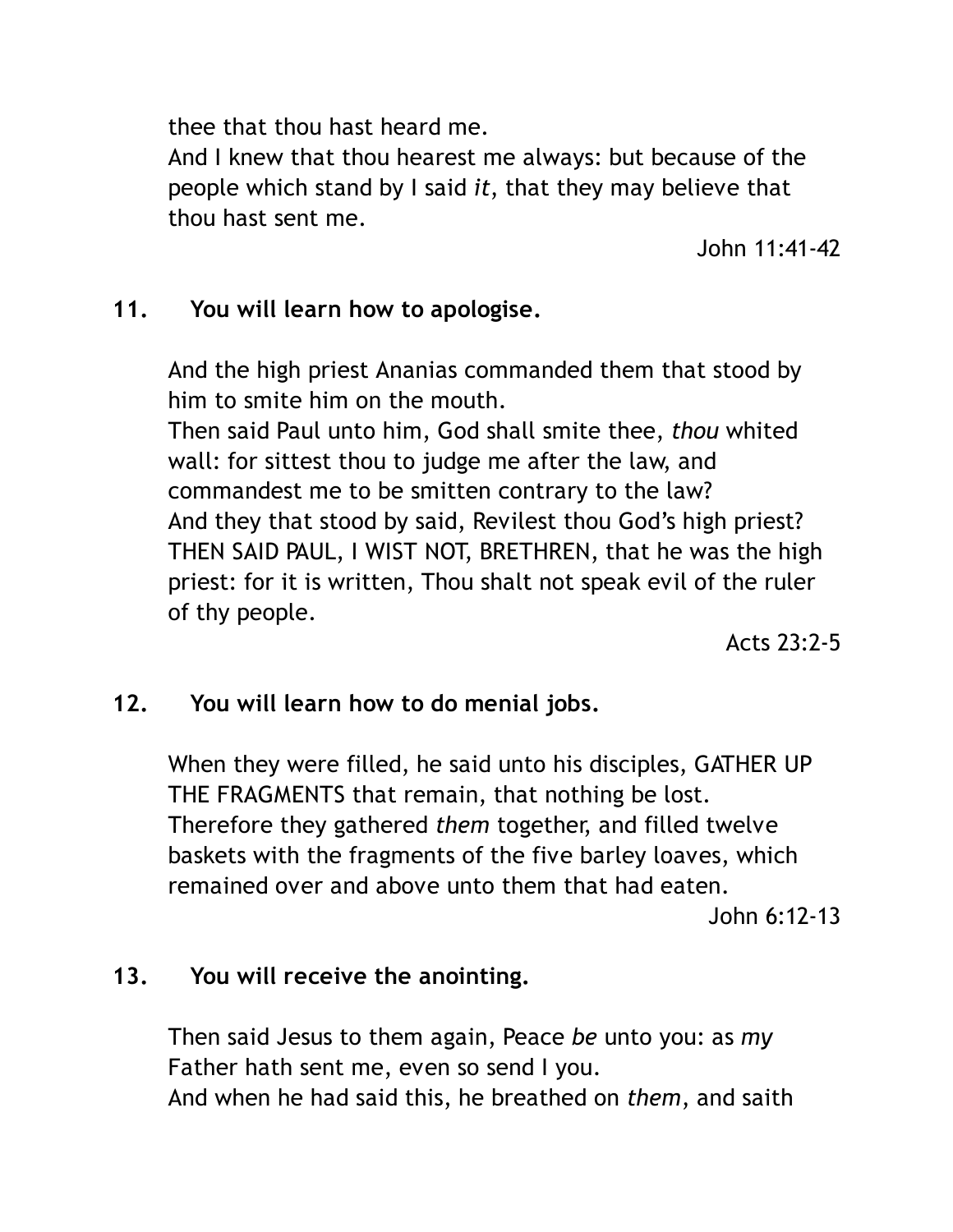unto them, RECEIVE YE THE HOLY GHOST

#### **14. You will assimilate the spirit of the ministry.**

And sent messengers before his face: and they went, and entered into a village of the Samaritans, to make ready for him.

And they did not receive him, because his face was as though he would go to Jerusalem.

And when his disciples James and John saw *this*, they said, Lord, wilt thou that we command fire to come down from heaven, and consume them, even as Elias did? But he turned, and rebuked them, and said, YE KNOW NOT WHAT MANNER OF SPIRIT YE ARE OF.

Luke 9:52-55

#### **15. You will learn how to counsel people.**

There cometh a woman of Samaria to draw water: JESUS SAITH UNTO HER, give me to drink.

(For his disciples were gone away unto the city to buy meat.) Then saith the woman of Samaria unto him, how is it that thou, being a Jew, askest drink of me, which am a woman of Samaria? For the Jews have no dealings with the Samaritans. Jesus answered and said unto her, If thou knewest the gift of God, and who it is that saith to thee, Give me to drink; thou wouldest have asked of him, and he would have given thee living water.

John 4:7-10

#### **16. You will learn how to handle difficult cases.**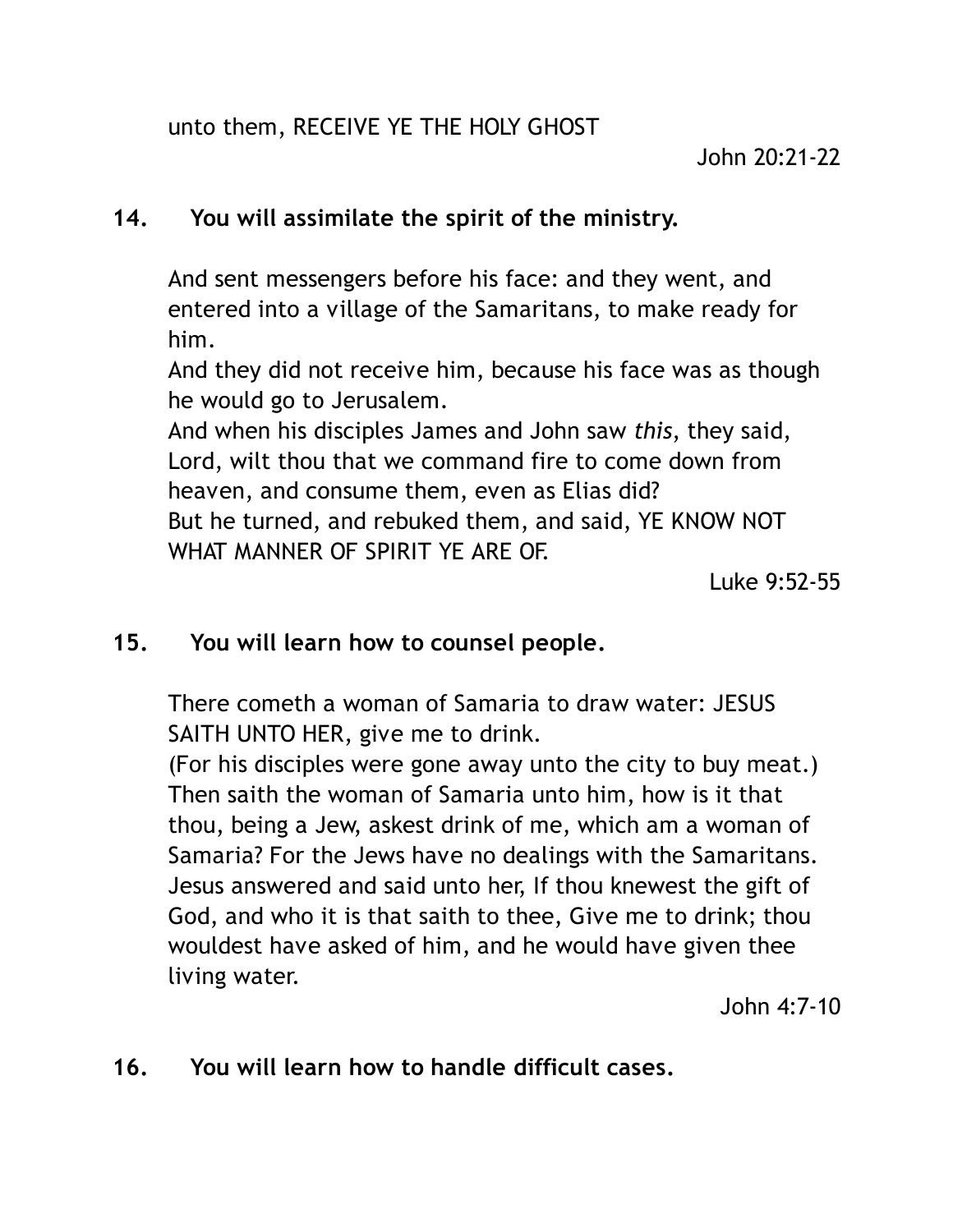And he cometh to Bethsaida; and they bring a blind man unto him, and besought him to touch him.

And he took the blind man by the hand, and led him out of the town; and when he had spit on his eyes, and put his hands upon him, he asked him if he saw ought.

And he looked up, and said, I SEE MEN AS TREES, walking. After that he put *his* hands again upon his eyes, and made him look up: and he was restored, and saw every man clearly.

Mark 8:22-25

# **17. You will learn to be focused in the ministry.**

And when they saw *it*, they all murmured, saying, that he was gone to be guest with a man that is a sinner. And Zacchaeus stood, and said unto the Lord; Behold, Lord, the half of my goods I give to the poor; and if I have taken any thing from any man by false accusation, I restore *him* fourfold. And Jesus said unto him, this day is salvation come to this house, forsomuch as he also is a son of Abraham.

For the SON OF MAN IS COME TO SEEK AND TO SAVE that which was lost.

Luke 19:7-10

# **18. You will learn about safety procedures in ministry.**

TAKE HEED UNTO THYSELF, and unto the doctrine; continue in them: for in doing this thou shalt both save thyself, and them that hear thee.

1 Timothy 4:16

#### **19. You will learn how to see the evil ahead.**

And said unto them, SIRS, I PERCEIVE THAT THIS VOYAGE WILL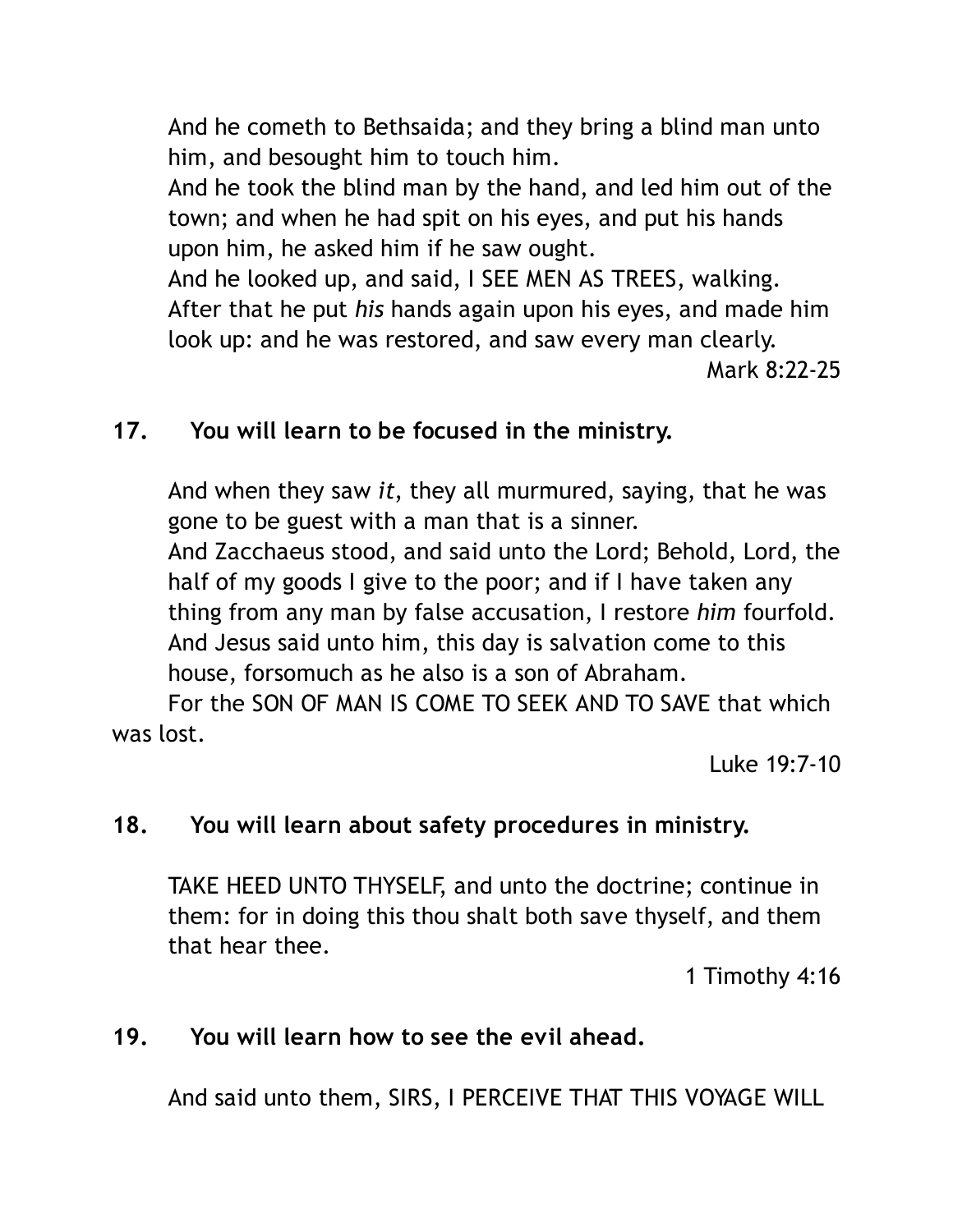BE WITH HURT and much damage, not only of the lading and ship, but also of our lives.

Acts 27:10

#### **20. You will learn about the risks of ministry.**

But as they sailed he fell asleep: and there came down a storm of wind on the lake; and THEY WERE FILLED WITH WATER, and were in jeopardy.

Luke 8:23

# **21. You will develop close relationships.**

And it was told him by certain which said, Thy mother and thy brethren stand without, desiring to see thee. And he answered and said unto them, My mother and MY BRETHREN ARE THESE which hear the word of God, and do it.

Luke 8:20-21

# **22. You will hear about great secrets and listen to mystical things.**

Then HE TOOK UNTO HIM THE TWELVE, AND SAID UNTO THEM, Behold, we go up to Jerusalem, and all things that are written by the prophets concerning the Son of man shall be accomplished. For he shall be delivered unto the Gentiles, and shall be mocked, and spitefully entreated, and spitted on: And they shall scourge him, and put him to death: and the third day he shall rise again. And they understood none of these things: and this saying was hid from them, neither knew they the things which were spoken.

Luke 18:31-34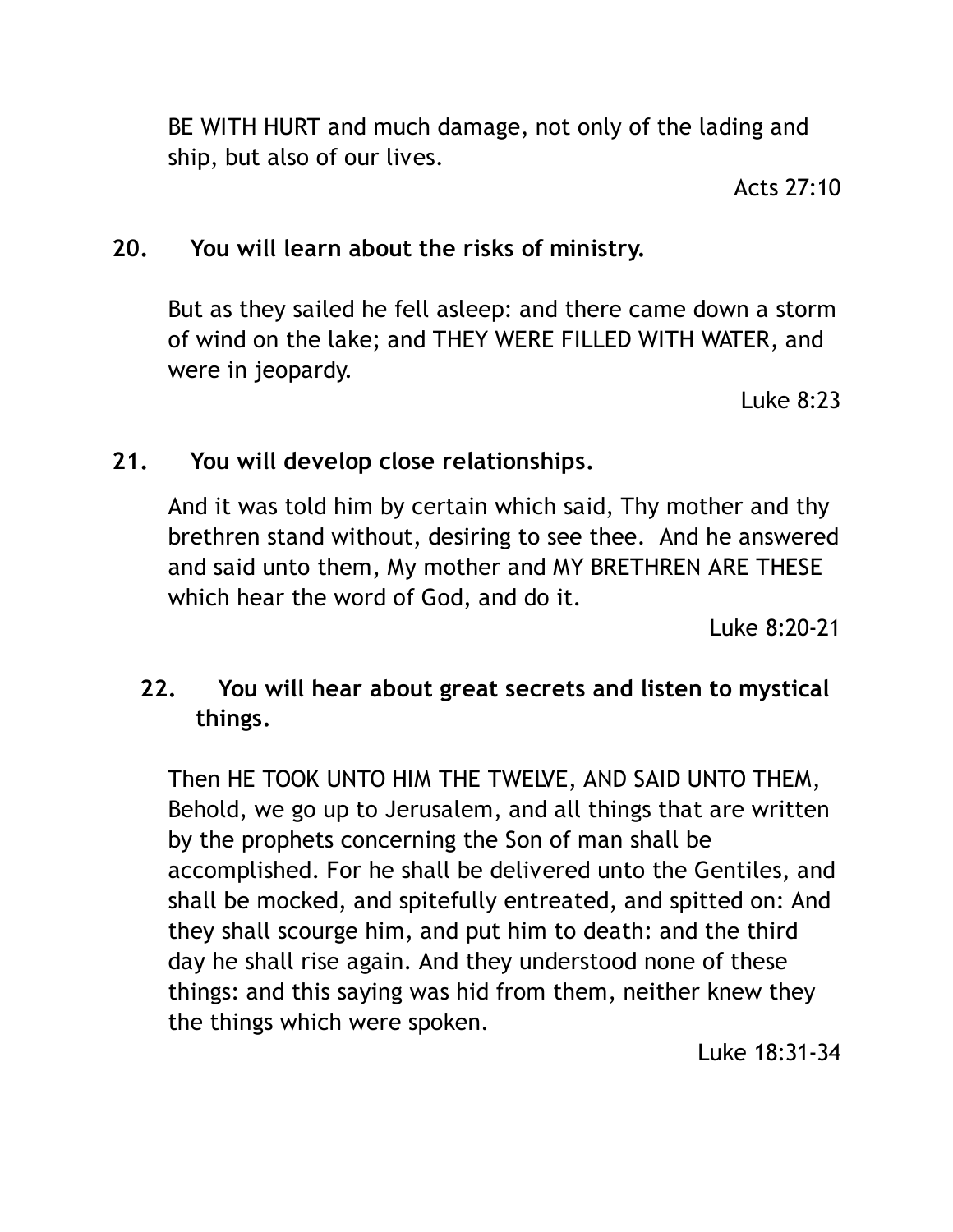#### **23. You will learn about how to be a servant.**

But Jehoshaphat said, is there not here a prophet of the Lord, that we may enquire of the Lord by him? And one of the king of Israel's servants answered and said, here is Elisha the son of Shaphat, WHICH POURED WATER ON THE HANDS OF ELIJAH. 2 Kings 3:11

#### **24. You will learn about how to hear the voice of God.**

Therefore Eli said unto Samuel, Go, lie down: and it shall be, if he call thee, that THOU SHALT SAY, SPEAK, Lord; for thy servant heareth. So Samuel went and lay down in his place. And the Lord came, and stood, and called as at other times, Samuel, Samuel. Then Samuel answered, Speak; for thy servant heareth.

1 Samuel 3:9-10

#### **25. You will learn how to work for long hours.**

And upon the first *day* of the week, when the disciples came together to break bread, PAUL PREACHED UNTO THEM, ready to depart on the morrow; and continued his speech UNTIL MIDNIGHT.

Acts 20:7

#### **26. You will learn about how to wait patiently for your leader.**

And he cometh unto the disciples, and findeth them asleep, and saith unto Peter, What, COULD YE NOT WATCH WITH ME ONE HOUR?

Watch and pray, that ye enter not into temptation: the spirit indeed *is* willing, but the flesh *is* weak.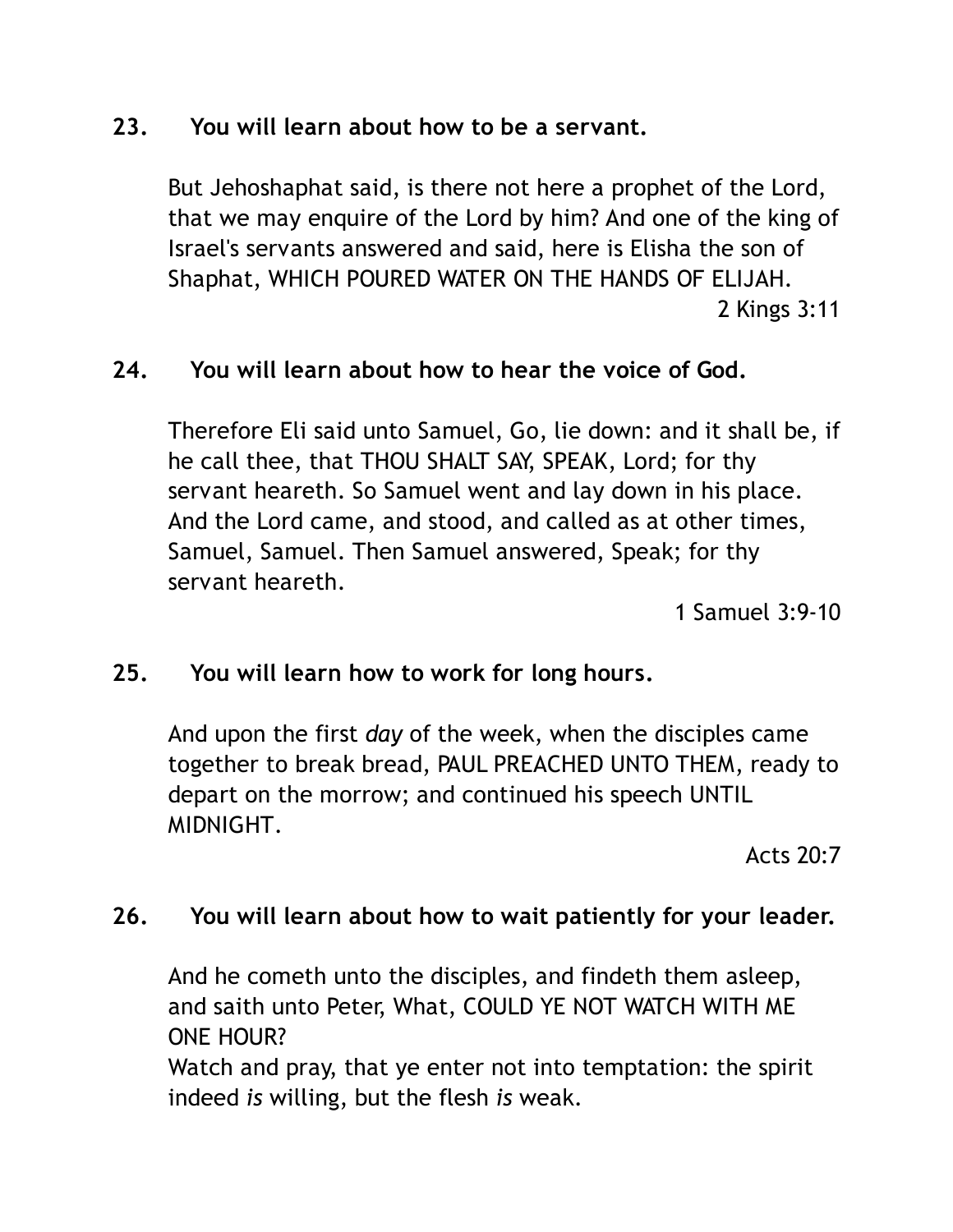He went away again the second time, and prayed, saying, O my Father, if this cup may not pass away from me, except I drink it, thy will be done.

And he came and found them asleep again: for their eyes were heavy.

And he left them, and went away again, and prayed the third time, saying the same words.

Matthew 26:40-44

# **27. You will have spiritual experiences that are important for your total spiritual development.**

And after six days Jesus taketh Peter, James, and John his brother, and BRINGETH THEM UP INTO AN HIGH MOUNTAIN APART, And was transfigured before them: and his face did shine as the sun, and his raiment was white as the light. And, behold, there appeared unto them Moses and Elias talking with him.

Then answered Peter, and said unto Jesus, Lord, it is good for us to be here: if thou wilt, let us make here three tabernacles; one for thee, and one for Moses, and one for Elias.

While he yet spake, behold, a bright cloud overshadowed them: and behold a voice out of the cloud, which said, This is my beloved Son, in whom I am well pleased; hear ye him. And when the disciples heard it, they fell on their face, and were sore afraid.

Matthew 17:1-6

# **28. You will learn how and when to minister the Spirit.**

And he said unto them, unto what then were ye baptized? And they said, Unto John's baptism.

Then said Paul, John verily baptized with the baptism of